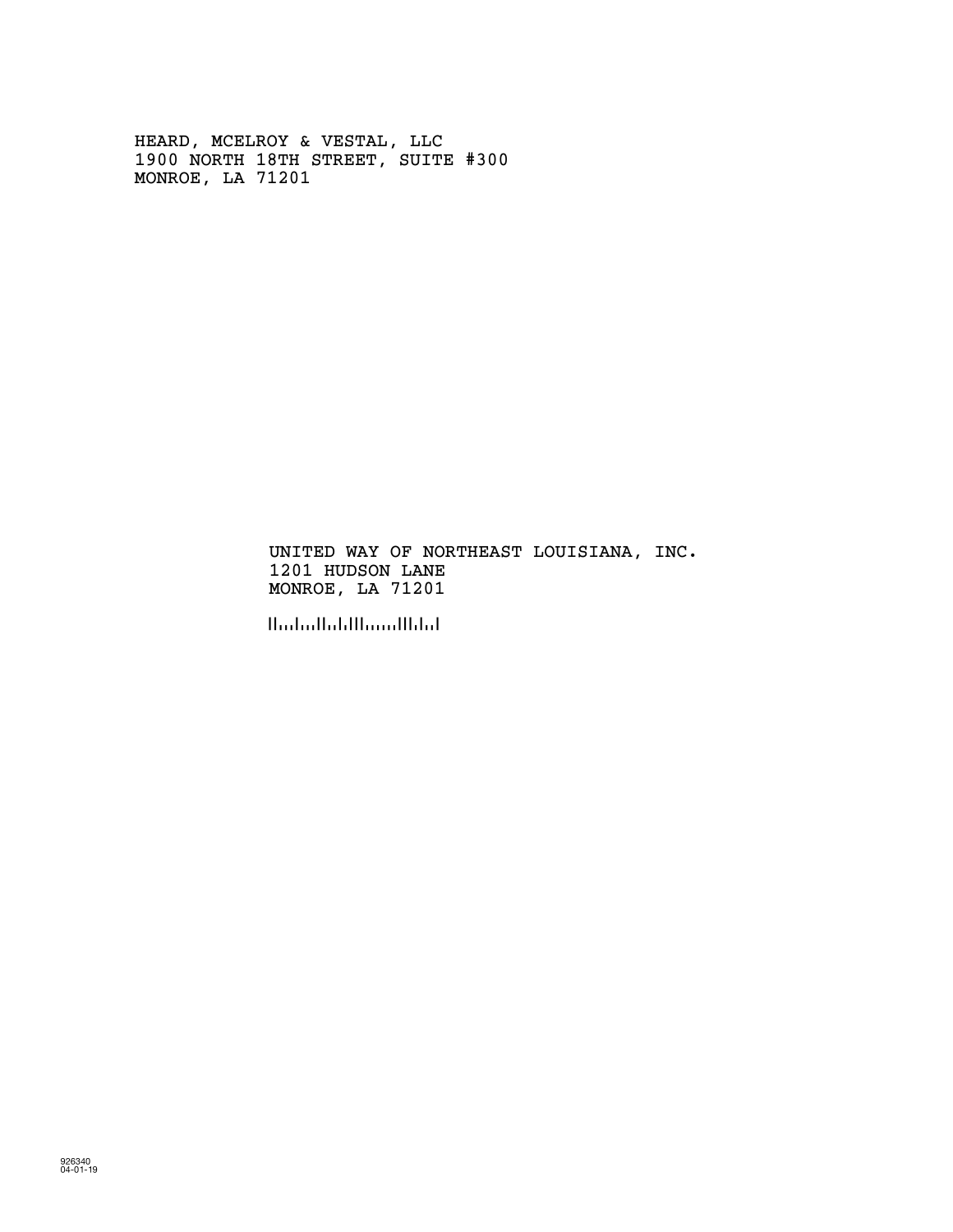Caution: Forms printed from within Adobe Acrobat products may not meet IRS or state taxing agency specifications. When using Acrobat, select the "Actual Size" in the Adobe "Print" dialog.

CLIENT'S COPY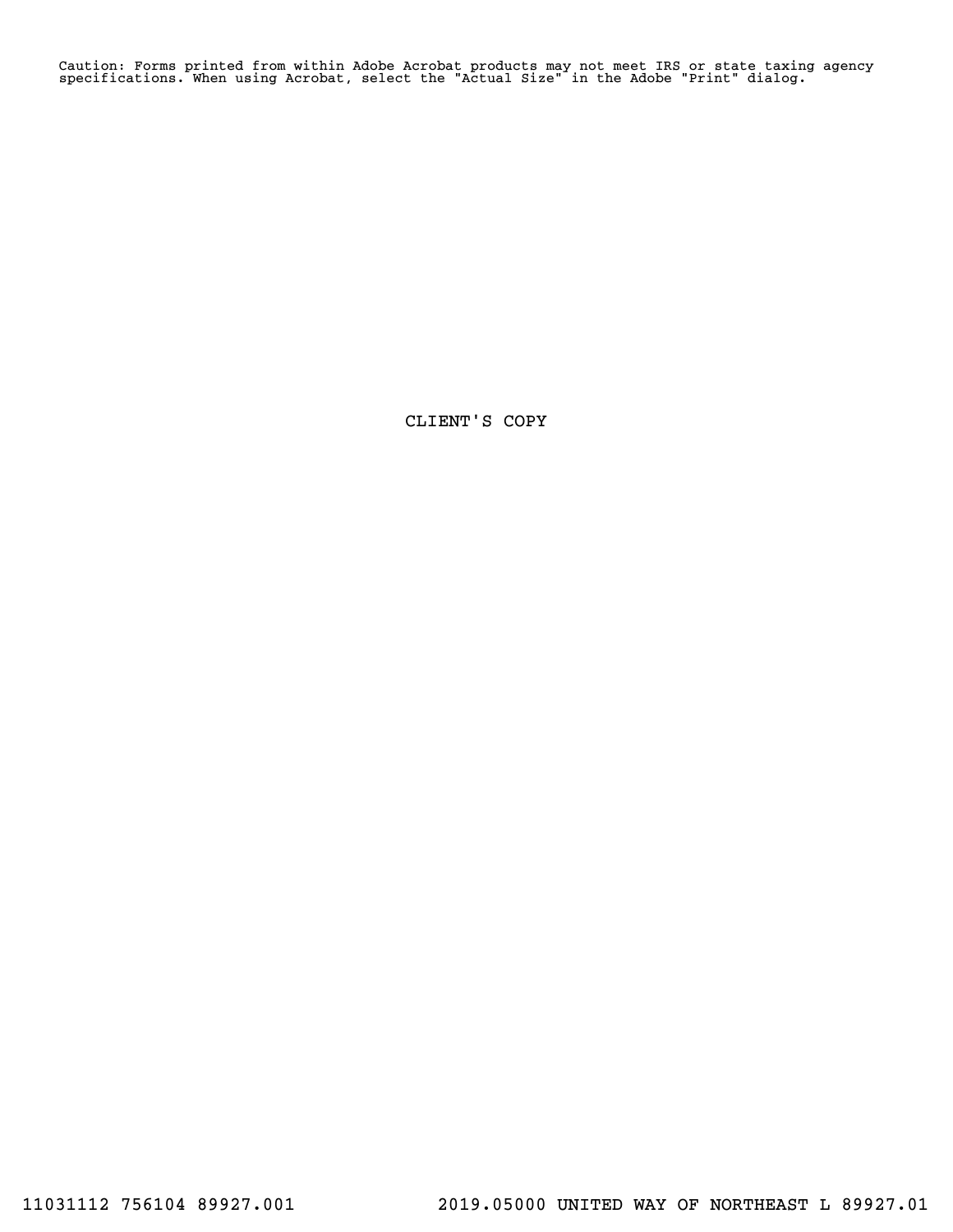November 11, 2020

United Way of Northeast Louisiana, Inc. 1201 Hudson Lane Monroe, LA 71201

United Way of Northeast Louisiana, Inc.:

Enclosed is the organization's 2019 Exempt Organization return.

We have prepared your federal return based on our understanding that you do not own or have any control over a foreign bank account. If this is incorrect, do not file this return and contact our office immediately so that the return can be corrected.

Specific filing instructions are as follows.

FORM 990 RETURN:

This return has been prepared for electronic filing. If you wish to have it transmitted electronically to the IRS, please sign, date, and return Form 8879-EO to our office. We will then submit the electronic return to the IRS. Do not mail a paper copy of the return to the IRS.

A copy of the return is enclosed for your files. We suggest that you retain this copy indefinitely.

Very truly yours,

Connie K. Smallwood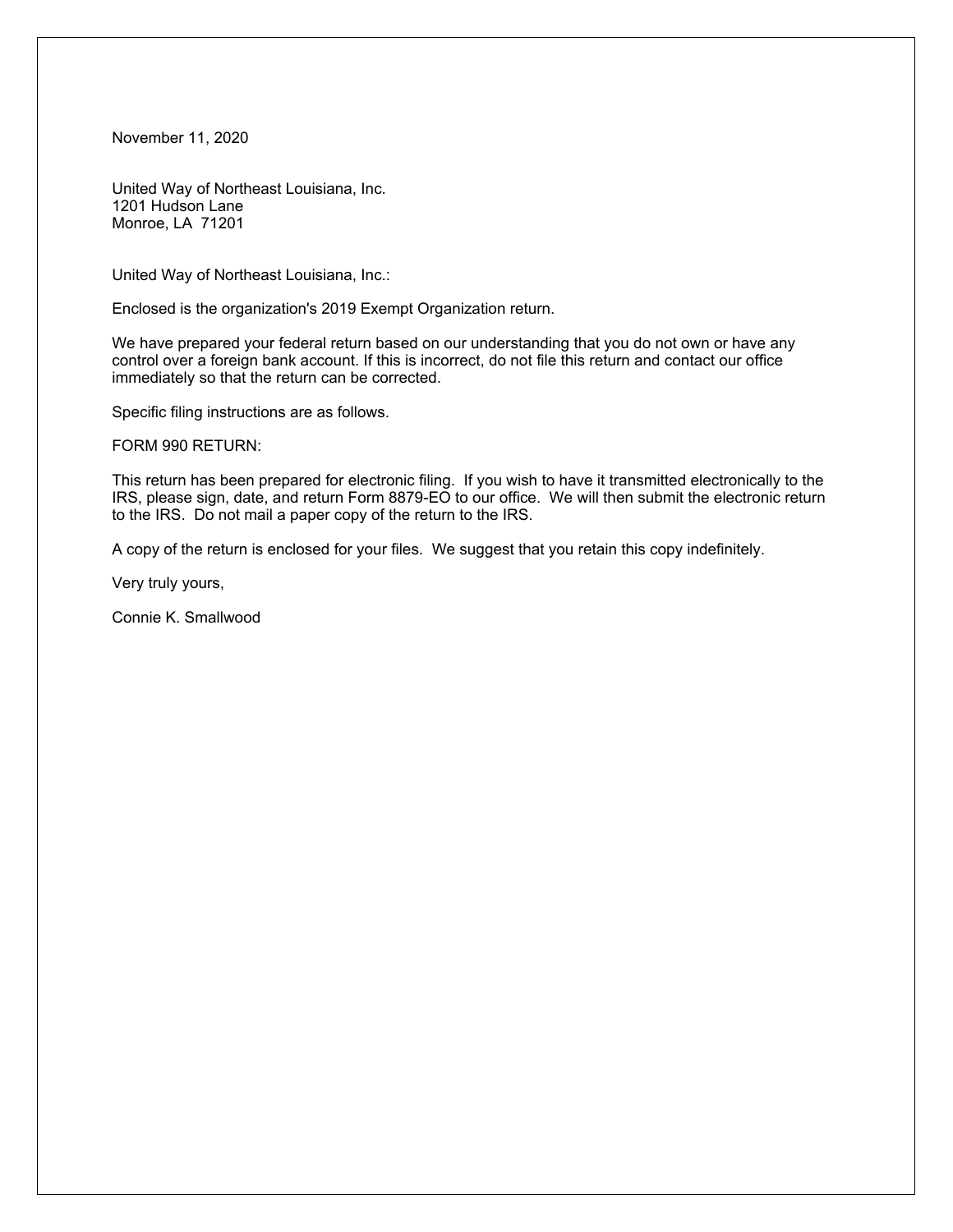|      | 8879-EO |  |  |
|------|---------|--|--|
| Form |         |  |  |

# **IRS e-file Signature Authorization for an Exempt Organization**

For calendar year 2019, or fiscal year beginning  $\rm\,JUL~$   $1$   $\rm\,$  , 2019, and ending  $\rm\,JUN~$   $30$   $\rm\,$  , 20  $20$ 

**| Do not send to the IRS. Keep for your records. | Go to www.irs.gov/Form8879EO for the latest information.** **2019**

Department of the Treasury Internal Revenue Service Name of exempt organization

**Employer identification number**

# UNITED WAY OF NORTHEAST LOUISIANA, INC.  $|72-0498515$

Name and title of officer

## PRESIDENT JANET S DURDEN

**Part I** | Type of Return and Return Information (Whole Dollars Only)

on line **1a, 2a, 3a, 4a,** or **5a,** below, and the amount on that line for the return being filed with this form was blank, then leave line **1b, 2b, 3b, 4b,** or **5b,** whichever is applicable, blank (do not enter -0-). But, if you entered -0- on the return, then enter -0- on the applicable line below. **Do not** complete more Check the box for the return for which you are using this Form 8879-EO and enter the applicable amount, if any, from the return. If you check the box than one line in Part I.

| <b>1a</b> Form 990 check here $\blacktriangleright$ $\boxed{\text{X}}$<br><b>b Total revenue,</b> if any (Form 990, Part VIII, column (A), line 12) | 1b  | 4,731,619. |
|-----------------------------------------------------------------------------------------------------------------------------------------------------|-----|------------|
| 2a Form 990-EZ check here $\blacktriangleright$                                                                                                     | 2b  |            |
| 3a Form 1120-POL check here $\blacktriangleright$                                                                                                   | 3b  |            |
| 4a Form 990-PF check here $\blacktriangleright$<br><b>b Tax based on investment income (Form 990-PF, Part VI, line 5)</b>                           | -4b |            |
| 5a Form 8868 check here $\blacktriangleright$<br><b>b</b> Balance Due (Form 8868, line 3c)                                                          | 5b  |            |
|                                                                                                                                                     |     |            |

# **Part II Declaration and Signature Authorization of Officer**

**(a)** an acknowledgement of receipt or reason for rejection of the transmission, (b) the reason for any delay in processing the return or refund, and (c) Under penalties of perjury, I declare that I am an officer of the above organization and that I have examined a copy of the organization's 2019 electronic return and accompanying schedules and statements and to the best of my knowledge and belief, they are true, correct, and complete. I further declare that the amount in Part I above is the amount shown on the copy of the organization's electronic return. I consent to allow my intermediate service provider, transmitter, or electronic return originator (ERO) to send the organization's return to the IRS and to receive from the IRS the date of any refund. If applicable, I authorize the U.S. Treasury and its designated Financial Agent to initiate an electronic funds withdrawal (direct debit) entry to the financial institution account indicated in the tax preparation software for payment of the organization's federal taxes owed on this return, and the financial institution to debit the entry to this account. To revoke a payment, I must contact the U.S. Treasury Financial Agent at 1-888-353-4537 no later than 2 business days prior to the payment (settlement) date. I also authorize the financial institutions involved in the processing of the electronic payment of taxes to receive confidential information necessary to answer inquiries and resolve issues related to the payment. I have selected a personal identification number (PIN) as my signature for the organization's electronic return and, if applicable, the organization's consent to electronic funds withdrawal.

## **Officer's PIN: check one box only**

| lauthorize HEARD, MCELROY & VESTAL, LLC                                                                                                                                                                                                                                                                                                                                          | 33351<br>to enter my PIN                          |
|----------------------------------------------------------------------------------------------------------------------------------------------------------------------------------------------------------------------------------------------------------------------------------------------------------------------------------------------------------------------------------|---------------------------------------------------|
| <b>ERO</b> firm name                                                                                                                                                                                                                                                                                                                                                             | Enter five numbers, but<br>do not enter all zeros |
| as my signature on the organization's tax year 2019 electronically filed return. If I have indicated within this return that a copy of the return<br>is being filed with a state agency(ies) regulating charities as part of the IRS Fed/State program, I also authorize the aforementioned ERO to<br>enter my PIN on the return's disclosure consent screen.                    |                                                   |
| As an officer of the organization, I will enter my PIN as my signature on the organization's tax year 2019 electronically filed return. If I have<br>indicated within this return that a copy of the return is being filed with a state agency(ies) regulating charities as part of the IRS Fed/State<br>program, I will enter my PIN on the return's disclosure consent screen. |                                                   |
| Officer's signature $\blacktriangleright$                                                                                                                                                                                                                                                                                                                                        | Date $\blacktriangleright$                        |
| <b>Certification and Authentication</b><br>Part III                                                                                                                                                                                                                                                                                                                              |                                                   |
| <b>ERO's EFIN/PIN.</b> Enter your six-digit electronic filing identification<br>number (EFIN) followed by your five-digit self-selected PIN.                                                                                                                                                                                                                                     | 72647570158<br>Do not enter all zeros             |
| I certify that the above numeric entry is my PIN, which is my signature on the 2019 electronically filed return for the organization indicated above. I<br>confirm that I am submitting this return in accordance with the requirements of Pub. 4163, Modernized e-File (MeF) Information for Authorized IRS<br>e-file Providers for Business Returns.                           |                                                   |
| $ERO's$ signature $\blacktriangleright$ HEARD, MCELROY & VESTAL, LLC                                                                                                                                                                                                                                                                                                             | Date $\triangleright$ 11/11/20                    |
| <b>ERO Must Retain This Form - See Instructions</b><br>Do Not Submit This Form to the IRS Unless Requested To Do So                                                                                                                                                                                                                                                              |                                                   |
| LHA For Paperwork Reduction Act Notice, see instructions.                                                                                                                                                                                                                                                                                                                        | Form 8879-EO<br>(2019)                            |
| 923051 10-03-19                                                                                                                                                                                                                                                                                                                                                                  |                                                   |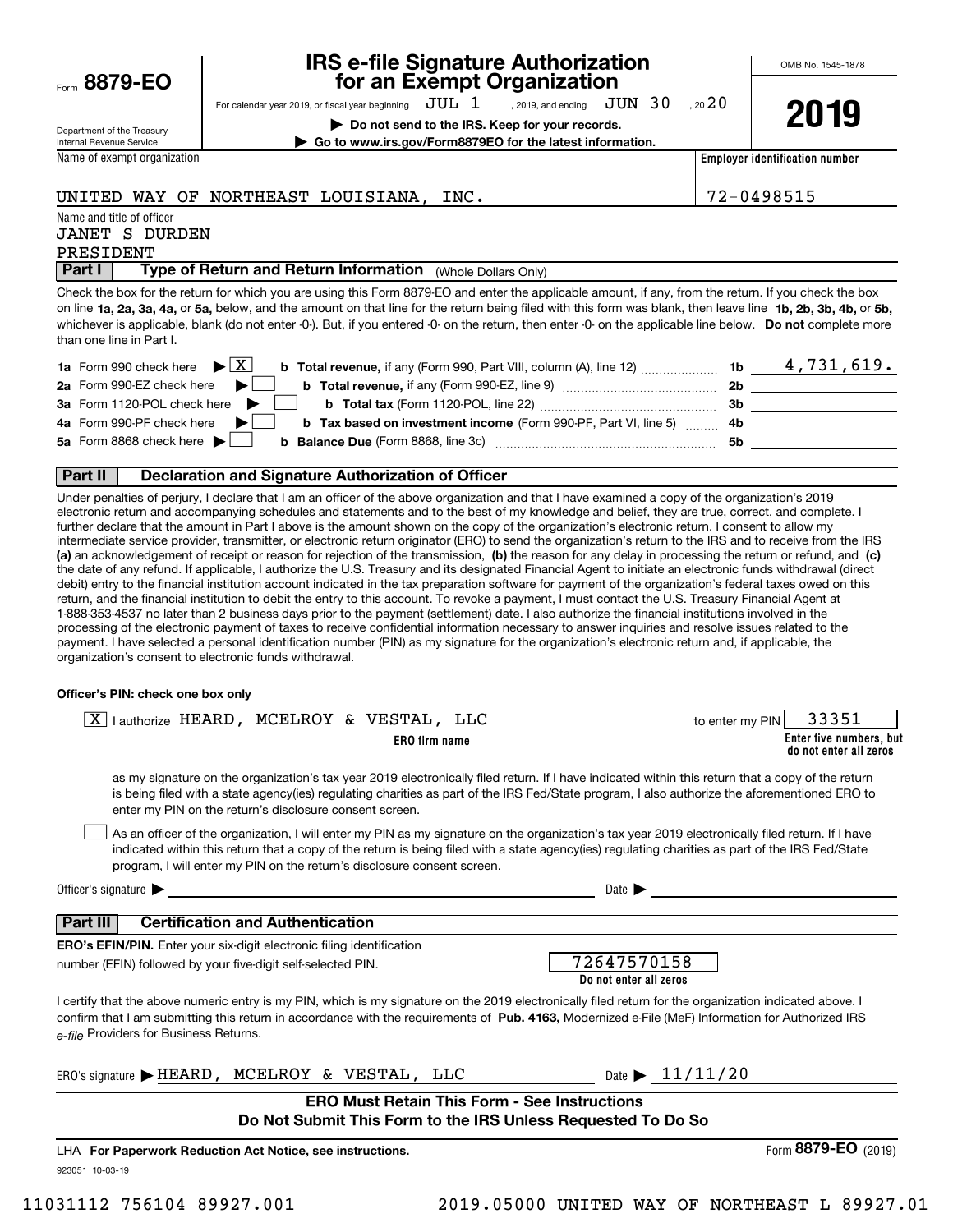| 191<br>Form                                            |
|--------------------------------------------------------|
| (Rev. January 2020)                                    |
| Department of the Treasury<br>Internal Revenue Service |

# **Return of Organization Exempt From Income Tax**

Under section 501(c), 527, or 4947(a)(1) of the Internal Revenue Code (except private foundations) **2019** 

**| Do not enter social security numbers on this form as it may be made public.**



**| Go to www.irs.gov/Form990 for instructions and the latest information. Inspection**

|                         |                         | 2019<br>JUL 1,<br>A For the 2019 calendar year, or tax year beginning                                                                       | and ending | $\overline{JUN}$ 30, 2020                           |                                                             |  |  |
|-------------------------|-------------------------|---------------------------------------------------------------------------------------------------------------------------------------------|------------|-----------------------------------------------------|-------------------------------------------------------------|--|--|
| В                       | Check if<br>applicable: | <b>C</b> Name of organization                                                                                                               |            | D Employer identification number                    |                                                             |  |  |
|                         | Address<br>change       | UNITED WAY OF NORTHEAST LOUISIANA,<br>INC.                                                                                                  |            |                                                     |                                                             |  |  |
|                         | Name<br>change          | Doing business as                                                                                                                           |            | 72-0498515                                          |                                                             |  |  |
|                         | Initial<br>return       | Number and street (or P.O. box if mail is not delivered to street address)                                                                  | Room/suite | E Telephone number                                  |                                                             |  |  |
|                         | Final<br>return/        | 1201 HUDSON LANE                                                                                                                            |            | $318 - 325 - 3869$                                  |                                                             |  |  |
|                         | termin-<br>ated         | City or town, state or province, country, and ZIP or foreign postal code                                                                    |            | G Gross receipts \$                                 | 4,731,619.                                                  |  |  |
|                         | Amended<br>return       | MONROE, LA 71201                                                                                                                            |            | H(a) Is this a group return                         |                                                             |  |  |
|                         | Applica-<br> tion       | F Name and address of principal officer: JANET S DURDEN                                                                                     |            | for subordinates?                                   | $\overline{Y}$ es $\overline{X}$ No                         |  |  |
|                         | pending                 | 71201<br>1201 HUDSON LANE, MONROE, LA                                                                                                       |            | $H(b)$ Are all subordinates included? $\Box$ Yes    | l No                                                        |  |  |
|                         |                         | Tax-exempt status: $\boxed{\mathbf{X}}$ 501(c)(3)<br>$501(c)$ (<br>$\sqrt{\frac{1}{1}}$ (insert no.)<br>$4947(a)(1)$ or                     | 527        |                                                     | If "No," attach a list. (see instructions)                  |  |  |
|                         |                         | J Website: WWW.UNITEDWAYNELA.ORG                                                                                                            |            | $H(c)$ Group exemption number $\blacktriangleright$ |                                                             |  |  |
|                         |                         | <b>K</b> Form of organization: $\boxed{\mathbf{X}}$ Corporation<br>Trust<br>Association<br>Other $\blacktriangleright$                      |            |                                                     | L Year of formation: $1956$ M State of legal domicile: $LA$ |  |  |
|                         | Part I                  | <b>Summary</b>                                                                                                                              |            |                                                     |                                                             |  |  |
|                         | 1.                      | Briefly describe the organization's mission or most significant activities: TO HELP PEOPLE AND IMPROVE                                      |            |                                                     |                                                             |  |  |
| Activities & Governance |                         | COMMUNITIES - THE UNITED WAY IS FOCUSED ON CREATING LASTING CHANGE                                                                          |            |                                                     |                                                             |  |  |
|                         | 2                       | Check this box $\blacktriangleright$ $\Box$ if the organization discontinued its operations or disposed of more than 25% of its net assets. |            |                                                     |                                                             |  |  |
|                         | З                       | Number of voting members of the governing body (Part VI, line 1a)                                                                           |            | 3                                                   | 37                                                          |  |  |
|                         | 4                       |                                                                                                                                             |            | $\overline{\mathbf{4}}$                             | 37                                                          |  |  |
|                         | 5                       |                                                                                                                                             |            | $\overline{5}$                                      | $\overline{38}$                                             |  |  |
|                         | 6                       |                                                                                                                                             |            | 6                                                   | 1189                                                        |  |  |
|                         |                         |                                                                                                                                             |            | 7a                                                  | 0.                                                          |  |  |
|                         |                         |                                                                                                                                             |            | 7b                                                  | 0.                                                          |  |  |
|                         |                         |                                                                                                                                             |            | <b>Prior Year</b>                                   | <b>Current Year</b>                                         |  |  |
|                         | 8                       | Contributions and grants (Part VIII, line 1h)                                                                                               |            | 4,072,041.                                          | 4,031,778.                                                  |  |  |
| Revenue                 | 9                       | Program service revenue (Part VIII, line 2q)                                                                                                |            | 464,088.                                            | 675,480.                                                    |  |  |
|                         | 10                      |                                                                                                                                             |            | 20,831.<br>33,736.                                  | 24,361.<br>0.                                               |  |  |
|                         | 11                      | Other revenue (Part VIII, column (A), lines 5, 6d, 8c, 9c, 10c, and 11e)                                                                    |            | 4,590,696.                                          | 4,731,619.                                                  |  |  |
|                         | 12                      | Total revenue - add lines 8 through 11 (must equal Part VIII, column (A), line 12)                                                          |            | 2,370,271.                                          | 2, 255, 600.                                                |  |  |
|                         | 13                      | Grants and similar amounts paid (Part IX, column (A), lines 1-3)                                                                            |            | 0.                                                  | 0.                                                          |  |  |
|                         | 14                      | Benefits paid to or for members (Part IX, column (A), line 4)                                                                               |            | 1,432,892.                                          | 1,486,834.                                                  |  |  |
|                         | 15                      | Salaries, other compensation, employee benefits (Part IX, column (A), lines 5-10)                                                           |            | Ο.                                                  | 0.                                                          |  |  |
| Expenses                |                         | $\blacktriangleright$ _____ 499,207.<br><b>b</b> Total fundraising expenses (Part IX, column (D), line 25)                                  |            |                                                     |                                                             |  |  |
|                         |                         |                                                                                                                                             |            | 567,446.                                            | 533, 453.                                                   |  |  |
|                         | 18                      |                                                                                                                                             |            | 4,370,609.                                          | 4, 275, 887.                                                |  |  |
|                         | 19                      |                                                                                                                                             |            | $\overline{220}$ , 087.                             | 455, 732.                                                   |  |  |
| ăğ                      |                         |                                                                                                                                             |            | <b>Beginning of Current Year</b>                    | <b>End of Year</b>                                          |  |  |
| sets<br>alanc           |                         | <b>20</b> Total assets (Part X, line 16)                                                                                                    |            | 3,486,714.                                          | 3,969,821.                                                  |  |  |
|                         |                         | 21 Total liabilities (Part X, line 26)                                                                                                      |            | 1,120,887.                                          | 1,148,262.                                                  |  |  |
|                         | 22                      |                                                                                                                                             |            | 2,365,827.                                          | 2,821,559.                                                  |  |  |
|                         |                         | <b>Part II</b> Signature Block                                                                                                              |            |                                                     |                                                             |  |  |

Under penalties of perjury, I declare that I have examined this return, including accompanying schedules and statements, and to the best of my knowledge and belief, it is true, correct, and complete. Declaration of preparer (other than officer) is based on all information of which preparer has any knowledge.

| Sign     | Signature of officer                                                                                         | Date                                                      |  |  |  |  |  |
|----------|--------------------------------------------------------------------------------------------------------------|-----------------------------------------------------------|--|--|--|--|--|
| Here     | DURDEN,<br>PRESIDENT<br>JANET<br>-S                                                                          |                                                           |  |  |  |  |  |
|          | Type or print name and title                                                                                 |                                                           |  |  |  |  |  |
|          | Preparer's signature<br>Print/Type preparer's name                                                           | Date<br>PTIN<br>Check                                     |  |  |  |  |  |
| Paid     | SMALLWOOD<br>CONNIE K.<br>CONNIE<br>к.                                                                       | P00451663<br>$11/11/20$ self-employed<br><b>SMALLWOOD</b> |  |  |  |  |  |
| Preparer | MCELROY & VESTAL,<br>LLC<br>$\blacktriangleright$ HEARD,<br>Firm's name                                      | $1$ Firm's EIN $\triangleright$ 72-0398470                |  |  |  |  |  |
| Use Only | Firm's address 1900 NORTH 18TH STREET, SUITE #300                                                            |                                                           |  |  |  |  |  |
|          | MONROE, LA 71201                                                                                             | Phone no. $318 - 388 - 3108$                              |  |  |  |  |  |
|          | X.<br>No<br>Yes<br>May the IRS discuss this return with the preparer shown above? (see instructions)         |                                                           |  |  |  |  |  |
|          | Form 990 (2019)<br>LHA For Paperwork Reduction Act Notice, see the separate instructions.<br>932001 01-20-20 |                                                           |  |  |  |  |  |

SEE SCHEDULE O FOR ORGANIZATION MISSION STATEMENT CONTINUATION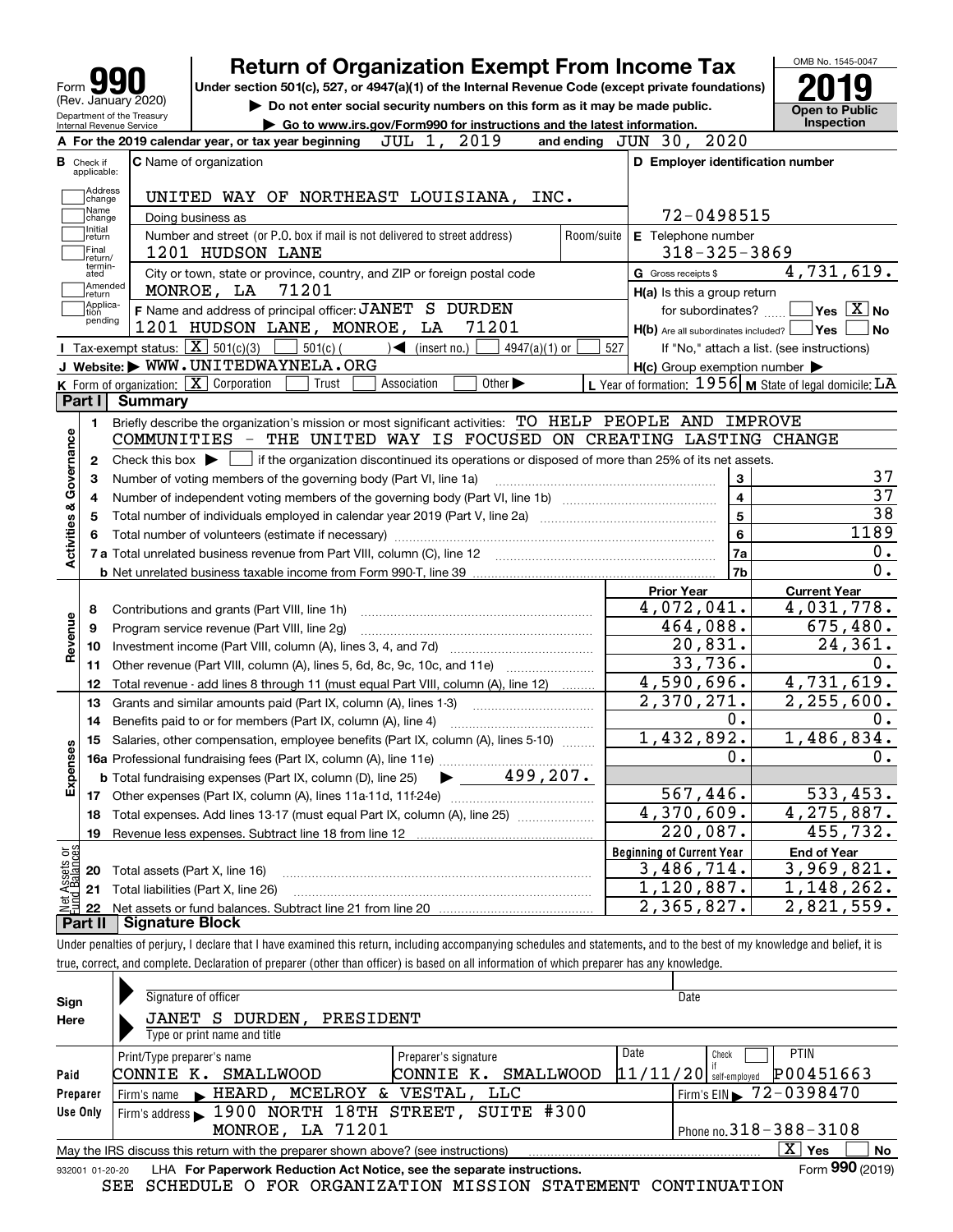|              | 72-0498515<br>UNITED WAY OF NORTHEAST LOUISIANA, INC.<br>$Page$ 2<br>Form 990 (2019)                                                         |
|--------------|----------------------------------------------------------------------------------------------------------------------------------------------|
|              | <b>Statement of Program Service Accomplishments</b><br>Part III                                                                              |
|              | $\overline{\mathbf{x}}$                                                                                                                      |
| $\mathbf{1}$ | Briefly describe the organization's mission:                                                                                                 |
|              | TO HELP PEOPLE AND IMPROVE COMMUNITIES - THE UNITED WAY IS FOCUSED ON                                                                        |
|              | CREATING LASTING CHANGE IN COMMUNITY CONDITIONS TO IMPROVE THE LIVES                                                                         |
|              | OF PEOPLE THROUGH COMMUNITY INITIATIVES.                                                                                                     |
|              |                                                                                                                                              |
| $\mathbf{2}$ | Did the organization undertake any significant program services during the year which were not listed on the                                 |
|              | $\boxed{\phantom{1}}$ Yes $\boxed{\text{X}}$ No<br>prior Form 990 or 990-EZ?                                                                 |
|              | If "Yes," describe these new services on Schedule O.                                                                                         |
| 3            |                                                                                                                                              |
|              | If "Yes," describe these changes on Schedule O.                                                                                              |
|              | Describe the organization's program service accomplishments for each of its three largest program services, as measured by expenses.         |
| 4            |                                                                                                                                              |
|              | Section 501(c)(3) and 501(c)(4) organizations are required to report the amount of grants and allocations to others, the total expenses, and |
|              | revenue, if any, for each program service reported.<br>1, 199, 840. including grants of \$ ________ 1, 199, 840. ) (Revenue \$ __________    |
| 4a           | (Expenses \$<br>(Code:                                                                                                                       |
|              | AGENCY FUNDING -                                                                                                                             |
|              | THE PURPOSE OF UNITED WAY OF NORTHEAST LOUISIANA IS HELPING PEOPLE AND                                                                       |
|              | IMPROVING THE COMMUNITY.<br>UNITED WAY HELPS PEOPLE BY SUPPORTING                                                                            |
|              | NUMEROUS AGENCY PROGRAMS THAT EFFECTIVELY WORK TOGETHER TO ACHIEVE                                                                           |
|              | COMMUNITY GOALS AND INITIATIVES.                                                                                                             |
|              |                                                                                                                                              |
|              |                                                                                                                                              |
|              |                                                                                                                                              |
|              |                                                                                                                                              |
|              |                                                                                                                                              |
|              |                                                                                                                                              |
|              |                                                                                                                                              |
| 4b           | 741,997. including grants of \$ 741,997. ) (Revenue \$<br>(Expenses \$<br>(Code:                                                             |
|              | DONOR DESIGNATIONS -                                                                                                                         |
|              | DISTRIBUTION OF GIFTS DESIGNATED BY DONORS TO OTHER 501(C)(3) AGENCIES.                                                                      |
|              | OTHER AGENCY PAYMENTS ARE MADE AT THE DIRECTION OF THE DONOR.                                                                                |
|              |                                                                                                                                              |
|              |                                                                                                                                              |
|              |                                                                                                                                              |
|              |                                                                                                                                              |
|              |                                                                                                                                              |
|              |                                                                                                                                              |
|              |                                                                                                                                              |
|              |                                                                                                                                              |
|              |                                                                                                                                              |
|              | 675,480.                                                                                                                                     |
|              | $0.$ ) (Revenue \$<br>$746$ , $675$ . including grants of \$<br>4c (Code:<br>(Expenses \$                                                    |
|              | UNITED WAY $2-1-1$ -                                                                                                                         |
|              | PROVIDES A FREE, EASY TO REMEMBER TELEPHONE NUMBER THAT GIVES PEOPLE A                                                                       |
|              | FAST, EASY WAY TO GET CONNECTED TO AVAILABLE SOCIAL ASSISTANCE                                                                               |
|              | DURING THE CALENDAR YEAR 2019 THE UNITED WAY OF NORTHEAST<br>SERVICES.                                                                       |
|              | LA'S 2-1-1 ANSWERED 10,721 CALLS.                                                                                                            |
|              |                                                                                                                                              |
|              | LOUISIANA ASSOCIATION OF UNITED WAYS (LAUW) 2-1-1 -                                                                                          |
|              | PROVIDES THE SAME EASY ACCESS TO AVAILABLE ASSISTANCE TO ALL REGIONS OF                                                                      |
|              | LOUISIANA, EXCEPT FOR LAFAYETTE AND NEW ORLEANS.<br>DURING THE CALENDAR                                                                      |
|              | YEAR 2019 TOTAL CALLS ANSWERED FOR ALL REGIONS UNDER CONTRACT WERE                                                                           |
|              | 51,980.                                                                                                                                      |
|              |                                                                                                                                              |
|              | 4d Other program services (Describe on Schedule O.)                                                                                          |
|              | 776, 587. including grants of \$ 313, 764.) (Revenue \$<br>(Expenses \$                                                                      |
|              | $3,465,099$ .<br>4e Total program service expenses                                                                                           |
|              | Form 990 (2019)                                                                                                                              |
|              |                                                                                                                                              |
|              | 932002 01-20-20<br>2                                                                                                                         |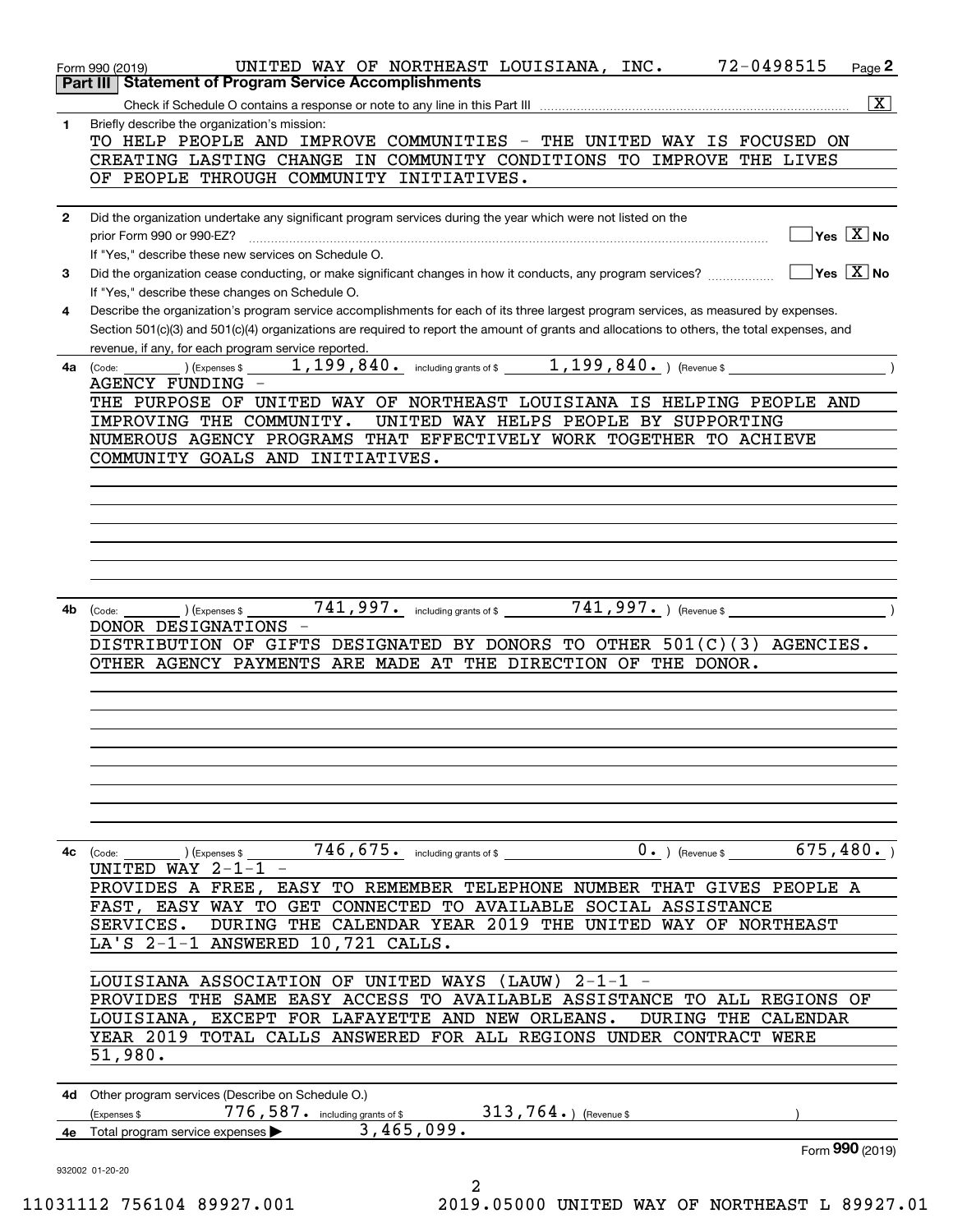|  | Form 990 (2019) |
|--|-----------------|

|     |                                                                                                                                       |                 | Yes                     | No              |
|-----|---------------------------------------------------------------------------------------------------------------------------------------|-----------------|-------------------------|-----------------|
| 1.  | Is the organization described in section $501(c)(3)$ or $4947(a)(1)$ (other than a private foundation)?                               |                 |                         |                 |
|     |                                                                                                                                       | 1.              | X                       |                 |
| 2   |                                                                                                                                       | $\overline{2}$  | $\overline{\mathbf{x}}$ |                 |
| 3   | Did the organization engage in direct or indirect political campaign activities on behalf of or in opposition to candidates for       |                 |                         |                 |
|     |                                                                                                                                       | 3               |                         | x               |
| 4   | Section 501(c)(3) organizations. Did the organization engage in lobbying activities, or have a section 501(h) election in effect      |                 |                         |                 |
|     |                                                                                                                                       | 4               |                         | x               |
| 5   | Is the organization a section 501(c)(4), 501(c)(5), or 501(c)(6) organization that receives membership dues, assessments, or          |                 |                         |                 |
|     |                                                                                                                                       | 5               |                         | x               |
| 6   | Did the organization maintain any donor advised funds or any similar funds or accounts for which donors have the right to             |                 |                         |                 |
|     | provide advice on the distribution or investment of amounts in such funds or accounts? If "Yes," complete Schedule D, Part I          | 6               |                         | x               |
| 7   | Did the organization receive or hold a conservation easement, including easements to preserve open space,                             |                 |                         | x               |
|     |                                                                                                                                       | $\overline{7}$  |                         |                 |
| 8   | Did the organization maintain collections of works of art, historical treasures, or other similar assets? If "Yes," complete          |                 |                         | x               |
|     | Did the organization report an amount in Part X, line 21, for escrow or custodial account liability, serve as a custodian for         | 8               |                         |                 |
| 9   |                                                                                                                                       |                 |                         |                 |
|     | amounts not listed in Part X; or provide credit counseling, debt management, credit repair, or debt negotiation services?             | 9               |                         | x               |
| 10  | Did the organization, directly or through a related organization, hold assets in donor-restricted endowments                          |                 |                         |                 |
|     |                                                                                                                                       | 10              |                         | x.              |
| 11  | If the organization's answer to any of the following questions is "Yes," then complete Schedule D, Parts VI, VII, VIII, IX, or X      |                 |                         |                 |
|     | as applicable.                                                                                                                        |                 |                         |                 |
|     | a Did the organization report an amount for land, buildings, and equipment in Part X, line 10? If "Yes," complete Schedule D,         |                 |                         |                 |
|     |                                                                                                                                       | 11a             | X                       |                 |
|     | <b>b</b> Did the organization report an amount for investments - other securities in Part X, line 12, that is 5% or more of its total |                 |                         |                 |
|     |                                                                                                                                       | 11 <sub>b</sub> |                         | x               |
|     | c Did the organization report an amount for investments - program related in Part X, line 13, that is 5% or more of its total         |                 |                         |                 |
|     |                                                                                                                                       | 11c             |                         | X.              |
|     | d Did the organization report an amount for other assets in Part X, line 15, that is 5% or more of its total assets reported in       |                 |                         |                 |
|     |                                                                                                                                       | 11d             |                         | x               |
|     |                                                                                                                                       | 11e             |                         | $\mathbf{x}$    |
| f   | Did the organization's separate or consolidated financial statements for the tax year include a footnote that addresses               |                 |                         |                 |
|     | the organization's liability for uncertain tax positions under FIN 48 (ASC 740)? If "Yes," complete Schedule D, Part X                | 11f             | x                       |                 |
|     | 12a Did the organization obtain separate, independent audited financial statements for the tax year? If "Yes," complete               |                 |                         |                 |
|     |                                                                                                                                       | 12a             | x                       |                 |
|     | <b>b</b> Was the organization included in consolidated, independent audited financial statements for the tax year?                    |                 |                         |                 |
|     | If "Yes," and if the organization answered "No" to line 12a, then completing Schedule D, Parts XI and XII is optional                 | 12b             |                         | A               |
| 13  |                                                                                                                                       | 13              |                         | $\mathbf X$     |
| 14a | Did the organization maintain an office, employees, or agents outside of the United States?                                           | 14a             |                         | X               |
|     | <b>b</b> Did the organization have aggregate revenues or expenses of more than \$10,000 from grantmaking, fundraising, business,      |                 |                         |                 |
|     | investment, and program service activities outside the United States, or aggregate foreign investments valued at \$100,000            |                 |                         |                 |
|     | Did the organization report on Part IX, column (A), line 3, more than \$5,000 of grants or other assistance to or for any             | 14b             |                         | X.              |
| 15  |                                                                                                                                       | 15              |                         | x               |
| 16  | Did the organization report on Part IX, column (A), line 3, more than \$5,000 of aggregate grants or other assistance to              |                 |                         |                 |
|     |                                                                                                                                       | 16              |                         | x               |
| 17  | Did the organization report a total of more than \$15,000 of expenses for professional fundraising services on Part IX,               |                 |                         |                 |
|     |                                                                                                                                       | 17              |                         | x               |
| 18  | Did the organization report more than \$15,000 total of fundraising event gross income and contributions on Part VIII, lines          |                 |                         |                 |
|     |                                                                                                                                       | 18              |                         | x               |
| 19  | Did the organization report more than \$15,000 of gross income from gaming activities on Part VIII, line 9a? If "Yes."                |                 |                         |                 |
|     |                                                                                                                                       | 19              |                         | x               |
|     |                                                                                                                                       | <b>20a</b>      |                         | х               |
|     | b If "Yes" to line 20a, did the organization attach a copy of its audited financial statements to this return?                        | 20 <sub>b</sub> |                         |                 |
| 21  | Did the organization report more than \$5,000 of grants or other assistance to any domestic organization or                           |                 |                         |                 |
|     |                                                                                                                                       | 21              | Х                       |                 |
|     | 932003 01-20-20                                                                                                                       |                 |                         | Form 990 (2019) |

3

932003 01-20-20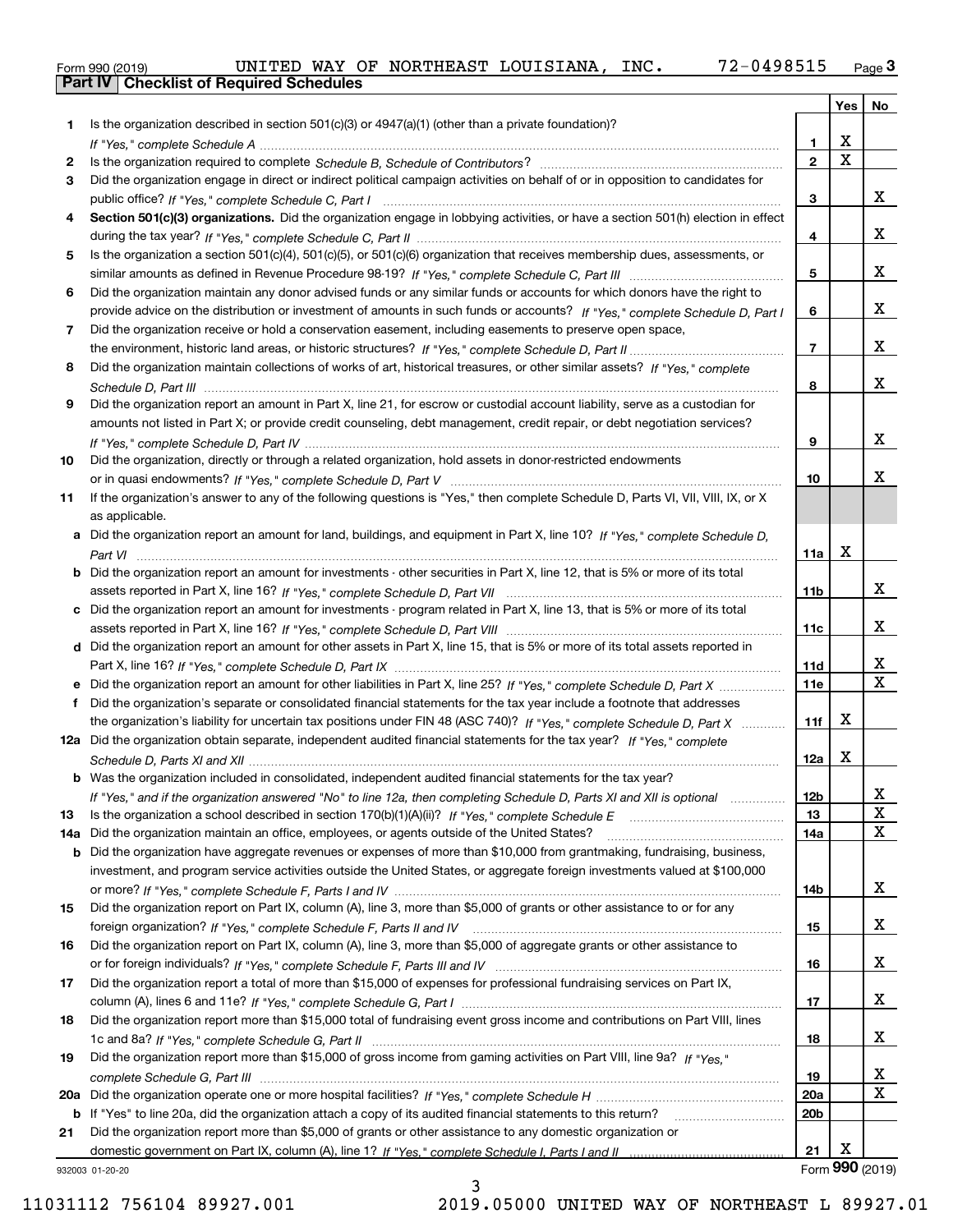Form 990 (2019) UNITED WAY OF NORTHEAST LOUISIANA, INC**.** 72-0 49 8515 <sub>Page</sub> 4<br>**Part IV | Checklist of Required Schedules** <sub>(continued)</sub>

*(continued)*

|               |                                                                                                                              |                 | Yes | No              |
|---------------|------------------------------------------------------------------------------------------------------------------------------|-----------------|-----|-----------------|
| 22            | Did the organization report more than \$5,000 of grants or other assistance to or for domestic individuals on                |                 |     |                 |
|               |                                                                                                                              | 22              | X   |                 |
| 23            | Did the organization answer "Yes" to Part VII, Section A, line 3, 4, or 5 about compensation of the organization's current   |                 |     |                 |
|               | and former officers, directors, trustees, key employees, and highest compensated employees? If "Yes," complete               |                 |     |                 |
|               |                                                                                                                              | 23              |     | x               |
|               | 24a Did the organization have a tax-exempt bond issue with an outstanding principal amount of more than \$100,000 as of the  |                 |     |                 |
|               | last day of the year, that was issued after December 31, 2002? If "Yes," answer lines 24b through 24d and complete           |                 |     |                 |
|               |                                                                                                                              | 24a             |     | x               |
|               |                                                                                                                              | 24 <sub>b</sub> |     |                 |
|               | c Did the organization maintain an escrow account other than a refunding escrow at any time during the year to defease       |                 |     |                 |
|               |                                                                                                                              | 24c             |     |                 |
|               |                                                                                                                              | 24d             |     |                 |
|               | 25a Section 501(c)(3), 501(c)(4), and 501(c)(29) organizations. Did the organization engage in an excess benefit             |                 |     |                 |
|               |                                                                                                                              | 25a             |     | X.              |
|               | b Is the organization aware that it engaged in an excess benefit transaction with a disqualified person in a prior year, and |                 |     |                 |
|               | that the transaction has not been reported on any of the organization's prior Forms 990 or 990-EZ? If "Yes," complete        |                 |     |                 |
|               | Schedule L, Part I                                                                                                           | 25 <sub>b</sub> |     | x               |
| 26            | Did the organization report any amount on Part X, line 5 or 22, for receivables from or payables to any current              |                 |     |                 |
|               | or former officer, director, trustee, key employee, creator or founder, substantial contributor, or 35%                      |                 |     |                 |
|               | controlled entity or family member of any of these persons? If "Yes," complete Schedule L, Part II                           | 26              |     | x               |
| 27            | Did the organization provide a grant or other assistance to any current or former officer, director, trustee, key employee,  |                 |     |                 |
|               | creator or founder, substantial contributor or employee thereof, a grant selection committee member, or to a 35% controlled  |                 |     |                 |
|               | entity (including an employee thereof) or family member of any of these persons? If "Yes," complete Schedule L, Part III     | 27              |     | x.              |
| 28            | Was the organization a party to a business transaction with one of the following parties (see Schedule L, Part IV            |                 |     |                 |
|               | instructions, for applicable filing thresholds, conditions, and exceptions):                                                 |                 |     |                 |
|               | a A current or former officer, director, trustee, key employee, creator or founder, or substantial contributor? If           |                 |     |                 |
|               |                                                                                                                              | 28a             |     | х               |
|               |                                                                                                                              | 28 <sub>b</sub> |     | X               |
|               | c A 35% controlled entity of one or more individuals and/or organizations described in lines 28a or 28b? If                  |                 |     |                 |
|               |                                                                                                                              | 28c             |     | x               |
| 29            |                                                                                                                              | 29              |     | X               |
| 30            | Did the organization receive contributions of art, historical treasures, or other similar assets, or qualified conservation  |                 |     |                 |
|               |                                                                                                                              | 30              |     | х               |
| 31            | Did the organization liquidate, terminate, or dissolve and cease operations? If "Yes," complete Schedule N, Part I           | 31              |     | X               |
| 32            | Did the organization sell, exchange, dispose of, or transfer more than 25% of its net assets? If "Yes," complete             |                 |     |                 |
|               |                                                                                                                              | 32              |     | x.              |
|               | Did the organization own 100% of an entity disregarded as separate from the organization under Regulations                   |                 |     |                 |
|               |                                                                                                                              | 33              |     | x               |
| 34            | Was the organization related to any tax-exempt or taxable entity? If "Yes," complete Schedule R, Part II, III, or IV, and    |                 |     |                 |
|               |                                                                                                                              | 34              |     | x               |
|               | 35a Did the organization have a controlled entity within the meaning of section 512(b)(13)?                                  | 35а             |     | X               |
|               | b If "Yes" to line 35a, did the organization receive any payment from or engage in any transaction with a controlled entity  |                 |     |                 |
|               |                                                                                                                              | 35b             |     |                 |
| 36            | Section 501(c)(3) organizations. Did the organization make any transfers to an exempt non-charitable related organization?   |                 |     |                 |
|               |                                                                                                                              | 36              |     | X.              |
| 37            | Did the organization conduct more than 5% of its activities through an entity that is not a related organization             |                 |     |                 |
|               |                                                                                                                              | 37              |     | X.              |
| 38            | Did the organization complete Schedule O and provide explanations in Schedule O for Part VI, lines 11b and 19?               |                 |     |                 |
|               | Note: All Form 990 filers are required to complete Schedule O                                                                | 38              | х   |                 |
| <b>Part V</b> | <b>Statements Regarding Other IRS Filings and Tax Compliance</b>                                                             |                 |     |                 |
|               | Check if Schedule O contains a response or note to any line in this Part V                                                   |                 |     |                 |
|               |                                                                                                                              |                 | Yes | No              |
|               | 6<br>1a                                                                                                                      |                 |     |                 |
| b             | 0<br>Enter the number of Forms W-2G included in line 1a. Enter -0- if not applicable<br>1b                                   |                 |     |                 |
| c             | Did the organization comply with backup withholding rules for reportable payments to vendors and reportable gaming           |                 |     |                 |
|               | (gambling) winnings to prize winners?                                                                                        | 1c              |     |                 |
|               | 932004 01-20-20                                                                                                              |                 |     | Form 990 (2019) |
|               | 4                                                                                                                            |                 |     |                 |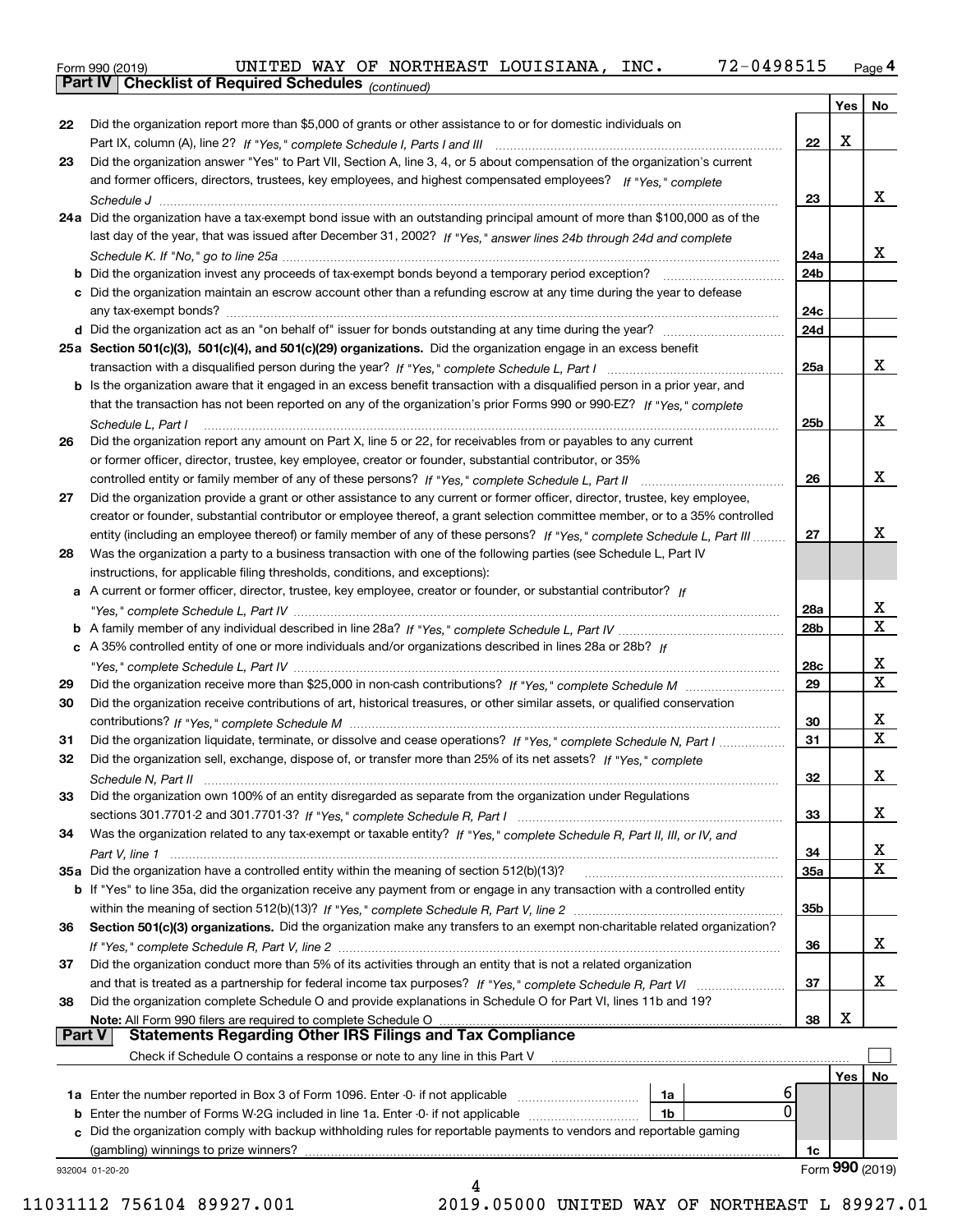|               | 72-0498515<br>UNITED WAY OF NORTHEAST LOUISIANA, INC.<br>Form 990 (2019)                                                                                                      |                |   | $Page$ <sup>5</sup>                 |
|---------------|-------------------------------------------------------------------------------------------------------------------------------------------------------------------------------|----------------|---|-------------------------------------|
| <b>Part V</b> | Statements Regarding Other IRS Filings and Tax Compliance (continued)                                                                                                         |                |   |                                     |
|               |                                                                                                                                                                               |                |   | Yes   No                            |
|               | 2a Enter the number of employees reported on Form W-3, Transmittal of Wage and Tax Statements,                                                                                |                |   |                                     |
|               | 38<br>filed for the calendar year ending with or within the year covered by this return<br>2a                                                                                 |                |   |                                     |
|               |                                                                                                                                                                               | 2 <sub>b</sub> | х |                                     |
|               |                                                                                                                                                                               |                |   |                                     |
|               | 3a Did the organization have unrelated business gross income of \$1,000 or more during the year?                                                                              | 3a             |   | х                                   |
|               |                                                                                                                                                                               | 3 <sub>b</sub> |   |                                     |
|               | 4a At any time during the calendar year, did the organization have an interest in, or a signature or other authority over, a                                                  |                |   |                                     |
|               |                                                                                                                                                                               | 4a             |   | х                                   |
|               | <b>b</b> If "Yes," enter the name of the foreign country $\blacktriangleright$                                                                                                |                |   |                                     |
|               | See instructions for filing requirements for FinCEN Form 114, Report of Foreign Bank and Financial Accounts (FBAR).                                                           |                |   |                                     |
|               |                                                                                                                                                                               | 5a             |   | х                                   |
| b             |                                                                                                                                                                               | 5 <sub>b</sub> |   | х                                   |
|               |                                                                                                                                                                               | 5c             |   |                                     |
|               | 6a Does the organization have annual gross receipts that are normally greater than \$100,000, and did the organization solicit                                                |                |   |                                     |
|               | any contributions that were not tax deductible as charitable contributions?                                                                                                   | 6a             |   | х                                   |
|               | <b>b</b> If "Yes," did the organization include with every solicitation an express statement that such contributions or gifts                                                 |                |   |                                     |
|               | were not tax deductible?                                                                                                                                                      | 6b             |   |                                     |
| 7             | Organizations that may receive deductible contributions under section 170(c).                                                                                                 |                |   |                                     |
| а             | Did the organization receive a payment in excess of \$75 made partly as a contribution and partly for goods and services provided to the payor?                               | 7a             |   | x                                   |
| b             | If "Yes," did the organization notify the donor of the value of the goods or services provided?                                                                               | 7b             |   |                                     |
| c             | Did the organization sell, exchange, or otherwise dispose of tangible personal property for which it was required                                                             |                |   |                                     |
|               |                                                                                                                                                                               | 7c             |   | х                                   |
|               | 7d                                                                                                                                                                            |                |   |                                     |
| е             | Did the organization receive any funds, directly or indirectly, to pay premiums on a personal benefit contract?                                                               | 7e             |   | х                                   |
| f             | Did the organization, during the year, pay premiums, directly or indirectly, on a personal benefit contract?                                                                  | 7f             |   | х                                   |
| g             | If the organization received a contribution of qualified intellectual property, did the organization file Form 8899 as required?                                              | 7g             |   |                                     |
| h.            | If the organization received a contribution of cars, boats, airplanes, or other vehicles, did the organization file a Form 1098-C?                                            | 7h             |   |                                     |
| 8             | Sponsoring organizations maintaining donor advised funds. Did a donor advised fund maintained by the                                                                          |                |   |                                     |
|               | sponsoring organization have excess business holdings at any time during the year?                                                                                            | 8              |   | х                                   |
| 9             | Sponsoring organizations maintaining donor advised funds.                                                                                                                     |                |   |                                     |
| а             | Did the sponsoring organization make any taxable distributions under section 4966?                                                                                            | 9а             |   | х<br>Х                              |
| b             | Did the sponsoring organization make a distribution to a donor, donor advisor, or related person?                                                                             | 9b             |   |                                     |
| 10            | Section 501(c)(7) organizations. Enter:                                                                                                                                       |                |   |                                     |
|               | 10a                                                                                                                                                                           |                |   |                                     |
|               | 10 <sub>b</sub><br>Gross receipts, included on Form 990, Part VIII, line 12, for public use of club facilities                                                                |                |   |                                     |
| 11            | Section 501(c)(12) organizations. Enter:                                                                                                                                      |                |   |                                     |
| a             | Gross income from members or shareholders<br>11a                                                                                                                              |                |   |                                     |
|               | b Gross income from other sources (Do not net amounts due or paid to other sources against                                                                                    |                |   |                                     |
|               | amounts due or received from them.)<br>11b                                                                                                                                    |                |   |                                     |
|               | 12a Section 4947(a)(1) non-exempt charitable trusts. Is the organization filing Form 990 in lieu of Form 1041?                                                                | 12a            |   |                                     |
|               | <b>b</b> If "Yes," enter the amount of tax-exempt interest received or accrued during the year<br>12b                                                                         |                |   |                                     |
| 13            | Section 501(c)(29) qualified nonprofit health insurance issuers.                                                                                                              |                |   |                                     |
|               | <b>a</b> Is the organization licensed to issue qualified health plans in more than one state?                                                                                 | 13а            |   |                                     |
|               | Note: See the instructions for additional information the organization must report on Schedule O.                                                                             |                |   |                                     |
|               | <b>b</b> Enter the amount of reserves the organization is required to maintain by the states in which the                                                                     |                |   |                                     |
|               | 13b                                                                                                                                                                           |                |   |                                     |
|               | 13с                                                                                                                                                                           |                |   | х                                   |
|               | 14a Did the organization receive any payments for indoor tanning services during the tax year?                                                                                | 14a            |   |                                     |
|               | <b>b</b> If "Yes," has it filed a Form 720 to report these payments? If "No," provide an explanation on Schedule O                                                            | 14b            |   |                                     |
| 15            | Is the organization subject to the section 4960 tax on payment(s) of more than \$1,000,000 in remuneration or                                                                 |                |   | X                                   |
|               |                                                                                                                                                                               | 15             |   |                                     |
|               | If "Yes," see instructions and file Form 4720, Schedule N.<br>Is the organization an educational institution subject to the section 4968 excise tax on net investment income? | 16             |   | х                                   |
| 16            |                                                                                                                                                                               |                |   |                                     |
|               | If "Yes," complete Form 4720, Schedule O.                                                                                                                                     |                |   | $T_{\text{arm}}$ QQ $\Omega$ (2010) |

Form (2019) **990**

932005 01-20-20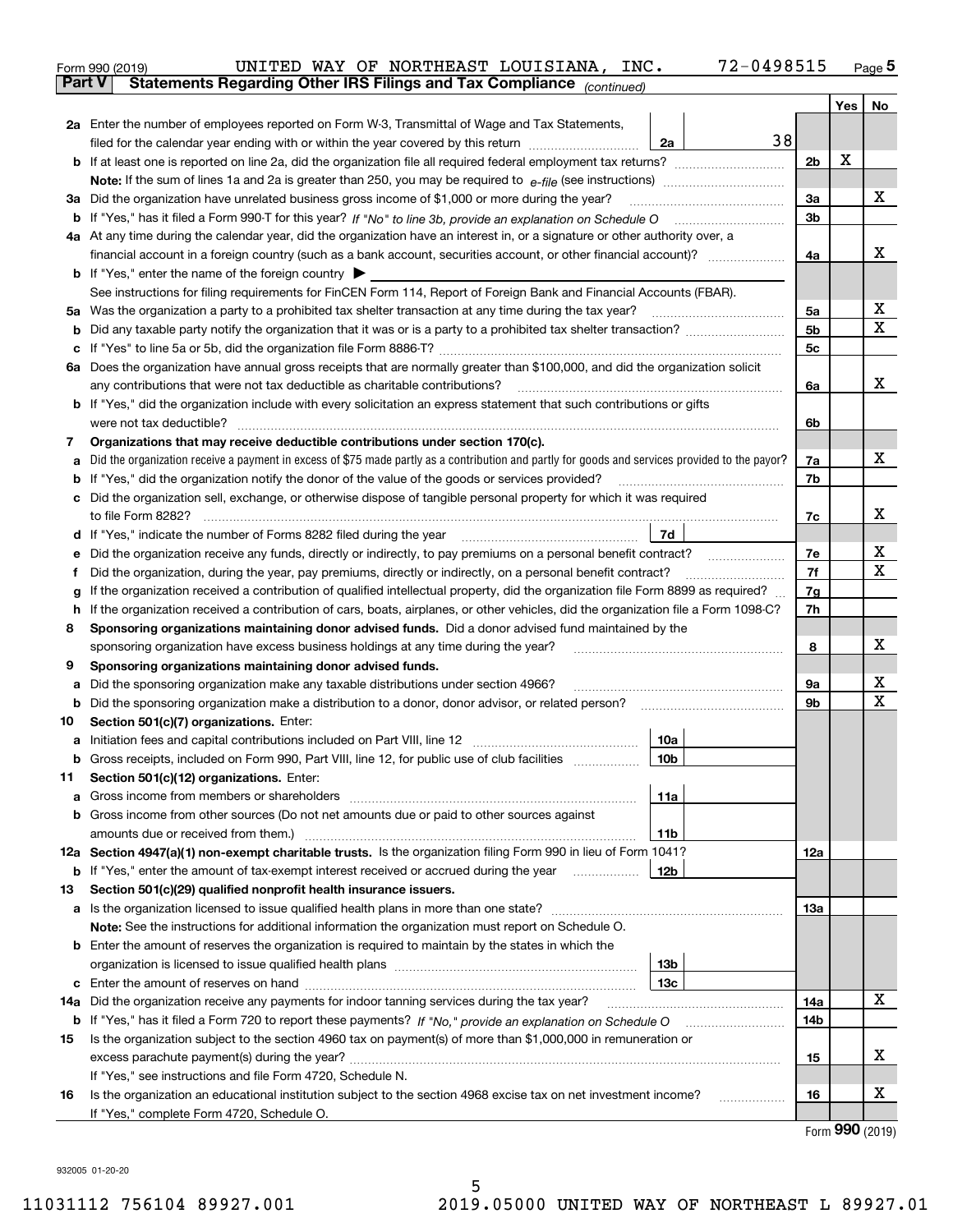|  | Form 990 (2019) |
|--|-----------------|
|  |                 |

# UNITED WAY OF NORTHEAST LOUISIANA, INC. 72-0498515

*For each "Yes" response to lines 2 through 7b below, and for a "No" response to line 8a, 8b, or 10b below, describe the circumstances, processes, or changes on Schedule O. See instructions.* Form 990 (2019) **CONTING BARK OF NORTHEAST LOUISIANA, INC.** 72-0498515 Page 6<br>**Part VI Governance, Management, and Disclosure** For each "Yes" response to lines 2 through 7b below, and for a "No" response

|                 |                                                                                                                                                                                                                                |    |    |                 | Yes <sub>1</sub> | No                      |
|-----------------|--------------------------------------------------------------------------------------------------------------------------------------------------------------------------------------------------------------------------------|----|----|-----------------|------------------|-------------------------|
|                 | <b>1a</b> Enter the number of voting members of the governing body at the end of the tax year                                                                                                                                  | 1a | 37 |                 |                  |                         |
|                 | If there are material differences in voting rights among members of the governing body, or if the governing                                                                                                                    |    |    |                 |                  |                         |
|                 | body delegated broad authority to an executive committee or similar committee, explain on Schedule O.                                                                                                                          |    |    |                 |                  |                         |
| b               | Enter the number of voting members included on line 1a, above, who are independent                                                                                                                                             | 1b | 37 |                 |                  |                         |
| 2               | Did any officer, director, trustee, or key employee have a family relationship or a business relationship with any other                                                                                                       |    |    |                 |                  |                         |
|                 | officer, director, trustee, or key employee?                                                                                                                                                                                   |    |    | $\mathbf{2}$    |                  | X                       |
| 3               | Did the organization delegate control over management duties customarily performed by or under the direct supervision                                                                                                          |    |    |                 |                  |                         |
|                 |                                                                                                                                                                                                                                |    |    | 3               |                  | X                       |
| 4               | Did the organization make any significant changes to its governing documents since the prior Form 990 was filed?                                                                                                               |    |    | 4               |                  | $\overline{\mathtt{x}}$ |
| 5               |                                                                                                                                                                                                                                |    |    | 5               |                  | $\overline{\mathbf{x}}$ |
| 6               | Did the organization have members or stockholders?                                                                                                                                                                             |    |    | 6               | $\mathbf X$      |                         |
| 7a              | Did the organization have members, stockholders, or other persons who had the power to elect or appoint one or                                                                                                                 |    |    |                 |                  |                         |
|                 |                                                                                                                                                                                                                                |    |    | 7a              | X                |                         |
|                 | <b>b</b> Are any governance decisions of the organization reserved to (or subject to approval by) members, stockholders, or                                                                                                    |    |    |                 |                  |                         |
|                 | persons other than the governing body?                                                                                                                                                                                         |    |    | 7b              | X                |                         |
| 8               | Did the organization contemporaneously document the meetings held or written actions undertaken during the year by the following:                                                                                              |    |    |                 |                  |                         |
| а               |                                                                                                                                                                                                                                |    |    | 8а              | X                |                         |
|                 |                                                                                                                                                                                                                                |    |    | 8b              | $\mathbf x$      |                         |
| 9               | Is there any officer, director, trustee, or key employee listed in Part VII, Section A, who cannot be reached at the                                                                                                           |    |    |                 |                  |                         |
|                 |                                                                                                                                                                                                                                |    |    | 9               |                  | X                       |
|                 | Section B. Policies <sub>(This</sub> Section B requests information about policies not required by the Internal Revenue Code.)                                                                                                 |    |    |                 |                  |                         |
|                 |                                                                                                                                                                                                                                |    |    |                 | Yes              | No                      |
|                 |                                                                                                                                                                                                                                |    |    | 10a             | X                |                         |
|                 | <b>b</b> If "Yes," did the organization have written policies and procedures governing the activities of such chapters, affiliates,                                                                                            |    |    |                 |                  |                         |
|                 |                                                                                                                                                                                                                                |    |    | 10 <sub>b</sub> | X                |                         |
|                 | 11a Has the organization provided a complete copy of this Form 990 to all members of its governing body before filing the form?                                                                                                |    |    | 11a             | X                |                         |
|                 | <b>b</b> Describe in Schedule O the process, if any, used by the organization to review this Form 990.                                                                                                                         |    |    |                 |                  |                         |
|                 |                                                                                                                                                                                                                                |    |    | 12a             | X                |                         |
| b               |                                                                                                                                                                                                                                |    |    | 12 <sub>b</sub> | X                |                         |
|                 | c Did the organization regularly and consistently monitor and enforce compliance with the policy? If "Yes," describe                                                                                                           |    |    |                 |                  |                         |
|                 | in Schedule O how this was done measured and the control of the control of the state of the control of the control of the control of the control of the control of the control of the control of the control of the control of |    |    | 12c             | X                |                         |
| 13              |                                                                                                                                                                                                                                |    |    | 13              | X                |                         |
| 14              |                                                                                                                                                                                                                                |    |    | 14              | X                |                         |
| 15              | Did the process for determining compensation of the following persons include a review and approval by independent                                                                                                             |    |    |                 |                  |                         |
|                 | persons, comparability data, and contemporaneous substantiation of the deliberation and decision?                                                                                                                              |    |    |                 |                  |                         |
|                 | a The organization's CEO, Executive Director, or top management official manufactured content of the organization's CEO, Executive Director, or top management official                                                        |    |    | 15a             | х                |                         |
|                 |                                                                                                                                                                                                                                |    |    | 15 <sub>b</sub> | X                |                         |
|                 | If "Yes" to line 15a or 15b, describe the process in Schedule O (see instructions).                                                                                                                                            |    |    |                 |                  |                         |
|                 | 16a Did the organization invest in, contribute assets to, or participate in a joint venture or similar arrangement with a                                                                                                      |    |    |                 |                  |                         |
|                 | taxable entity during the year?                                                                                                                                                                                                |    |    | 16a             |                  | X                       |
|                 | b If "Yes," did the organization follow a written policy or procedure requiring the organization to evaluate its participation                                                                                                 |    |    |                 |                  |                         |
|                 | in joint venture arrangements under applicable federal tax law, and take steps to safeguard the organization's                                                                                                                 |    |    |                 |                  |                         |
|                 |                                                                                                                                                                                                                                |    |    | 16b             |                  |                         |
|                 | <b>Section C. Disclosure</b>                                                                                                                                                                                                   |    |    |                 |                  |                         |
| 17              | <b>NONE</b><br>List the states with which a copy of this Form 990 is required to be filed $\blacktriangleright$                                                                                                                |    |    |                 |                  |                         |
| 18              | Section 6104 requires an organization to make its Forms 1023 (1024 or 1024-A, if applicable), 990, and 990-T (Section 501(c)(3)s only) available                                                                               |    |    |                 |                  |                         |
|                 | for public inspection. Indicate how you made these available. Check all that apply.                                                                                                                                            |    |    |                 |                  |                         |
|                 | $X$ Upon request<br>$X$ Own website<br>Another's website<br>Other (explain on Schedule O)                                                                                                                                      |    |    |                 |                  |                         |
| 19              | Describe on Schedule O whether (and if so, how) the organization made its governing documents, conflict of interest policy, and financial                                                                                      |    |    |                 |                  |                         |
|                 | statements available to the public during the tax year.                                                                                                                                                                        |    |    |                 |                  |                         |
| 20              | State the name, address, and telephone number of the person who possesses the organization's books and records                                                                                                                 |    |    |                 |                  |                         |
|                 | JANET S DURDEN - 318-235-3869                                                                                                                                                                                                  |    |    |                 |                  |                         |
|                 | 71201<br>1201 HUDSON LANE, MONROE, LA                                                                                                                                                                                          |    |    |                 |                  |                         |
| 932006 01-20-20 |                                                                                                                                                                                                                                |    |    |                 | Form 990 (2019)  |                         |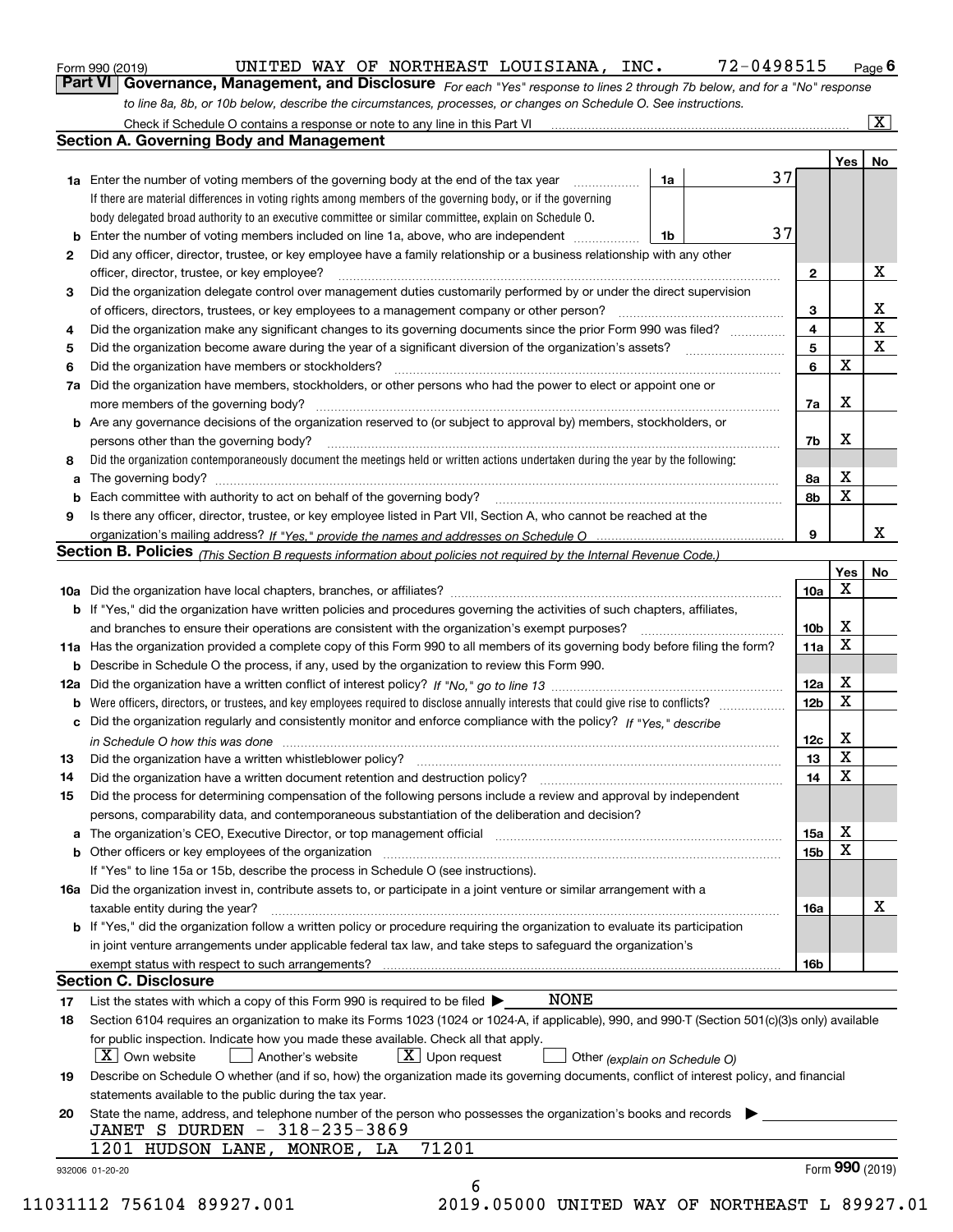| Form 990 (2019)                               |                                                                                                    |  |  |                                                                              | UNITED WAY OF NORTHEAST LOUISIANA. | INC. | 72-0498515 | Page |
|-----------------------------------------------|----------------------------------------------------------------------------------------------------|--|--|------------------------------------------------------------------------------|------------------------------------|------|------------|------|
|                                               | <b>Part VIII Compensation of Officers, Directors, Trustees, Key Employees, Highest Compensated</b> |  |  |                                                                              |                                    |      |            |      |
| <b>Employees, and Independent Contractors</b> |                                                                                                    |  |  |                                                                              |                                    |      |            |      |
|                                               |                                                                                                    |  |  | Check if Schedule O contains a response or note to any line in this Part VII |                                    |      |            |      |

**Section A. Officers, Directors, Trustees, Key Employees, and Highest Compensated Employees**

**1a**  Complete this table for all persons required to be listed. Report compensation for the calendar year ending with or within the organization's tax year. **•** List all of the organization's current officers, directors, trustees (whether individuals or organizations), regardless of amount of compensation.

Enter -0- in columns (D), (E), and (F) if no compensation was paid.

 $\bullet$  List all of the organization's  $\,$ current key employees, if any. See instructions for definition of "key employee."

**•** List the organization's five current highest compensated employees (other than an officer, director, trustee, or key employee) who received reportable compensation (Box 5 of Form W-2 and/or Box 7 of Form 1099-MISC) of more than \$100,000 from the organization and any related organizations.

**•** List all of the organization's former officers, key employees, and highest compensated employees who received more than \$100,000 of reportable compensation from the organization and any related organizations.

**former directors or trustees**  ¥ List all of the organization's that received, in the capacity as a former director or trustee of the organization, more than \$10,000 of reportable compensation from the organization and any related organizations.

See instructions for the order in which to list the persons above.

Check this box if neither the organization nor any related organization compensated any current officer, director, or trustee.  $\mathcal{L}^{\text{max}}$ 

| (A)                           | (B)                    |                               |                                                                  | (C)                     |              |                                 |        | (D)             | (E)                              | (F)                      |
|-------------------------------|------------------------|-------------------------------|------------------------------------------------------------------|-------------------------|--------------|---------------------------------|--------|-----------------|----------------------------------|--------------------------|
| Name and title                | Average                |                               | (do not check more than one                                      | Position                |              |                                 |        | Reportable      | Reportable                       | Estimated                |
|                               | hours per              |                               | box, unless person is both an<br>officer and a director/trustee) |                         |              |                                 |        | compensation    | compensation                     | amount of                |
|                               | week                   |                               |                                                                  |                         |              |                                 |        | from<br>the     | from related                     | other                    |
|                               | (list any<br>hours for |                               |                                                                  |                         |              |                                 |        | organization    | organizations<br>(W-2/1099-MISC) | compensation<br>from the |
|                               | related                |                               |                                                                  |                         |              |                                 |        | (W-2/1099-MISC) |                                  | organization             |
|                               | organizations          |                               |                                                                  |                         |              |                                 |        |                 |                                  | and related              |
|                               | below                  | ndividual trustee or director | Institutional trustee                                            |                         | Key employee |                                 |        |                 |                                  | organizations            |
|                               | line)                  |                               |                                                                  | Officer                 |              | Highest compensated<br>employee | Former |                 |                                  |                          |
| DON "DJ" BANKS<br>(1)         | 0.00                   |                               |                                                                  |                         |              |                                 |        |                 |                                  |                          |
| <b>DIRECTOR</b>               | 0.00                   | $\rm X$                       |                                                                  |                         |              |                                 |        | 0.              | $\mathbf 0$ .                    | $0_{.}$                  |
| (2)<br>KEITH BIEDENHARN       | 0.00                   |                               |                                                                  |                         |              |                                 |        |                 |                                  |                          |
| <b>DIRECTOR</b>               | 0.00                   | $\mathbf X$                   |                                                                  |                         |              |                                 |        | 0.              | $\mathbf 0$ .                    | 0.                       |
| (3)<br>LAKEISHA BOSWORTH      | 0.00                   |                               |                                                                  |                         |              |                                 |        |                 |                                  |                          |
| <b>DIRECTOR</b>               | 0.00                   | X                             |                                                                  |                         |              |                                 |        | 0.              | 0.                               | $\mathbf 0$ .            |
| LISA BRADLEY<br>(4)           | 0.00                   |                               |                                                                  |                         |              |                                 |        |                 |                                  |                          |
| DIRECTOR/TREASURER            | 0.00                   | X                             |                                                                  | $\overline{\textbf{X}}$ |              |                                 |        | 0.              | $\mathbf 0$ .                    | $\mathbf 0$ .            |
| RICHARD DAVIS<br>(5)          | 0.00                   |                               |                                                                  |                         |              |                                 |        |                 |                                  |                          |
| <b>DIRECTOR</b>               | 0.00                   | $\mathbf X$                   |                                                                  |                         |              |                                 |        | 0.              | $\mathbf 0$ .                    | $0_{.}$                  |
| (6)<br><b>BRANDON EWING</b>   | 0.00                   |                               |                                                                  |                         |              |                                 |        |                 |                                  |                          |
| <b>DIRECTOR</b>               | 0.00                   | $\mathbf X$                   |                                                                  |                         |              |                                 |        | 0.              | $\mathbf 0$ .                    | $0_{.}$                  |
| ERNEST FINCH<br>(7)           | 0.00                   |                               |                                                                  |                         |              |                                 |        |                 |                                  |                          |
| <b>DIRECTOR</b>               | 0.00                   | $\mathbf x$                   |                                                                  |                         |              |                                 |        | 0.              | $\mathbf 0$ .                    | $0_{.}$                  |
| (8)<br><b>JANICE GARRISON</b> | 0.00                   |                               |                                                                  |                         |              |                                 |        |                 |                                  |                          |
| <b>DIRECTOR</b>               | 0.00                   | $\mathbf X$                   |                                                                  |                         |              |                                 |        | 0.              | 0.                               | $0_{.}$                  |
| FORENCETTA GIBSON<br>(9)      | 0.00                   |                               |                                                                  |                         |              |                                 |        |                 |                                  |                          |
| <b>DIRECTOR</b>               | 0.00                   | X                             |                                                                  |                         |              |                                 |        | 0.              | $\mathbf 0$ .                    | $\mathbf 0$ .            |
| (10) WES GIBSON               | 0.00                   |                               |                                                                  |                         |              |                                 |        |                 |                                  |                          |
| <b>DIRECTOR</b>               | 0.00                   | X                             |                                                                  |                         |              |                                 |        | 0.              | $\mathbf 0$ .                    | $\mathbf 0$ .            |
| (11) JEFF GLOVER              | 0.00                   |                               |                                                                  |                         |              |                                 |        |                 |                                  |                          |
| <b>DIRECTOR</b>               | 0.00                   | $\mathbf X$                   |                                                                  |                         |              |                                 |        | 0.              | $\mathbf 0$ .                    | $\mathbf 0$ .            |
| (12) ALBERTA GREEN            | 0.00                   |                               |                                                                  |                         |              |                                 |        |                 |                                  |                          |
| <b>DIRECTOR</b>               | 0.00                   | $\mathbf X$                   |                                                                  |                         |              |                                 |        | 0.              | $\mathbf 0$ .                    | $\mathbf 0$ .            |
| (13) TODD GUICE               | 0.00                   |                               |                                                                  |                         |              |                                 |        |                 |                                  |                          |
| <b>DIRECTOR</b>               | 0.00                   | $\mathbf X$                   |                                                                  |                         |              |                                 |        | $\mathbf 0$ .   | $\mathbf 0$ .                    | $\mathbf 0$ .            |
| (14) SUSAN HARWOOD            | 0.00                   |                               |                                                                  |                         |              |                                 |        |                 |                                  |                          |
| <b>DIRECTOR</b>               | 0.00                   | $\rm X$                       |                                                                  |                         |              |                                 |        | 0.              | $\mathbf{0}$ .                   | $\mathbf 0$ .            |
| (15) CLAY G HIPP, III         | 0.00                   |                               |                                                                  |                         |              |                                 |        |                 |                                  |                          |
| <b>DIRECTOR</b>               | 0.00                   | $\rm X$                       |                                                                  |                         |              |                                 |        | 0.              | $\mathbf 0$ .                    | $\mathbf 0$ .            |
| (16) COURTNEY HORNSBY         | 0.00                   |                               |                                                                  |                         |              |                                 |        |                 |                                  |                          |
| <b>DIRECTOR</b>               | 0.00                   | X                             |                                                                  |                         |              |                                 |        | 0.              | $\mathbf 0$ .                    | 0.                       |
| (17) WILLIE HUNTER, JR        | 0.00                   |                               |                                                                  |                         |              |                                 |        |                 |                                  |                          |
| DIRECTOR/SECRETARY            | 0.00                   | $\mathbf X$                   |                                                                  | $\overline{\textbf{X}}$ |              |                                 |        | 0.              | $\mathbf{0}$ .                   | 0.                       |

932007 01-20-20

Form (2019) **990**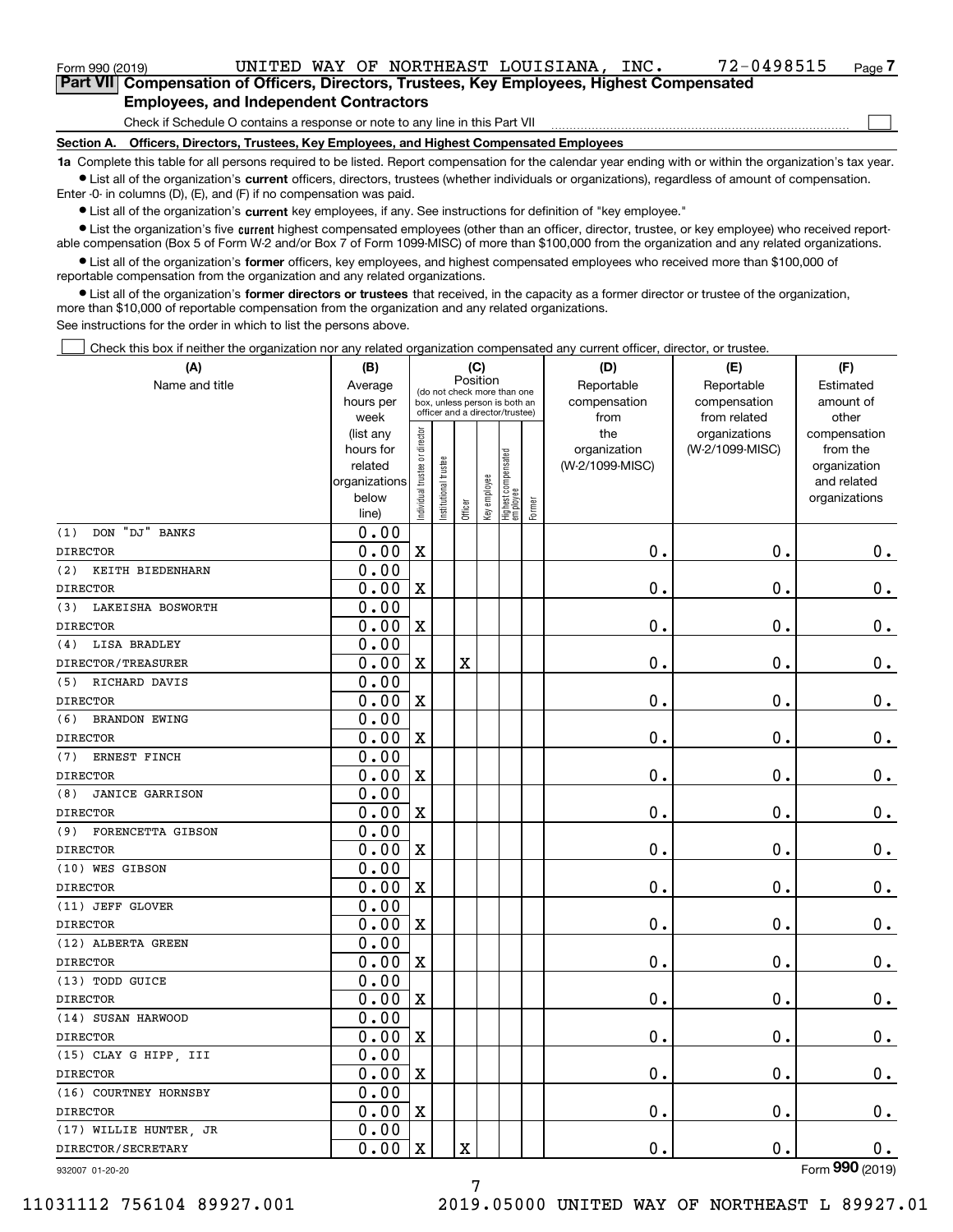| Form 990 (2019)                                                                                                                                      |                        |                                |                       |                                         |              |                                   |        | UNITED WAY OF NORTHEAST LOUISIANA, INC. | 72-0498515       |              |                          | Page 8          |
|------------------------------------------------------------------------------------------------------------------------------------------------------|------------------------|--------------------------------|-----------------------|-----------------------------------------|--------------|-----------------------------------|--------|-----------------------------------------|------------------|--------------|--------------------------|-----------------|
| <b>Part VII</b><br>Section A. Officers, Directors, Trustees, Key Employees, and Highest Compensated Employees (continued)                            |                        |                                |                       |                                         |              |                                   |        |                                         |                  |              |                          |                 |
| (A)                                                                                                                                                  | (B)                    |                                |                       | (C)                                     |              |                                   |        | (D)                                     | (E)              |              | (F)                      |                 |
| Name and title                                                                                                                                       | Average                |                                |                       | Position<br>(do not check more than one |              |                                   |        | Reportable                              | Reportable       |              | Estimated                |                 |
|                                                                                                                                                      | hours per              |                                |                       | box, unless person is both an           |              |                                   |        | compensation                            | compensation     |              | amount of                |                 |
|                                                                                                                                                      | week                   |                                |                       | officer and a director/trustee)         |              |                                   |        | from                                    | from related     |              | other                    |                 |
|                                                                                                                                                      | (list any<br>hours for |                                |                       |                                         |              |                                   |        | the                                     | organizations    |              | compensation             |                 |
|                                                                                                                                                      | related                |                                |                       |                                         |              |                                   |        | organization<br>(W-2/1099-MISC)         | (W-2/1099-MISC)  |              | from the<br>organization |                 |
|                                                                                                                                                      | organizations          |                                |                       |                                         |              |                                   |        |                                         |                  |              | and related              |                 |
|                                                                                                                                                      | below                  | Individual trustee or director | Institutional trustee |                                         |              |                                   |        |                                         |                  |              | organizations            |                 |
|                                                                                                                                                      | line)                  |                                |                       | Officer                                 | Key employee | Highest compensated<br>  employee | Former |                                         |                  |              |                          |                 |
| (18) JOHN KAHL                                                                                                                                       | 0.00                   |                                |                       |                                         |              |                                   |        |                                         |                  |              |                          |                 |
| <b>DIRECTOR</b>                                                                                                                                      | 0.00                   | $\mathbf X$                    |                       |                                         |              |                                   |        | 0.                                      | 0.               |              |                          | 0.              |
| (19) BARBARA LEADER                                                                                                                                  | 0.00                   |                                |                       |                                         |              |                                   |        |                                         |                  |              |                          |                 |
| <b>DIRECTOR</b>                                                                                                                                      | 0.00                   | X                              |                       |                                         |              |                                   |        | 0.                                      | 0.               |              |                          | 0.              |
| (20) BEVERLY V LEWIS                                                                                                                                 | 0.00                   |                                |                       |                                         |              |                                   |        |                                         |                  |              |                          |                 |
| <b>DIRECTOR</b>                                                                                                                                      | 0.00                   | X                              |                       |                                         |              |                                   |        | 0.                                      | 0.               |              |                          | 0.              |
| (21) BILLY MCCONNELL                                                                                                                                 | 0.00                   |                                |                       |                                         |              |                                   |        |                                         |                  |              |                          |                 |
| <b>DIRECTOR</b>                                                                                                                                      | 0.00                   | $\mathbf X$                    |                       |                                         |              |                                   |        | 0.                                      | 0.               |              |                          | 0.              |
| (22) JAMES W MOORE III                                                                                                                               | 0.00                   |                                |                       |                                         |              |                                   |        |                                         |                  |              |                          |                 |
| <b>DIRECTOR</b>                                                                                                                                      | 0.00                   | $\mathbf X$                    |                       |                                         |              |                                   |        | 0.                                      | 0.               |              |                          | 0.              |
| (23) ADAM O'NEAL                                                                                                                                     | 0.00                   |                                |                       |                                         |              |                                   |        |                                         |                  |              |                          |                 |
| <b>DIRECTOR</b>                                                                                                                                      | 0.00                   | $\mathbf X$                    |                       |                                         |              |                                   |        | 0.                                      | 0.               |              |                          | 0.              |
| (24) MICHAEL RYAN<br><b>DIRECTOR</b>                                                                                                                 | 0.00<br>0.00           | $\mathbf X$                    |                       |                                         |              |                                   |        | 0.                                      | $\mathbf 0$ .    |              |                          | 0.              |
| (25) AMY PRICE SAWYER                                                                                                                                | 0.00                   |                                |                       |                                         |              |                                   |        |                                         |                  |              |                          |                 |
| DIRECTOR/INCOMING CHAIR                                                                                                                              | 0.00                   | X                              |                       | X                                       |              |                                   |        | 0.                                      | $\mathbf 0$ .    |              |                          | 0.              |
| (26) NATHAN G SMITH                                                                                                                                  | 0.00                   |                                |                       |                                         |              |                                   |        |                                         |                  |              |                          |                 |
| <b>DIRECTOR</b>                                                                                                                                      | 0.00                   | $\mathbf X$                    |                       |                                         |              |                                   |        | 0.                                      | 0.               |              |                          | $0$ .           |
| 1b Subtotal                                                                                                                                          |                        |                                |                       |                                         |              |                                   |        | $\overline{0}$ .                        | $\overline{0}$ . |              |                          | 0.              |
|                                                                                                                                                      |                        |                                |                       |                                         |              |                                   |        | 161,816.                                | $\overline{0}$ . |              | 13,972.                  |                 |
| d Total (add lines 1b and 1c).                                                                                                                       |                        |                                |                       |                                         |              |                                   |        | 161,816.                                | $\overline{0}$ . |              | 13,972.                  |                 |
| Total number of individuals (including but not limited to those listed above) who received more than \$100,000 of reportable<br>$\mathbf{2}$         |                        |                                |                       |                                         |              |                                   |        |                                         |                  |              |                          |                 |
| compensation from the organization $\blacktriangleright$                                                                                             |                        |                                |                       |                                         |              |                                   |        |                                         |                  |              |                          | 1               |
|                                                                                                                                                      |                        |                                |                       |                                         |              |                                   |        |                                         |                  |              | Yes                      | No              |
| Did the organization list any former officer, director, trustee, key employee, or highest compensated employee on<br>3                               |                        |                                |                       |                                         |              |                                   |        |                                         |                  |              |                          |                 |
| line 1a? If "Yes," complete Schedule J for such individual manufactured contained and the line 1a? If "Yes," complete Schedule J for such individual |                        |                                |                       |                                         |              |                                   |        |                                         |                  | 3            |                          | х               |
| 4<br>For any individual listed on line 1a, is the sum of reportable compensation and other compensation from the organization                        |                        |                                |                       |                                         |              |                                   |        |                                         |                  |              |                          |                 |
|                                                                                                                                                      |                        |                                |                       |                                         |              |                                   |        |                                         |                  | 4            |                          | х               |
| Did any person listed on line 1a receive or accrue compensation from any unrelated organization or individual for services<br>5                      |                        |                                |                       |                                         |              |                                   |        |                                         |                  |              |                          |                 |
|                                                                                                                                                      |                        |                                |                       |                                         |              |                                   |        |                                         |                  | 5            |                          | х               |
| <b>Section B. Independent Contractors</b>                                                                                                            |                        |                                |                       |                                         |              |                                   |        |                                         |                  |              |                          |                 |
| Complete this table for your five highest compensated independent contractors that received more than \$100,000 of compensation from<br>1            |                        |                                |                       |                                         |              |                                   |        |                                         |                  |              |                          |                 |
| the organization. Report compensation for the calendar year ending with or within the organization's tax year.                                       |                        |                                |                       |                                         |              |                                   |        |                                         |                  |              |                          |                 |
| (A)                                                                                                                                                  |                        |                                |                       |                                         |              |                                   |        | (B)                                     |                  | (C)          |                          |                 |
| Name and business address                                                                                                                            |                        |                                | <b>NONE</b>           |                                         |              |                                   |        | Description of services                 |                  | Compensation |                          |                 |
|                                                                                                                                                      |                        |                                |                       |                                         |              |                                   |        |                                         |                  |              |                          |                 |
|                                                                                                                                                      |                        |                                |                       |                                         |              |                                   |        |                                         |                  |              |                          |                 |
|                                                                                                                                                      |                        |                                |                       |                                         |              |                                   |        |                                         |                  |              |                          |                 |
|                                                                                                                                                      |                        |                                |                       |                                         |              |                                   |        |                                         |                  |              |                          |                 |
|                                                                                                                                                      |                        |                                |                       |                                         |              |                                   |        |                                         |                  |              |                          |                 |
|                                                                                                                                                      |                        |                                |                       |                                         |              |                                   |        |                                         |                  |              |                          |                 |
|                                                                                                                                                      |                        |                                |                       |                                         |              |                                   |        |                                         |                  |              |                          |                 |
|                                                                                                                                                      |                        |                                |                       |                                         |              |                                   |        |                                         |                  |              |                          |                 |
| Total number of independent contractors (including but not limited to those listed above) who received more than<br>2                                |                        |                                |                       |                                         |              |                                   |        |                                         |                  |              |                          |                 |
| \$100,000 of compensation from the organization                                                                                                      |                        |                                |                       |                                         | 0            |                                   |        |                                         |                  |              |                          |                 |
| SEE PART VII, SECTION A CONTINUATION SHEETS                                                                                                          |                        |                                |                       |                                         |              |                                   |        |                                         |                  |              |                          | Form 990 (2019) |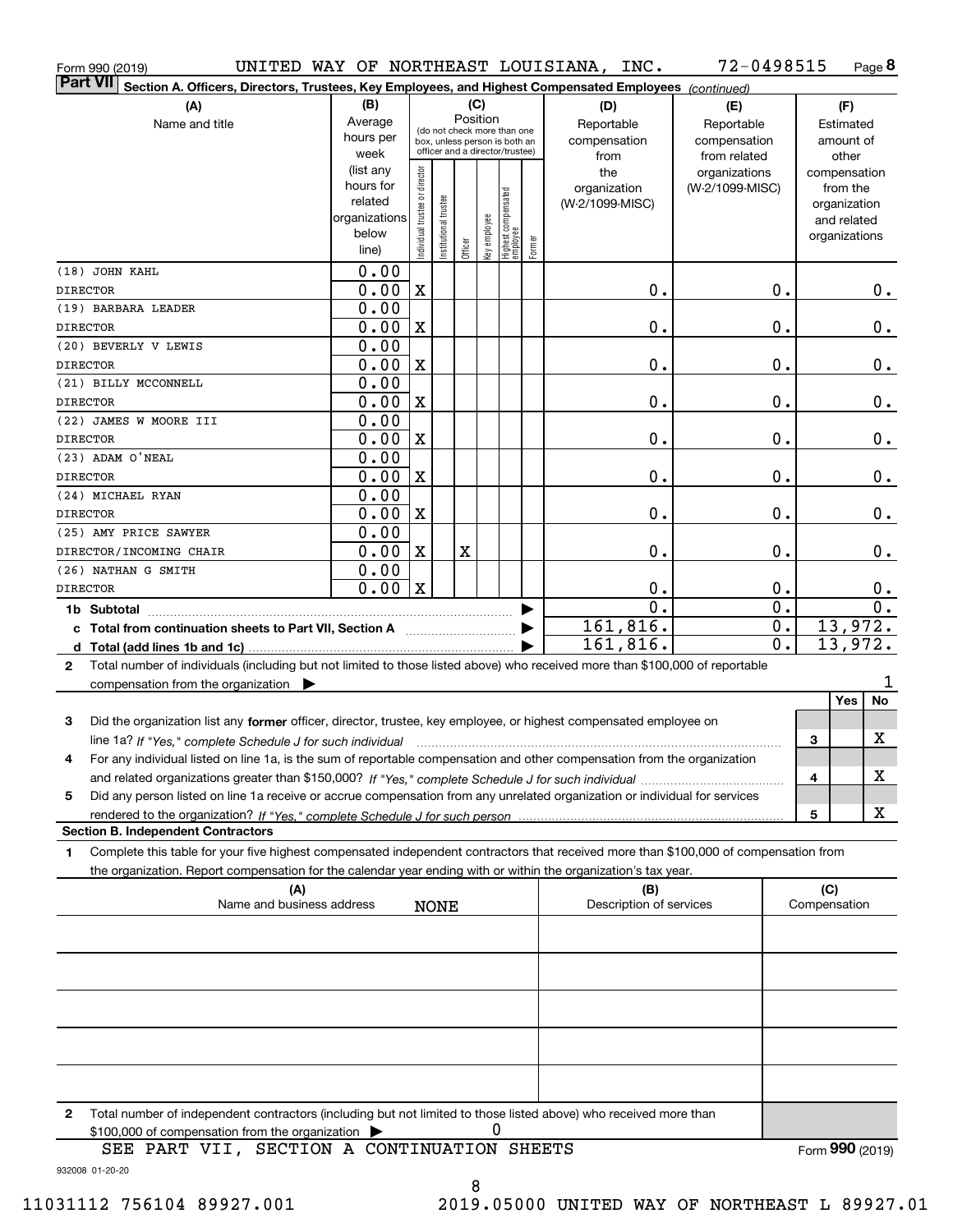| Form 990                                                                                                              |                   |                                |                       |             |                        |                              |        | UNITED WAY OF NORTHEAST LOUISIANA, INC. | 72-0498515                    |                          |
|-----------------------------------------------------------------------------------------------------------------------|-------------------|--------------------------------|-----------------------|-------------|------------------------|------------------------------|--------|-----------------------------------------|-------------------------------|--------------------------|
| Part VII<br>Officers, Directors, Trustees, Key Employees, and Highest Compensated Employees (continued)<br>Section A. |                   |                                |                       |             |                        |                              |        |                                         |                               |                          |
| (A)                                                                                                                   | (B)               |                                |                       |             | (C)                    |                              |        | (D)                                     | (E)                           | (F)                      |
| Name and title                                                                                                        | Average           |                                |                       |             | Position               |                              |        | Reportable                              | Reportable                    | Estimated                |
|                                                                                                                       | hours             |                                |                       |             | (check all that apply) |                              |        | compensation                            | compensation                  | amount of                |
|                                                                                                                       | per               |                                |                       |             |                        |                              |        | from<br>the                             | from related<br>organizations | other                    |
|                                                                                                                       | week<br>(list any |                                |                       |             |                        |                              |        | organization                            | (W-2/1099-MISC)               | compensation<br>from the |
|                                                                                                                       | hours for         |                                |                       |             |                        |                              |        | (W-2/1099-MISC)                         |                               | organization             |
|                                                                                                                       | related           |                                |                       |             |                        |                              |        |                                         |                               | and related              |
|                                                                                                                       | organizations     |                                |                       |             |                        |                              |        |                                         |                               | organizations            |
|                                                                                                                       | below<br>line)    | Individual trustee or director | Institutional trustee | Officer     | Key employee           | Highest compensated employee | Former |                                         |                               |                          |
| (27) SHELIA SNOW                                                                                                      | 0.00              |                                |                       |             |                        |                              |        |                                         |                               |                          |
| <b>DIRECTOR</b>                                                                                                       | 0.00              | $\mathbf X$                    |                       |             |                        |                              |        | 0.                                      | $0$ .                         | 0.                       |
| (28) CORRE STEGAL                                                                                                     | 0.00              |                                |                       |             |                        |                              |        |                                         |                               |                          |
| <b>DIRECTOR</b>                                                                                                       | 0.00              | $\mathbf X$                    |                       |             |                        |                              |        | 0.                                      | 0.                            | $\mathbf 0$ .            |
| (29) RANDY STONE                                                                                                      | 0.00              |                                |                       |             |                        |                              |        |                                         |                               |                          |
| <b>DIRECTOR</b>                                                                                                       | 0.00              | $\mathbf X$                    |                       |             |                        |                              |        | 0.                                      | 0.                            | $0_{.}$                  |
| (30) DANIEL TAYLOR                                                                                                    | 0.00              |                                |                       |             |                        |                              |        |                                         |                               |                          |
| <b>DIRECTOR</b>                                                                                                       | 0.00              | $\mathbf X$                    |                       |             |                        |                              |        | 0.                                      | 0.                            | $0_{.}$                  |
| (31) JEAN TOTH                                                                                                        | 0.00              |                                |                       |             |                        |                              |        |                                         |                               |                          |
| <b>DIRECTOR</b>                                                                                                       | 0.00              | $\mathbf X$                    |                       |             |                        |                              |        | 0.                                      | 0.                            | $0_{.}$                  |
| (32) BRENT VIDRINE                                                                                                    | 0.00              |                                |                       |             |                        |                              |        |                                         |                               |                          |
| <b>DIRECTOR</b>                                                                                                       | 0.00              | $\mathbf X$                    |                       |             |                        |                              |        | 0.                                      | 0.                            | $0_{.}$                  |
| (33) ROD WASHINGTON                                                                                                   | 0.00              |                                |                       |             |                        |                              |        |                                         |                               |                          |
| <b>DIRECTOR</b>                                                                                                       | 0.00              | $\mathbf X$                    |                       |             |                        |                              |        | 0.                                      | 0.                            | $0_{.}$                  |
| (34) HARRINGTON WATSON III                                                                                            | 0.00              |                                |                       |             |                        |                              |        |                                         |                               |                          |
| <b>DIRECTOR</b>                                                                                                       | 0.00              | $\mathbf X$                    |                       |             |                        |                              |        | 0.                                      | 0.                            | $0_{.}$                  |
| (35) ASHLEY WEST                                                                                                      | 0.00              |                                |                       |             |                        |                              |        |                                         |                               |                          |
| <b>DIRECTOR</b><br>(36) BLAKE WHEELIS                                                                                 | 0.00              | $\mathbf X$                    |                       |             |                        |                              |        | 0.                                      | 0.                            | $\mathbf 0$ .            |
| DIRECTOR/CHAIRMAN                                                                                                     | 0.00<br>0.00      | $\mathbf X$                    |                       | $\mathbf X$ |                        |                              |        | 0.                                      | 0.                            | $0_{.}$                  |
| (37) STEPHANIE SMITH                                                                                                  | 0.00              |                                |                       |             |                        |                              |        |                                         |                               |                          |
| <b>DIRECTOR</b>                                                                                                       | 0.00              | $\mathbf X$                    |                       |             |                        |                              |        | 0.                                      | $0$ .                         | 0.                       |
| (38) JANET S DURDEN                                                                                                   | 40.00             |                                |                       |             |                        |                              |        |                                         |                               |                          |
| PRESIDENT                                                                                                             |                   |                                |                       | $\mathbf X$ |                        |                              |        | 106,816.                                | 0.                            | 13,972.                  |
| (39) CHARLES JACKSON                                                                                                  | 40.00             |                                |                       |             |                        |                              |        |                                         |                               |                          |
| CFO                                                                                                                   |                   |                                |                       | $\mathbf X$ |                        |                              |        | 55,000.                                 | $\mathbf 0$ .                 | $\mathbf 0$ .            |
|                                                                                                                       |                   |                                |                       |             |                        |                              |        |                                         |                               |                          |
|                                                                                                                       |                   |                                |                       |             |                        |                              |        |                                         |                               |                          |
|                                                                                                                       |                   |                                |                       |             |                        |                              |        |                                         |                               |                          |
|                                                                                                                       |                   |                                |                       |             |                        |                              |        |                                         |                               |                          |
|                                                                                                                       |                   |                                |                       |             |                        |                              |        |                                         |                               |                          |
|                                                                                                                       |                   |                                |                       |             |                        |                              |        |                                         |                               |                          |
|                                                                                                                       |                   |                                |                       |             |                        |                              |        |                                         |                               |                          |
|                                                                                                                       |                   |                                |                       |             |                        |                              |        |                                         |                               |                          |
|                                                                                                                       |                   |                                |                       |             |                        |                              |        |                                         |                               |                          |
|                                                                                                                       |                   |                                |                       |             |                        |                              |        |                                         |                               |                          |
|                                                                                                                       |                   |                                |                       |             |                        |                              |        |                                         |                               |                          |
|                                                                                                                       |                   |                                |                       |             |                        |                              |        |                                         |                               |                          |
|                                                                                                                       |                   |                                |                       |             |                        |                              |        |                                         |                               |                          |
| Total to Part VII, Section A, line 1c                                                                                 |                   |                                |                       |             |                        |                              |        | 161,816.                                |                               | 13,972.                  |
|                                                                                                                       |                   |                                |                       |             |                        |                              |        |                                         |                               |                          |

932201 04-01-19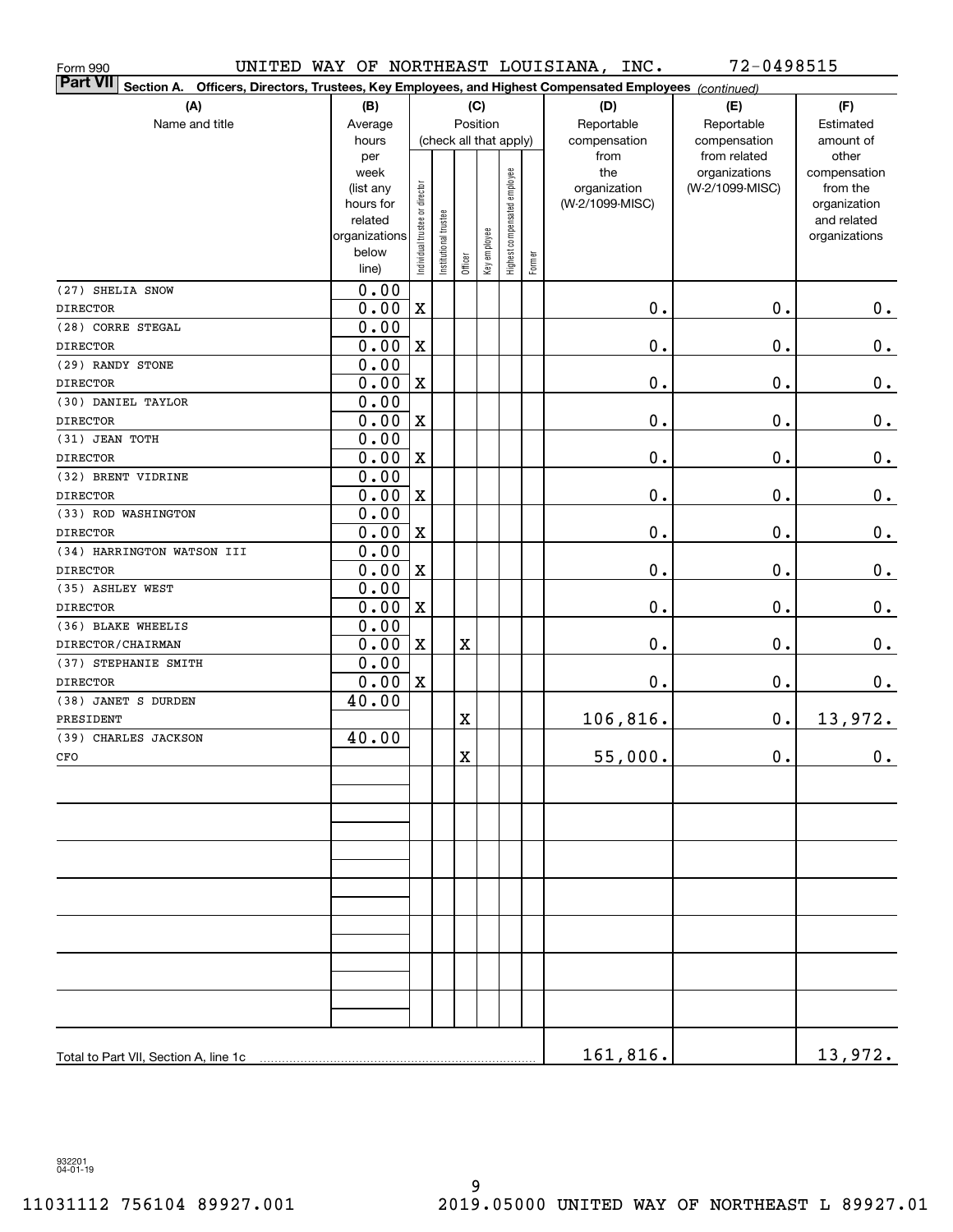| <b>Part VIII</b><br><b>Statement of Revenue</b><br>Check if Schedule O contains a response or note to any line in this Part VIII<br>$\begin{array}{c c c c c c} \hline \textbf{1} & \textbf{(B)} & \textbf{1} & \textbf{(C)} & \textbf{1} & \textbf{1} & \textbf{1} & \textbf{1} & \textbf{1} & \textbf{1} & \textbf{1} & \textbf{1} & \textbf{1} & \textbf{1} & \textbf{1} & \textbf{1} & \textbf{1} & \textbf{1} & \textbf{1} & \textbf{1} & \textbf{1} & \textbf{1} & \textbf{1} & \textbf{1} & \textbf{1} & \textbf{1} & \textbf{1} & \textbf{1} & \textbf{$<br>(D)<br>(A)<br>Related or exempt<br>Unrelated<br>Total revenue<br>from tax under<br>function revenue<br>business revenue<br>902.<br>1 a Federated campaigns<br>1a<br>Contributions, Gifts, Grants<br>and Other Similar Amounts<br>1 <sub>b</sub><br><b>b</b> Membership dues<br>1 <sub>c</sub><br>c Fundraising events<br>1 <sub>d</sub><br>d Related organizations<br>e Government grants (contributions)<br>1e<br>f All other contributions, gifts, grants, and<br>4,030,876.<br>similar amounts not included above<br>1f<br>12,855.<br>$1g$ \$<br>g Noncash contributions included in lines 1a-1f<br>4,031,778.<br><b>Business Code</b><br>675,480.<br>675,480.<br>624100<br>$2a$ 2-1-1 PROGRAM REVENUE<br>Program Service<br>Revenue<br>b<br>c<br><u> 1989 - Johann Stein, mars an de Brazilian (b. 1989)</u><br>d<br><u> 1989 - Johann Barn, amerikansk politiker (d. 1989)</u><br>е<br>f All other program service revenue<br>675,480.<br>$\blacktriangleright$<br>a<br>З<br>Investment income (including dividends, interest, and<br>24,361.<br>24,361.<br>Income from investment of tax-exempt bond proceeds<br>4<br>5<br>(i) Real<br>(ii) Personal<br><b>6 a</b> Gross rents<br>l 6a<br>6b<br><b>b</b> Less: rental expenses<br>c Rental income or (loss)<br>6с<br><b>d</b> Net rental income or (loss)<br>(i) Securities<br>(ii) Other<br>7 a Gross amount from sales of<br>assets other than inventory<br>7a<br><b>b</b> Less: cost or other basis<br>evenue<br>7b<br>and sales expenses<br>7c<br>c Gain or (loss)<br>Other R<br>8 a Gross income from fundraising events (not<br>including \$<br>contributions reported on line 1c). See<br> 8a<br>8b<br>c Net income or (loss) from fundraising events<br>9 a Gross income from gaming activities. See<br>∣9a  <br>9 <sub>b</sub><br><b>b</b> Less: direct expenses <b>manually</b><br>c Net income or (loss) from gaming activities<br>.<br>10 a Gross sales of inventory, less returns<br> 10a<br>10 <sub>b</sub><br>c Net income or (loss) from sales of inventory<br><b>Business Code</b><br>Miscellaneous<br>11 a<br><u> 1989 - Johann Stein, marwolaethau a bhann an t-Albann ann an 1989.</u><br>Revenue<br>b<br><u> Andreas Andreas Andreas Andreas Andreas Andreas Andreas Andreas Andreas Andreas Andreas Andreas Andreas Andr</u><br>c<br>the contract of the contract of the contract of the contract of the contract of<br>$\blacktriangleright$<br>$\blacktriangleright$ 4,731,619.<br>675,480.<br>24, 361.<br>$0$ .<br>12 |  | UNITED WAY OF NORTHEAST LOUISIANA, INC.<br>Form 990 (2019) |  | 72-0498515 | Page 9                                 |
|--------------------------------------------------------------------------------------------------------------------------------------------------------------------------------------------------------------------------------------------------------------------------------------------------------------------------------------------------------------------------------------------------------------------------------------------------------------------------------------------------------------------------------------------------------------------------------------------------------------------------------------------------------------------------------------------------------------------------------------------------------------------------------------------------------------------------------------------------------------------------------------------------------------------------------------------------------------------------------------------------------------------------------------------------------------------------------------------------------------------------------------------------------------------------------------------------------------------------------------------------------------------------------------------------------------------------------------------------------------------------------------------------------------------------------------------------------------------------------------------------------------------------------------------------------------------------------------------------------------------------------------------------------------------------------------------------------------------------------------------------------------------------------------------------------------------------------------------------------------------------------------------------------------------------------------------------------------------------------------------------------------------------------------------------------------------------------------------------------------------------------------------------------------------------------------------------------------------------------------------------------------------------------------------------------------------------------------------------------------------------------------------------------------------------------------------------------------------------------------------------------------------------------------------------------------------------------------------------------------------------------------------------------------------------------------------------------------------------------------------------------------------------------------------------------------------------------------------------------------------------------------------------------------------------------------------------------------------------------------------------------------------------------------------------------------------------|--|------------------------------------------------------------|--|------------|----------------------------------------|
|                                                                                                                                                                                                                                                                                                                                                                                                                                                                                                                                                                                                                                                                                                                                                                                                                                                                                                                                                                                                                                                                                                                                                                                                                                                                                                                                                                                                                                                                                                                                                                                                                                                                                                                                                                                                                                                                                                                                                                                                                                                                                                                                                                                                                                                                                                                                                                                                                                                                                                                                                                                                                                                                                                                                                                                                                                                                                                                                                                                                                                                                          |  |                                                            |  |            |                                        |
|                                                                                                                                                                                                                                                                                                                                                                                                                                                                                                                                                                                                                                                                                                                                                                                                                                                                                                                                                                                                                                                                                                                                                                                                                                                                                                                                                                                                                                                                                                                                                                                                                                                                                                                                                                                                                                                                                                                                                                                                                                                                                                                                                                                                                                                                                                                                                                                                                                                                                                                                                                                                                                                                                                                                                                                                                                                                                                                                                                                                                                                                          |  |                                                            |  |            |                                        |
|                                                                                                                                                                                                                                                                                                                                                                                                                                                                                                                                                                                                                                                                                                                                                                                                                                                                                                                                                                                                                                                                                                                                                                                                                                                                                                                                                                                                                                                                                                                                                                                                                                                                                                                                                                                                                                                                                                                                                                                                                                                                                                                                                                                                                                                                                                                                                                                                                                                                                                                                                                                                                                                                                                                                                                                                                                                                                                                                                                                                                                                                          |  |                                                            |  |            | Revenue excluded<br>sections 512 - 514 |
|                                                                                                                                                                                                                                                                                                                                                                                                                                                                                                                                                                                                                                                                                                                                                                                                                                                                                                                                                                                                                                                                                                                                                                                                                                                                                                                                                                                                                                                                                                                                                                                                                                                                                                                                                                                                                                                                                                                                                                                                                                                                                                                                                                                                                                                                                                                                                                                                                                                                                                                                                                                                                                                                                                                                                                                                                                                                                                                                                                                                                                                                          |  |                                                            |  |            |                                        |
|                                                                                                                                                                                                                                                                                                                                                                                                                                                                                                                                                                                                                                                                                                                                                                                                                                                                                                                                                                                                                                                                                                                                                                                                                                                                                                                                                                                                                                                                                                                                                                                                                                                                                                                                                                                                                                                                                                                                                                                                                                                                                                                                                                                                                                                                                                                                                                                                                                                                                                                                                                                                                                                                                                                                                                                                                                                                                                                                                                                                                                                                          |  |                                                            |  |            |                                        |
|                                                                                                                                                                                                                                                                                                                                                                                                                                                                                                                                                                                                                                                                                                                                                                                                                                                                                                                                                                                                                                                                                                                                                                                                                                                                                                                                                                                                                                                                                                                                                                                                                                                                                                                                                                                                                                                                                                                                                                                                                                                                                                                                                                                                                                                                                                                                                                                                                                                                                                                                                                                                                                                                                                                                                                                                                                                                                                                                                                                                                                                                          |  |                                                            |  |            |                                        |
|                                                                                                                                                                                                                                                                                                                                                                                                                                                                                                                                                                                                                                                                                                                                                                                                                                                                                                                                                                                                                                                                                                                                                                                                                                                                                                                                                                                                                                                                                                                                                                                                                                                                                                                                                                                                                                                                                                                                                                                                                                                                                                                                                                                                                                                                                                                                                                                                                                                                                                                                                                                                                                                                                                                                                                                                                                                                                                                                                                                                                                                                          |  |                                                            |  |            |                                        |
|                                                                                                                                                                                                                                                                                                                                                                                                                                                                                                                                                                                                                                                                                                                                                                                                                                                                                                                                                                                                                                                                                                                                                                                                                                                                                                                                                                                                                                                                                                                                                                                                                                                                                                                                                                                                                                                                                                                                                                                                                                                                                                                                                                                                                                                                                                                                                                                                                                                                                                                                                                                                                                                                                                                                                                                                                                                                                                                                                                                                                                                                          |  |                                                            |  |            |                                        |
|                                                                                                                                                                                                                                                                                                                                                                                                                                                                                                                                                                                                                                                                                                                                                                                                                                                                                                                                                                                                                                                                                                                                                                                                                                                                                                                                                                                                                                                                                                                                                                                                                                                                                                                                                                                                                                                                                                                                                                                                                                                                                                                                                                                                                                                                                                                                                                                                                                                                                                                                                                                                                                                                                                                                                                                                                                                                                                                                                                                                                                                                          |  |                                                            |  |            |                                        |
|                                                                                                                                                                                                                                                                                                                                                                                                                                                                                                                                                                                                                                                                                                                                                                                                                                                                                                                                                                                                                                                                                                                                                                                                                                                                                                                                                                                                                                                                                                                                                                                                                                                                                                                                                                                                                                                                                                                                                                                                                                                                                                                                                                                                                                                                                                                                                                                                                                                                                                                                                                                                                                                                                                                                                                                                                                                                                                                                                                                                                                                                          |  |                                                            |  |            |                                        |
|                                                                                                                                                                                                                                                                                                                                                                                                                                                                                                                                                                                                                                                                                                                                                                                                                                                                                                                                                                                                                                                                                                                                                                                                                                                                                                                                                                                                                                                                                                                                                                                                                                                                                                                                                                                                                                                                                                                                                                                                                                                                                                                                                                                                                                                                                                                                                                                                                                                                                                                                                                                                                                                                                                                                                                                                                                                                                                                                                                                                                                                                          |  |                                                            |  |            |                                        |
|                                                                                                                                                                                                                                                                                                                                                                                                                                                                                                                                                                                                                                                                                                                                                                                                                                                                                                                                                                                                                                                                                                                                                                                                                                                                                                                                                                                                                                                                                                                                                                                                                                                                                                                                                                                                                                                                                                                                                                                                                                                                                                                                                                                                                                                                                                                                                                                                                                                                                                                                                                                                                                                                                                                                                                                                                                                                                                                                                                                                                                                                          |  |                                                            |  |            |                                        |
|                                                                                                                                                                                                                                                                                                                                                                                                                                                                                                                                                                                                                                                                                                                                                                                                                                                                                                                                                                                                                                                                                                                                                                                                                                                                                                                                                                                                                                                                                                                                                                                                                                                                                                                                                                                                                                                                                                                                                                                                                                                                                                                                                                                                                                                                                                                                                                                                                                                                                                                                                                                                                                                                                                                                                                                                                                                                                                                                                                                                                                                                          |  |                                                            |  |            |                                        |
|                                                                                                                                                                                                                                                                                                                                                                                                                                                                                                                                                                                                                                                                                                                                                                                                                                                                                                                                                                                                                                                                                                                                                                                                                                                                                                                                                                                                                                                                                                                                                                                                                                                                                                                                                                                                                                                                                                                                                                                                                                                                                                                                                                                                                                                                                                                                                                                                                                                                                                                                                                                                                                                                                                                                                                                                                                                                                                                                                                                                                                                                          |  |                                                            |  |            |                                        |
|                                                                                                                                                                                                                                                                                                                                                                                                                                                                                                                                                                                                                                                                                                                                                                                                                                                                                                                                                                                                                                                                                                                                                                                                                                                                                                                                                                                                                                                                                                                                                                                                                                                                                                                                                                                                                                                                                                                                                                                                                                                                                                                                                                                                                                                                                                                                                                                                                                                                                                                                                                                                                                                                                                                                                                                                                                                                                                                                                                                                                                                                          |  |                                                            |  |            |                                        |
|                                                                                                                                                                                                                                                                                                                                                                                                                                                                                                                                                                                                                                                                                                                                                                                                                                                                                                                                                                                                                                                                                                                                                                                                                                                                                                                                                                                                                                                                                                                                                                                                                                                                                                                                                                                                                                                                                                                                                                                                                                                                                                                                                                                                                                                                                                                                                                                                                                                                                                                                                                                                                                                                                                                                                                                                                                                                                                                                                                                                                                                                          |  |                                                            |  |            |                                        |
|                                                                                                                                                                                                                                                                                                                                                                                                                                                                                                                                                                                                                                                                                                                                                                                                                                                                                                                                                                                                                                                                                                                                                                                                                                                                                                                                                                                                                                                                                                                                                                                                                                                                                                                                                                                                                                                                                                                                                                                                                                                                                                                                                                                                                                                                                                                                                                                                                                                                                                                                                                                                                                                                                                                                                                                                                                                                                                                                                                                                                                                                          |  |                                                            |  |            |                                        |
|                                                                                                                                                                                                                                                                                                                                                                                                                                                                                                                                                                                                                                                                                                                                                                                                                                                                                                                                                                                                                                                                                                                                                                                                                                                                                                                                                                                                                                                                                                                                                                                                                                                                                                                                                                                                                                                                                                                                                                                                                                                                                                                                                                                                                                                                                                                                                                                                                                                                                                                                                                                                                                                                                                                                                                                                                                                                                                                                                                                                                                                                          |  |                                                            |  |            |                                        |
|                                                                                                                                                                                                                                                                                                                                                                                                                                                                                                                                                                                                                                                                                                                                                                                                                                                                                                                                                                                                                                                                                                                                                                                                                                                                                                                                                                                                                                                                                                                                                                                                                                                                                                                                                                                                                                                                                                                                                                                                                                                                                                                                                                                                                                                                                                                                                                                                                                                                                                                                                                                                                                                                                                                                                                                                                                                                                                                                                                                                                                                                          |  |                                                            |  |            |                                        |
|                                                                                                                                                                                                                                                                                                                                                                                                                                                                                                                                                                                                                                                                                                                                                                                                                                                                                                                                                                                                                                                                                                                                                                                                                                                                                                                                                                                                                                                                                                                                                                                                                                                                                                                                                                                                                                                                                                                                                                                                                                                                                                                                                                                                                                                                                                                                                                                                                                                                                                                                                                                                                                                                                                                                                                                                                                                                                                                                                                                                                                                                          |  |                                                            |  |            |                                        |
|                                                                                                                                                                                                                                                                                                                                                                                                                                                                                                                                                                                                                                                                                                                                                                                                                                                                                                                                                                                                                                                                                                                                                                                                                                                                                                                                                                                                                                                                                                                                                                                                                                                                                                                                                                                                                                                                                                                                                                                                                                                                                                                                                                                                                                                                                                                                                                                                                                                                                                                                                                                                                                                                                                                                                                                                                                                                                                                                                                                                                                                                          |  |                                                            |  |            |                                        |
|                                                                                                                                                                                                                                                                                                                                                                                                                                                                                                                                                                                                                                                                                                                                                                                                                                                                                                                                                                                                                                                                                                                                                                                                                                                                                                                                                                                                                                                                                                                                                                                                                                                                                                                                                                                                                                                                                                                                                                                                                                                                                                                                                                                                                                                                                                                                                                                                                                                                                                                                                                                                                                                                                                                                                                                                                                                                                                                                                                                                                                                                          |  |                                                            |  |            |                                        |
|                                                                                                                                                                                                                                                                                                                                                                                                                                                                                                                                                                                                                                                                                                                                                                                                                                                                                                                                                                                                                                                                                                                                                                                                                                                                                                                                                                                                                                                                                                                                                                                                                                                                                                                                                                                                                                                                                                                                                                                                                                                                                                                                                                                                                                                                                                                                                                                                                                                                                                                                                                                                                                                                                                                                                                                                                                                                                                                                                                                                                                                                          |  |                                                            |  |            |                                        |
|                                                                                                                                                                                                                                                                                                                                                                                                                                                                                                                                                                                                                                                                                                                                                                                                                                                                                                                                                                                                                                                                                                                                                                                                                                                                                                                                                                                                                                                                                                                                                                                                                                                                                                                                                                                                                                                                                                                                                                                                                                                                                                                                                                                                                                                                                                                                                                                                                                                                                                                                                                                                                                                                                                                                                                                                                                                                                                                                                                                                                                                                          |  |                                                            |  |            |                                        |
|                                                                                                                                                                                                                                                                                                                                                                                                                                                                                                                                                                                                                                                                                                                                                                                                                                                                                                                                                                                                                                                                                                                                                                                                                                                                                                                                                                                                                                                                                                                                                                                                                                                                                                                                                                                                                                                                                                                                                                                                                                                                                                                                                                                                                                                                                                                                                                                                                                                                                                                                                                                                                                                                                                                                                                                                                                                                                                                                                                                                                                                                          |  |                                                            |  |            |                                        |
|                                                                                                                                                                                                                                                                                                                                                                                                                                                                                                                                                                                                                                                                                                                                                                                                                                                                                                                                                                                                                                                                                                                                                                                                                                                                                                                                                                                                                                                                                                                                                                                                                                                                                                                                                                                                                                                                                                                                                                                                                                                                                                                                                                                                                                                                                                                                                                                                                                                                                                                                                                                                                                                                                                                                                                                                                                                                                                                                                                                                                                                                          |  |                                                            |  |            |                                        |
|                                                                                                                                                                                                                                                                                                                                                                                                                                                                                                                                                                                                                                                                                                                                                                                                                                                                                                                                                                                                                                                                                                                                                                                                                                                                                                                                                                                                                                                                                                                                                                                                                                                                                                                                                                                                                                                                                                                                                                                                                                                                                                                                                                                                                                                                                                                                                                                                                                                                                                                                                                                                                                                                                                                                                                                                                                                                                                                                                                                                                                                                          |  |                                                            |  |            |                                        |
|                                                                                                                                                                                                                                                                                                                                                                                                                                                                                                                                                                                                                                                                                                                                                                                                                                                                                                                                                                                                                                                                                                                                                                                                                                                                                                                                                                                                                                                                                                                                                                                                                                                                                                                                                                                                                                                                                                                                                                                                                                                                                                                                                                                                                                                                                                                                                                                                                                                                                                                                                                                                                                                                                                                                                                                                                                                                                                                                                                                                                                                                          |  |                                                            |  |            |                                        |
|                                                                                                                                                                                                                                                                                                                                                                                                                                                                                                                                                                                                                                                                                                                                                                                                                                                                                                                                                                                                                                                                                                                                                                                                                                                                                                                                                                                                                                                                                                                                                                                                                                                                                                                                                                                                                                                                                                                                                                                                                                                                                                                                                                                                                                                                                                                                                                                                                                                                                                                                                                                                                                                                                                                                                                                                                                                                                                                                                                                                                                                                          |  |                                                            |  |            |                                        |
|                                                                                                                                                                                                                                                                                                                                                                                                                                                                                                                                                                                                                                                                                                                                                                                                                                                                                                                                                                                                                                                                                                                                                                                                                                                                                                                                                                                                                                                                                                                                                                                                                                                                                                                                                                                                                                                                                                                                                                                                                                                                                                                                                                                                                                                                                                                                                                                                                                                                                                                                                                                                                                                                                                                                                                                                                                                                                                                                                                                                                                                                          |  |                                                            |  |            |                                        |
|                                                                                                                                                                                                                                                                                                                                                                                                                                                                                                                                                                                                                                                                                                                                                                                                                                                                                                                                                                                                                                                                                                                                                                                                                                                                                                                                                                                                                                                                                                                                                                                                                                                                                                                                                                                                                                                                                                                                                                                                                                                                                                                                                                                                                                                                                                                                                                                                                                                                                                                                                                                                                                                                                                                                                                                                                                                                                                                                                                                                                                                                          |  |                                                            |  |            |                                        |
|                                                                                                                                                                                                                                                                                                                                                                                                                                                                                                                                                                                                                                                                                                                                                                                                                                                                                                                                                                                                                                                                                                                                                                                                                                                                                                                                                                                                                                                                                                                                                                                                                                                                                                                                                                                                                                                                                                                                                                                                                                                                                                                                                                                                                                                                                                                                                                                                                                                                                                                                                                                                                                                                                                                                                                                                                                                                                                                                                                                                                                                                          |  |                                                            |  |            |                                        |
|                                                                                                                                                                                                                                                                                                                                                                                                                                                                                                                                                                                                                                                                                                                                                                                                                                                                                                                                                                                                                                                                                                                                                                                                                                                                                                                                                                                                                                                                                                                                                                                                                                                                                                                                                                                                                                                                                                                                                                                                                                                                                                                                                                                                                                                                                                                                                                                                                                                                                                                                                                                                                                                                                                                                                                                                                                                                                                                                                                                                                                                                          |  |                                                            |  |            |                                        |
|                                                                                                                                                                                                                                                                                                                                                                                                                                                                                                                                                                                                                                                                                                                                                                                                                                                                                                                                                                                                                                                                                                                                                                                                                                                                                                                                                                                                                                                                                                                                                                                                                                                                                                                                                                                                                                                                                                                                                                                                                                                                                                                                                                                                                                                                                                                                                                                                                                                                                                                                                                                                                                                                                                                                                                                                                                                                                                                                                                                                                                                                          |  |                                                            |  |            |                                        |
|                                                                                                                                                                                                                                                                                                                                                                                                                                                                                                                                                                                                                                                                                                                                                                                                                                                                                                                                                                                                                                                                                                                                                                                                                                                                                                                                                                                                                                                                                                                                                                                                                                                                                                                                                                                                                                                                                                                                                                                                                                                                                                                                                                                                                                                                                                                                                                                                                                                                                                                                                                                                                                                                                                                                                                                                                                                                                                                                                                                                                                                                          |  |                                                            |  |            |                                        |
|                                                                                                                                                                                                                                                                                                                                                                                                                                                                                                                                                                                                                                                                                                                                                                                                                                                                                                                                                                                                                                                                                                                                                                                                                                                                                                                                                                                                                                                                                                                                                                                                                                                                                                                                                                                                                                                                                                                                                                                                                                                                                                                                                                                                                                                                                                                                                                                                                                                                                                                                                                                                                                                                                                                                                                                                                                                                                                                                                                                                                                                                          |  |                                                            |  |            |                                        |
|                                                                                                                                                                                                                                                                                                                                                                                                                                                                                                                                                                                                                                                                                                                                                                                                                                                                                                                                                                                                                                                                                                                                                                                                                                                                                                                                                                                                                                                                                                                                                                                                                                                                                                                                                                                                                                                                                                                                                                                                                                                                                                                                                                                                                                                                                                                                                                                                                                                                                                                                                                                                                                                                                                                                                                                                                                                                                                                                                                                                                                                                          |  |                                                            |  |            |                                        |
|                                                                                                                                                                                                                                                                                                                                                                                                                                                                                                                                                                                                                                                                                                                                                                                                                                                                                                                                                                                                                                                                                                                                                                                                                                                                                                                                                                                                                                                                                                                                                                                                                                                                                                                                                                                                                                                                                                                                                                                                                                                                                                                                                                                                                                                                                                                                                                                                                                                                                                                                                                                                                                                                                                                                                                                                                                                                                                                                                                                                                                                                          |  |                                                            |  |            |                                        |
|                                                                                                                                                                                                                                                                                                                                                                                                                                                                                                                                                                                                                                                                                                                                                                                                                                                                                                                                                                                                                                                                                                                                                                                                                                                                                                                                                                                                                                                                                                                                                                                                                                                                                                                                                                                                                                                                                                                                                                                                                                                                                                                                                                                                                                                                                                                                                                                                                                                                                                                                                                                                                                                                                                                                                                                                                                                                                                                                                                                                                                                                          |  |                                                            |  |            |                                        |
|                                                                                                                                                                                                                                                                                                                                                                                                                                                                                                                                                                                                                                                                                                                                                                                                                                                                                                                                                                                                                                                                                                                                                                                                                                                                                                                                                                                                                                                                                                                                                                                                                                                                                                                                                                                                                                                                                                                                                                                                                                                                                                                                                                                                                                                                                                                                                                                                                                                                                                                                                                                                                                                                                                                                                                                                                                                                                                                                                                                                                                                                          |  |                                                            |  |            |                                        |
|                                                                                                                                                                                                                                                                                                                                                                                                                                                                                                                                                                                                                                                                                                                                                                                                                                                                                                                                                                                                                                                                                                                                                                                                                                                                                                                                                                                                                                                                                                                                                                                                                                                                                                                                                                                                                                                                                                                                                                                                                                                                                                                                                                                                                                                                                                                                                                                                                                                                                                                                                                                                                                                                                                                                                                                                                                                                                                                                                                                                                                                                          |  |                                                            |  |            |                                        |
|                                                                                                                                                                                                                                                                                                                                                                                                                                                                                                                                                                                                                                                                                                                                                                                                                                                                                                                                                                                                                                                                                                                                                                                                                                                                                                                                                                                                                                                                                                                                                                                                                                                                                                                                                                                                                                                                                                                                                                                                                                                                                                                                                                                                                                                                                                                                                                                                                                                                                                                                                                                                                                                                                                                                                                                                                                                                                                                                                                                                                                                                          |  |                                                            |  |            |                                        |
|                                                                                                                                                                                                                                                                                                                                                                                                                                                                                                                                                                                                                                                                                                                                                                                                                                                                                                                                                                                                                                                                                                                                                                                                                                                                                                                                                                                                                                                                                                                                                                                                                                                                                                                                                                                                                                                                                                                                                                                                                                                                                                                                                                                                                                                                                                                                                                                                                                                                                                                                                                                                                                                                                                                                                                                                                                                                                                                                                                                                                                                                          |  |                                                            |  |            |                                        |
|                                                                                                                                                                                                                                                                                                                                                                                                                                                                                                                                                                                                                                                                                                                                                                                                                                                                                                                                                                                                                                                                                                                                                                                                                                                                                                                                                                                                                                                                                                                                                                                                                                                                                                                                                                                                                                                                                                                                                                                                                                                                                                                                                                                                                                                                                                                                                                                                                                                                                                                                                                                                                                                                                                                                                                                                                                                                                                                                                                                                                                                                          |  |                                                            |  |            |                                        |
|                                                                                                                                                                                                                                                                                                                                                                                                                                                                                                                                                                                                                                                                                                                                                                                                                                                                                                                                                                                                                                                                                                                                                                                                                                                                                                                                                                                                                                                                                                                                                                                                                                                                                                                                                                                                                                                                                                                                                                                                                                                                                                                                                                                                                                                                                                                                                                                                                                                                                                                                                                                                                                                                                                                                                                                                                                                                                                                                                                                                                                                                          |  |                                                            |  |            |                                        |
|                                                                                                                                                                                                                                                                                                                                                                                                                                                                                                                                                                                                                                                                                                                                                                                                                                                                                                                                                                                                                                                                                                                                                                                                                                                                                                                                                                                                                                                                                                                                                                                                                                                                                                                                                                                                                                                                                                                                                                                                                                                                                                                                                                                                                                                                                                                                                                                                                                                                                                                                                                                                                                                                                                                                                                                                                                                                                                                                                                                                                                                                          |  |                                                            |  |            |                                        |
|                                                                                                                                                                                                                                                                                                                                                                                                                                                                                                                                                                                                                                                                                                                                                                                                                                                                                                                                                                                                                                                                                                                                                                                                                                                                                                                                                                                                                                                                                                                                                                                                                                                                                                                                                                                                                                                                                                                                                                                                                                                                                                                                                                                                                                                                                                                                                                                                                                                                                                                                                                                                                                                                                                                                                                                                                                                                                                                                                                                                                                                                          |  |                                                            |  |            |                                        |
|                                                                                                                                                                                                                                                                                                                                                                                                                                                                                                                                                                                                                                                                                                                                                                                                                                                                                                                                                                                                                                                                                                                                                                                                                                                                                                                                                                                                                                                                                                                                                                                                                                                                                                                                                                                                                                                                                                                                                                                                                                                                                                                                                                                                                                                                                                                                                                                                                                                                                                                                                                                                                                                                                                                                                                                                                                                                                                                                                                                                                                                                          |  |                                                            |  |            |                                        |
|                                                                                                                                                                                                                                                                                                                                                                                                                                                                                                                                                                                                                                                                                                                                                                                                                                                                                                                                                                                                                                                                                                                                                                                                                                                                                                                                                                                                                                                                                                                                                                                                                                                                                                                                                                                                                                                                                                                                                                                                                                                                                                                                                                                                                                                                                                                                                                                                                                                                                                                                                                                                                                                                                                                                                                                                                                                                                                                                                                                                                                                                          |  |                                                            |  |            |                                        |
|                                                                                                                                                                                                                                                                                                                                                                                                                                                                                                                                                                                                                                                                                                                                                                                                                                                                                                                                                                                                                                                                                                                                                                                                                                                                                                                                                                                                                                                                                                                                                                                                                                                                                                                                                                                                                                                                                                                                                                                                                                                                                                                                                                                                                                                                                                                                                                                                                                                                                                                                                                                                                                                                                                                                                                                                                                                                                                                                                                                                                                                                          |  |                                                            |  |            |                                        |
|                                                                                                                                                                                                                                                                                                                                                                                                                                                                                                                                                                                                                                                                                                                                                                                                                                                                                                                                                                                                                                                                                                                                                                                                                                                                                                                                                                                                                                                                                                                                                                                                                                                                                                                                                                                                                                                                                                                                                                                                                                                                                                                                                                                                                                                                                                                                                                                                                                                                                                                                                                                                                                                                                                                                                                                                                                                                                                                                                                                                                                                                          |  |                                                            |  |            |                                        |
|                                                                                                                                                                                                                                                                                                                                                                                                                                                                                                                                                                                                                                                                                                                                                                                                                                                                                                                                                                                                                                                                                                                                                                                                                                                                                                                                                                                                                                                                                                                                                                                                                                                                                                                                                                                                                                                                                                                                                                                                                                                                                                                                                                                                                                                                                                                                                                                                                                                                                                                                                                                                                                                                                                                                                                                                                                                                                                                                                                                                                                                                          |  |                                                            |  |            |                                        |
|                                                                                                                                                                                                                                                                                                                                                                                                                                                                                                                                                                                                                                                                                                                                                                                                                                                                                                                                                                                                                                                                                                                                                                                                                                                                                                                                                                                                                                                                                                                                                                                                                                                                                                                                                                                                                                                                                                                                                                                                                                                                                                                                                                                                                                                                                                                                                                                                                                                                                                                                                                                                                                                                                                                                                                                                                                                                                                                                                                                                                                                                          |  |                                                            |  |            |                                        |
| 932009 01-20-20                                                                                                                                                                                                                                                                                                                                                                                                                                                                                                                                                                                                                                                                                                                                                                                                                                                                                                                                                                                                                                                                                                                                                                                                                                                                                                                                                                                                                                                                                                                                                                                                                                                                                                                                                                                                                                                                                                                                                                                                                                                                                                                                                                                                                                                                                                                                                                                                                                                                                                                                                                                                                                                                                                                                                                                                                                                                                                                                                                                                                                                          |  |                                                            |  |            | Form 990 (2019)                        |

932009 01-20-20

<sup>10</sup>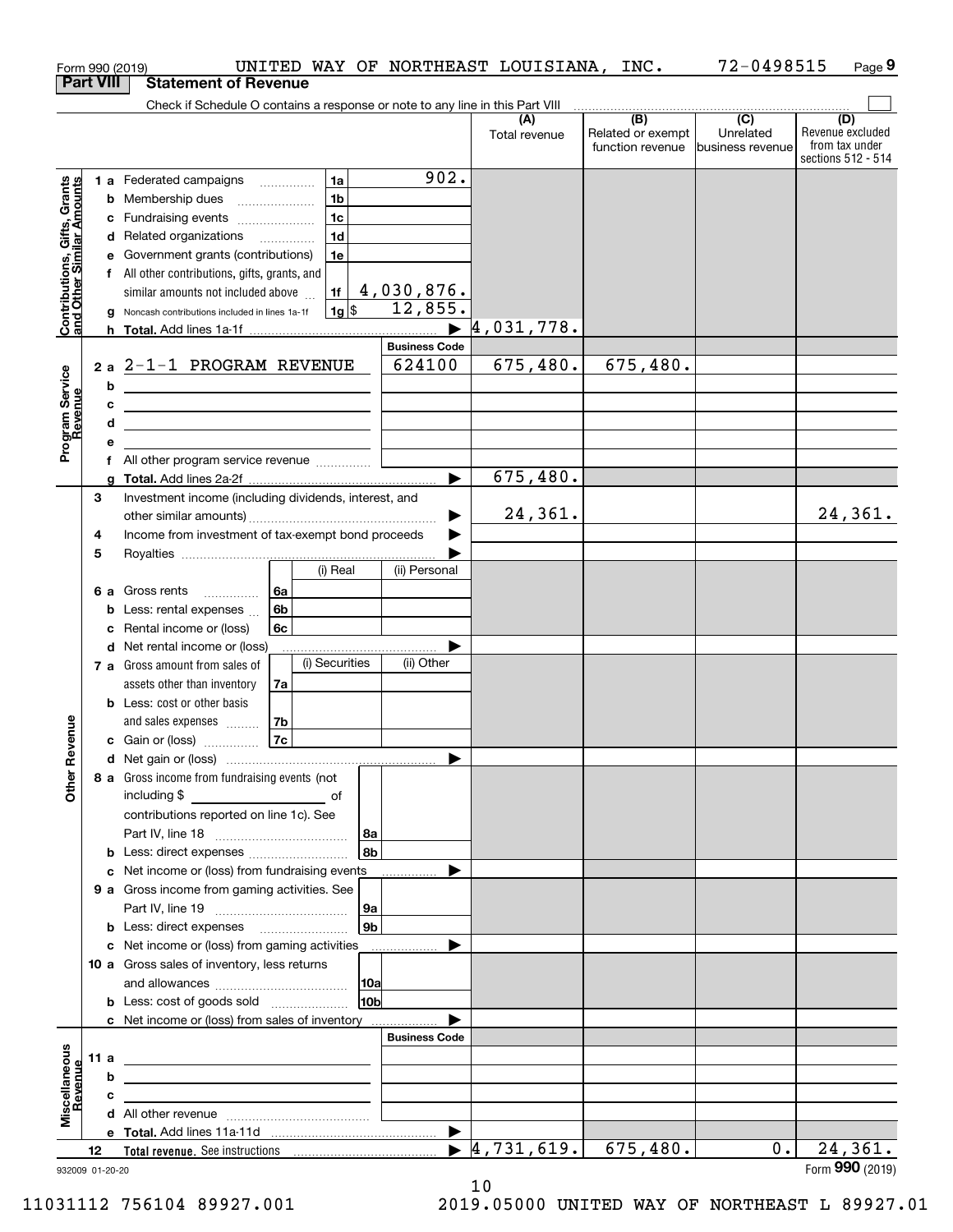### $_{\rm Form}$   $_{990}$   $_{(2019)}$   $_{\rm WAT}$   $_{\rm HNF}$   $_{\rm WAT}$   $_{\rm OF}$   $_{\rm NCT}$   $_{\rm HER}$   $_{\rm HDF}$   $_{\rm LCT}$   $_{\rm HDF}$   $_{\rm HDF}$   $_{\rm HDF}$   $_{\rm HDF}$   $_{\rm HDF}$   $_{\rm HDF}$   $_{\rm HDF}$   $_{\rm HDF}$   $_{\rm HDF}$   $_{\rm HDF}$   $_{\rm HDF}$   $_{\rm HDF}$   $_{\rm HDF}$   $_{\rm HDF}$ **10 Part IX Statement of Functional Expenses**

*Section 501(c)(3) and 501(c)(4) organizations must complete all columns. All other organizations must complete column (A).*

|                  | Check if Schedule O contains a response or note to any line in this Part IX                                                                                                                                |                         |                                    |                                           | $\overline{\mathbf{x}}$        |
|------------------|------------------------------------------------------------------------------------------------------------------------------------------------------------------------------------------------------------|-------------------------|------------------------------------|-------------------------------------------|--------------------------------|
|                  | Do not include amounts reported on lines 6b,<br>7b, 8b, 9b, and 10b of Part VIII.                                                                                                                          | (A)<br>Total expenses   | (B)<br>Program service<br>expenses | (C)<br>Management and<br>general expenses | (D)<br>Fundraising<br>expenses |
| $\mathbf{1}$     | Grants and other assistance to domestic organizations                                                                                                                                                      |                         |                                    |                                           |                                |
|                  | and domestic governments. See Part IV, line 21                                                                                                                                                             | 1,941,837.              | 1,941,837.                         |                                           |                                |
| $\mathbf{2}$     | Grants and other assistance to domestic                                                                                                                                                                    |                         |                                    |                                           |                                |
|                  | individuals. See Part IV, line 22                                                                                                                                                                          | 313,763.                | 313,763.                           |                                           |                                |
| 3                | Grants and other assistance to foreign                                                                                                                                                                     |                         |                                    |                                           |                                |
|                  | organizations, foreign governments, and foreign                                                                                                                                                            |                         |                                    |                                           |                                |
|                  | individuals. See Part IV, lines 15 and 16                                                                                                                                                                  |                         |                                    |                                           |                                |
| 4                | Benefits paid to or for members                                                                                                                                                                            |                         |                                    |                                           |                                |
| 5                | Compensation of current officers, directors,                                                                                                                                                               |                         |                                    |                                           |                                |
|                  | trustees, and key employees                                                                                                                                                                                | 161,816.                | 53,408.                            | 92,386.                                   | 16,022.                        |
| 6                | Compensation not included above to disqualified                                                                                                                                                            |                         |                                    |                                           |                                |
|                  | persons (as defined under section 4958(f)(1)) and                                                                                                                                                          |                         |                                    |                                           |                                |
|                  | persons described in section 4958(c)(3)(B)<br>$\overline{\phantom{a}}$                                                                                                                                     |                         |                                    |                                           |                                |
| 7                |                                                                                                                                                                                                            | 982,990.                | 662,955.                           | 67,498.                                   | 252,537.                       |
| 8                | Pension plan accruals and contributions (include                                                                                                                                                           |                         |                                    |                                           |                                |
|                  | section 401(k) and 403(b) employer contributions)                                                                                                                                                          |                         |                                    |                                           |                                |
| 9                |                                                                                                                                                                                                            | 246,873.                | 155,167.                           | 38,756.                                   | $\frac{52,950}{23,388}$        |
| 10               |                                                                                                                                                                                                            | 95, 155.                | 58,722.                            | 13,045.                                   |                                |
| 11               | Fees for services (nonemployees):                                                                                                                                                                          |                         |                                    |                                           |                                |
| a                |                                                                                                                                                                                                            |                         |                                    |                                           |                                |
| b                |                                                                                                                                                                                                            |                         |                                    |                                           |                                |
| c                |                                                                                                                                                                                                            | 19,139.                 |                                    | 19,139.                                   |                                |
| d                |                                                                                                                                                                                                            |                         |                                    |                                           |                                |
| е                | Professional fundraising services. See Part IV, line 17                                                                                                                                                    |                         |                                    |                                           |                                |
| f                | Investment management fees                                                                                                                                                                                 |                         |                                    |                                           |                                |
|                  | g Other. (If line 11g amount exceeds 10% of line 25,<br>column (A) amount, list line 11g expenses on Sch O.)                                                                                               |                         | <u>50,493.</u>                     | 27,629.                                   |                                |
| 12 <sup>12</sup> |                                                                                                                                                                                                            | $\frac{85,633}{63,145}$ | 24, 765.                           | 1,098.                                    | <u>7,511.</u><br>37,282.       |
| 13               |                                                                                                                                                                                                            | 120,771.                | 70,844.                            | 14,715.                                   | $\overline{35,212.}$           |
| 14               |                                                                                                                                                                                                            |                         |                                    |                                           |                                |
| 15               |                                                                                                                                                                                                            |                         |                                    |                                           |                                |
| 16               |                                                                                                                                                                                                            | 56,398.                 | 24,337.                            | 16,524.                                   |                                |
| 17               | Travel                                                                                                                                                                                                     | 24,069.                 | 9,411.                             | 1,931.                                    | $\frac{15,537.}{12,727.}$      |
| 18               | Payments of travel or entertainment expenses                                                                                                                                                               |                         |                                    |                                           |                                |
|                  | for any federal, state, or local public officials                                                                                                                                                          |                         |                                    |                                           |                                |
| 19               | Conferences, conventions, and meetings                                                                                                                                                                     | 3,949.                  | 2,009.                             | 1,720.                                    | 220.                           |
| 20               | Interest                                                                                                                                                                                                   |                         |                                    |                                           |                                |
| 21               |                                                                                                                                                                                                            | 43,207.                 | 25,924.                            | 3,889.                                    | 13,394.                        |
| 22               | Depreciation, depletion, and amortization                                                                                                                                                                  | 41,336.                 | 22,227.                            | 9,891.                                    | 9,218.                         |
| 23               | Insurance                                                                                                                                                                                                  |                         |                                    |                                           |                                |
| 24               | Other expenses. Itemize expenses not covered<br>above (List miscellaneous expenses on line 24e. If<br>line 24e amount exceeds 10% of line 25, column (A)<br>amount, list line 24e expenses on Schedule O.) |                         |                                    |                                           |                                |
| a                | DUES & SUBSCRIPTIONS                                                                                                                                                                                       | 26,938.                 | 24,917.                            | 1,687.                                    | 334.                           |
| b                | COMMUNITY IMPACT                                                                                                                                                                                           | 24,320.                 | 24,320.                            |                                           |                                |
| C                | AWARDS & RECOGNITION                                                                                                                                                                                       | 15,778.                 |                                    |                                           | 15,778.                        |
| d                | LEADERSHIP GIVING RECOG                                                                                                                                                                                    | 5,462.                  |                                    |                                           | 5,462.                         |
| е                | All other expenses                                                                                                                                                                                         | 3,308.                  |                                    | 1,673.                                    | 1,635.                         |
| 25               | Total functional expenses. Add lines 1 through 24e                                                                                                                                                         | 4,275,887.              | 3,465,099.                         | 311,581.                                  | 499, 207.                      |
| 26               | Joint costs. Complete this line only if the organization                                                                                                                                                   |                         |                                    |                                           |                                |
|                  | reported in column (B) joint costs from a combined                                                                                                                                                         |                         |                                    |                                           |                                |
|                  | educational campaign and fundraising solicitation.                                                                                                                                                         |                         |                                    |                                           |                                |
|                  | Check here<br>if following SOP 98-2 (ASC 958-720)                                                                                                                                                          |                         |                                    |                                           |                                |
|                  | 932010 01-20-20                                                                                                                                                                                            |                         |                                    |                                           | Form 990 (2019)                |

11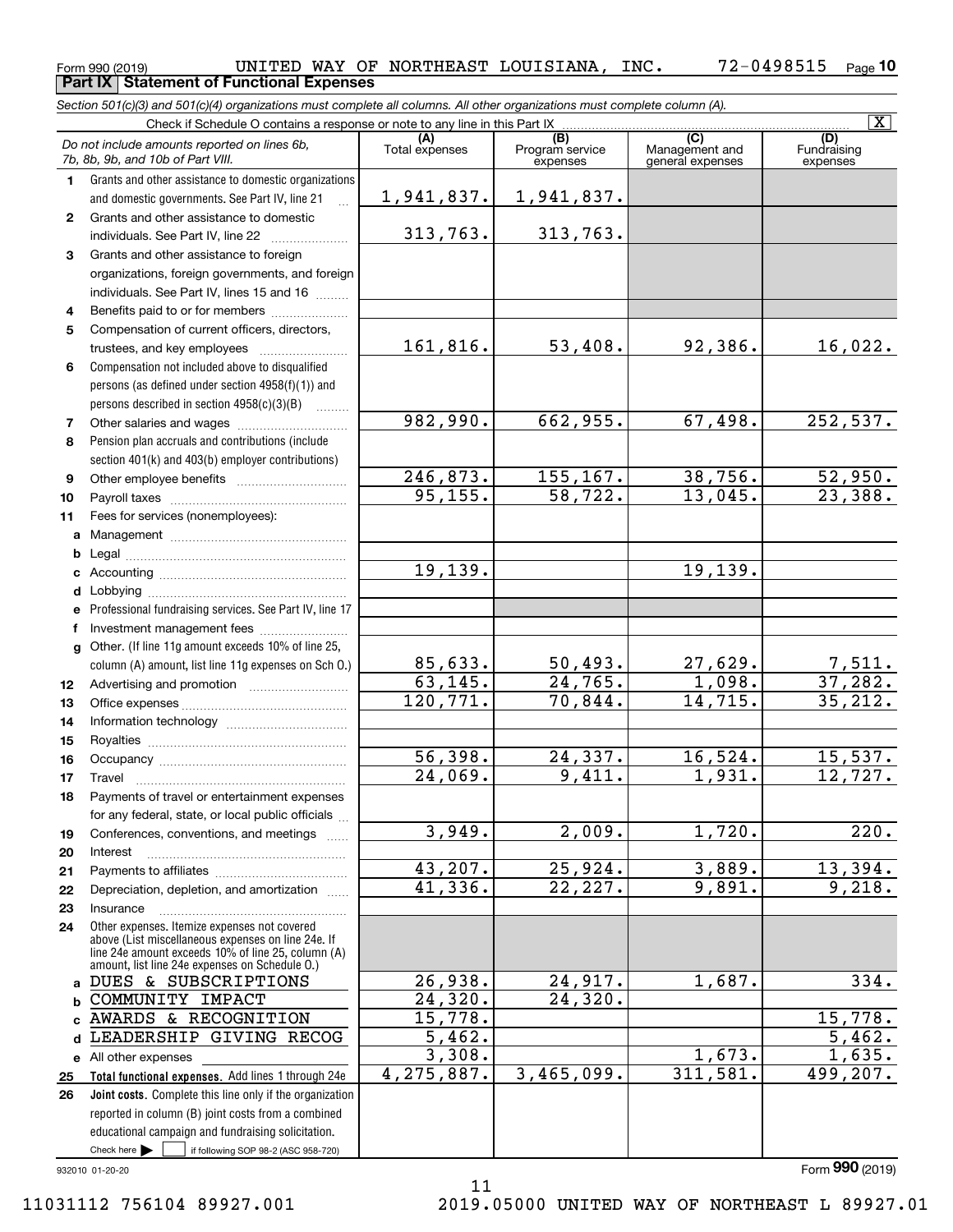# $_{\rm Form}$   $_{990}$   $_{(2019)}$   $_{\rm WAT}$   $_{\rm HNF}$   $_{\rm WAT}$   $_{\rm OF}$   $_{\rm NCT}$   $_{\rm HER}$   $_{\rm HDF}$   $_{\rm LCT}$   $_{\rm HDF}$   $_{\rm HDF}$   $_{\rm HDF}$   $_{\rm HDF}$   $_{\rm HDF}$   $_{\rm HDF}$   $_{\rm HDF}$   $_{\rm HDF}$   $_{\rm HDF}$   $_{\rm HDF}$   $_{\rm HDF}$   $_{\rm HDF}$   $_{\rm HDF}$   $_{\rm HDF}$ **Part X Balance Sheet**

**11**

|                             |          |                                                                                                                                                                                                                                |                               | (A)<br>Beginning of year |                 | (B)<br>End of year   |
|-----------------------------|----------|--------------------------------------------------------------------------------------------------------------------------------------------------------------------------------------------------------------------------------|-------------------------------|--------------------------|-----------------|----------------------|
|                             | 1        |                                                                                                                                                                                                                                |                               | 250.                     | $\mathbf{1}$    | 250.                 |
|                             | 2        |                                                                                                                                                                                                                                |                               | 1, 217, 113.             | $\mathbf{2}$    | 1,981,424.           |
|                             | 3        |                                                                                                                                                                                                                                |                               | 1,610,738.               | $\mathbf{3}$    | 1,271,490.           |
|                             | 4        |                                                                                                                                                                                                                                |                               | 308, 271.                | 4               | 349,847.             |
|                             | 5        | Loans and other receivables from any current or former officer, director,                                                                                                                                                      |                               |                          |                 |                      |
|                             |          | trustee, key employee, creator or founder, substantial contributor, or 35%                                                                                                                                                     |                               |                          |                 |                      |
|                             |          | controlled entity or family member of any of these persons                                                                                                                                                                     |                               |                          | 5               |                      |
|                             | 6        | Loans and other receivables from other disqualified persons (as defined                                                                                                                                                        |                               |                          |                 |                      |
|                             |          | under section $4958(f)(1)$ , and persons described in section $4958(c)(3)(B)$                                                                                                                                                  | <b>Contract</b>               |                          | 6               |                      |
|                             | 7        |                                                                                                                                                                                                                                |                               |                          | $\overline{7}$  |                      |
| Assets                      | 8        |                                                                                                                                                                                                                                |                               |                          | 8               |                      |
|                             | 9        | Prepaid expenses and deferred charges                                                                                                                                                                                          |                               | 8,417.                   | 9               | 54, 361.             |
|                             |          | 10a Land, buildings, and equipment: cost or other                                                                                                                                                                              |                               |                          |                 |                      |
|                             |          | basis. Complete Part VI of Schedule D  10a                                                                                                                                                                                     | $\frac{1,201,487.}{889,038.}$ |                          |                 |                      |
|                             |          |                                                                                                                                                                                                                                |                               | 341,925.                 | 10 <sub>c</sub> | 312,449.             |
|                             | 11       |                                                                                                                                                                                                                                |                               |                          | 11              |                      |
|                             | 12       |                                                                                                                                                                                                                                |                               |                          | 12              |                      |
|                             | 13       |                                                                                                                                                                                                                                |                               |                          | 13              |                      |
|                             | 14       |                                                                                                                                                                                                                                |                               |                          | 14              |                      |
|                             | 15       |                                                                                                                                                                                                                                |                               |                          | 15              |                      |
|                             | 16       |                                                                                                                                                                                                                                |                               | 3,486,714.               | 16              | 3,969,821.           |
|                             | 17       |                                                                                                                                                                                                                                |                               | 136,426.                 | 17              | 107,602.             |
|                             | 18       |                                                                                                                                                                                                                                |                               | 895,998.                 | 18              | 825,879.<br>125,481. |
|                             | 19       | Deferred revenue manual contracts and contracts are all the contracts and contracts are contracted and contracts are contracted and contract are contracted and contract are contracted and contract are contracted and contra |                               | 88,463.                  | 19              |                      |
|                             | 20       |                                                                                                                                                                                                                                |                               |                          | 20              |                      |
|                             | 21       | Escrow or custodial account liability. Complete Part IV of Schedule D                                                                                                                                                          |                               |                          | 21              |                      |
|                             | 22       | Loans and other payables to any current or former officer, director,                                                                                                                                                           |                               |                          |                 |                      |
| Liabilities                 |          | trustee, key employee, creator or founder, substantial contributor, or 35%                                                                                                                                                     |                               |                          |                 |                      |
|                             |          | controlled entity or family member of any of these persons                                                                                                                                                                     |                               |                          | 22<br>23        |                      |
|                             | 23<br>24 | Secured mortgages and notes payable to unrelated third parties                                                                                                                                                                 |                               |                          | 24              | 89,300.              |
|                             | 25       | Other liabilities (including federal income tax, payables to related third                                                                                                                                                     |                               |                          |                 |                      |
|                             |          | parties, and other liabilities not included on lines 17-24). Complete Part X                                                                                                                                                   |                               |                          |                 |                      |
|                             |          |                                                                                                                                                                                                                                |                               |                          | 25              |                      |
|                             | 26       |                                                                                                                                                                                                                                |                               | 1,120,887.               | 26              | 1,148,262.           |
|                             |          | Organizations that follow FASB ASC 958, check here $\blacktriangleright \lfloor X \rfloor$                                                                                                                                     |                               |                          |                 |                      |
|                             |          | and complete lines 27, 28, 32, and 33.                                                                                                                                                                                         |                               |                          |                 |                      |
|                             | 27       |                                                                                                                                                                                                                                |                               | 851,709.                 | 27              | 1, 155, 770.         |
|                             | 28       |                                                                                                                                                                                                                                |                               | 1,514,118.               | 28              | 1,665,789.           |
|                             |          | Organizations that do not follow FASB ASC 958, check here ▶ [                                                                                                                                                                  |                               |                          |                 |                      |
|                             |          | and complete lines 29 through 33.                                                                                                                                                                                              |                               |                          |                 |                      |
| Net Assets or Fund Balances | 29       |                                                                                                                                                                                                                                |                               |                          | 29              |                      |
|                             | 30       | Paid-in or capital surplus, or land, building, or equipment fund                                                                                                                                                               |                               |                          | 30              |                      |
|                             | 31       | Retained earnings, endowment, accumulated income, or other funds                                                                                                                                                               |                               |                          | 31              |                      |
|                             | 32       | Total net assets or fund balances                                                                                                                                                                                              |                               | $\overline{2,365,827}$ . | 32              | 2,821,559.           |
|                             | 33       |                                                                                                                                                                                                                                |                               | 3,486,714.               | 33              | 3,969,821.           |

Form (2019) **990**

 $\overline{a}$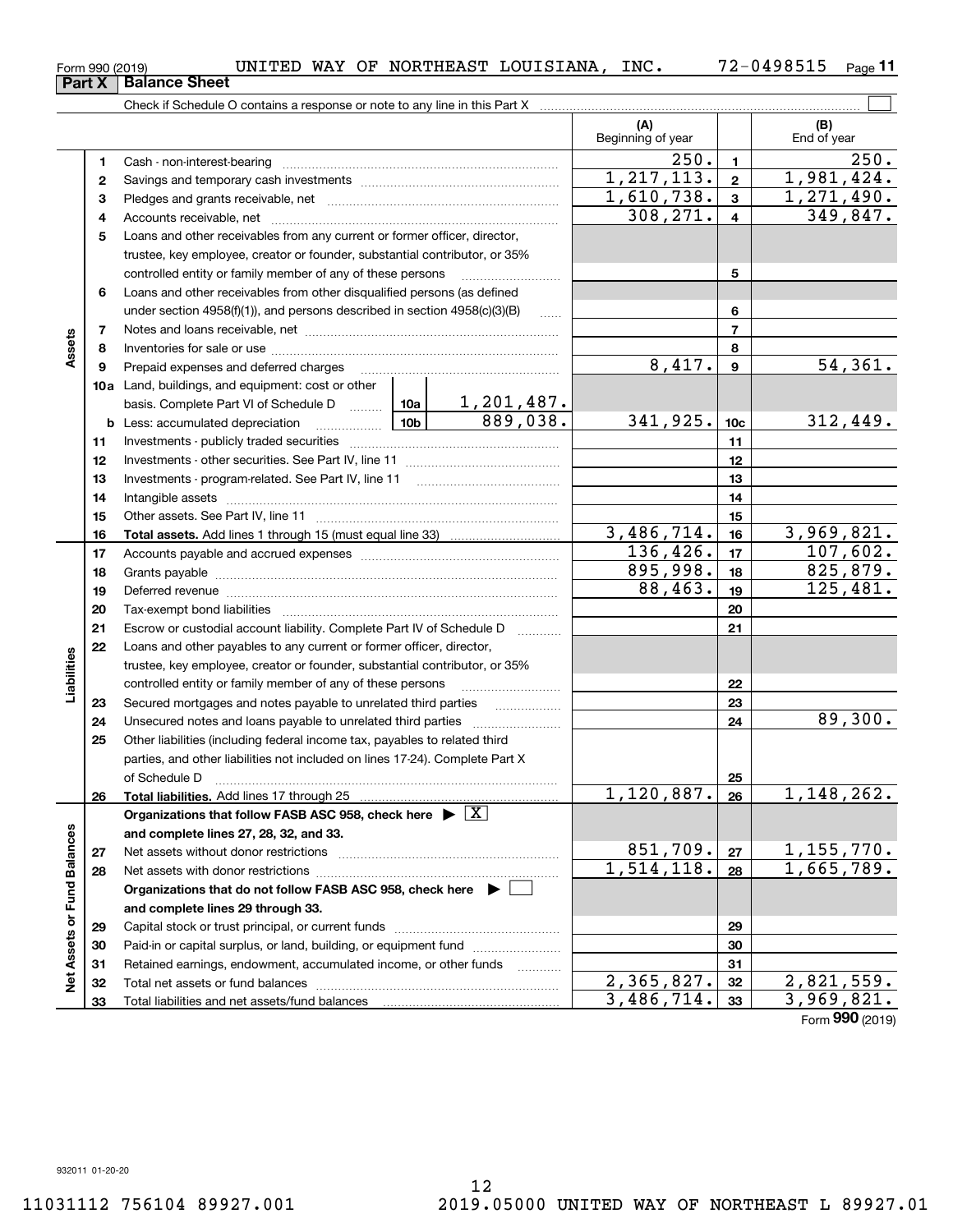|    | UNITED WAY OF NORTHEAST LOUISIANA, INC.<br>Form 990 (2019)                                                                      | 72-0498515              |                            |            | Page $12$ |
|----|---------------------------------------------------------------------------------------------------------------------------------|-------------------------|----------------------------|------------|-----------|
|    | <b>Reconciliation of Net Assets</b><br>Part XI                                                                                  |                         |                            |            |           |
|    |                                                                                                                                 |                         |                            |            |           |
|    |                                                                                                                                 |                         |                            |            |           |
| 1  | Total revenue (must equal Part VIII, column (A), line 12)                                                                       | $\mathbf{1}$            | 4,731,619.                 |            |           |
| 2  | Total expenses (must equal Part IX, column (A), line 25)                                                                        | $\mathbf{2}$            | 4,275,887.                 |            |           |
| з  | Revenue less expenses. Subtract line 2 from line 1                                                                              | 3                       |                            |            | 455,732.  |
| 4  |                                                                                                                                 | $\overline{\mathbf{4}}$ | $\overline{2}$ , 365, 827. |            |           |
| 5  | Net unrealized gains (losses) on investments                                                                                    | 5                       |                            |            |           |
| 6  |                                                                                                                                 | 6                       |                            |            |           |
| 7  | Investment expenses www.communication.communication.com/www.communication.com/www.communication.com                             | $\overline{7}$          |                            |            |           |
| 8  | Prior period adjustments                                                                                                        | 8                       |                            |            |           |
| 9  | Other changes in net assets or fund balances (explain on Schedule O)                                                            | $\mathbf{Q}$            |                            |            | 0.        |
| 10 | Net assets or fund balances at end of year. Combine lines 3 through 9 (must equal Part X, line 32,                              |                         |                            |            |           |
|    | column (B)).                                                                                                                    | 10                      | 2,821,559.                 |            |           |
|    | Part XII Financial Statements and Reporting                                                                                     |                         |                            |            |           |
|    |                                                                                                                                 |                         |                            |            | x         |
|    |                                                                                                                                 |                         |                            | <b>Yes</b> | <b>No</b> |
| 1. | $ X $ Accrual<br>Accounting method used to prepare the Form 990: <u>I</u> Cash<br>Other                                         |                         |                            |            |           |
|    | If the organization changed its method of accounting from a prior year or checked "Other," explain in Schedule O.               |                         |                            |            |           |
|    | 2a Were the organization's financial statements compiled or reviewed by an independent accountant?                              |                         | 2a                         |            | X         |
|    | If "Yes," check a box below to indicate whether the financial statements for the year were compiled or reviewed on a            |                         |                            |            |           |
|    | separate basis, consolidated basis, or both:                                                                                    |                         |                            |            |           |
|    | Separate basis<br>Consolidated basis<br>Both consolidated and separate basis                                                    |                         |                            |            |           |
|    | <b>b</b> Were the organization's financial statements audited by an independent accountant?                                     |                         | 2 <sub>b</sub>             | Χ          |           |
|    | If "Yes," check a box below to indicate whether the financial statements for the year were audited on a separate basis,         |                         |                            |            |           |
|    | consolidated basis, or both:                                                                                                    |                         |                            |            |           |
|    | $ \mathbf{X} $ Separate basis<br><b>Consolidated basis</b><br>Both consolidated and separate basis                              |                         |                            |            |           |
|    | c If "Yes" to line 2a or 2b, does the organization have a committee that assumes responsibility for oversight of the audit,     |                         |                            |            |           |
|    |                                                                                                                                 |                         | 2c                         | x          |           |
|    | If the organization changed either its oversight process or selection process during the tax year, explain on Schedule O.       |                         |                            |            |           |
|    | 3a As a result of a federal award, was the organization required to undergo an audit or audits as set forth in the Single Audit |                         |                            |            |           |
|    |                                                                                                                                 |                         | За                         |            | x         |
|    | b If "Yes," did the organization undergo the required audit or audits? If the organization did not undergo the required audit   |                         |                            |            |           |
|    | or audits, explain why on Schedule O and describe any steps taken to undergo such audits                                        |                         | 3b                         |            |           |

Form (2019) **990**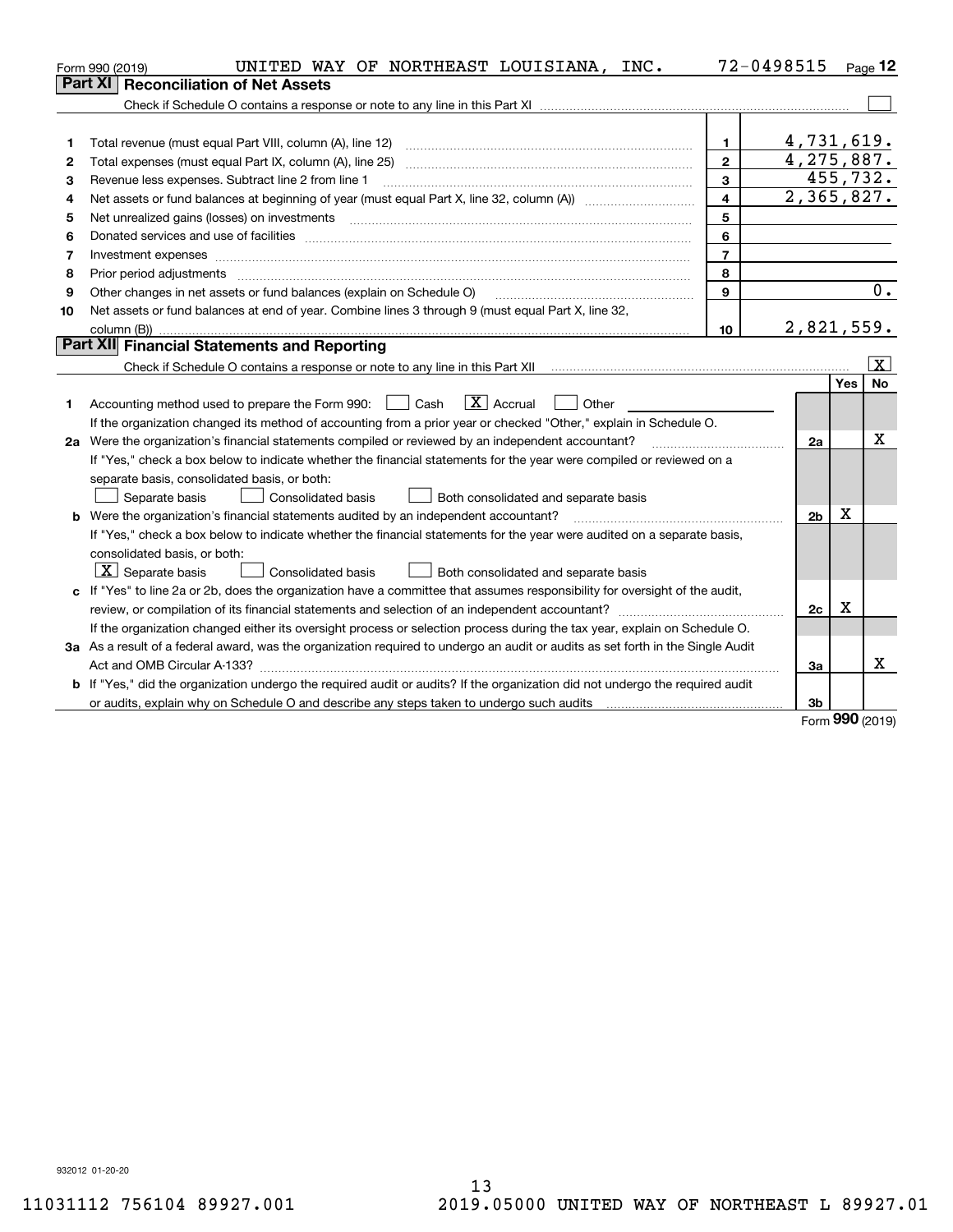| <b>SCHEDULE A</b> |
|-------------------|
|-------------------|

Department of the Treasury

**(Form 990 or 990-EZ)**

# **Public Charity Status and Public Support**

**Complete if the organization is a section 501(c)(3) organization or a section 4947(a)(1) nonexempt charitable trust. | Attach to Form 990 or Form 990-EZ.** 

|  |  | Go to www.irs.gov/Form990 for instructions and the latest information. |
|--|--|------------------------------------------------------------------------|
|  |  |                                                                        |

| OMB No. 1545-0047                   |
|-------------------------------------|
|                                     |
| <b>Open to Public</b><br>Inspection |

|        |                     | Internal Revenue Service |                                               |                                                                        | Go to www.irs.gov/Form990 for instructions and the latest information.                                                                                                                                               |     |                                                                |                                       | Inspection                 |  |
|--------|---------------------|--------------------------|-----------------------------------------------|------------------------------------------------------------------------|----------------------------------------------------------------------------------------------------------------------------------------------------------------------------------------------------------------------|-----|----------------------------------------------------------------|---------------------------------------|----------------------------|--|
|        |                     | Name of the organization |                                               |                                                                        |                                                                                                                                                                                                                      |     |                                                                | <b>Employer identification number</b> |                            |  |
|        |                     |                          |                                               |                                                                        | UNITED WAY OF NORTHEAST LOUISIANA, INC.                                                                                                                                                                              |     |                                                                |                                       | 72-0498515                 |  |
| Part I |                     |                          |                                               |                                                                        | Reason for Public Charity Status (All organizations must complete this part.) See instructions.                                                                                                                      |     |                                                                |                                       |                            |  |
|        |                     |                          |                                               |                                                                        | The organization is not a private foundation because it is: (For lines 1 through 12, check only one box.)                                                                                                            |     |                                                                |                                       |                            |  |
| 1      |                     |                          |                                               |                                                                        | A church, convention of churches, or association of churches described in section $170(b)(1)(A)(i)$ .                                                                                                                |     |                                                                |                                       |                            |  |
| 2      |                     |                          |                                               |                                                                        | A school described in section 170(b)(1)(A)(ii). (Attach Schedule E (Form 990 or 990-EZ).)                                                                                                                            |     |                                                                |                                       |                            |  |
| з      |                     |                          |                                               |                                                                        | A hospital or a cooperative hospital service organization described in section 170(b)(1)(A)(iii).                                                                                                                    |     |                                                                |                                       |                            |  |
|        |                     |                          |                                               |                                                                        | A medical research organization operated in conjunction with a hospital described in section 170(b)(1)(A)(iii). Enter the hospital's name,                                                                           |     |                                                                |                                       |                            |  |
|        |                     | city, and state:         |                                               |                                                                        |                                                                                                                                                                                                                      |     |                                                                |                                       |                            |  |
| 5      |                     |                          |                                               |                                                                        | An organization operated for the benefit of a college or university owned or operated by a governmental unit described in                                                                                            |     |                                                                |                                       |                            |  |
|        |                     |                          |                                               | section 170(b)(1)(A)(iv). (Complete Part II.)                          |                                                                                                                                                                                                                      |     |                                                                |                                       |                            |  |
| 6      |                     |                          |                                               |                                                                        | A federal, state, or local government or governmental unit described in section 170(b)(1)(A)(v).                                                                                                                     |     |                                                                |                                       |                            |  |
| 7      | $\lfloor x \rfloor$ |                          |                                               |                                                                        | An organization that normally receives a substantial part of its support from a governmental unit or from the general public described in                                                                            |     |                                                                |                                       |                            |  |
|        |                     |                          |                                               | section 170(b)(1)(A)(vi). (Complete Part II.)                          |                                                                                                                                                                                                                      |     |                                                                |                                       |                            |  |
| 8      |                     |                          |                                               |                                                                        | A community trust described in section 170(b)(1)(A)(vi). (Complete Part II.)                                                                                                                                         |     |                                                                |                                       |                            |  |
| 9      |                     |                          |                                               |                                                                        | An agricultural research organization described in section 170(b)(1)(A)(ix) operated in conjunction with a land-grant college                                                                                        |     |                                                                |                                       |                            |  |
|        |                     |                          |                                               |                                                                        | or university or a non-land-grant college of agriculture (see instructions). Enter the name, city, and state of the college or                                                                                       |     |                                                                |                                       |                            |  |
|        |                     | university:              |                                               |                                                                        |                                                                                                                                                                                                                      |     |                                                                |                                       |                            |  |
| 10     |                     |                          |                                               |                                                                        | An organization that normally receives: (1) more than 33 1/3% of its support from contributions, membership fees, and gross receipts from                                                                            |     |                                                                |                                       |                            |  |
|        |                     |                          |                                               |                                                                        | activities related to its exempt functions - subject to certain exceptions, and (2) no more than 33 1/3% of its support from gross investment                                                                        |     |                                                                |                                       |                            |  |
|        |                     |                          |                                               |                                                                        | income and unrelated business taxable income (less section 511 tax) from businesses acquired by the organization after June 30, 1975.                                                                                |     |                                                                |                                       |                            |  |
|        |                     |                          |                                               | See section 509(a)(2). (Complete Part III.)                            |                                                                                                                                                                                                                      |     |                                                                |                                       |                            |  |
| 11     |                     |                          |                                               |                                                                        | An organization organized and operated exclusively to test for public safety. See section 509(a)(4).                                                                                                                 |     |                                                                |                                       |                            |  |
| 12     |                     |                          |                                               |                                                                        | An organization organized and operated exclusively for the benefit of, to perform the functions of, or to carry out the purposes of one or                                                                           |     |                                                                |                                       |                            |  |
|        |                     |                          |                                               |                                                                        | more publicly supported organizations described in section 509(a)(1) or section 509(a)(2). See section 509(a)(3). Check the box in                                                                                   |     |                                                                |                                       |                            |  |
|        |                     |                          |                                               |                                                                        | lines 12a through 12d that describes the type of supporting organization and complete lines 12e, 12f, and 12g.                                                                                                       |     |                                                                |                                       |                            |  |
| а      |                     |                          |                                               |                                                                        | Type I. A supporting organization operated, supervised, or controlled by its supported organization(s), typically by giving                                                                                          |     |                                                                |                                       |                            |  |
|        |                     |                          |                                               |                                                                        | the supported organization(s) the power to regularly appoint or elect a majority of the directors or trustees of the supporting                                                                                      |     |                                                                |                                       |                            |  |
|        |                     |                          |                                               | organization. You must complete Part IV, Sections A and B.             |                                                                                                                                                                                                                      |     |                                                                |                                       |                            |  |
| b      |                     |                          |                                               |                                                                        | Type II. A supporting organization supervised or controlled in connection with its supported organization(s), by having                                                                                              |     |                                                                |                                       |                            |  |
|        |                     |                          |                                               |                                                                        | control or management of the supporting organization vested in the same persons that control or manage the supported                                                                                                 |     |                                                                |                                       |                            |  |
|        |                     |                          |                                               | organization(s). You must complete Part IV, Sections A and C.          |                                                                                                                                                                                                                      |     |                                                                |                                       |                            |  |
| с      |                     |                          |                                               |                                                                        | Type III functionally integrated. A supporting organization operated in connection with, and functionally integrated with,                                                                                           |     |                                                                |                                       |                            |  |
|        |                     |                          |                                               |                                                                        | its supported organization(s) (see instructions). You must complete Part IV, Sections A, D, and E.                                                                                                                   |     |                                                                |                                       |                            |  |
| d      |                     |                          |                                               |                                                                        | Type III non-functionally integrated. A supporting organization operated in connection with its supported organization(s)                                                                                            |     |                                                                |                                       |                            |  |
|        |                     |                          |                                               |                                                                        | that is not functionally integrated. The organization generally must satisfy a distribution requirement and an attentiveness                                                                                         |     |                                                                |                                       |                            |  |
|        |                     |                          |                                               |                                                                        | requirement (see instructions). You must complete Part IV, Sections A and D, and Part V.                                                                                                                             |     |                                                                |                                       |                            |  |
| е      |                     |                          |                                               |                                                                        | Check this box if the organization received a written determination from the IRS that it is a Type I, Type II, Type III<br>functionally integrated, or Type III non-functionally integrated supporting organization. |     |                                                                |                                       |                            |  |
|        |                     |                          | f Enter the number of supported organizations |                                                                        |                                                                                                                                                                                                                      |     |                                                                |                                       |                            |  |
|        |                     |                          |                                               | Provide the following information about the supported organization(s). |                                                                                                                                                                                                                      |     |                                                                |                                       |                            |  |
|        |                     | (i) Name of supported    |                                               | (ii) EIN                                                               | (iii) Type of organization                                                                                                                                                                                           |     | (iv) Is the organization listed<br>in your governing document? | (v) Amount of monetary                | (vi) Amount of other       |  |
|        |                     | organization             |                                               |                                                                        | (described on lines 1-10<br>above (see instructions))                                                                                                                                                                | Yes | No                                                             | support (see instructions)            | support (see instructions) |  |
|        |                     |                          |                                               |                                                                        |                                                                                                                                                                                                                      |     |                                                                |                                       |                            |  |
|        |                     |                          |                                               |                                                                        |                                                                                                                                                                                                                      |     |                                                                |                                       |                            |  |
|        |                     |                          |                                               |                                                                        |                                                                                                                                                                                                                      |     |                                                                |                                       |                            |  |
|        |                     |                          |                                               |                                                                        |                                                                                                                                                                                                                      |     |                                                                |                                       |                            |  |
|        |                     |                          |                                               |                                                                        |                                                                                                                                                                                                                      |     |                                                                |                                       |                            |  |
|        |                     |                          |                                               |                                                                        |                                                                                                                                                                                                                      |     |                                                                |                                       |                            |  |
|        |                     |                          |                                               |                                                                        |                                                                                                                                                                                                                      |     |                                                                |                                       |                            |  |
|        |                     |                          |                                               |                                                                        |                                                                                                                                                                                                                      |     |                                                                |                                       |                            |  |
|        |                     |                          |                                               |                                                                        |                                                                                                                                                                                                                      |     |                                                                |                                       |                            |  |
|        |                     |                          |                                               |                                                                        |                                                                                                                                                                                                                      |     |                                                                |                                       |                            |  |
| Total  |                     |                          |                                               |                                                                        |                                                                                                                                                                                                                      |     |                                                                |                                       |                            |  |

LHA For Paperwork Reduction Act Notice, see the Instructions for Form 990 or 990-EZ. 932021 09-25-19 Schedule A (Form 990 or 990-EZ) 2019 14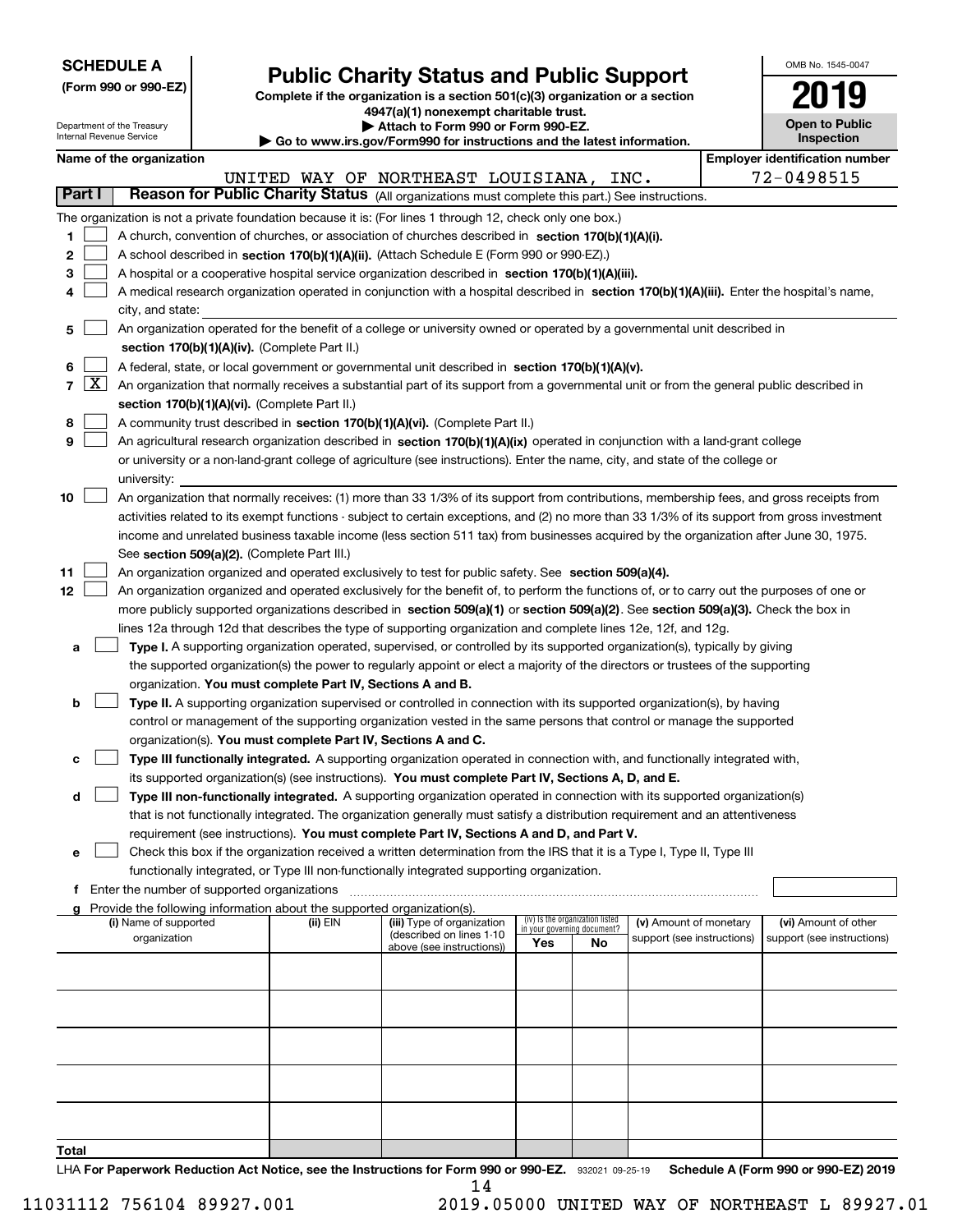### 72-0498515 <sub>Page 2</sub> Schedule A (Form 990 or 990-EZ) 2019 <code>UNITED WAY OF NORTHEAST LOUISIANA, INC.  $72\text{--}0498515$  Page</code> **Part II Support Schedule for Organizations Described in Sections 170(b)(1)(A)(iv) and 170(b)(1)(A)(vi)**

(Complete only if you checked the box on line 5, 7, or 8 of Part I or if the organization failed to qualify under Part III. If the organization fails to qualify under the tests listed below, please complete Part III.)

|    | <b>Section A. Public Support</b>                                                                                                                                                                                                                                                   |          |            |            |            |          |                                          |
|----|------------------------------------------------------------------------------------------------------------------------------------------------------------------------------------------------------------------------------------------------------------------------------------|----------|------------|------------|------------|----------|------------------------------------------|
|    | Calendar year (or fiscal year beginning in) $\blacktriangleright$                                                                                                                                                                                                                  | (a) 2015 | $(b)$ 2016 | $(c)$ 2017 | $(d)$ 2018 | (e) 2019 | (f) Total                                |
|    | 1 Gifts, grants, contributions, and                                                                                                                                                                                                                                                |          |            |            |            |          |                                          |
|    | membership fees received. (Do not                                                                                                                                                                                                                                                  |          |            |            |            |          |                                          |
|    | include any "unusual grants.")                                                                                                                                                                                                                                                     | 4884883. | 4696279.   | 4328192.   | 4072041.   |          | 4018923.22000318.                        |
|    | 2 Tax revenues levied for the organ-                                                                                                                                                                                                                                               |          |            |            |            |          |                                          |
|    | ization's benefit and either paid to                                                                                                                                                                                                                                               |          |            |            |            |          |                                          |
|    | or expended on its behalf                                                                                                                                                                                                                                                          |          |            |            |            |          |                                          |
|    | 3 The value of services or facilities                                                                                                                                                                                                                                              |          |            |            |            |          |                                          |
|    | furnished by a governmental unit to                                                                                                                                                                                                                                                |          |            |            |            |          |                                          |
|    | the organization without charge                                                                                                                                                                                                                                                    |          |            |            |            |          |                                          |
|    | 4 Total. Add lines 1 through 3                                                                                                                                                                                                                                                     | 4884883. | 4696279.   | 4328192.   | 4072041.   |          | 4018923.22000318.                        |
|    | 5 The portion of total contributions                                                                                                                                                                                                                                               |          |            |            |            |          |                                          |
|    | by each person (other than a                                                                                                                                                                                                                                                       |          |            |            |            |          |                                          |
|    | governmental unit or publicly                                                                                                                                                                                                                                                      |          |            |            |            |          |                                          |
|    | supported organization) included                                                                                                                                                                                                                                                   |          |            |            |            |          |                                          |
|    | on line 1 that exceeds 2% of the                                                                                                                                                                                                                                                   |          |            |            |            |          |                                          |
|    | amount shown on line 11,                                                                                                                                                                                                                                                           |          |            |            |            |          |                                          |
|    | column (f)                                                                                                                                                                                                                                                                         |          |            |            |            |          | 5181322.                                 |
|    | 6 Public support. Subtract line 5 from line 4.                                                                                                                                                                                                                                     |          |            |            |            |          | 16818996.                                |
|    | <b>Section B. Total Support</b>                                                                                                                                                                                                                                                    |          |            |            |            |          |                                          |
|    | Calendar year (or fiscal year beginning in)                                                                                                                                                                                                                                        | (a) 2015 | (b) 2016   | $(c)$ 2017 | $(d)$ 2018 | (e) 2019 | (f) Total                                |
|    | <b>7</b> Amounts from line 4                                                                                                                                                                                                                                                       | 4884883. | 4696279.   | 4328192.   | 4072041.   |          | 4018923.22000318.                        |
|    | 8 Gross income from interest,                                                                                                                                                                                                                                                      |          |            |            |            |          |                                          |
|    | dividends, payments received on                                                                                                                                                                                                                                                    |          |            |            |            |          |                                          |
|    | securities loans, rents, royalties,                                                                                                                                                                                                                                                |          |            |            |            |          |                                          |
|    | and income from similar sources                                                                                                                                                                                                                                                    | 8,646.   | 10,182.    | 13,539.    | 20,831.    | 24,361.  | 77,559.                                  |
|    | <b>9</b> Net income from unrelated business                                                                                                                                                                                                                                        |          |            |            |            |          |                                          |
|    | activities, whether or not the                                                                                                                                                                                                                                                     |          |            |            |            |          |                                          |
|    | business is regularly carried on                                                                                                                                                                                                                                                   |          |            |            |            |          |                                          |
|    | 10 Other income. Do not include gain                                                                                                                                                                                                                                               |          |            |            |            |          |                                          |
|    | or loss from the sale of capital                                                                                                                                                                                                                                                   |          |            |            |            |          |                                          |
|    | assets (Explain in Part VI.)                                                                                                                                                                                                                                                       |          |            |            | 33,736.    |          | 33,736.                                  |
|    | 11 Total support. Add lines 7 through 10                                                                                                                                                                                                                                           |          |            |            |            |          | 22111613.                                |
|    | 12 Gross receipts from related activities, etc. (see instructions)                                                                                                                                                                                                                 |          |            |            |            | 12       | 1,540,005.                               |
|    | 13 First five years. If the Form 990 is for the organization's first, second, third, fourth, or fifth tax year as a section 501(c)(3)                                                                                                                                              |          |            |            |            |          |                                          |
|    | organization, check this box and stop here<br><b>Section C. Computation of Public Support Percentage</b>                                                                                                                                                                           |          |            |            |            |          |                                          |
|    | 14 Public support percentage for 2019 (line 6, column (f) divided by line 11, column (f) <i></i>                                                                                                                                                                                   |          |            |            |            | 14       | 76.06<br>%                               |
|    |                                                                                                                                                                                                                                                                                    |          |            |            |            | 15       | 74.59<br>$\%$                            |
|    | 16a 33 1/3% support test - 2019. If the organization did not check the box on line 13, and line 14 is 33 1/3% or more, check this box and                                                                                                                                          |          |            |            |            |          |                                          |
|    | stop here. The organization qualifies as a publicly supported organization                                                                                                                                                                                                         |          |            |            |            |          | $\blacktriangleright$ $\boxed{\text{X}}$ |
|    | b 33 1/3% support test - 2018. If the organization did not check a box on line 13 or 16a, and line 15 is 33 1/3% or more, check this box                                                                                                                                           |          |            |            |            |          |                                          |
|    | and stop here. The organization qualifies as a publicly supported organization [11] [11] [12] [12] [12] [12] [                                                                                                                                                                     |          |            |            |            |          |                                          |
|    | 17a 10% -facts-and-circumstances test - 2019. If the organization did not check a box on line 13, 16a, or 16b, and line 14 is 10% or more,                                                                                                                                         |          |            |            |            |          |                                          |
|    |                                                                                                                                                                                                                                                                                    |          |            |            |            |          |                                          |
|    | and if the organization meets the "facts-and-circumstances" test, check this box and stop here. Explain in Part VI how the organization                                                                                                                                            |          |            |            |            |          |                                          |
|    |                                                                                                                                                                                                                                                                                    |          |            |            |            |          |                                          |
|    | <b>b 10% -facts-and-circumstances test - 2018.</b> If the organization did not check a box on line 13, 16a, 16b, or 17a, and line 15 is 10% or<br>more, and if the organization meets the "facts-and-circumstances" test, check this box and stop here. Explain in Part VI how the |          |            |            |            |          |                                          |
|    |                                                                                                                                                                                                                                                                                    |          |            |            |            |          |                                          |
| 18 | organization meets the "facts-and-circumstances" test. The organization qualifies as a publicly supported organization<br>Private foundation. If the organization did not check a box on line 13, 16a, 16b, 17a, or 17b, check this box and see instructions                       |          |            |            |            |          |                                          |
|    |                                                                                                                                                                                                                                                                                    |          |            |            |            |          | Schedule A (Form 990 or 990-EZ) 2019     |
|    |                                                                                                                                                                                                                                                                                    |          |            |            |            |          |                                          |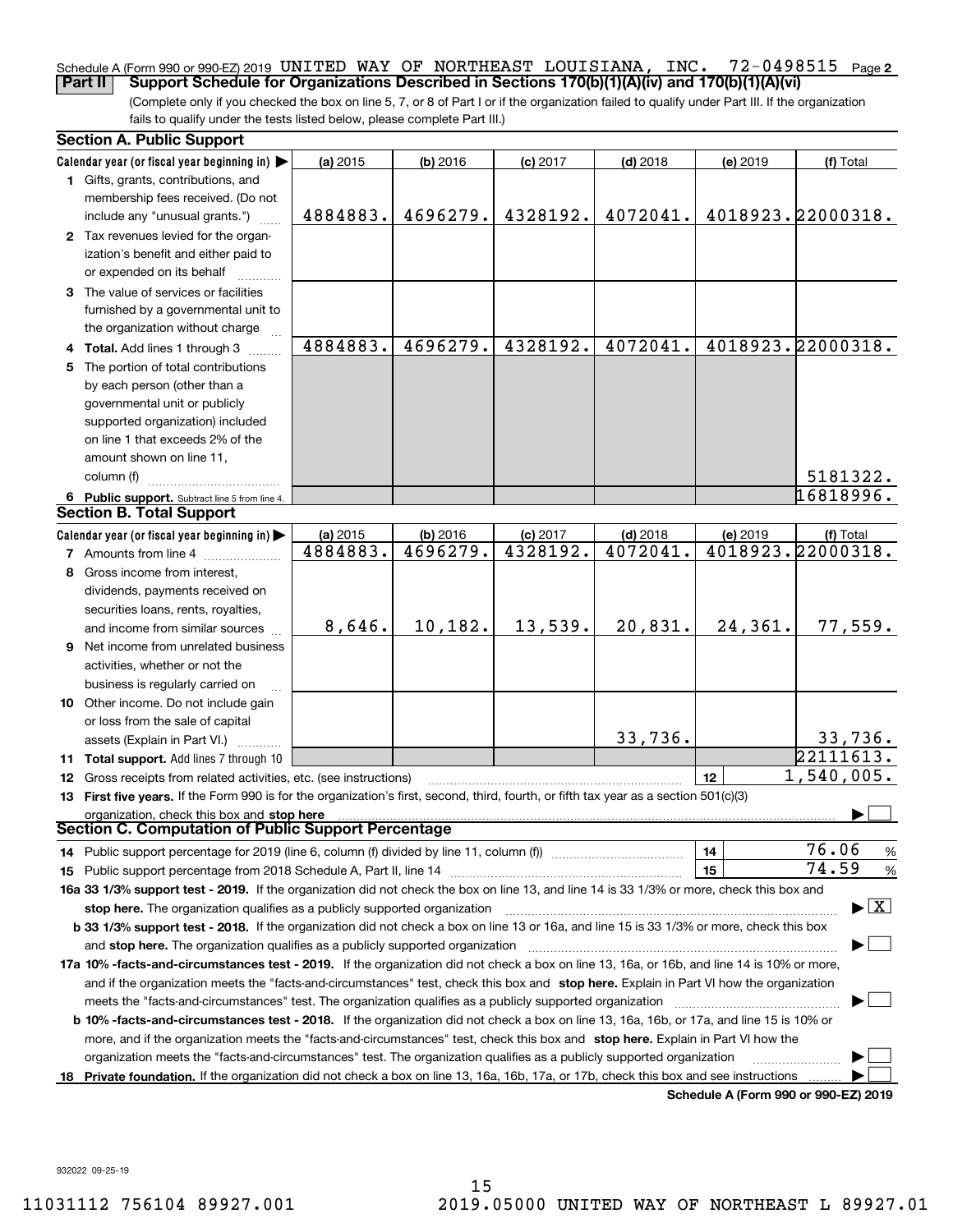# Schedule A (Form 990 or 990-EZ) 2019 <code>UNITED WAY OF NORTHEAST LOUISIANA, INC. 72-0498515 Page 3</code> **Part III Support Schedule for Organizations Described in Section 509(a)(2)**

(Complete only if you checked the box on line 10 of Part I or if the organization failed to qualify under Part II. If the organization fails to qualify under the tests listed below, please complete Part II.)

|    | <b>Section A. Public Support</b>                                                                                                                                                                                                    |          |            |            |            |                                           |           |
|----|-------------------------------------------------------------------------------------------------------------------------------------------------------------------------------------------------------------------------------------|----------|------------|------------|------------|-------------------------------------------|-----------|
|    | Calendar year (or fiscal year beginning in) $\blacktriangleright$                                                                                                                                                                   | (a) 2015 | $(b)$ 2016 | $(c)$ 2017 | $(d)$ 2018 | (e) 2019                                  | (f) Total |
|    | 1 Gifts, grants, contributions, and                                                                                                                                                                                                 |          |            |            |            |                                           |           |
|    | membership fees received. (Do not                                                                                                                                                                                                   |          |            |            |            |                                           |           |
|    | include any "unusual grants.")                                                                                                                                                                                                      |          |            |            |            |                                           |           |
|    | 2 Gross receipts from admissions,<br>merchandise sold or services per-<br>formed, or facilities furnished in<br>any activity that is related to the<br>organization's tax-exempt purpose                                            |          |            |            |            |                                           |           |
|    | 3 Gross receipts from activities that<br>are not an unrelated trade or bus-<br>iness under section 513                                                                                                                              |          |            |            |            |                                           |           |
|    | 4 Tax revenues levied for the organ-                                                                                                                                                                                                |          |            |            |            |                                           |           |
|    | ization's benefit and either paid to                                                                                                                                                                                                |          |            |            |            |                                           |           |
|    | or expended on its behalf<br>.                                                                                                                                                                                                      |          |            |            |            |                                           |           |
|    | 5 The value of services or facilities<br>furnished by a governmental unit to<br>the organization without charge                                                                                                                     |          |            |            |            |                                           |           |
|    | <b>6 Total.</b> Add lines 1 through 5                                                                                                                                                                                               |          |            |            |            |                                           |           |
|    | 7a Amounts included on lines 1, 2, and                                                                                                                                                                                              |          |            |            |            |                                           |           |
|    | 3 received from disqualified persons<br><b>b</b> Amounts included on lines 2 and 3 received                                                                                                                                         |          |            |            |            |                                           |           |
|    | from other than disqualified persons that                                                                                                                                                                                           |          |            |            |            |                                           |           |
|    | exceed the greater of \$5,000 or 1% of the<br>amount on line 13 for the year                                                                                                                                                        |          |            |            |            |                                           |           |
|    | c Add lines 7a and 7b                                                                                                                                                                                                               |          |            |            |            |                                           |           |
|    | 8 Public support. (Subtract line 7c from line 6.)                                                                                                                                                                                   |          |            |            |            |                                           |           |
|    | <b>Section B. Total Support</b>                                                                                                                                                                                                     |          |            |            |            |                                           |           |
|    | Calendar year (or fiscal year beginning in) $\blacktriangleright$                                                                                                                                                                   | (a) 2015 | (b) 2016   | $(c)$ 2017 | $(d)$ 2018 | (e) 2019                                  | (f) Total |
|    | 9 Amounts from line 6                                                                                                                                                                                                               |          |            |            |            |                                           |           |
|    | 10a Gross income from interest,<br>dividends, payments received on<br>securities loans, rents, royalties,<br>and income from similar sources                                                                                        |          |            |            |            |                                           |           |
|    | <b>b</b> Unrelated business taxable income                                                                                                                                                                                          |          |            |            |            |                                           |           |
|    | (less section 511 taxes) from businesses                                                                                                                                                                                            |          |            |            |            |                                           |           |
|    | acquired after June 30, 1975                                                                                                                                                                                                        |          |            |            |            |                                           |           |
|    | c Add lines 10a and 10b<br>11 Net income from unrelated business<br>activities not included in line 10b,<br>whether or not the business is<br>regularly carried on                                                                  |          |            |            |            |                                           |           |
|    | <b>12</b> Other income. Do not include gain<br>or loss from the sale of capital<br>assets (Explain in Part VI.)                                                                                                                     |          |            |            |            |                                           |           |
|    | 13 Total support. (Add lines 9, 10c, 11, and 12.)                                                                                                                                                                                   |          |            |            |            |                                           |           |
|    | 14 First five years. If the Form 990 is for the organization's first, second, third, fourth, or fifth tax year as a section 501(c)(3) organization,                                                                                 |          |            |            |            |                                           |           |
|    | check this box and stop here <i>machine and content and a content and a content and a content and stop</i> here and and stop here and a content and a content and a content and a content and a content and a content and a content |          |            |            |            |                                           |           |
|    | <b>Section C. Computation of Public Support Percentage</b>                                                                                                                                                                          |          |            |            |            |                                           |           |
|    | 15 Public support percentage for 2019 (line 8, column (f), divided by line 13, column (f))                                                                                                                                          |          |            |            |            | 15                                        | %         |
|    | 16 Public support percentage from 2018 Schedule A, Part III, line 15                                                                                                                                                                |          |            |            |            | 16                                        | %         |
|    | <b>Section D. Computation of Investment Income Percentage</b>                                                                                                                                                                       |          |            |            |            |                                           |           |
|    | 17 Investment income percentage for 2019 (line 10c, column (f), divided by line 13, column (f))                                                                                                                                     |          |            |            |            | 17                                        | %         |
|    | <b>18</b> Investment income percentage from <b>2018</b> Schedule A, Part III, line 17                                                                                                                                               |          |            |            |            | 18                                        | %         |
|    | 19a 33 1/3% support tests - 2019. If the organization did not check the box on line 14, and line 15 is more than 33 1/3%, and line 17 is not                                                                                        |          |            |            |            |                                           |           |
|    | more than 33 1/3%, check this box and stop here. The organization qualifies as a publicly supported organization                                                                                                                    |          |            |            |            |                                           | ▶         |
|    | b 33 1/3% support tests - 2018. If the organization did not check a box on line 14 or line 19a, and line 16 is more than 33 1/3%, and                                                                                               |          |            |            |            |                                           |           |
|    | line 18 is not more than 33 1/3%, check this box and stop here. The organization qualifies as a publicly supported organization                                                                                                     |          |            |            |            |                                           |           |
| 20 | Private foundation. If the organization did not check a box on line 14, 19a, or 19b, check this box and see instructions                                                                                                            |          |            |            |            | .<br>Schedule A (Form 990 or 990-EZ) 2019 |           |
|    | 932023 09-25-19                                                                                                                                                                                                                     |          |            |            |            |                                           |           |

16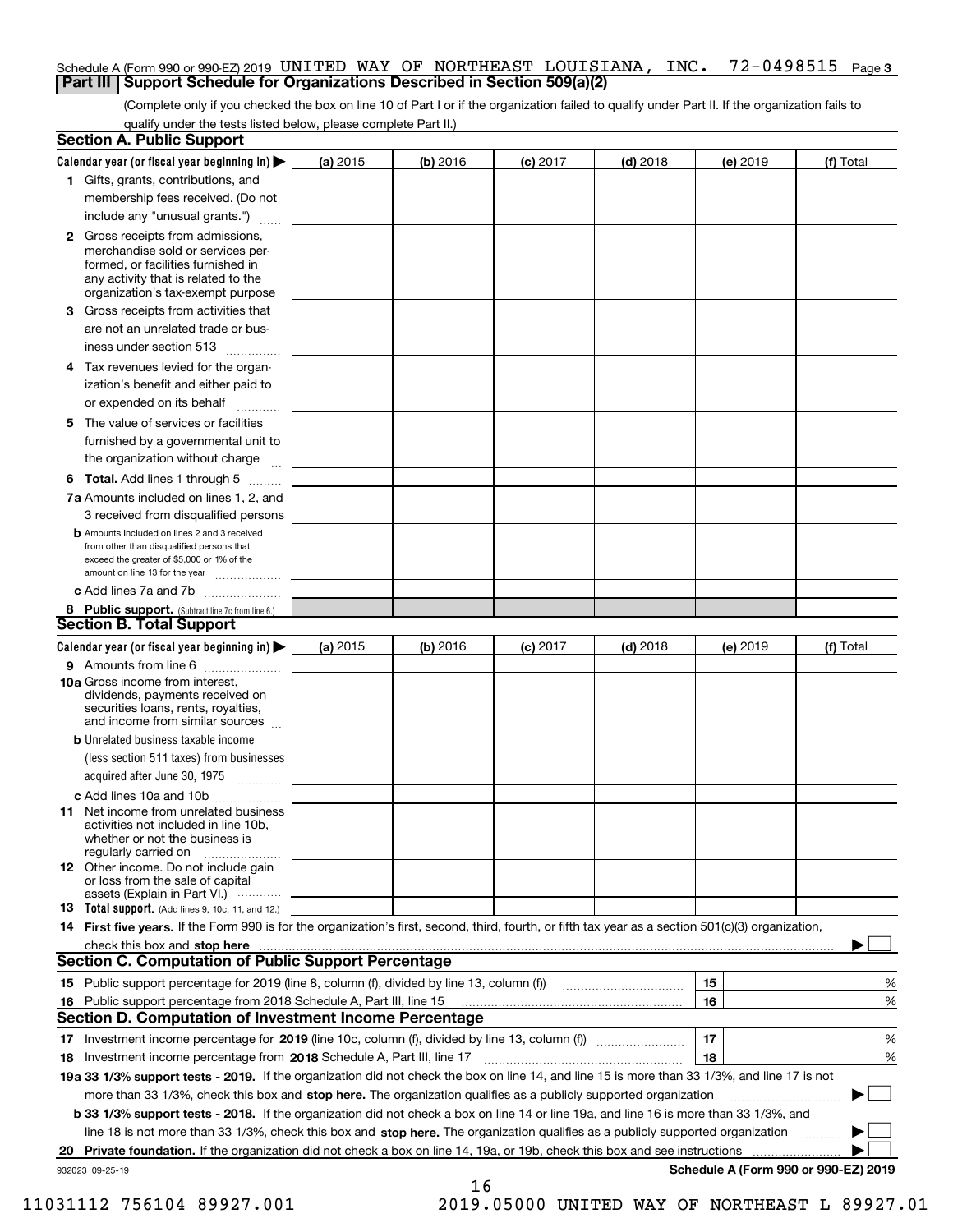### **INC.**  $72-0498515$  Page 4 Schedule A (Form 990 or 990-EZ) 2019 <code>UNITED WAY OF NORTHEAST LOUISIANA, INC.  $72\text{--}0498515$  Page</code>

# **Part IV Supporting Organizations**

(Complete only if you checked a box in line 12 on Part I. If you checked 12a of Part I, complete Sections A and B. If you checked 12b of Part I, complete Sections A and C. If you checked 12c of Part I, complete Sections A, D, and E. If you checked 12d of Part I, complete Sections A and D, and complete Part V.)

# **Section A. All Supporting Organizations**

- **1** Are all of the organization's supported organizations listed by name in the organization's governing documents? If "No," describe in **Part VI** how the supported organizations are designated. If designated by *class or purpose, describe the designation. If historic and continuing relationship, explain.*
- **2** Did the organization have any supported organization that does not have an IRS determination of status under section 509(a)(1) or (2)? If "Yes," explain in Part VI how the organization determined that the supported *organization was described in section 509(a)(1) or (2).*
- **3a** Did the organization have a supported organization described in section 501(c)(4), (5), or (6)? If "Yes," answer *(b) and (c) below.*
- **b** Did the organization confirm that each supported organization qualified under section 501(c)(4), (5), or (6) and satisfied the public support tests under section 509(a)(2)? If "Yes," describe in **Part VI** when and how the *organization made the determination.*
- **c**Did the organization ensure that all support to such organizations was used exclusively for section 170(c)(2)(B) purposes? If "Yes," explain in **Part VI** what controls the organization put in place to ensure such use.
- **4a***If* Was any supported organization not organized in the United States ("foreign supported organization")? *"Yes," and if you checked 12a or 12b in Part I, answer (b) and (c) below.*
- **b** Did the organization have ultimate control and discretion in deciding whether to make grants to the foreign supported organization? If "Yes," describe in **Part VI** how the organization had such control and discretion *despite being controlled or supervised by or in connection with its supported organizations.*
- **c** Did the organization support any foreign supported organization that does not have an IRS determination under sections 501(c)(3) and 509(a)(1) or (2)? If "Yes," explain in **Part VI** what controls the organization used *to ensure that all support to the foreign supported organization was used exclusively for section 170(c)(2)(B) purposes.*
- **5a** Did the organization add, substitute, or remove any supported organizations during the tax year? If "Yes," answer (b) and (c) below (if applicable). Also, provide detail in **Part VI,** including (i) the names and EIN *numbers of the supported organizations added, substituted, or removed; (ii) the reasons for each such action; (iii) the authority under the organization's organizing document authorizing such action; and (iv) how the action was accomplished (such as by amendment to the organizing document).*
- **b** Type I or Type II only. Was any added or substituted supported organization part of a class already designated in the organization's organizing document?
- **cSubstitutions only.**  Was the substitution the result of an event beyond the organization's control?
- **6** Did the organization provide support (whether in the form of grants or the provision of services or facilities) to **Part VI.** *If "Yes," provide detail in* support or benefit one or more of the filing organization's supported organizations? anyone other than (i) its supported organizations, (ii) individuals that are part of the charitable class benefited by one or more of its supported organizations, or (iii) other supporting organizations that also
- **7**Did the organization provide a grant, loan, compensation, or other similar payment to a substantial contributor *If "Yes," complete Part I of Schedule L (Form 990 or 990-EZ).* regard to a substantial contributor? (as defined in section 4958(c)(3)(C)), a family member of a substantial contributor, or a 35% controlled entity with
- **8** Did the organization make a loan to a disqualified person (as defined in section 4958) not described in line 7? *If "Yes," complete Part I of Schedule L (Form 990 or 990-EZ).*
- **9a** Was the organization controlled directly or indirectly at any time during the tax year by one or more in section 509(a)(1) or (2))? If "Yes," *provide detail in* <code>Part VI.</code> disqualified persons as defined in section 4946 (other than foundation managers and organizations described
- **b** Did one or more disqualified persons (as defined in line 9a) hold a controlling interest in any entity in which the supporting organization had an interest? If "Yes," provide detail in P**art VI**.
- **c**Did a disqualified person (as defined in line 9a) have an ownership interest in, or derive any personal benefit from, assets in which the supporting organization also had an interest? If "Yes," provide detail in P**art VI.**
- **10a** Was the organization subject to the excess business holdings rules of section 4943 because of section supporting organizations)? If "Yes," answer 10b below. 4943(f) (regarding certain Type II supporting organizations, and all Type III non-functionally integrated
- **b** Did the organization have any excess business holdings in the tax year? (Use Schedule C, Form 4720, to *determine whether the organization had excess business holdings.)*

17

932024 09-25-19

**Schedule A (Form 990 or 990-EZ) 2019**

**YesNo**

**1**

**2**

**3a**

**3b**

**3c**

**4a**

**4b**

**4c**

**5a**

**5b5c**

**6**

**7**

**8**

**9a**

**9b**

**9c**

**10a**

**10b**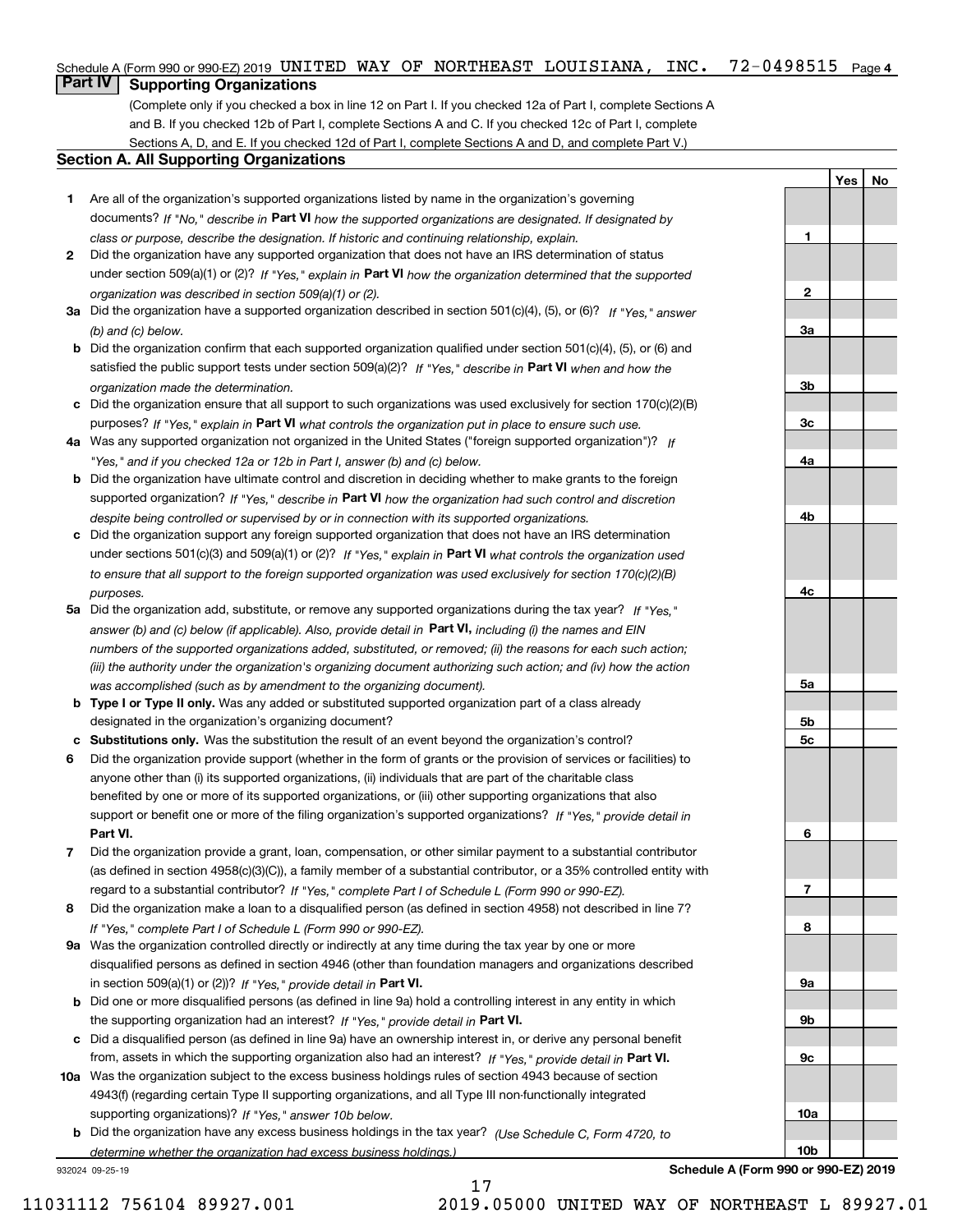# Schedule A (Form 990 or 990-EZ) 2019 <code>UNITED WAY OF NORTHEAST LOUISIANA, INC. 72-0498515 Page 5</code> **Part IV Supporting Organizations** *(continued)*

|    |                                                                                                                                   |                 | Yes | No |
|----|-----------------------------------------------------------------------------------------------------------------------------------|-----------------|-----|----|
| 11 | Has the organization accepted a gift or contribution from any of the following persons?                                           |                 |     |    |
|    | a A person who directly or indirectly controls, either alone or together with persons described in (b) and (c)                    |                 |     |    |
|    | below, the governing body of a supported organization?                                                                            | 11a             |     |    |
|    | <b>b</b> A family member of a person described in (a) above?                                                                      | 11 <sub>b</sub> |     |    |
|    | c A 35% controlled entity of a person described in (a) or (b) above? If "Yes" to a, b, or c, provide detail in Part VI.           | 11c             |     |    |
|    | <b>Section B. Type I Supporting Organizations</b>                                                                                 |                 |     |    |
|    |                                                                                                                                   |                 | Yes | No |
| 1  | Did the directors, trustees, or membership of one or more supported organizations have the power to                               |                 |     |    |
|    | regularly appoint or elect at least a majority of the organization's directors or trustees at all times during the                |                 |     |    |
|    | tax year? If "No," describe in Part VI how the supported organization(s) effectively operated, supervised, or                     |                 |     |    |
|    | controlled the organization's activities. If the organization had more than one supported organization,                           |                 |     |    |
|    | describe how the powers to appoint and/or remove directors or trustees were allocated among the supported                         |                 |     |    |
|    | organizations and what conditions or restrictions, if any, applied to such powers during the tax year.                            | 1               |     |    |
| 2  | Did the organization operate for the benefit of any supported organization other than the supported                               |                 |     |    |
|    | organization(s) that operated, supervised, or controlled the supporting organization? If "Yes," explain in                        |                 |     |    |
|    | Part VI how providing such benefit carried out the purposes of the supported organization(s) that operated,                       |                 |     |    |
|    | supervised, or controlled the supporting organization.                                                                            | $\mathbf{2}$    |     |    |
|    | <b>Section C. Type II Supporting Organizations</b>                                                                                |                 |     |    |
|    |                                                                                                                                   |                 | Yes | No |
| 1  | Were a majority of the organization's directors or trustees during the tax year also a majority of the directors                  |                 |     |    |
|    | or trustees of each of the organization's supported organization(s)? If "No," describe in Part VI how control                     |                 |     |    |
|    | or management of the supporting organization was vested in the same persons that controlled or managed                            |                 |     |    |
|    | the supported organization(s).                                                                                                    | 1               |     |    |
|    | <b>Section D. All Type III Supporting Organizations</b>                                                                           |                 |     |    |
|    |                                                                                                                                   |                 | Yes | No |
| 1  | Did the organization provide to each of its supported organizations, by the last day of the fifth month of the                    |                 |     |    |
|    | organization's tax year, (i) a written notice describing the type and amount of support provided during the prior tax             |                 |     |    |
|    | year, (ii) a copy of the Form 990 that was most recently filed as of the date of notification, and (iii) copies of the            |                 |     |    |
|    | organization's governing documents in effect on the date of notification, to the extent not previously provided?                  | 1               |     |    |
| 2  | Were any of the organization's officers, directors, or trustees either (i) appointed or elected by the supported                  |                 |     |    |
|    | organization(s) or (ii) serving on the governing body of a supported organization? If "No," explain in Part VI how                |                 |     |    |
|    | the organization maintained a close and continuous working relationship with the supported organization(s).                       | $\mathbf{2}$    |     |    |
| 3  | By reason of the relationship described in (2), did the organization's supported organizations have a                             |                 |     |    |
|    | significant voice in the organization's investment policies and in directing the use of the organization's                        |                 |     |    |
|    | income or assets at all times during the tax year? If "Yes," describe in Part VI the role the organization's                      |                 |     |    |
|    | supported organizations played in this regard.                                                                                    | 3               |     |    |
|    | Section E. Type III Functionally Integrated Supporting Organizations                                                              |                 |     |    |
| 1  | Check the box next to the method that the organization used to satisfy the Integral Part Test during the year (see instructions). |                 |     |    |
| а  | The organization satisfied the Activities Test. Complete line 2 below.                                                            |                 |     |    |
| b  | The organization is the parent of each of its supported organizations. Complete line 3 below.                                     |                 |     |    |
| c  | The organization supported a governmental entity. Describe in Part VI how you supported a government entity (see instructions),   |                 |     |    |
| 2  | Activities Test. Answer (a) and (b) below.                                                                                        |                 | Yes | No |
| а  | Did substantially all of the organization's activities during the tax year directly further the exempt purposes of                |                 |     |    |
|    | the supported organization(s) to which the organization was responsive? If "Yes," then in Part VI identify                        |                 |     |    |
|    | those supported organizations and explain how these activities directly furthered their exempt purposes,                          |                 |     |    |
|    | how the organization was responsive to those supported organizations, and how the organization determined                         |                 |     |    |
|    | that these activities constituted substantially all of its activities.                                                            | 2a              |     |    |
|    | <b>b</b> Did the activities described in (a) constitute activities that, but for the organization's involvement, one or more      |                 |     |    |
|    | of the organization's supported organization(s) would have been engaged in? If "Yes," explain in Part VI the                      |                 |     |    |
|    | reasons for the organization's position that its supported organization(s) would have engaged in these                            |                 |     |    |
|    | activities but for the organization's involvement.                                                                                | 2 <sub>b</sub>  |     |    |
| з  | Parent of Supported Organizations. Answer (a) and (b) below.                                                                      |                 |     |    |
|    | a Did the organization have the power to regularly appoint or elect a majority of the officers, directors, or                     |                 |     |    |
|    | trustees of each of the supported organizations? Provide details in Part VI.                                                      | За              |     |    |
|    | <b>b</b> Did the organization exercise a substantial degree of direction over the policies, programs, and activities of each      |                 |     |    |
|    | of its supported organizations? If "Yes." describe in Part VI the role played by the organization in this regard.                 | 3 <sub>b</sub>  |     |    |
|    | Schedule A (Form 990 or 990-EZ) 2019<br>932025 09-25-19                                                                           |                 |     |    |

18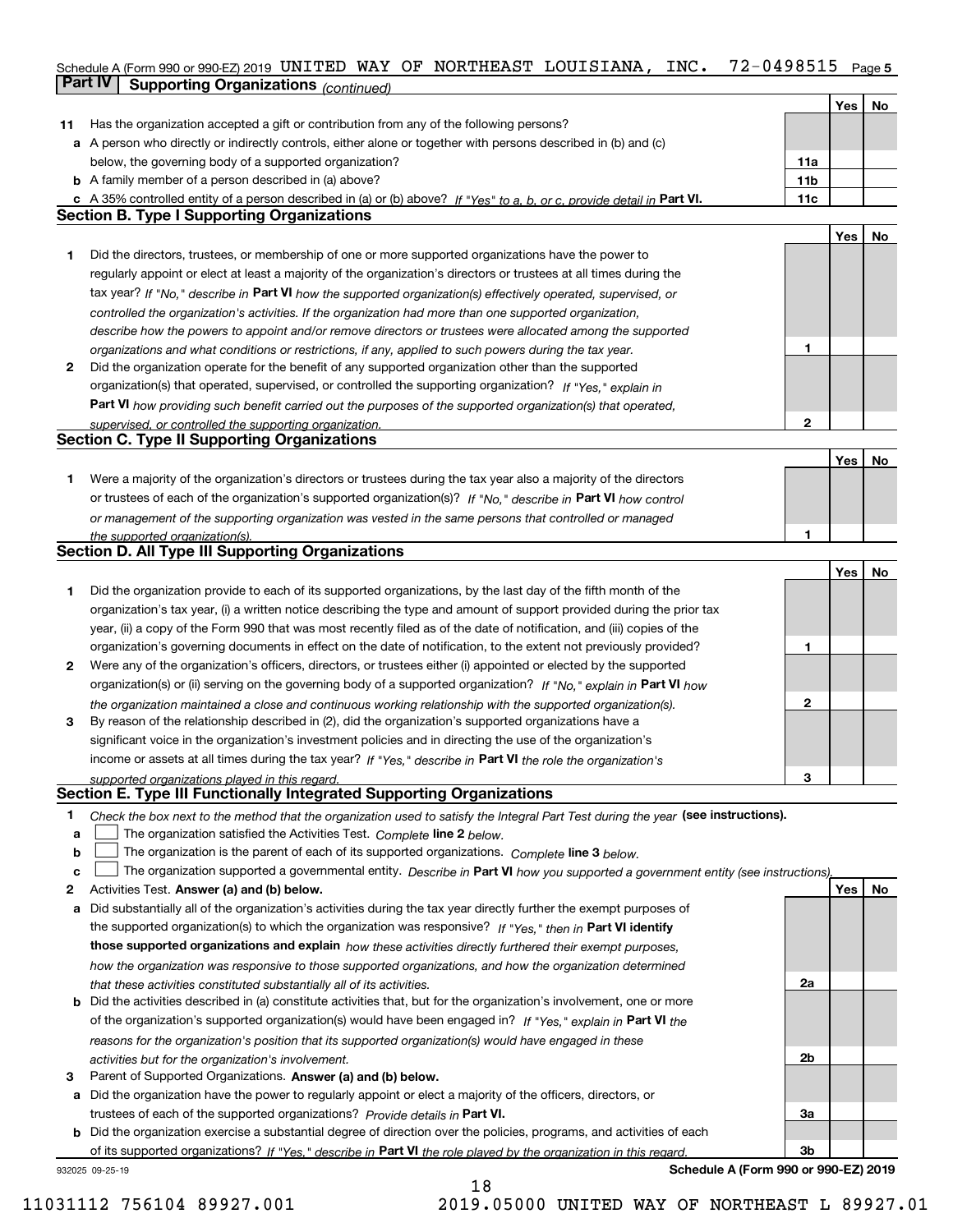| <b>Part V</b> | Schedule A (Form 990 or 990-EZ) 2019 UNITED WAY OF NORTHEAST LOUISIANA, INC.<br>Type III Non-Functionally Integrated 509(a)(3) Supporting Organizations |                |                | 72-0498515<br>Page 6           |
|---------------|---------------------------------------------------------------------------------------------------------------------------------------------------------|----------------|----------------|--------------------------------|
| 1             | Check here if the organization satisfied the Integral Part Test as a qualifying trust on Nov. 20, 1970 (explain in Part VI). See instructions. Al       |                |                |                                |
|               | other Type III non-functionally integrated supporting organizations must complete Sections A through E.                                                 |                |                |                                |
|               | Section A - Adjusted Net Income                                                                                                                         |                | (A) Prior Year | (B) Current Year<br>(optional) |
| 1             | Net short-term capital gain                                                                                                                             | 1              |                |                                |
| 2             | Recoveries of prior-year distributions                                                                                                                  | $\mathbf{2}$   |                |                                |
| 3             | Other gross income (see instructions)                                                                                                                   | 3              |                |                                |
| 4             | Add lines 1 through 3.                                                                                                                                  | 4              |                |                                |
| 5             | Depreciation and depletion                                                                                                                              | 5              |                |                                |
| 6             | Portion of operating expenses paid or incurred for production or                                                                                        |                |                |                                |
|               | collection of gross income or for management, conservation, or                                                                                          |                |                |                                |
|               | maintenance of property held for production of income (see instructions)                                                                                | 6              |                |                                |
| 7             | Other expenses (see instructions)                                                                                                                       | $\overline{7}$ |                |                                |
| 8             | Adjusted Net Income (subtract lines 5, 6, and 7 from line 4)                                                                                            | 8              |                |                                |
|               | Section B - Minimum Asset Amount                                                                                                                        |                | (A) Prior Year | (B) Current Year<br>(optional) |
| 1.            | Aggregate fair market value of all non-exempt-use assets (see                                                                                           |                |                |                                |
|               | instructions for short tax year or assets held for part of year):                                                                                       |                |                |                                |
|               | a Average monthly value of securities                                                                                                                   | 1a             |                |                                |
|               | <b>b</b> Average monthly cash balances                                                                                                                  | 1b             |                |                                |
|               | <b>c</b> Fair market value of other non-exempt-use assets                                                                                               | 1c             |                |                                |
|               | d Total (add lines 1a, 1b, and 1c)                                                                                                                      | 1d             |                |                                |
|               | <b>e</b> Discount claimed for blockage or other                                                                                                         |                |                |                                |
|               | factors (explain in detail in Part VI):                                                                                                                 |                |                |                                |
| 2             | Acquisition indebtedness applicable to non-exempt-use assets                                                                                            | $\mathbf{2}$   |                |                                |
| 3             | Subtract line 2 from line 1d.                                                                                                                           | 3              |                |                                |
| 4             | Cash deemed held for exempt use. Enter 1-1/2% of line 3 (for greater amount,                                                                            |                |                |                                |
|               | see instructions).                                                                                                                                      | 4              |                |                                |
| 5             | Net value of non-exempt-use assets (subtract line 4 from line 3)                                                                                        | 5              |                |                                |
| 6             | Multiply line 5 by .035.                                                                                                                                | 6              |                |                                |
| 7             | Recoveries of prior-year distributions                                                                                                                  | $\overline{7}$ |                |                                |
| 8             | Minimum Asset Amount (add line 7 to line 6)                                                                                                             | 8              |                |                                |
|               | <b>Section C - Distributable Amount</b>                                                                                                                 |                |                | <b>Current Year</b>            |
|               | Adjusted net income for prior year (from Section A, line 8, Column A)                                                                                   | 1              |                |                                |
| 2             | Enter 85% of line 1.                                                                                                                                    | 2              |                |                                |
| 3             | Minimum asset amount for prior year (from Section B, line 8, Column A)                                                                                  | 3              |                |                                |
| 4             | Enter greater of line 2 or line 3.                                                                                                                      | 4              |                |                                |
| 5             | Income tax imposed in prior year                                                                                                                        | 5              |                |                                |
| 6             | <b>Distributable Amount.</b> Subtract line 5 from line 4, unless subject to                                                                             |                |                |                                |
|               | emergency temporary reduction (see instructions).                                                                                                       | 6              |                |                                |
| 7             | Check here if the current year is the organization's first as a non-functionally integrated Type III supporting organization (see                       |                |                |                                |

instructions).

**Schedule A (Form 990 or 990-EZ) 2019**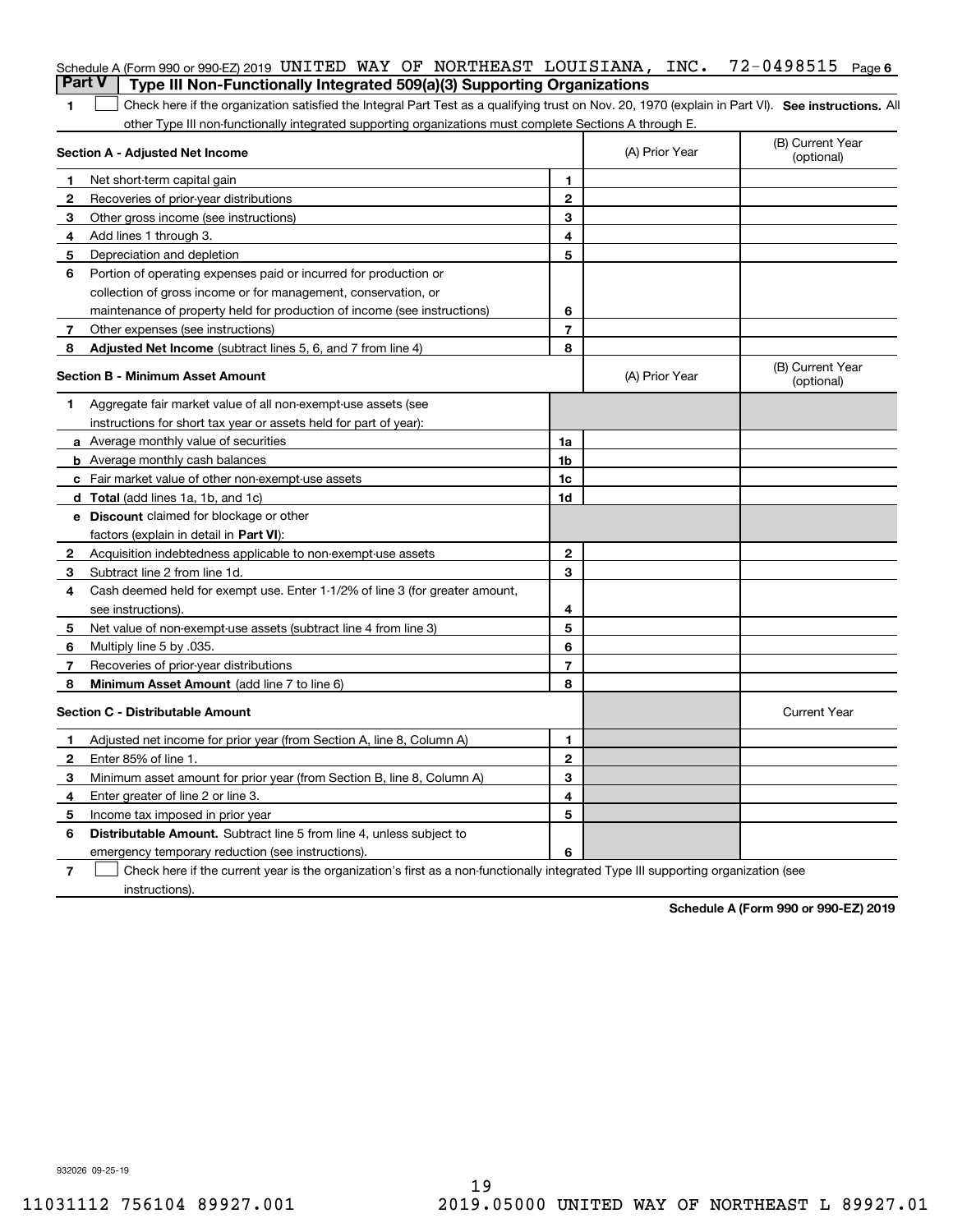# Schedule A (Form 990 or 990-EZ) 2019 <code>UNITED WAY OF NORTHEAST LOUISIANA, INC. 72-0498515 Page 7</code>

| <b>Part V</b> | Type III Non-Functionally Integrated 509(a)(3) Supporting Organizations                    |                                    | (continued)                                   |                                                         |
|---------------|--------------------------------------------------------------------------------------------|------------------------------------|-----------------------------------------------|---------------------------------------------------------|
|               | <b>Section D - Distributions</b>                                                           |                                    |                                               | <b>Current Year</b>                                     |
| 1             | Amounts paid to supported organizations to accomplish exempt purposes                      |                                    |                                               |                                                         |
| 2             | Amounts paid to perform activity that directly furthers exempt purposes of supported       |                                    |                                               |                                                         |
|               | organizations, in excess of income from activity                                           |                                    |                                               |                                                         |
| 3             | Administrative expenses paid to accomplish exempt purposes of supported organizations      |                                    |                                               |                                                         |
| 4             | Amounts paid to acquire exempt-use assets                                                  |                                    |                                               |                                                         |
| 5             | Qualified set-aside amounts (prior IRS approval required)                                  |                                    |                                               |                                                         |
| 6             | Other distributions (describe in Part VI). See instructions.                               |                                    |                                               |                                                         |
| 7             | <b>Total annual distributions.</b> Add lines 1 through 6.                                  |                                    |                                               |                                                         |
| 8             | Distributions to attentive supported organizations to which the organization is responsive |                                    |                                               |                                                         |
|               | (provide details in Part VI). See instructions.                                            |                                    |                                               |                                                         |
| 9             | Distributable amount for 2019 from Section C, line 6                                       |                                    |                                               |                                                         |
| 10            | Line 8 amount divided by line 9 amount                                                     |                                    |                                               |                                                         |
|               | <b>Section E - Distribution Allocations</b> (see instructions)                             | (i)<br><b>Excess Distributions</b> | (ii)<br><b>Underdistributions</b><br>Pre-2019 | (iii)<br><b>Distributable</b><br><b>Amount for 2019</b> |
| 1             | Distributable amount for 2019 from Section C, line 6                                       |                                    |                                               |                                                         |
| 2             | Underdistributions, if any, for years prior to 2019 (reason-                               |                                    |                                               |                                                         |
|               | able cause required- explain in Part VI). See instructions.                                |                                    |                                               |                                                         |
| З             | Excess distributions carryover, if any, to 2019                                            |                                    |                                               |                                                         |
|               | <b>a</b> From 2014                                                                         |                                    |                                               |                                                         |
|               | <b>b</b> From $2015$                                                                       |                                    |                                               |                                                         |
|               | $c$ From 2016                                                                              |                                    |                                               |                                                         |
|               | d From 2017                                                                                |                                    |                                               |                                                         |
|               | e From 2018                                                                                |                                    |                                               |                                                         |
|               | Total of lines 3a through e                                                                |                                    |                                               |                                                         |
| g             | Applied to underdistributions of prior years                                               |                                    |                                               |                                                         |
|               | h Applied to 2019 distributable amount                                                     |                                    |                                               |                                                         |
|               | Carryover from 2014 not applied (see instructions)                                         |                                    |                                               |                                                         |
|               | Remainder. Subtract lines 3g, 3h, and 3i from 3f.                                          |                                    |                                               |                                                         |
| 4             | Distributions for 2019 from Section D,                                                     |                                    |                                               |                                                         |
|               | line $7:$                                                                                  |                                    |                                               |                                                         |
|               | <b>a</b> Applied to underdistributions of prior years                                      |                                    |                                               |                                                         |
|               | <b>b</b> Applied to 2019 distributable amount                                              |                                    |                                               |                                                         |
|               | c Remainder. Subtract lines 4a and 4b from 4.                                              |                                    |                                               |                                                         |
| 5             | Remaining underdistributions for years prior to 2019, if                                   |                                    |                                               |                                                         |
|               | any. Subtract lines 3g and 4a from line 2. For result greater                              |                                    |                                               |                                                         |
|               | than zero, explain in Part VI. See instructions.                                           |                                    |                                               |                                                         |
| 6             | Remaining underdistributions for 2019. Subtract lines 3h                                   |                                    |                                               |                                                         |
|               | and 4b from line 1. For result greater than zero, explain in                               |                                    |                                               |                                                         |
|               | Part VI. See instructions.                                                                 |                                    |                                               |                                                         |
| 7             | Excess distributions carryover to 2020. Add lines 3j                                       |                                    |                                               |                                                         |
|               | and 4c.                                                                                    |                                    |                                               |                                                         |
| 8             | Breakdown of line 7:                                                                       |                                    |                                               |                                                         |
|               | a Excess from 2015                                                                         |                                    |                                               |                                                         |
|               | <b>b</b> Excess from 2016                                                                  |                                    |                                               |                                                         |
|               | c Excess from 2017                                                                         |                                    |                                               |                                                         |
|               | d Excess from 2018                                                                         |                                    |                                               |                                                         |
|               | e Excess from 2019                                                                         |                                    |                                               |                                                         |

**Schedule A (Form 990 or 990-EZ) 2019**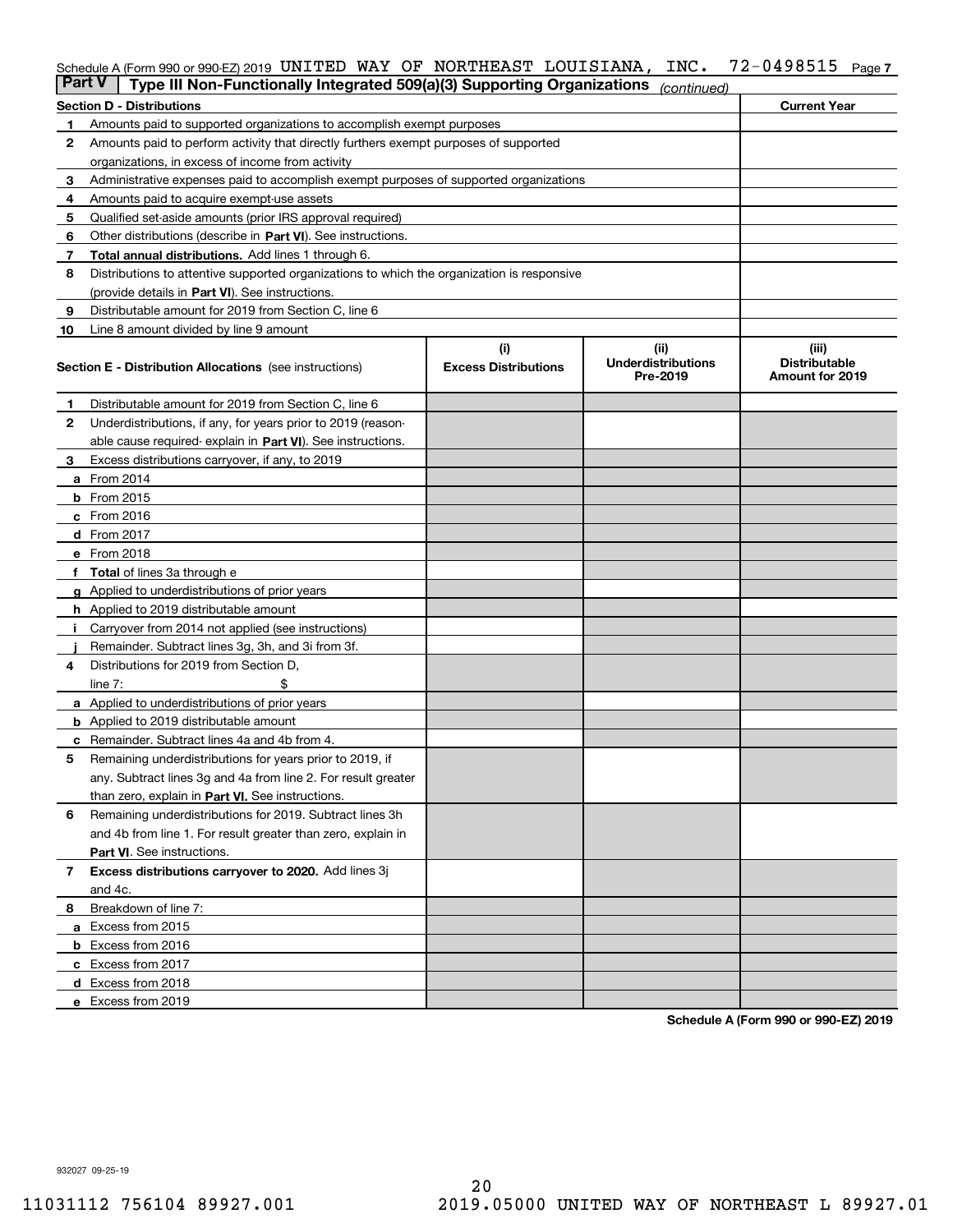### **8**72-0498515 Schedule A (Form 990 or 990-EZ) 2019 <code>UNITED WAY OF NORTHEAST LOUISIANA, INC.  $72$ –0498515  $\,$  Page  $\,$ </code> Part VI | Supplemental Information. Provide the explanations required by Part II, line 10; Part II, line 17a or 17b; Part III, line 12; Part IV, Section A, lines 1, 2, 3b, 3c, 4b, 4c, 5a, 6, 9a, 9b, 9c, 11a, 11b, and 11c; Part IV, Section B, lines 1 and 2; Part IV, Section C, line 1; Part IV, Section D, lines 2 and 3; Part IV, Section E, lines 1c, 2a, 2b, 3a, and 3b; Part V, line 1; Part V, Section B, line 1e; Part V, Section D, lines 5, 6, and 8; and Part V, Section E, lines 2, 5, and 6. Also complete this part for any additional information. (See instructions.)

# SCHEDULE A, PART II, LINE 10, EXPLANATION FOR OTHER INCOME:

# GAIN ON INSURANCE CLAIM

**Schedule A (Form 990 or 990-EZ) 2019**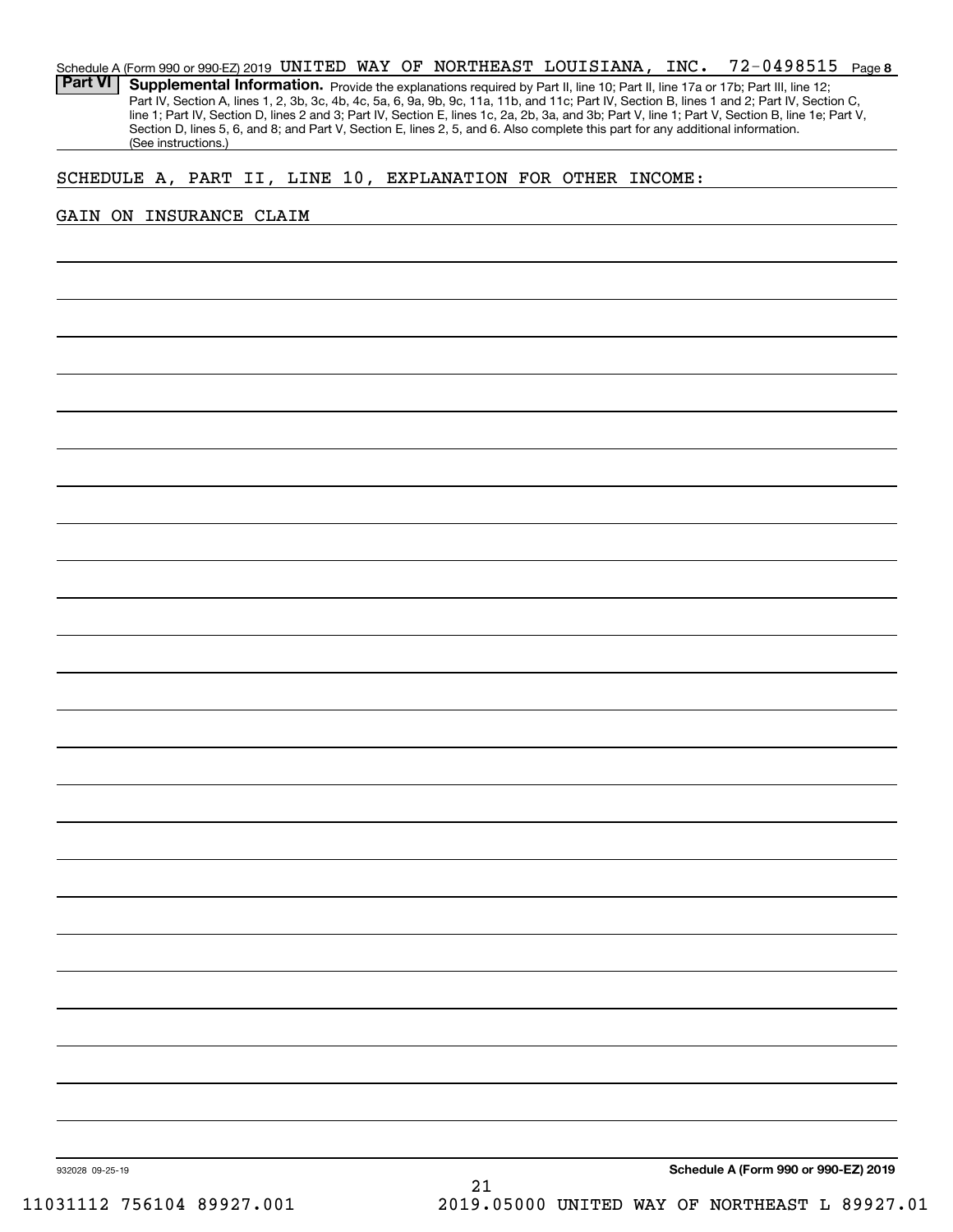# **Identification of Excess Contributions Included on Part II, Line 5 Schedule A 2019**

# **\*\* Do Not File \*\* \*\*\* Not Open to Public Inspection \*\*\***

| <b>Contributor's Name</b>                                 | <b>Total</b><br>Contributions | <b>Excess</b><br>Contributions |
|-----------------------------------------------------------|-------------------------------|--------------------------------|
| CENTURY LINK                                              | 5, 222, 864.                  | 4,780,632.                     |
| ORIGIN BANK                                               | 775,490.                      | 333, 258.                      |
| ANGUS CHEMICAL                                            | 509,664.                      | 67,432.                        |
|                                                           |                               |                                |
|                                                           |                               |                                |
|                                                           |                               |                                |
|                                                           |                               |                                |
|                                                           |                               |                                |
|                                                           |                               |                                |
|                                                           |                               |                                |
|                                                           |                               |                                |
|                                                           |                               |                                |
|                                                           |                               |                                |
|                                                           |                               |                                |
|                                                           |                               |                                |
|                                                           |                               |                                |
|                                                           |                               |                                |
|                                                           |                               |                                |
|                                                           |                               |                                |
|                                                           |                               |                                |
|                                                           |                               |                                |
|                                                           |                               |                                |
|                                                           |                               |                                |
| Total Excess Contributions to Schedule A, Part II, Line 5 |                               | 5,181,322.                     |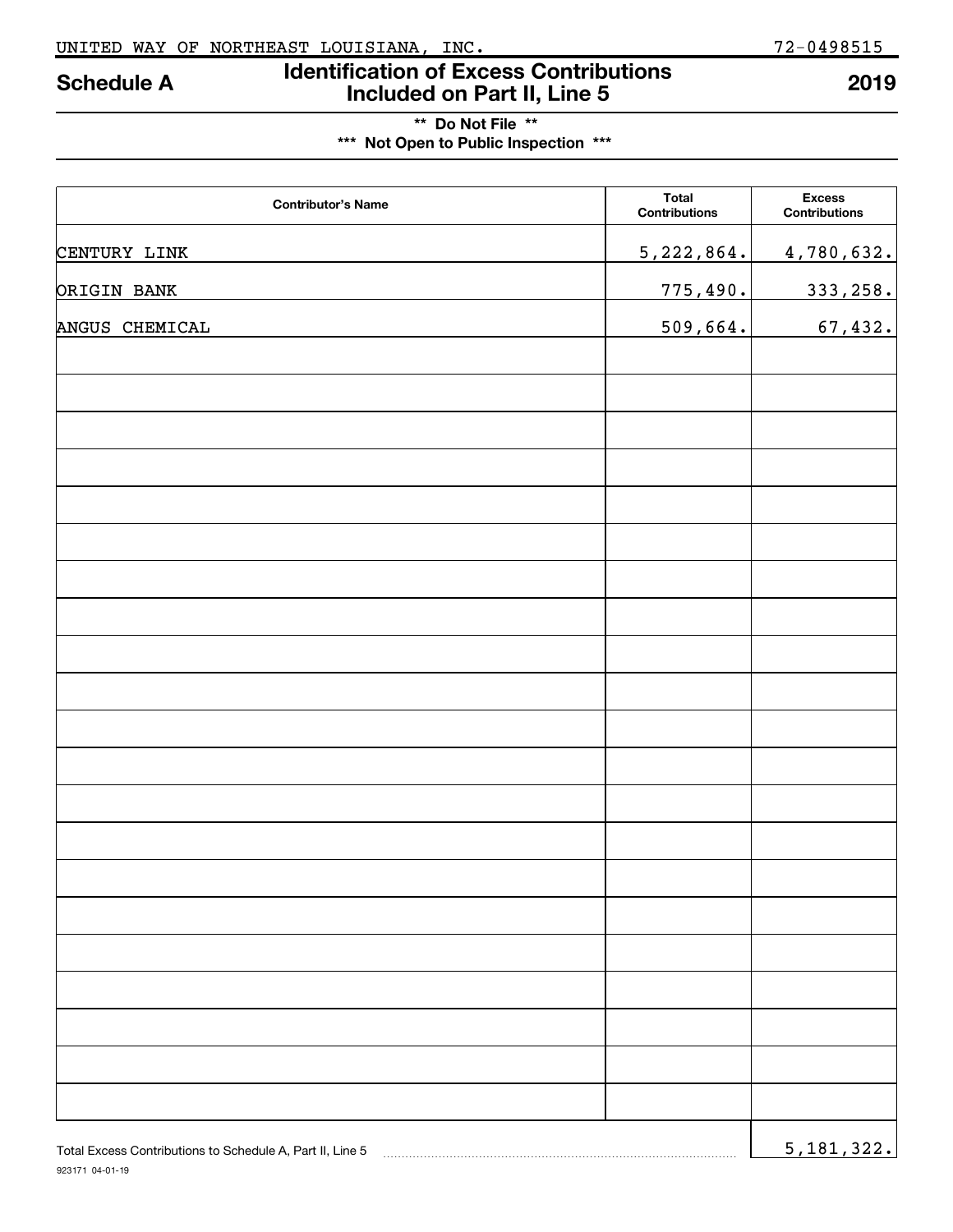Department of the Treasury Internal Revenue Service **(Form 990, 990-EZ, or 990-PF)** Name of the organization

# **Schedule B Schedule of Contributors**

**| Attach to Form 990, Form 990-EZ, or Form 990-PF. | Go to www.irs.gov/Form990 for the latest information.** OMB No. 1545-0047

**2019**

**Employer identification number**

|                    | UNITED WAY OF NORTHEAST LOUISIANA, INC.                                   | 72-0498515 |  |  |  |  |  |
|--------------------|---------------------------------------------------------------------------|------------|--|--|--|--|--|
|                    | <b>Organization type (check one):</b>                                     |            |  |  |  |  |  |
| Filers of:         | Section:                                                                  |            |  |  |  |  |  |
| Form 990 or 990-EZ | 501(c)( $3$ ) (enter number) organization<br>X                            |            |  |  |  |  |  |
|                    | 4947(a)(1) nonexempt charitable trust not treated as a private foundation |            |  |  |  |  |  |
|                    | 527 political organization                                                |            |  |  |  |  |  |
| Form 990-PF        | 501(c)(3) exempt private foundation                                       |            |  |  |  |  |  |
|                    | 4947(a)(1) nonexempt charitable trust treated as a private foundation     |            |  |  |  |  |  |
|                    | 501(c)(3) taxable private foundation                                      |            |  |  |  |  |  |
|                    |                                                                           |            |  |  |  |  |  |

Check if your organization is covered by the **General Rule** or a **Special Rule. Note:**  Only a section 501(c)(7), (8), or (10) organization can check boxes for both the General Rule and a Special Rule. See instructions.

# **General Rule**

 $\mathcal{L}^{\text{max}}$ 

For an organization filing Form 990, 990-EZ, or 990-PF that received, during the year, contributions totaling \$5,000 or more (in money or property) from any one contributor. Complete Parts I and II. See instructions for determining a contributor's total contributions.

## **Special Rules**

any one contributor, during the year, total contributions of the greater of  $\,$  (1) \$5,000; or **(2)** 2% of the amount on (i) Form 990, Part VIII, line 1h;  $\boxed{\textbf{X}}$  For an organization described in section 501(c)(3) filing Form 990 or 990-EZ that met the 33 1/3% support test of the regulations under sections 509(a)(1) and 170(b)(1)(A)(vi), that checked Schedule A (Form 990 or 990-EZ), Part II, line 13, 16a, or 16b, and that received from or (ii) Form 990-EZ, line 1. Complete Parts I and II.

year, total contributions of more than \$1,000 *exclusively* for religious, charitable, scientific, literary, or educational purposes, or for the For an organization described in section 501(c)(7), (8), or (10) filing Form 990 or 990-EZ that received from any one contributor, during the prevention of cruelty to children or animals. Complete Parts I, II, and III.  $\mathcal{L}^{\text{max}}$ 

purpose. Don't complete any of the parts unless the **General Rule** applies to this organization because it received *nonexclusively* year, contributions <sub>exclusively</sub> for religious, charitable, etc., purposes, but no such contributions totaled more than \$1,000. If this box is checked, enter here the total contributions that were received during the year for an  $\;$ exclusively religious, charitable, etc., For an organization described in section 501(c)(7), (8), or (10) filing Form 990 or 990-EZ that received from any one contributor, during the religious, charitable, etc., contributions totaling \$5,000 or more during the year  $\Box$ — $\Box$   $\Box$  $\mathcal{L}^{\text{max}}$ 

**Caution:**  An organization that isn't covered by the General Rule and/or the Special Rules doesn't file Schedule B (Form 990, 990-EZ, or 990-PF),  **must** but it answer "No" on Part IV, line 2, of its Form 990; or check the box on line H of its Form 990-EZ or on its Form 990-PF, Part I, line 2, to certify that it doesn't meet the filing requirements of Schedule B (Form 990, 990-EZ, or 990-PF).

**For Paperwork Reduction Act Notice, see the instructions for Form 990, 990-EZ, or 990-PF. Schedule B (Form 990, 990-EZ, or 990-PF) (2019)** LHA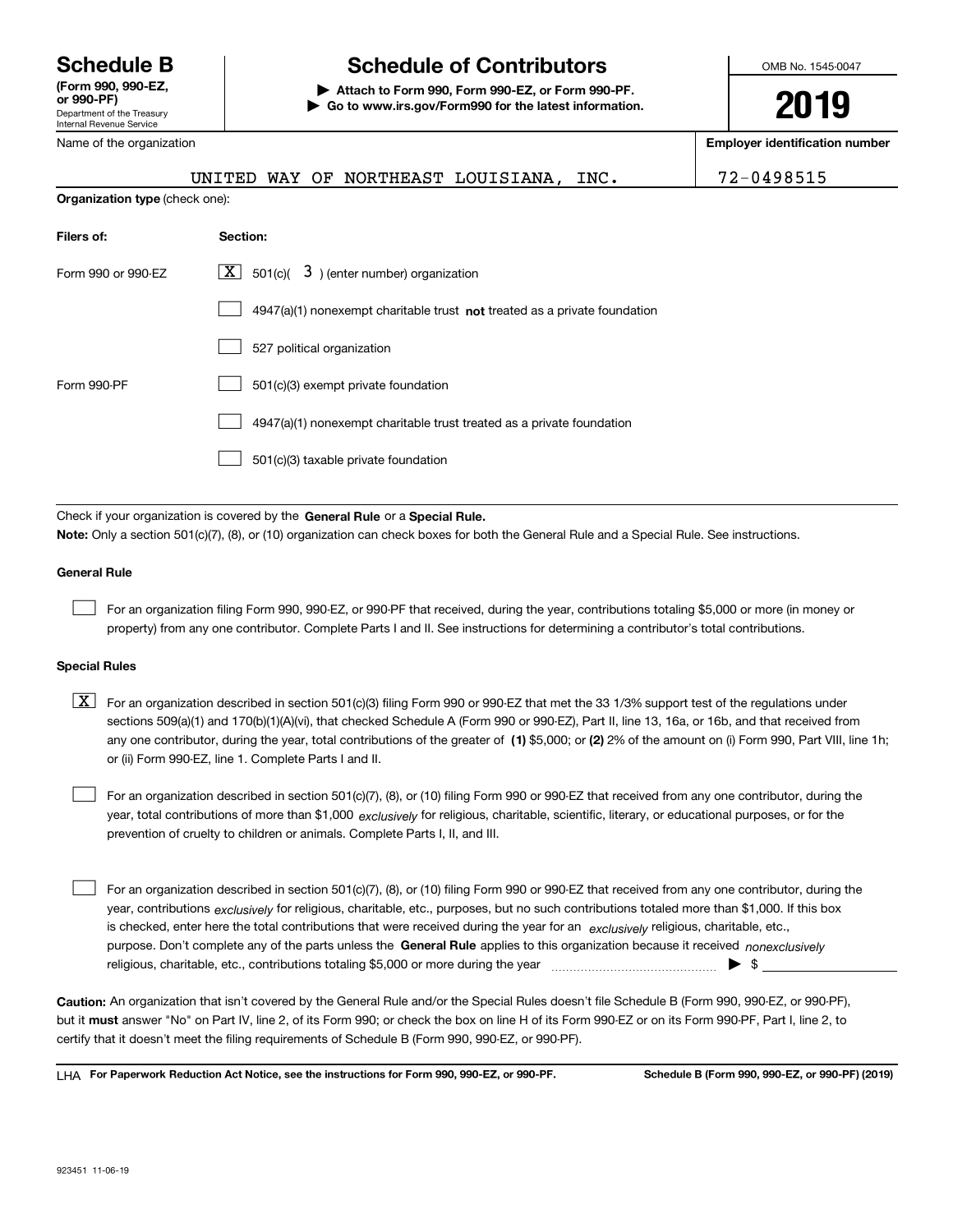# Schedule B (Form 990, 990-EZ, or 990-PF) (2019)  $P_0 = 2$

Name of organization

**Employer identification number**

UNITED WAY OF NORTHEAST LOUISIANA, INC.  $\vert$  72-0498515

923452 11-06-19 **Schedule B (Form 990, 990-EZ, or 990-PF) (2019) (a)No.(b)Name, address, and ZIP + 4 (c)Total contributions (d)Type of contribution PersonPayrollNoncash (a)No.(b)Name, address, and ZIP + 4 (c)Total contributions (d)Type of contribution PersonPayrollNoncash (a)No.(b)Name, address, and ZIP + 4 (c)Total contributions (d)Type of contribution PersonPayrollNoncash (a) No.(b)Name, address, and ZIP + 4 (c) Total contributions (d)Type of contribution PersonPayrollNoncash(a) No.(b)Name, address, and ZIP + 4 (c)Total contributions (d)Type of contribution PersonPayrollNoncash (a)No.(b)Name, address, and ZIP + 4 (c)Total contributions (d)Type of contribution PersonPayrollNoncash Contributors** (see instructions). Use duplicate copies of Part I if additional space is needed. \$(Complete Part II for noncash contributions.) \$(Complete Part II for noncash contributions.) \$(Complete Part II for noncash contributions.) \$(Complete Part II for noncash contributions.) \$(Complete Part II for noncash contributions.) \$(Complete Part II for noncash contributions.) Chedule B (Form 990, 990-EZ, or 990-PF) (2019)<br>Iame of organization<br>**2Part I 2Part I Contributors** (see instructions). Use duplicate copies of Part I if additional space is needed.  $|X|$  X  $\mathcal{L}^{\text{max}}$  $\boxed{\text{X}}$  X  $\mathcal{L}^{\text{max}}$  $\lceil \text{X} \rceil$  X  $\mathcal{L}^{\text{max}}$  $|X|$  $\mathcal{L}^{\text{max}}$  $\mathcal{L}^{\text{max}}$  $|X|$  X  $\mathcal{L}^{\text{max}}$  $\boxed{\text{X}}$  $\mathcal{L}^{\text{max}}$  $\mathcal{L}^{\text{max}}$ 1 X CENTURYLINK, INC. 647,239. 100 CENTURYLINK DR MONROE, LA 71203 2 X ANGUS CHEMICAL COMPANY 92,090. 350 LA 2 STERLINGTON, LA 71280 3 X ORIGIN BANK 165,413. 1800 HUDSON LANE MONROE, LA 71201 4 PRIVATE DONOR NATURAL RESERVE TO A SERVE THE SERVE TO A SERVE THE SERVE TO A SERVE THE SERVE TO A SERVE THE SERVE THE SERVE THE SERVE THAT A SERVE THE SERVE THE SERVE THAT A SERVE THE SERVE THE SERVE THAT A SERVE THE SER 100,000. PRIVATE DONOR STREET ADDRESS BONITA SPRINGS, FL 34134 5 X ENTERGY-LOUISIANA 82,214. 2901 CYPRESS STREET WEST MONROE, LA 71291 6 X JOSEPH W LYMAN III 101,000. 755 GRAND BLVD, SUITE B-105 PMB #72 MIRAMAR BEACH, FL 32550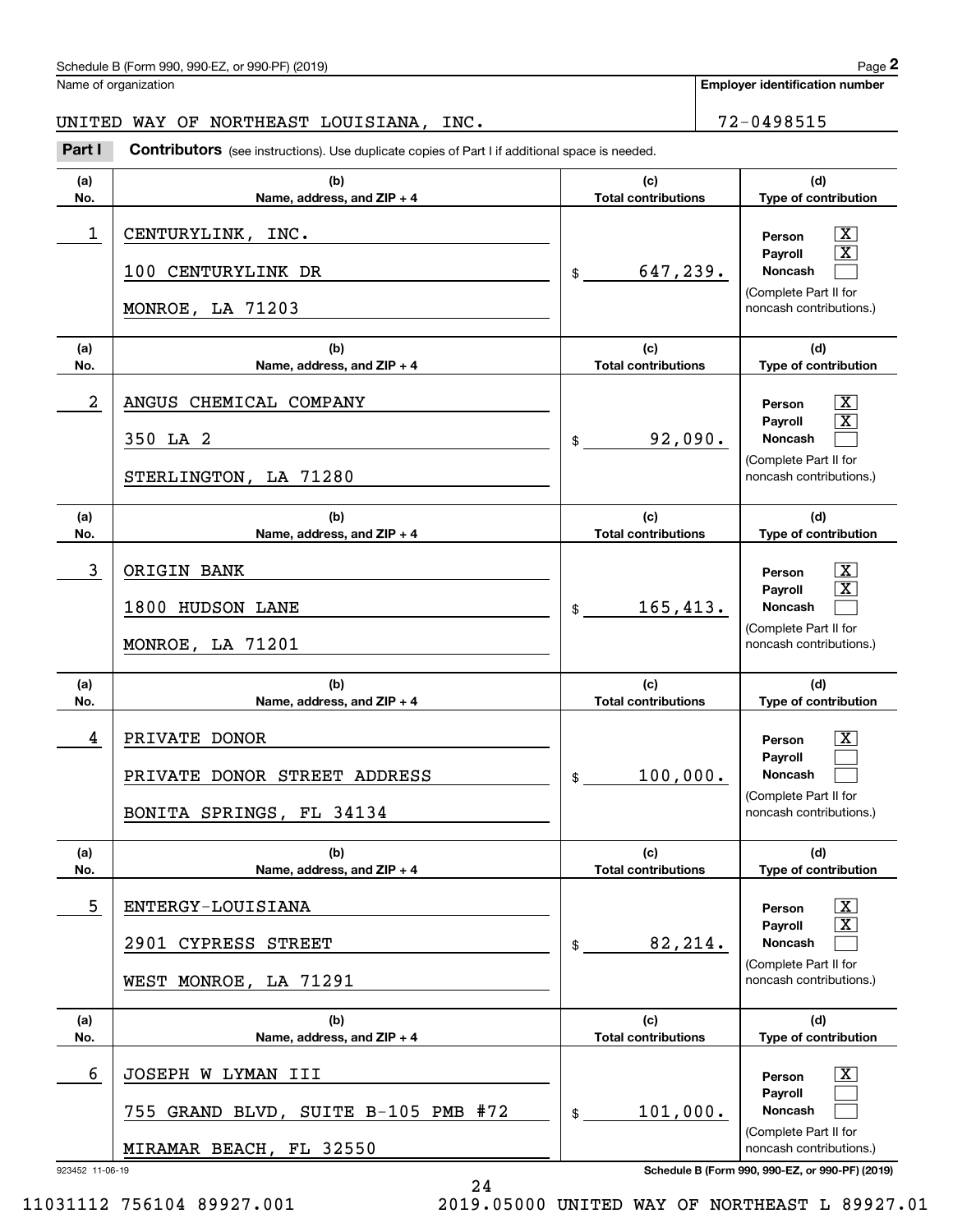**Employer identification number**

# UNITED WAY OF NORTHEAST LOUISIANA, INC.  $\vert$  72-0498515

**(a)No.(b)Name, address, and ZIP + 4 (c)Total contributions (d)Type of contribution PersonPayrollNoncash (a)No.(b)Name, address, and ZIP + 4 (c)Total contributions (d)Type of contribution PersonPayrollNoncash (a)No.(b)Name, address, and ZIP + 4 (c)Total contributions (d)Type of contribution PersonPayrollNoncash (a) No.(b)Name, address, and ZIP + 4 (c) Total contributions (d) Type of contribution PersonPayrollNoncash (a) No.(b)Name, address, and ZIP + 4 (c) Total contributions (d) Type of contribution PersonPayrollNoncash(a) No.(b)Name, address, and ZIP + 4 (c) Total contributions (d)Type of contribution PersonPayrollNoncash Contributors** (see instructions). Use duplicate copies of Part I if additional space is needed. \$(Complete Part II for noncash contributions.) \$(Complete Part II for noncash contributions.) \$(Complete Part II for noncash contributions.) \$(Complete Part II for noncash contributions.) \$(Complete Part II for noncash contributions.) \$(Complete Part II for Chedule B (Form 990, 990-EZ, or 990-PF) (2019)<br>Iame of organization<br>**2Part I 2Part I Contributors** (see instructions). Use duplicate copies of Part I if additional space is needed.  $|X|$  X  $\mathcal{L}^{\text{max}}$  $\mathcal{L}^{\text{max}}$  $\mathcal{L}^{\text{max}}$  $\mathcal{L}^{\text{max}}$  $\mathcal{L}^{\text{max}}$  $\mathcal{L}^{\text{max}}$  $\mathcal{L}^{\text{max}}$  $\mathcal{L}^{\text{max}}$  $\mathcal{L}^{\text{max}}$  $\mathcal{L}^{\text{max}}$  $\mathcal{L}^{\text{max}}$  $\mathcal{L}^{\text{max}}$  $\mathcal{L}^{\text{max}}$  $\mathcal{L}^{\text{max}}$  $\mathcal{L}^{\text{max}}$  $\mathcal{L}^{\text{max}}$ 7 X LINCOLN PARISH SCHOOL DISTRICT 81,066. 410 SOUTH FARMERVILLE STREET RUSTON, LA 71270

923452 11-06-19 **Schedule B (Form 990, 990-EZ, or 990-PF) (2019)**

noncash contributions.)

11031112 756104 89927.001 2019.05000 UNITED WAY OF NORTHEAST L 89927.01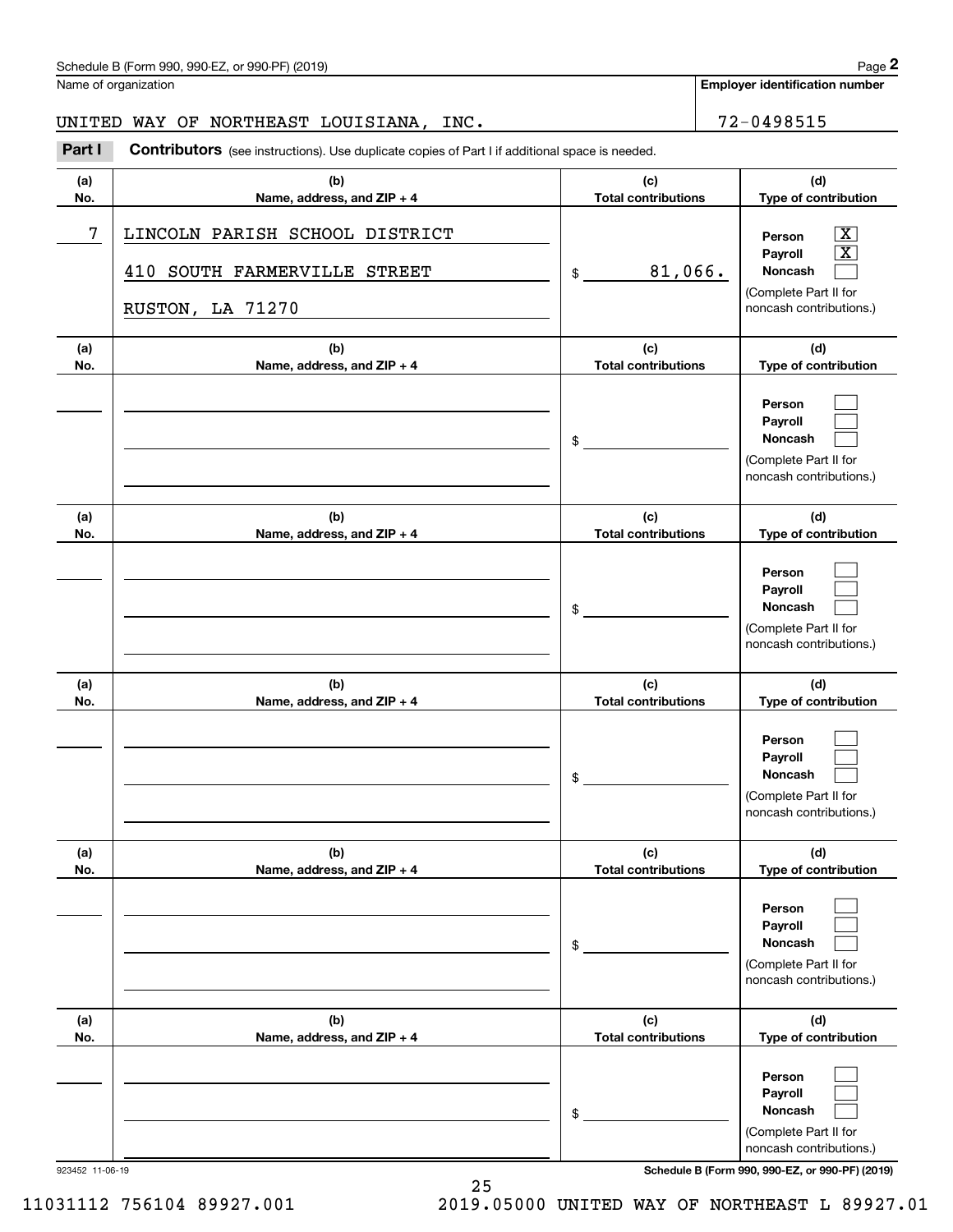| Schedule B (Form 990, 990-EZ, or 990-PF) (2019) | Page |
|-------------------------------------------------|------|
|-------------------------------------------------|------|

| Name of organization<br>72-0498515<br>UNITED WAY OF NORTHEAST LOUISIANA, INC.<br>Part II<br>Noncash Property (see instructions). Use duplicate copies of Part II if additional space is needed.<br>(a)<br>(c)<br>No.<br>(b)<br>(d)<br>FMV (or estimate)<br>from<br>Description of noncash property given<br>(See instructions.)<br>Part I<br>\$<br>(a)<br>(c)<br>No.<br>(b)<br>(d)<br>FMV (or estimate)<br>from<br>Description of noncash property given<br>(See instructions.)<br>Part I<br>\$<br>(a)<br>(c)<br>No.<br>(b)<br>(d)<br>FMV (or estimate)<br>from<br>Description of noncash property given<br>(See instructions.)<br>Part I<br>\$<br>(a)<br>(c)<br>No.<br>(b)<br>(d)<br>FMV (or estimate)<br>from<br>Description of noncash property given<br>(See instructions.)<br>Part I<br>\$<br>(a)<br>(c)<br>No.<br>(d)<br>(b)<br>FMV (or estimate)<br>from<br>Description of noncash property given<br>(See instructions.)<br>Part I<br>\$<br>(a)<br>(c)<br>No.<br>(d)<br>(b)<br>FMV (or estimate)<br>from<br>Description of noncash property given<br>(See instructions.)<br>Part I | Schedule B (Form 990, 990-EZ, or 990-PF) (2019) | Page 3                                |
|-------------------------------------------------------------------------------------------------------------------------------------------------------------------------------------------------------------------------------------------------------------------------------------------------------------------------------------------------------------------------------------------------------------------------------------------------------------------------------------------------------------------------------------------------------------------------------------------------------------------------------------------------------------------------------------------------------------------------------------------------------------------------------------------------------------------------------------------------------------------------------------------------------------------------------------------------------------------------------------------------------------------------------------------------------------------------------------------|-------------------------------------------------|---------------------------------------|
|                                                                                                                                                                                                                                                                                                                                                                                                                                                                                                                                                                                                                                                                                                                                                                                                                                                                                                                                                                                                                                                                                           |                                                 | <b>Employer identification number</b> |
|                                                                                                                                                                                                                                                                                                                                                                                                                                                                                                                                                                                                                                                                                                                                                                                                                                                                                                                                                                                                                                                                                           |                                                 |                                       |
|                                                                                                                                                                                                                                                                                                                                                                                                                                                                                                                                                                                                                                                                                                                                                                                                                                                                                                                                                                                                                                                                                           |                                                 |                                       |
|                                                                                                                                                                                                                                                                                                                                                                                                                                                                                                                                                                                                                                                                                                                                                                                                                                                                                                                                                                                                                                                                                           |                                                 | Date received                         |
|                                                                                                                                                                                                                                                                                                                                                                                                                                                                                                                                                                                                                                                                                                                                                                                                                                                                                                                                                                                                                                                                                           |                                                 |                                       |
|                                                                                                                                                                                                                                                                                                                                                                                                                                                                                                                                                                                                                                                                                                                                                                                                                                                                                                                                                                                                                                                                                           |                                                 | Date received                         |
|                                                                                                                                                                                                                                                                                                                                                                                                                                                                                                                                                                                                                                                                                                                                                                                                                                                                                                                                                                                                                                                                                           |                                                 |                                       |
|                                                                                                                                                                                                                                                                                                                                                                                                                                                                                                                                                                                                                                                                                                                                                                                                                                                                                                                                                                                                                                                                                           |                                                 | Date received                         |
|                                                                                                                                                                                                                                                                                                                                                                                                                                                                                                                                                                                                                                                                                                                                                                                                                                                                                                                                                                                                                                                                                           |                                                 |                                       |
|                                                                                                                                                                                                                                                                                                                                                                                                                                                                                                                                                                                                                                                                                                                                                                                                                                                                                                                                                                                                                                                                                           |                                                 | Date received                         |
|                                                                                                                                                                                                                                                                                                                                                                                                                                                                                                                                                                                                                                                                                                                                                                                                                                                                                                                                                                                                                                                                                           |                                                 |                                       |
|                                                                                                                                                                                                                                                                                                                                                                                                                                                                                                                                                                                                                                                                                                                                                                                                                                                                                                                                                                                                                                                                                           |                                                 | Date received                         |
|                                                                                                                                                                                                                                                                                                                                                                                                                                                                                                                                                                                                                                                                                                                                                                                                                                                                                                                                                                                                                                                                                           |                                                 |                                       |
|                                                                                                                                                                                                                                                                                                                                                                                                                                                                                                                                                                                                                                                                                                                                                                                                                                                                                                                                                                                                                                                                                           |                                                 | Date received                         |
| \$                                                                                                                                                                                                                                                                                                                                                                                                                                                                                                                                                                                                                                                                                                                                                                                                                                                                                                                                                                                                                                                                                        |                                                 |                                       |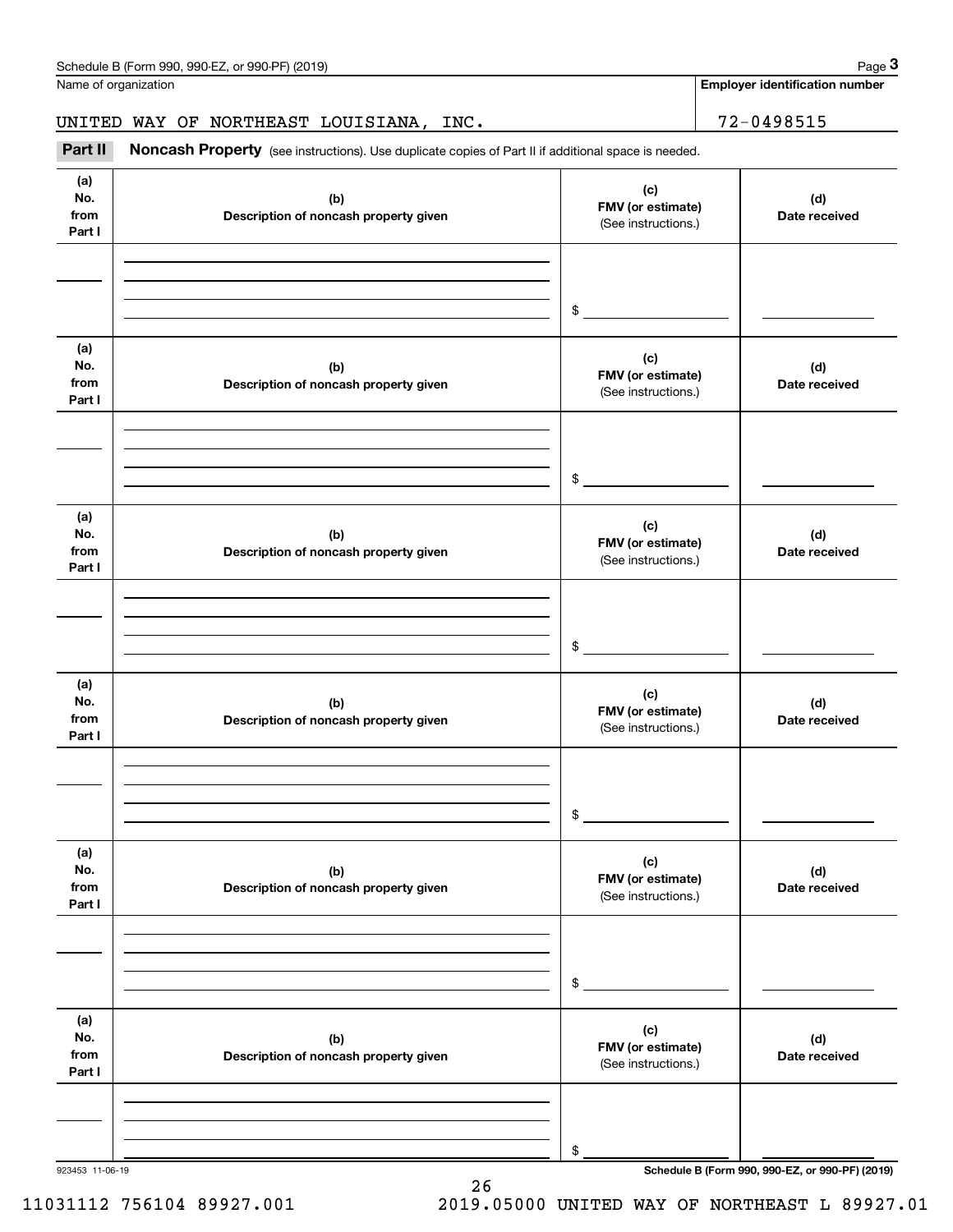|                      | Schedule B (Form 990, 990-EZ, or 990-PF) (2019)                                                                                                                                                                                                                              |                      |                                          | Page 4                                          |  |  |  |  |
|----------------------|------------------------------------------------------------------------------------------------------------------------------------------------------------------------------------------------------------------------------------------------------------------------------|----------------------|------------------------------------------|-------------------------------------------------|--|--|--|--|
| Name of organization |                                                                                                                                                                                                                                                                              |                      |                                          | <b>Employer identification number</b>           |  |  |  |  |
|                      | UNITED WAY OF NORTHEAST LOUISIANA, INC.                                                                                                                                                                                                                                      |                      |                                          | 72-0498515                                      |  |  |  |  |
| Part III             | Exclusively religious, charitable, etc., contributions to organizations described in section 501(c)(7), (8), or (10) that total more than \$1,000 for the year<br>from any one contributor. Complete columns (a) through (e) and the following line entry. For organizations |                      |                                          |                                                 |  |  |  |  |
|                      | completing Part III, enter the total of exclusively religious, charitable, etc., contributions of \$1,000 or less for the year. (Enter this info. once.) $\blacktriangleright$ \$<br>Use duplicate copies of Part III if additional space is needed.                         |                      |                                          |                                                 |  |  |  |  |
| $(a)$ No.<br>from    | (b) Purpose of gift                                                                                                                                                                                                                                                          | (c) Use of gift      |                                          | (d) Description of how gift is held             |  |  |  |  |
| Part I               |                                                                                                                                                                                                                                                                              |                      |                                          |                                                 |  |  |  |  |
|                      |                                                                                                                                                                                                                                                                              |                      |                                          |                                                 |  |  |  |  |
|                      |                                                                                                                                                                                                                                                                              |                      |                                          |                                                 |  |  |  |  |
|                      |                                                                                                                                                                                                                                                                              | (e) Transfer of gift |                                          |                                                 |  |  |  |  |
|                      |                                                                                                                                                                                                                                                                              |                      |                                          |                                                 |  |  |  |  |
|                      | Transferee's name, address, and ZIP + 4                                                                                                                                                                                                                                      |                      | Relationship of transferor to transferee |                                                 |  |  |  |  |
|                      |                                                                                                                                                                                                                                                                              |                      |                                          |                                                 |  |  |  |  |
|                      |                                                                                                                                                                                                                                                                              |                      |                                          |                                                 |  |  |  |  |
| (a) No.<br>from      | (b) Purpose of gift                                                                                                                                                                                                                                                          | (c) Use of gift      |                                          | (d) Description of how gift is held             |  |  |  |  |
| Part I               |                                                                                                                                                                                                                                                                              |                      |                                          |                                                 |  |  |  |  |
|                      |                                                                                                                                                                                                                                                                              |                      |                                          |                                                 |  |  |  |  |
|                      |                                                                                                                                                                                                                                                                              |                      |                                          |                                                 |  |  |  |  |
|                      | (e) Transfer of gift                                                                                                                                                                                                                                                         |                      |                                          |                                                 |  |  |  |  |
|                      |                                                                                                                                                                                                                                                                              |                      | Relationship of transferor to transferee |                                                 |  |  |  |  |
|                      | Transferee's name, address, and ZIP + 4                                                                                                                                                                                                                                      |                      |                                          |                                                 |  |  |  |  |
|                      |                                                                                                                                                                                                                                                                              |                      |                                          |                                                 |  |  |  |  |
|                      |                                                                                                                                                                                                                                                                              |                      |                                          |                                                 |  |  |  |  |
| (a) No.<br>from      | (b) Purpose of gift                                                                                                                                                                                                                                                          | (c) Use of gift      |                                          | (d) Description of how gift is held             |  |  |  |  |
| Part I               |                                                                                                                                                                                                                                                                              |                      |                                          |                                                 |  |  |  |  |
|                      |                                                                                                                                                                                                                                                                              |                      |                                          |                                                 |  |  |  |  |
|                      |                                                                                                                                                                                                                                                                              |                      |                                          |                                                 |  |  |  |  |
|                      |                                                                                                                                                                                                                                                                              | (e) Transfer of gift |                                          |                                                 |  |  |  |  |
|                      | Transferee's name, address, and $ZIP + 4$                                                                                                                                                                                                                                    |                      |                                          | Relationship of transferor to transferee        |  |  |  |  |
|                      |                                                                                                                                                                                                                                                                              |                      |                                          |                                                 |  |  |  |  |
|                      |                                                                                                                                                                                                                                                                              |                      |                                          |                                                 |  |  |  |  |
|                      |                                                                                                                                                                                                                                                                              |                      |                                          |                                                 |  |  |  |  |
| (a) No.<br>from      | (b) Purpose of gift                                                                                                                                                                                                                                                          | (c) Use of gift      |                                          | (d) Description of how gift is held             |  |  |  |  |
| Part I               |                                                                                                                                                                                                                                                                              |                      |                                          |                                                 |  |  |  |  |
|                      |                                                                                                                                                                                                                                                                              |                      |                                          |                                                 |  |  |  |  |
|                      |                                                                                                                                                                                                                                                                              |                      |                                          |                                                 |  |  |  |  |
|                      | (e) Transfer of gift                                                                                                                                                                                                                                                         |                      |                                          |                                                 |  |  |  |  |
|                      | Transferee's name, address, and ZIP + 4                                                                                                                                                                                                                                      |                      |                                          | Relationship of transferor to transferee        |  |  |  |  |
|                      |                                                                                                                                                                                                                                                                              |                      |                                          |                                                 |  |  |  |  |
|                      |                                                                                                                                                                                                                                                                              |                      |                                          |                                                 |  |  |  |  |
|                      |                                                                                                                                                                                                                                                                              |                      |                                          |                                                 |  |  |  |  |
| 923454 11-06-19      |                                                                                                                                                                                                                                                                              |                      |                                          | Schedule B (Form 990, 990-EZ, or 990-PF) (2019) |  |  |  |  |
|                      |                                                                                                                                                                                                                                                                              | 27                   |                                          |                                                 |  |  |  |  |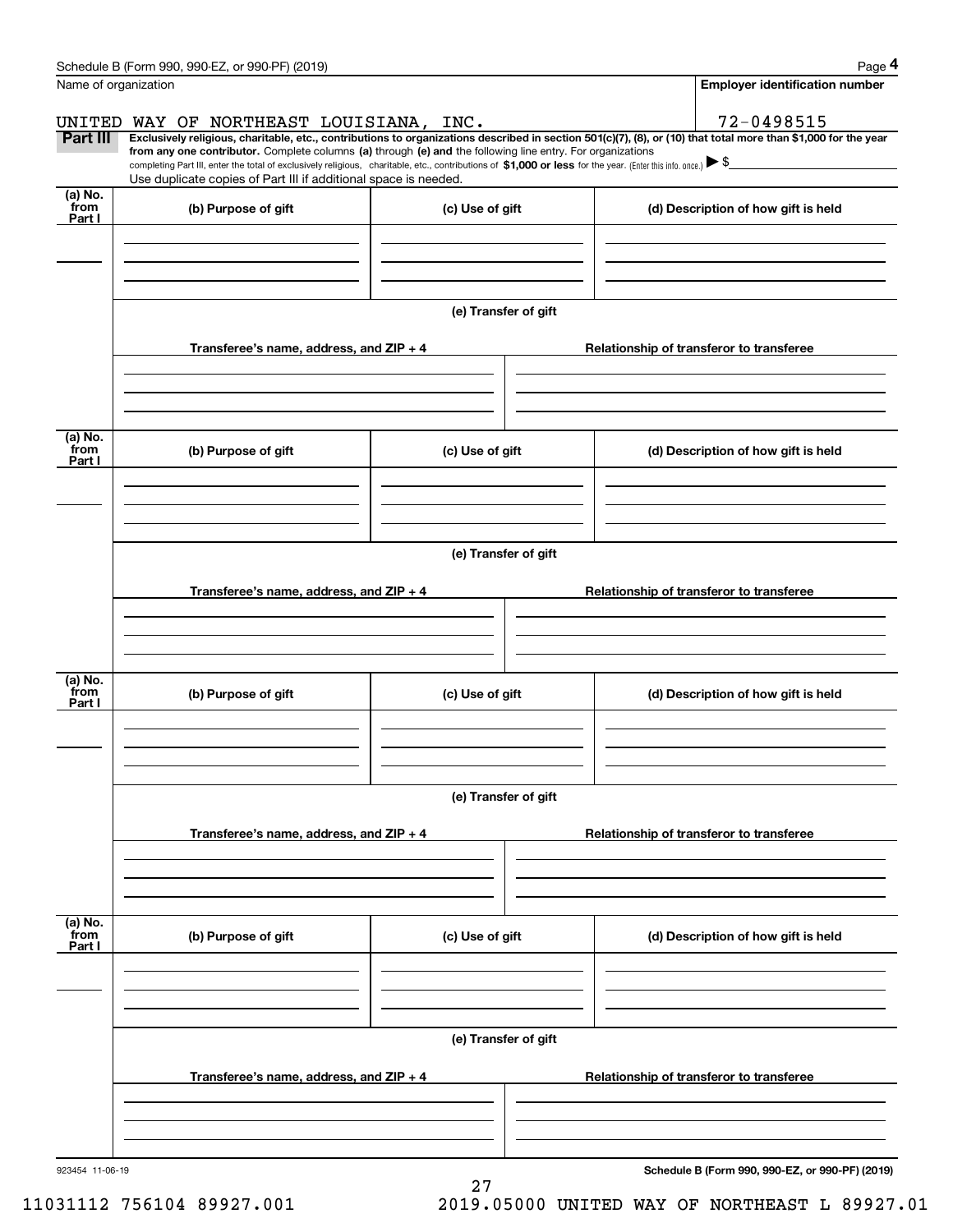| <b>SCHEDULE D</b> |  |
|-------------------|--|
|-------------------|--|

# **Supplemental Financial Statements**

(Form 990)<br>
Pepartment of the Treasury<br>
Department of the Treasury<br>
Department of the Treasury<br>
Department of the Treasury<br> **Co to www.irs.gov/Form990 for instructions and the latest information.**<br> **Co to www.irs.gov/Form9** 



Department of the Treasury Internal Revenue Service

**Name of the organization Employer identification number** UNITED WAY OF NORTHEAST LOUISIANA, INC. | 72-0498515

| Part I  | Organizations Maintaining Donor Advised Funds or Other Similar Funds or Accounts. Complete if the                                                                                                                             |                         |                                                    |
|---------|-------------------------------------------------------------------------------------------------------------------------------------------------------------------------------------------------------------------------------|-------------------------|----------------------------------------------------|
|         | organization answered "Yes" on Form 990, Part IV, line 6.                                                                                                                                                                     |                         |                                                    |
|         |                                                                                                                                                                                                                               | (a) Donor advised funds | (b) Funds and other accounts                       |
| 1       |                                                                                                                                                                                                                               |                         |                                                    |
| 2       | Aggregate value of contributions to (during year)                                                                                                                                                                             |                         |                                                    |
| 3       | Aggregate value of grants from (during year)                                                                                                                                                                                  |                         |                                                    |
| 4       |                                                                                                                                                                                                                               |                         |                                                    |
| 5       | Did the organization inform all donors and donor advisors in writing that the assets held in donor advised funds                                                                                                              |                         |                                                    |
|         |                                                                                                                                                                                                                               |                         | Yes<br>No                                          |
| 6       | Did the organization inform all grantees, donors, and donor advisors in writing that grant funds can be used only                                                                                                             |                         |                                                    |
|         | for charitable purposes and not for the benefit of the donor or donor advisor, or for any other purpose conferring                                                                                                            |                         |                                                    |
|         | impermissible private benefit?                                                                                                                                                                                                |                         | Yes<br>No                                          |
| Part II | <b>Conservation Easements.</b> Complete if the organization answered "Yes" on Form 990, Part IV, line 7.                                                                                                                      |                         |                                                    |
| 1.      | Purpose(s) of conservation easements held by the organization (check all that apply).                                                                                                                                         |                         |                                                    |
|         | Preservation of land for public use (for example, recreation or education)                                                                                                                                                    |                         | Preservation of a historically important land area |
|         | Protection of natural habitat                                                                                                                                                                                                 |                         | Preservation of a certified historic structure     |
|         | Preservation of open space                                                                                                                                                                                                    |                         |                                                    |
| 2       | Complete lines 2a through 2d if the organization held a qualified conservation contribution in the form of a conservation easement on the last                                                                                |                         |                                                    |
|         | day of the tax year.                                                                                                                                                                                                          |                         | Held at the End of the Tax Year                    |
|         | a Total number of conservation easements                                                                                                                                                                                      |                         | 2a                                                 |
| b       | Total acreage restricted by conservation easements                                                                                                                                                                            |                         | 2b                                                 |
| с       |                                                                                                                                                                                                                               |                         | 2c                                                 |
|         | d Number of conservation easements included in (c) acquired after 7/25/06, and not on a historic structure                                                                                                                    |                         |                                                    |
|         | listed in the National Register [111] Marshall Register [11] Marshall Register [11] Marshall Register [11] Marshall Register [11] Marshall Register [11] Marshall Register [11] Marshall Register [11] Marshall Register [11] |                         | 2d                                                 |
| з       | Number of conservation easements modified, transferred, released, extinguished, or terminated by the organization during the tax                                                                                              |                         |                                                    |
|         | $year \triangleright$                                                                                                                                                                                                         |                         |                                                    |
| 4       | Number of states where property subject to conservation easement is located >                                                                                                                                                 |                         |                                                    |
| 5       | Does the organization have a written policy regarding the periodic monitoring, inspection, handling of                                                                                                                        |                         | Yes<br>No                                          |
| 6       | violations, and enforcement of the conservation easements it holds?<br>Staff and volunteer hours devoted to monitoring, inspecting, handling of violations, and enforcing conservation easements during the year              |                         |                                                    |
|         |                                                                                                                                                                                                                               |                         |                                                    |
| 7       | Amount of expenses incurred in monitoring, inspecting, handling of violations, and enforcing conservation easements during the year                                                                                           |                         |                                                    |
|         | ▶ \$                                                                                                                                                                                                                          |                         |                                                    |
| 8       | Does each conservation easement reported on line 2(d) above satisfy the requirements of section 170(h)(4)(B)(i)                                                                                                               |                         |                                                    |
|         | and section $170(h)(4)(B)(ii)?$                                                                                                                                                                                               |                         | Yes<br>No                                          |
| 9       | In Part XIII, describe how the organization reports conservation easements in its revenue and expense statement and                                                                                                           |                         |                                                    |
|         | balance sheet, and include, if applicable, the text of the footnote to the organization's financial statements that describes the                                                                                             |                         |                                                    |
|         | organization's accounting for conservation easements.                                                                                                                                                                         |                         |                                                    |
|         | Organizations Maintaining Collections of Art, Historical Treasures, or Other Similar Assets.<br>Part III                                                                                                                      |                         |                                                    |
|         | Complete if the organization answered "Yes" on Form 990, Part IV, line 8.                                                                                                                                                     |                         |                                                    |
|         | 1a If the organization elected, as permitted under FASB ASC 958, not to report in its revenue statement and balance sheet works                                                                                               |                         |                                                    |
|         | of art, historical treasures, or other similar assets held for public exhibition, education, or research in furtherance of public                                                                                             |                         |                                                    |
|         | service, provide in Part XIII the text of the footnote to its financial statements that describes these items.                                                                                                                |                         |                                                    |
|         | <b>b</b> If the organization elected, as permitted under FASB ASC 958, to report in its revenue statement and balance sheet works of                                                                                          |                         |                                                    |
|         | art, historical treasures, or other similar assets held for public exhibition, education, or research in furtherance of public service,                                                                                       |                         |                                                    |
|         | provide the following amounts relating to these items:                                                                                                                                                                        |                         |                                                    |
|         |                                                                                                                                                                                                                               |                         | \$                                                 |
|         |                                                                                                                                                                                                                               |                         | $\blacktriangleright$ s                            |
| 2       | If the organization received or held works of art, historical treasures, or other similar assets for financial gain, provide                                                                                                  |                         |                                                    |
|         | the following amounts required to be reported under FASB ASC 958 relating to these items:                                                                                                                                     |                         |                                                    |
|         | a Revenue included on Form 990, Part VIII, line 1 [2000] [2000] [2000] [2000] [2000] [2000] [2000] [2000] [2000                                                                                                               |                         | \$                                                 |
|         |                                                                                                                                                                                                                               |                         | $\blacktriangleright$ s                            |
|         | LHA For Paperwork Reduction Act Notice, see the Instructions for Form 990.                                                                                                                                                    |                         | Schedule D (Form 990) 2019                         |
|         | 932051 10-02-19                                                                                                                                                                                                               |                         |                                                    |

|  | י<br>D<br>A<br>× |  |
|--|------------------|--|
|  |                  |  |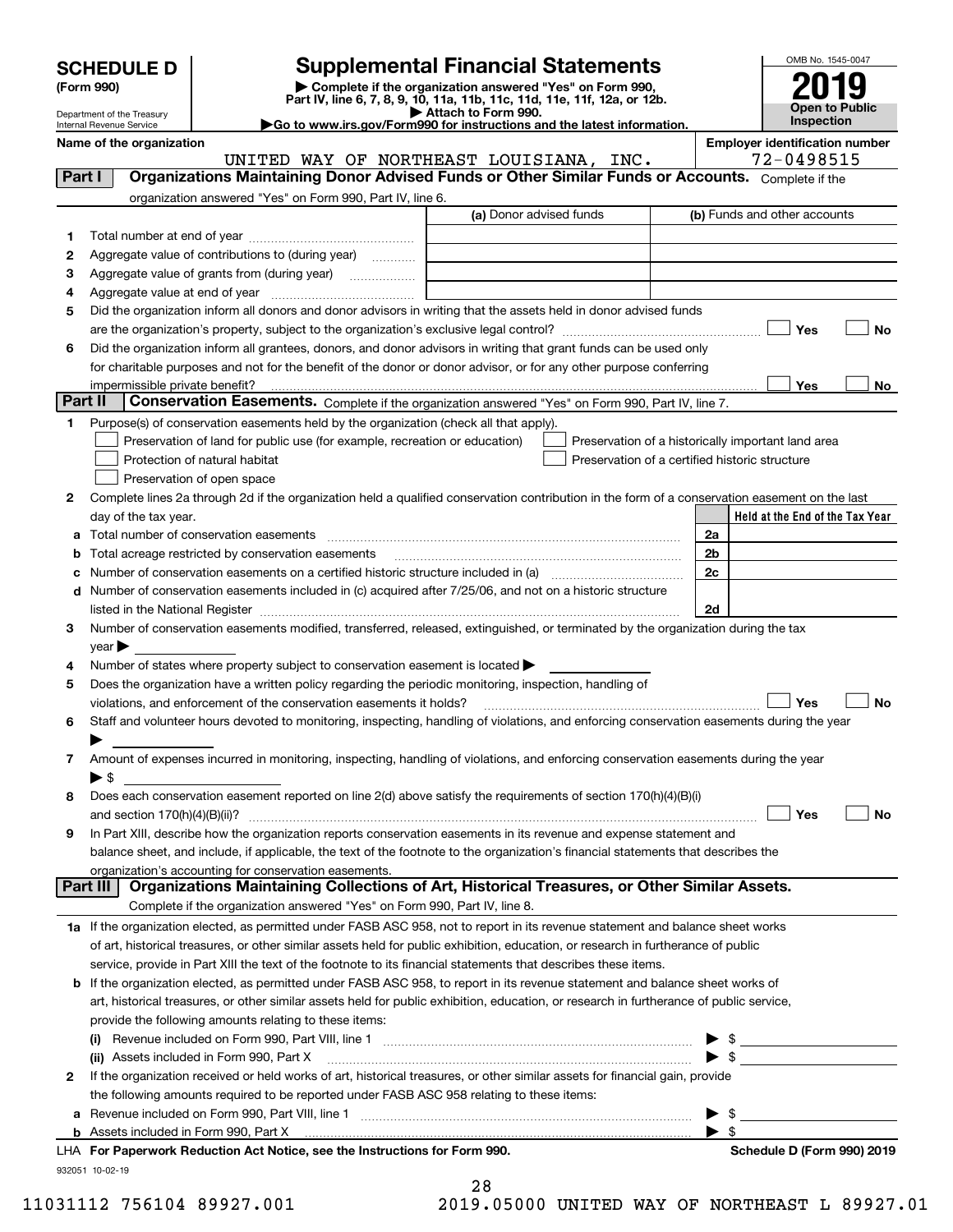|               | Schedule D (Form 990) 2019                                                                                                                                                                                                           | UNITED WAY OF NORTHEAST LOUISIANA, INC. |                |                                                                                                                                                                                                                               |                                 | 72-0498515          |         | Page 2 |
|---------------|--------------------------------------------------------------------------------------------------------------------------------------------------------------------------------------------------------------------------------------|-----------------------------------------|----------------|-------------------------------------------------------------------------------------------------------------------------------------------------------------------------------------------------------------------------------|---------------------------------|---------------------|---------|--------|
| Part III      | Organizations Maintaining Collections of Art, Historical Treasures, or Other Similar Assets (continued)                                                                                                                              |                                         |                |                                                                                                                                                                                                                               |                                 |                     |         |        |
| 3             | Using the organization's acquisition, accession, and other records, check any of the following that make significant use of its                                                                                                      |                                         |                |                                                                                                                                                                                                                               |                                 |                     |         |        |
|               | collection items (check all that apply):                                                                                                                                                                                             |                                         |                |                                                                                                                                                                                                                               |                                 |                     |         |        |
| a             | Public exhibition                                                                                                                                                                                                                    | d                                       |                | Loan or exchange program                                                                                                                                                                                                      |                                 |                     |         |        |
| b             | Scholarly research                                                                                                                                                                                                                   | е                                       |                | Other and the contract of the contract of the contract of the contract of the contract of the contract of the contract of the contract of the contract of the contract of the contract of the contract of the contract of the |                                 |                     |         |        |
| c             | Preservation for future generations                                                                                                                                                                                                  |                                         |                |                                                                                                                                                                                                                               |                                 |                     |         |        |
| 4             | Provide a description of the organization's collections and explain how they further the organization's exempt purpose in Part XIII.                                                                                                 |                                         |                |                                                                                                                                                                                                                               |                                 |                     |         |        |
| 5             | During the year, did the organization solicit or receive donations of art, historical treasures, or other similar assets                                                                                                             |                                         |                |                                                                                                                                                                                                                               |                                 |                     |         |        |
|               |                                                                                                                                                                                                                                      |                                         |                |                                                                                                                                                                                                                               |                                 | Yes                 |         | No     |
|               | Part IV<br>Escrow and Custodial Arrangements. Complete if the organization answered "Yes" on Form 990, Part IV, line 9, or<br>reported an amount on Form 990, Part X, line 21.                                                       |                                         |                |                                                                                                                                                                                                                               |                                 |                     |         |        |
|               | 1a Is the organization an agent, trustee, custodian or other intermediary for contributions or other assets not included                                                                                                             |                                         |                |                                                                                                                                                                                                                               |                                 |                     |         |        |
|               |                                                                                                                                                                                                                                      |                                         |                |                                                                                                                                                                                                                               |                                 | Yes                 |         | No     |
| b             | If "Yes," explain the arrangement in Part XIII and complete the following table:                                                                                                                                                     |                                         |                |                                                                                                                                                                                                                               |                                 |                     |         |        |
|               |                                                                                                                                                                                                                                      |                                         |                |                                                                                                                                                                                                                               |                                 | Amount              |         |        |
| c             | Beginning balance <b>contract the contract of the contract of the contract of the contract of the contract of the contract of the contract of the contract of the contract of the contract of the contract of the contract of th</b> |                                         |                |                                                                                                                                                                                                                               | 1c                              |                     |         |        |
|               | Additions during the year manufactured and an annual contract of the year manufactured and all the year manufactured and all the year manufactured and all the year manufactured and all the year manufactured and all the yea       |                                         |                |                                                                                                                                                                                                                               | 1d                              |                     |         |        |
|               | Distributions during the year manufactured and continuum control of the year manufactured and the year manufactured and the year manufactured and the year manufactured and the year manufactured and the year manufactured an       |                                         |                |                                                                                                                                                                                                                               | 1e                              |                     |         |        |
| f             |                                                                                                                                                                                                                                      |                                         |                |                                                                                                                                                                                                                               | 1f                              |                     |         |        |
|               | 2a Did the organization include an amount on Form 990, Part X, line 21, for escrow or custodial account liability?                                                                                                                   |                                         |                |                                                                                                                                                                                                                               |                                 | Yes                 |         | No     |
|               | <b>b</b> If "Yes," explain the arrangement in Part XIII. Check here if the explanation has been provided on Part XIII                                                                                                                |                                         |                |                                                                                                                                                                                                                               |                                 |                     |         |        |
| <b>Part V</b> | Endowment Funds. Complete if the organization answered "Yes" on Form 990, Part IV, line 10.                                                                                                                                          |                                         |                |                                                                                                                                                                                                                               |                                 |                     |         |        |
|               |                                                                                                                                                                                                                                      | (a) Current year                        | (b) Prior year | (c) Two years back $\vert$ (d) Three years back $\vert$                                                                                                                                                                       |                                 | (e) Four years back |         |        |
| 1a            | Beginning of year balance                                                                                                                                                                                                            |                                         |                |                                                                                                                                                                                                                               |                                 |                     |         |        |
| b             |                                                                                                                                                                                                                                      |                                         |                |                                                                                                                                                                                                                               |                                 |                     |         |        |
|               | Net investment earnings, gains, and losses                                                                                                                                                                                           |                                         |                |                                                                                                                                                                                                                               |                                 |                     |         |        |
| d             |                                                                                                                                                                                                                                      |                                         |                |                                                                                                                                                                                                                               |                                 |                     |         |        |
|               | <b>e</b> Other expenditures for facilities                                                                                                                                                                                           |                                         |                |                                                                                                                                                                                                                               |                                 |                     |         |        |
|               | and programs                                                                                                                                                                                                                         |                                         |                |                                                                                                                                                                                                                               |                                 |                     |         |        |
| 1.            |                                                                                                                                                                                                                                      |                                         |                |                                                                                                                                                                                                                               |                                 |                     |         |        |
| g             | End of year balance                                                                                                                                                                                                                  |                                         |                |                                                                                                                                                                                                                               |                                 |                     |         |        |
| 2             | Provide the estimated percentage of the current year end balance (line 1g, column (a)) held as:                                                                                                                                      |                                         |                |                                                                                                                                                                                                                               |                                 |                     |         |        |
| а             | Board designated or quasi-endowment >                                                                                                                                                                                                |                                         |                |                                                                                                                                                                                                                               |                                 |                     |         |        |
| b             | Permanent endowment                                                                                                                                                                                                                  | %                                       |                |                                                                                                                                                                                                                               |                                 |                     |         |        |
| с             | Term endowment $\blacktriangleright$                                                                                                                                                                                                 | %                                       |                |                                                                                                                                                                                                                               |                                 |                     |         |        |
|               | The percentages on lines 2a, 2b, and 2c should equal 100%.<br>3a Are there endowment funds not in the possession of the organization that are held and administered for the organization                                             |                                         |                |                                                                                                                                                                                                                               |                                 |                     |         |        |
|               |                                                                                                                                                                                                                                      |                                         |                |                                                                                                                                                                                                                               |                                 |                     | Yes     |        |
|               | by:<br>(i)                                                                                                                                                                                                                           |                                         |                |                                                                                                                                                                                                                               |                                 | 3a(i)               |         | No     |
|               |                                                                                                                                                                                                                                      |                                         |                |                                                                                                                                                                                                                               |                                 | 3a(ii)              |         |        |
|               |                                                                                                                                                                                                                                      |                                         |                |                                                                                                                                                                                                                               |                                 | 3b                  |         |        |
|               | Describe in Part XIII the intended uses of the organization's endowment funds.                                                                                                                                                       |                                         |                |                                                                                                                                                                                                                               |                                 |                     |         |        |
|               | <b>Part VI</b><br>Land, Buildings, and Equipment.                                                                                                                                                                                    |                                         |                |                                                                                                                                                                                                                               |                                 |                     |         |        |
|               | Complete if the organization answered "Yes" on Form 990, Part IV, line 11a. See Form 990, Part X, line 10.                                                                                                                           |                                         |                |                                                                                                                                                                                                                               |                                 |                     |         |        |
|               | Description of property                                                                                                                                                                                                              | (a) Cost or other<br>basis (investment) |                | (b) Cost or other<br>basis (other)                                                                                                                                                                                            | (c) Accumulated<br>depreciation | (d) Book value      |         |        |
|               |                                                                                                                                                                                                                                      |                                         |                | 100,000.                                                                                                                                                                                                                      |                                 | 100,000.            |         |        |
|               |                                                                                                                                                                                                                                      |                                         |                | 513,666.                                                                                                                                                                                                                      | 336,753.                        | 176,913.            |         |        |
|               |                                                                                                                                                                                                                                      |                                         |                | 79,509.                                                                                                                                                                                                                       | 77,782.                         |                     | 1,727.  |        |
|               |                                                                                                                                                                                                                                      |                                         |                | 508,312.                                                                                                                                                                                                                      | 474,503.                        |                     | 33,809. |        |
|               |                                                                                                                                                                                                                                      |                                         |                |                                                                                                                                                                                                                               |                                 |                     |         |        |
|               |                                                                                                                                                                                                                                      |                                         |                |                                                                                                                                                                                                                               |                                 | 312,449.            |         |        |
|               |                                                                                                                                                                                                                                      |                                         |                |                                                                                                                                                                                                                               |                                 |                     |         |        |

**Schedule D (Form 990) 2019**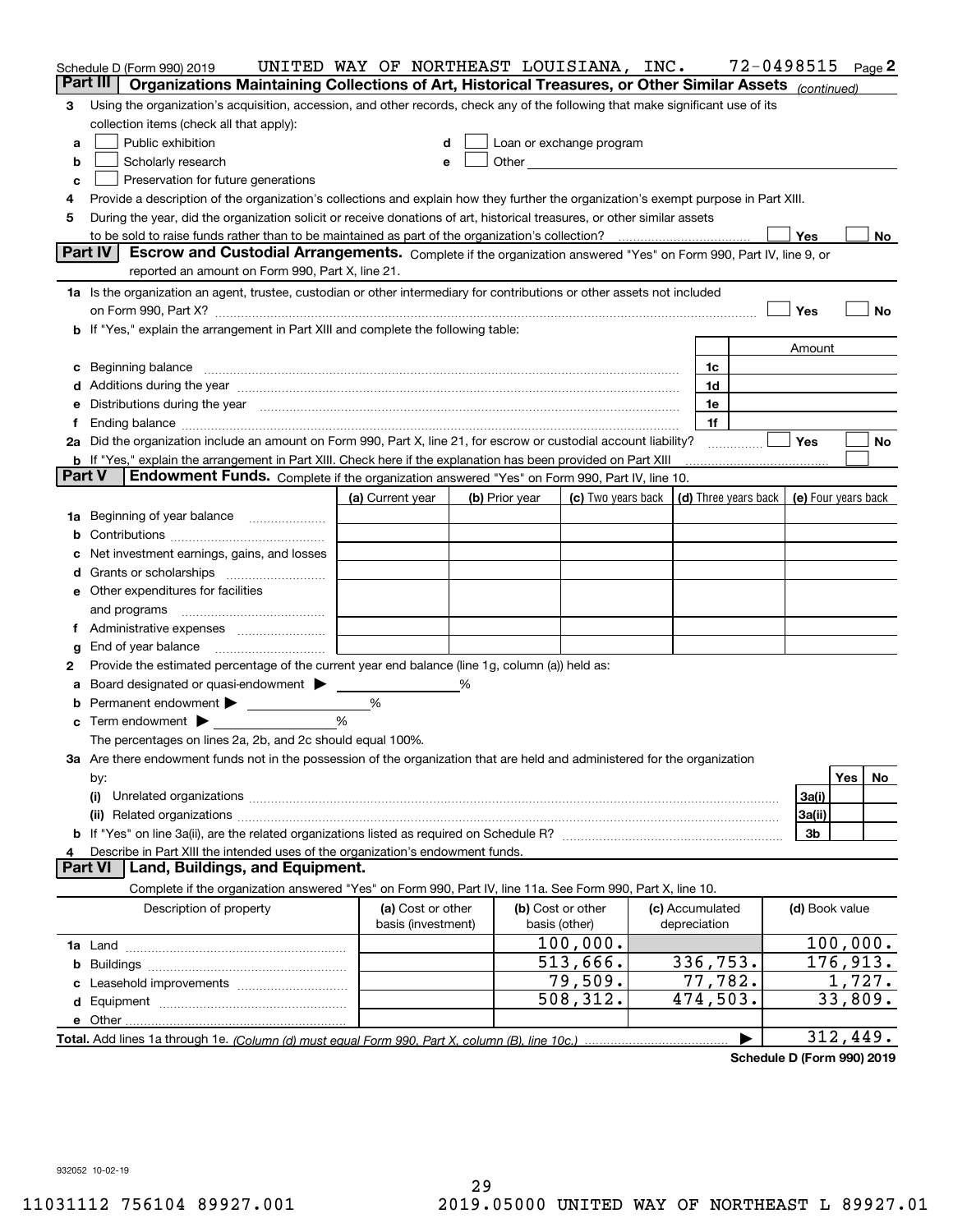|             | Schedule D (Form 990) 2019                                           |                              | UNITED WAY OF NORTHEAST LOUISIANA, INC.                                                                                                              |  | 72-0498515                                                                                                                                     | Page $3$                |
|-------------|----------------------------------------------------------------------|------------------------------|------------------------------------------------------------------------------------------------------------------------------------------------------|--|------------------------------------------------------------------------------------------------------------------------------------------------|-------------------------|
|             | Part VII Investments - Other Securities.                             |                              |                                                                                                                                                      |  |                                                                                                                                                |                         |
|             |                                                                      |                              | Complete if the organization answered "Yes" on Form 990, Part IV, line 11b. See Form 990, Part X, line 12.                                           |  |                                                                                                                                                |                         |
|             | (a) Description of security or category (including name of security) |                              | (b) Book value                                                                                                                                       |  | (c) Method of valuation: Cost or end-of-year market value                                                                                      |                         |
|             | (1) Financial derivatives                                            |                              |                                                                                                                                                      |  |                                                                                                                                                |                         |
|             |                                                                      |                              |                                                                                                                                                      |  |                                                                                                                                                |                         |
| $(3)$ Other |                                                                      |                              |                                                                                                                                                      |  |                                                                                                                                                |                         |
| (A)         |                                                                      |                              |                                                                                                                                                      |  |                                                                                                                                                |                         |
| (B)         |                                                                      |                              |                                                                                                                                                      |  |                                                                                                                                                |                         |
| (C)         |                                                                      |                              |                                                                                                                                                      |  |                                                                                                                                                |                         |
| (D)         |                                                                      |                              |                                                                                                                                                      |  |                                                                                                                                                |                         |
| (E)         |                                                                      |                              |                                                                                                                                                      |  |                                                                                                                                                |                         |
| (F)         |                                                                      |                              |                                                                                                                                                      |  |                                                                                                                                                |                         |
| (G)         |                                                                      |                              |                                                                                                                                                      |  |                                                                                                                                                |                         |
| (H)         |                                                                      |                              |                                                                                                                                                      |  |                                                                                                                                                |                         |
|             | Total. (Col. (b) must equal Form 990, Part X, col. (B) line 12.)     |                              |                                                                                                                                                      |  |                                                                                                                                                |                         |
|             | Part VIII Investments - Program Related.                             |                              |                                                                                                                                                      |  |                                                                                                                                                |                         |
|             |                                                                      |                              | Complete if the organization answered "Yes" on Form 990, Part IV, line 11c. See Form 990, Part X, line 13.                                           |  |                                                                                                                                                |                         |
|             | (a) Description of investment                                        |                              | (b) Book value                                                                                                                                       |  | (c) Method of valuation: Cost or end-of-year market value                                                                                      |                         |
| (1)         |                                                                      |                              |                                                                                                                                                      |  |                                                                                                                                                |                         |
| (2)         |                                                                      |                              |                                                                                                                                                      |  |                                                                                                                                                |                         |
| (3)         |                                                                      |                              |                                                                                                                                                      |  |                                                                                                                                                |                         |
| (4)         |                                                                      |                              |                                                                                                                                                      |  |                                                                                                                                                |                         |
| (5)         |                                                                      |                              |                                                                                                                                                      |  |                                                                                                                                                |                         |
| (6)         |                                                                      |                              |                                                                                                                                                      |  |                                                                                                                                                |                         |
| (7)         |                                                                      |                              |                                                                                                                                                      |  |                                                                                                                                                |                         |
| (8)         |                                                                      |                              |                                                                                                                                                      |  |                                                                                                                                                |                         |
| (9)         |                                                                      |                              |                                                                                                                                                      |  |                                                                                                                                                |                         |
|             | Total. (Col. (b) must equal Form 990, Part X, col. (B) line 13.)     |                              |                                                                                                                                                      |  |                                                                                                                                                |                         |
| Part IX     | <b>Other Assets.</b>                                                 |                              |                                                                                                                                                      |  |                                                                                                                                                |                         |
|             |                                                                      |                              | Complete if the organization answered "Yes" on Form 990, Part IV, line 11d. See Form 990, Part X, line 15.                                           |  |                                                                                                                                                |                         |
|             |                                                                      |                              | (a) Description                                                                                                                                      |  | (b) Book value                                                                                                                                 |                         |
| (1)         |                                                                      |                              |                                                                                                                                                      |  |                                                                                                                                                |                         |
| (2)         |                                                                      |                              |                                                                                                                                                      |  |                                                                                                                                                |                         |
| (3)         |                                                                      |                              |                                                                                                                                                      |  |                                                                                                                                                |                         |
| (4)         |                                                                      |                              |                                                                                                                                                      |  |                                                                                                                                                |                         |
| (5)         |                                                                      |                              |                                                                                                                                                      |  |                                                                                                                                                |                         |
| (6)         |                                                                      |                              |                                                                                                                                                      |  |                                                                                                                                                |                         |
| (7)         |                                                                      |                              |                                                                                                                                                      |  |                                                                                                                                                |                         |
| (8)         |                                                                      |                              |                                                                                                                                                      |  |                                                                                                                                                |                         |
| (9)         |                                                                      |                              |                                                                                                                                                      |  |                                                                                                                                                |                         |
|             |                                                                      |                              |                                                                                                                                                      |  |                                                                                                                                                |                         |
| Part X      | Other Liabilities.                                                   |                              |                                                                                                                                                      |  |                                                                                                                                                |                         |
|             |                                                                      |                              | Complete if the organization answered "Yes" on Form 990, Part IV, line 11e or 11f. See Form 990, Part X, line 25.                                    |  |                                                                                                                                                |                         |
| 1.          |                                                                      | (a) Description of liability |                                                                                                                                                      |  | (b) Book value                                                                                                                                 |                         |
| (1)         | Federal income taxes                                                 |                              |                                                                                                                                                      |  |                                                                                                                                                |                         |
| (2)         |                                                                      |                              |                                                                                                                                                      |  |                                                                                                                                                |                         |
| (3)         |                                                                      |                              |                                                                                                                                                      |  |                                                                                                                                                |                         |
| (4)         |                                                                      |                              |                                                                                                                                                      |  |                                                                                                                                                |                         |
| (5)         |                                                                      |                              |                                                                                                                                                      |  |                                                                                                                                                |                         |
| (6)         |                                                                      |                              |                                                                                                                                                      |  |                                                                                                                                                |                         |
| (7)         |                                                                      |                              |                                                                                                                                                      |  |                                                                                                                                                |                         |
| (8)         |                                                                      |                              |                                                                                                                                                      |  |                                                                                                                                                |                         |
| (9)         |                                                                      |                              |                                                                                                                                                      |  |                                                                                                                                                |                         |
|             |                                                                      |                              |                                                                                                                                                      |  |                                                                                                                                                |                         |
|             |                                                                      |                              | 2. Liability for uncertain tax positions. In Part XIII, provide the text of the footnote to the organization's financial statements that reports the |  |                                                                                                                                                |                         |
|             |                                                                      |                              |                                                                                                                                                      |  | organization's liability for uncertain tax positions under FASB ASC 740. Check here if the text of the footnote has been provided in Part XIII | $\overline{\mathbf{x}}$ |

**Schedule D (Form 990) 2019**

932053 10-02-19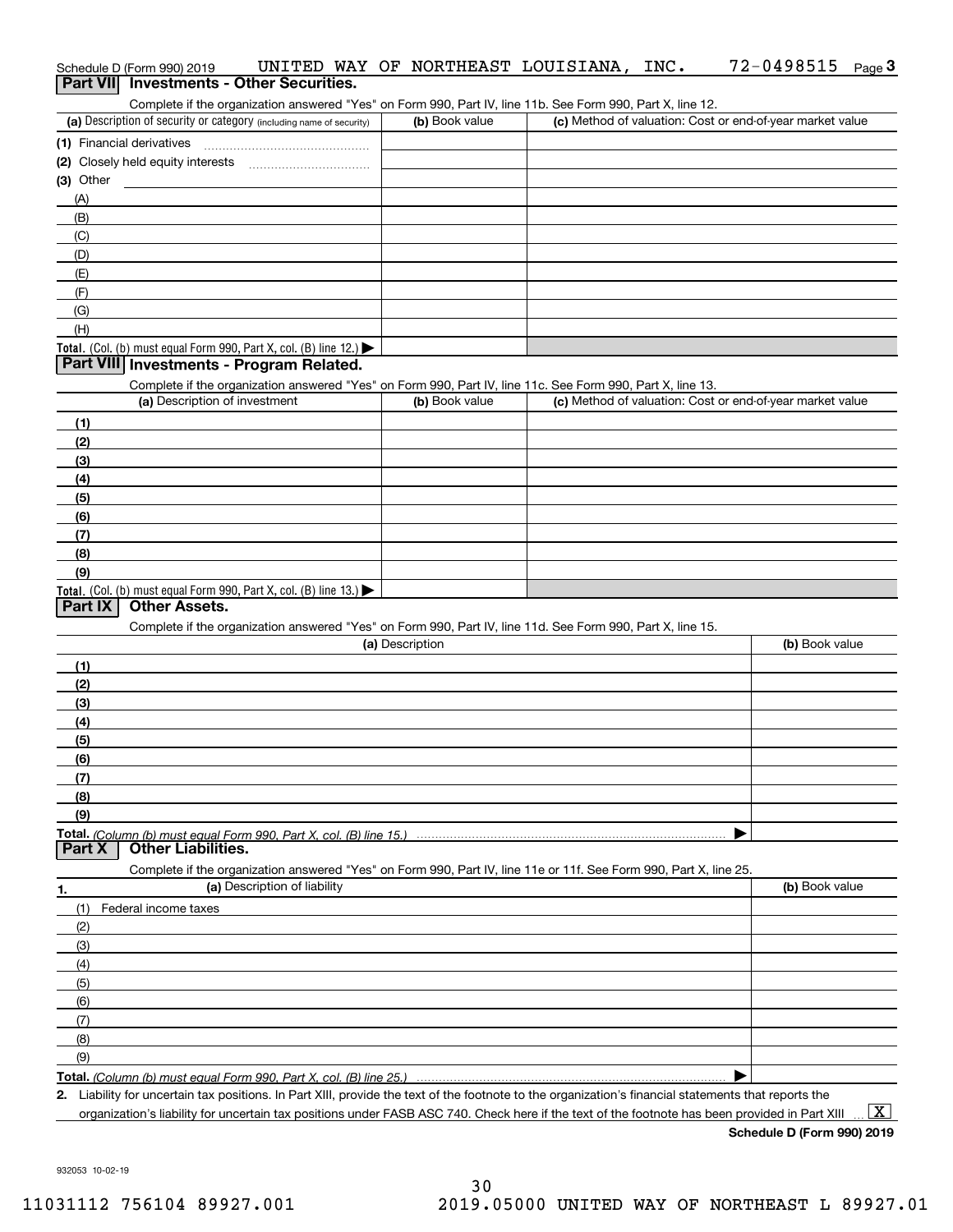|              | UNITED WAY OF NORTHEAST LOUISIANA, INC.<br>Schedule D (Form 990) 2019                                                                                                                                                          |                |          |                         | $72 - 0498515$ Page 4         |
|--------------|--------------------------------------------------------------------------------------------------------------------------------------------------------------------------------------------------------------------------------|----------------|----------|-------------------------|-------------------------------|
|              | Reconciliation of Revenue per Audited Financial Statements With Revenue per Return.<br>Part XI                                                                                                                                 |                |          |                         |                               |
|              | Complete if the organization answered "Yes" on Form 990, Part IV, line 12a.                                                                                                                                                    |                |          |                         |                               |
| 1            | Total revenue, gains, and other support per audited financial statements                                                                                                                                                       |                |          | $\blacksquare$          | 3,998,372.                    |
| $\mathbf{2}$ | Amounts included on line 1 but not on Form 990, Part VIII, line 12:                                                                                                                                                            |                |          |                         |                               |
| a            | Net unrealized gains (losses) on investments [11] matter contracts and the unrealized gains (losses) on investments                                                                                                            | 2a             |          |                         |                               |
|              |                                                                                                                                                                                                                                | 2 <sub>b</sub> | 8,750.   |                         |                               |
| c            |                                                                                                                                                                                                                                | 2 <sub>c</sub> |          |                         |                               |
|              |                                                                                                                                                                                                                                | 2d             |          |                         |                               |
| е            | Add lines 2a through 2d                                                                                                                                                                                                        |                |          | <b>2e</b>               | 8,750.                        |
| 3            |                                                                                                                                                                                                                                |                |          | 3                       | 3,989,622.                    |
| 4            | Amounts included on Form 990, Part VIII, line 12, but not on line 1:                                                                                                                                                           |                |          |                         |                               |
|              | Investment expenses not included on Form 990, Part VIII, line 7b [11, 111, 111, 111]                                                                                                                                           | 4a             |          |                         |                               |
| b            |                                                                                                                                                                                                                                | 4 <sub>b</sub> | 741,997. |                         |                               |
| c.           | Add lines 4a and 4b                                                                                                                                                                                                            |                |          | 4с                      | $\frac{741,997.}{4,731,619.}$ |
|              |                                                                                                                                                                                                                                |                |          | 5                       |                               |
|              |                                                                                                                                                                                                                                |                |          |                         |                               |
|              | Part XII   Reconciliation of Expenses per Audited Financial Statements With Expenses per Return.                                                                                                                               |                |          |                         |                               |
|              | Complete if the organization answered "Yes" on Form 990, Part IV, line 12a.                                                                                                                                                    |                |          |                         |                               |
| 1            | Total expenses and losses per audited financial statements [111] [12] content and a superior and statements [12] and a superior and a superior and statements and statements and statements and statements and statements and  |                |          | $\mathbf{1}$            | 3,542,640.                    |
| 2            | Amounts included on line 1 but not on Form 990, Part IX, line 25:                                                                                                                                                              |                |          |                         |                               |
| a            |                                                                                                                                                                                                                                | 2a             | 8,750.   |                         |                               |
|              |                                                                                                                                                                                                                                | 2 <sub>b</sub> |          |                         |                               |
|              |                                                                                                                                                                                                                                | 2c             |          |                         |                               |
|              |                                                                                                                                                                                                                                | 2d             |          |                         |                               |
|              |                                                                                                                                                                                                                                |                |          | 2e                      | 8,750.                        |
| 3            |                                                                                                                                                                                                                                |                |          | $\overline{\mathbf{3}}$ | 3,533,890.                    |
| 4            | Amounts included on Form 990, Part IX, line 25, but not on line 1:                                                                                                                                                             |                |          |                         |                               |
|              |                                                                                                                                                                                                                                | 4a             |          |                         |                               |
| b            | Other (Describe in Part XIII.) [100] [200] [2010] [2010] [2010] [2010] [2010] [2010] [2010] [2010] [2010] [2010] [2010] [2010] [2010] [2010] [2010] [2010] [2010] [2010] [2010] [2010] [2010] [2010] [2010] [2010] [2010] [201 | 4 <sub>b</sub> | 741,997. |                         |                               |
|              | c Add lines 4a and 4b                                                                                                                                                                                                          |                |          | 4c                      | 741,997.                      |
|              | Part XIII Supplemental Information.                                                                                                                                                                                            |                |          | 5                       | 4,275,887.                    |

Provide the descriptions required for Part II, lines 3, 5, and 9; Part III, lines 1a and 4; Part IV, lines 1b and 2b; Part V, line 4; Part X, line 2; Part XI, lines 2d and 4b; and Part XII, lines 2d and 4b. Also complete this part to provide any additional information.

PART X, LINE 2:

| UNITED WAY IS A NOT-FOR-PROFIT ORGANIZATION THAT IS EXEMPT FROM INCOME    |
|---------------------------------------------------------------------------|
| TAXES UNDER SECTION $501(C)(3)$ OF THE INTERNAL REVENUE CODE. THUS, NO    |
| PROVISION FOR INCOME TAXES IS INCLUDED IN THE ACCOMPANYING COMBINED       |
| FINANCIAL STATEMENTS. UNITED WAY BELIEVES THAT IT HAS APPROPRIATE SUPPORT |
| FOR ANY TAX POSITIONS TAKEN, AND AS SUCH, DOES NOT HAVE ANY UNCERTAIN TAX |
| POSITIONS THAT ARE MATERIAL TO THE FINANCIAL STATEMENTS. UNITED WAY'S     |
| FEDERAL RETURN OF ORGANIZATION EXEMPT FROM INCOME TAX (FORM 990) FOR THE  |
| YEARS ENDED JUNE 30, 2017, 2018, AND 2019 ARE SUBJECT TO EXAMINATION BY   |
| THE IRS, GENERALLY FOR THREE YEARS AFTER THEY WERE FILED.                 |

31

PART XI, LINE 4B - OTHER ADJUSTMENTS:

932054 10-02-19

**Schedule D (Form 990) 2019**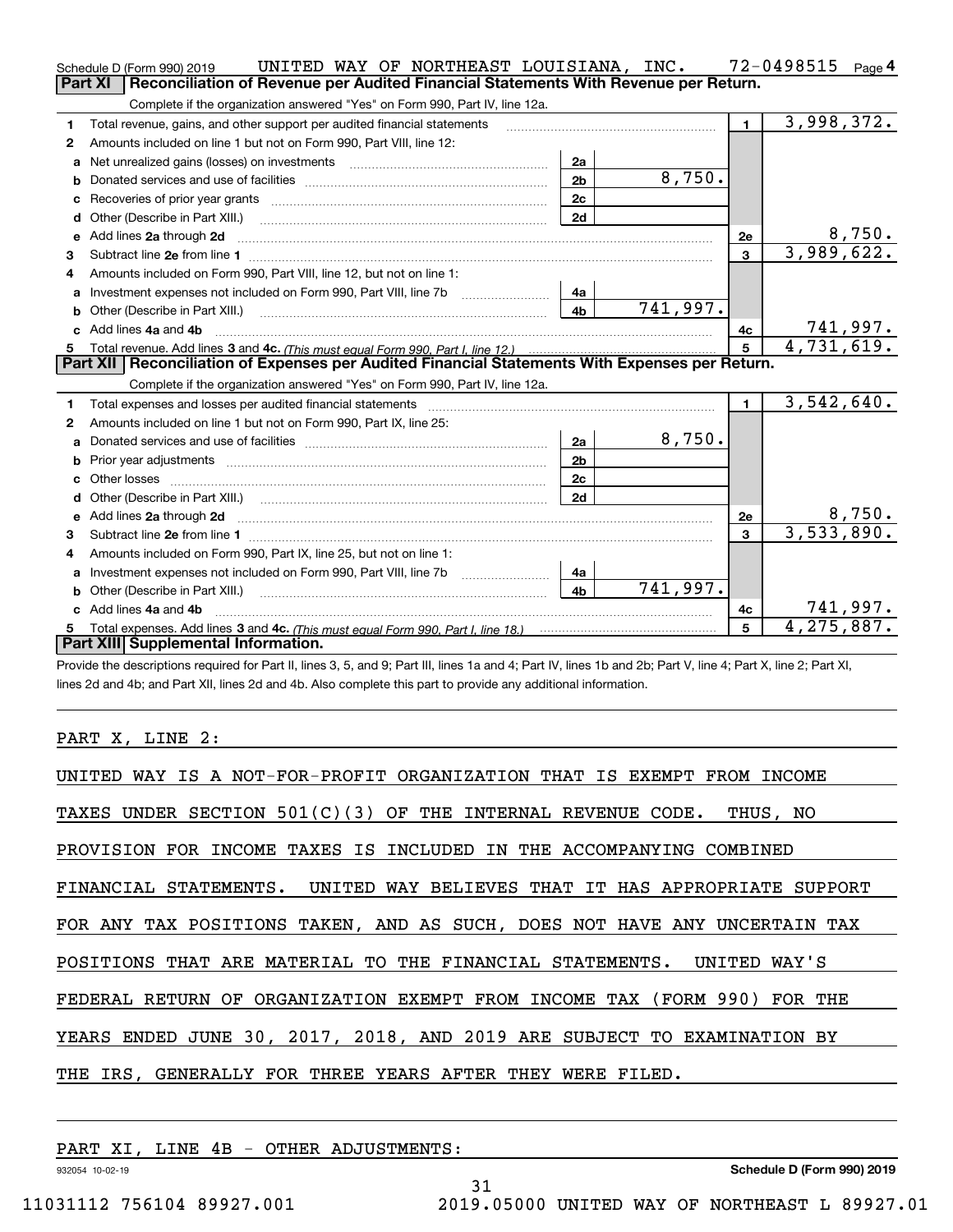| Schedule D (Form 990) 2019 UNITED WAY OF NORTHEAST LOUISIANA, INC. 72-0498515 Page 5<br><b>Part XIII Supplemental Information</b> (continued) |  | <u> 1980 - Johann Barbara, martxa eta idazlea (h. 1980).</u>                                                                                                                                                                  |                                                                                                                                                                                                                               |                                                                                                                        |  |
|-----------------------------------------------------------------------------------------------------------------------------------------------|--|-------------------------------------------------------------------------------------------------------------------------------------------------------------------------------------------------------------------------------|-------------------------------------------------------------------------------------------------------------------------------------------------------------------------------------------------------------------------------|------------------------------------------------------------------------------------------------------------------------|--|
| DONOR DESIGNATIONS                                                                                                                            |  | the control of the control of the control of the control of the control of the control of the control of the control of the control of the control of the control of the control of the control of the control of the control |                                                                                                                                                                                                                               |                                                                                                                        |  |
|                                                                                                                                               |  |                                                                                                                                                                                                                               |                                                                                                                                                                                                                               |                                                                                                                        |  |
| PART XII, LINE 4B - OTHER ADJUSTMENTS:                                                                                                        |  |                                                                                                                                                                                                                               |                                                                                                                                                                                                                               |                                                                                                                        |  |
| DONOR DESIGNATIONS                                                                                                                            |  |                                                                                                                                                                                                                               |                                                                                                                                                                                                                               |                                                                                                                        |  |
|                                                                                                                                               |  |                                                                                                                                                                                                                               |                                                                                                                                                                                                                               |                                                                                                                        |  |
| SCHEDULE D, PAGE 4, PART XI, LINE 4B                                                                                                          |  |                                                                                                                                                                                                                               |                                                                                                                                                                                                                               | <u> Andreas Andreas (1989), est anno 1980 ann an t-Ann an t-Ann an t-Ann an t-Ann an t-Ann an t-Ann an t-Ann an t-</u> |  |
| DONOR DESIGNATIONS                                                                                                                            |  |                                                                                                                                                                                                                               |                                                                                                                                                                                                                               |                                                                                                                        |  |
| SCHEDULE D, PAGE 4, PART XII, LINE 4B                                                                                                         |  |                                                                                                                                                                                                                               |                                                                                                                                                                                                                               |                                                                                                                        |  |
| DONOR DESIGNATIONS                                                                                                                            |  |                                                                                                                                                                                                                               | the control of the control of the control of the control of the control of the control of the control of the control of the control of the control of the control of the control of the control of the control of the control |                                                                                                                        |  |
|                                                                                                                                               |  |                                                                                                                                                                                                                               |                                                                                                                                                                                                                               |                                                                                                                        |  |
|                                                                                                                                               |  |                                                                                                                                                                                                                               |                                                                                                                                                                                                                               |                                                                                                                        |  |
|                                                                                                                                               |  |                                                                                                                                                                                                                               |                                                                                                                                                                                                                               |                                                                                                                        |  |
|                                                                                                                                               |  |                                                                                                                                                                                                                               |                                                                                                                                                                                                                               |                                                                                                                        |  |
|                                                                                                                                               |  |                                                                                                                                                                                                                               |                                                                                                                                                                                                                               |                                                                                                                        |  |
|                                                                                                                                               |  |                                                                                                                                                                                                                               |                                                                                                                                                                                                                               |                                                                                                                        |  |
|                                                                                                                                               |  |                                                                                                                                                                                                                               |                                                                                                                                                                                                                               |                                                                                                                        |  |
|                                                                                                                                               |  |                                                                                                                                                                                                                               |                                                                                                                                                                                                                               |                                                                                                                        |  |
|                                                                                                                                               |  |                                                                                                                                                                                                                               |                                                                                                                                                                                                                               |                                                                                                                        |  |
|                                                                                                                                               |  |                                                                                                                                                                                                                               |                                                                                                                                                                                                                               |                                                                                                                        |  |
|                                                                                                                                               |  |                                                                                                                                                                                                                               |                                                                                                                                                                                                                               |                                                                                                                        |  |
|                                                                                                                                               |  |                                                                                                                                                                                                                               |                                                                                                                                                                                                                               |                                                                                                                        |  |
|                                                                                                                                               |  |                                                                                                                                                                                                                               |                                                                                                                                                                                                                               |                                                                                                                        |  |
|                                                                                                                                               |  |                                                                                                                                                                                                                               |                                                                                                                                                                                                                               |                                                                                                                        |  |
|                                                                                                                                               |  |                                                                                                                                                                                                                               |                                                                                                                                                                                                                               |                                                                                                                        |  |
|                                                                                                                                               |  |                                                                                                                                                                                                                               |                                                                                                                                                                                                                               |                                                                                                                        |  |
|                                                                                                                                               |  |                                                                                                                                                                                                                               |                                                                                                                                                                                                                               | Schedule D (Form 990) 2019                                                                                             |  |

932055 10-02-19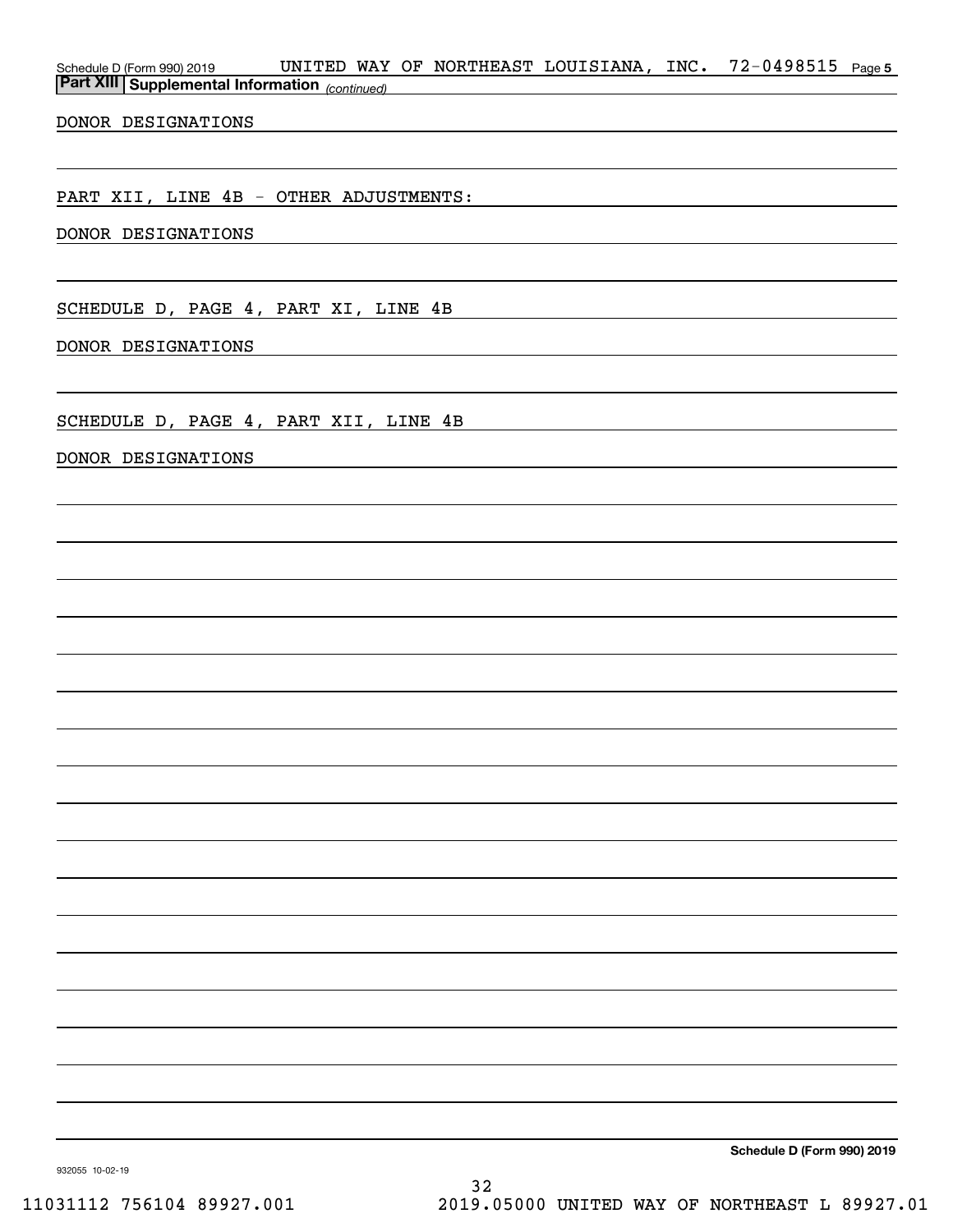| <b>SCHEDULE I</b><br>(Form 990)                                                                                                                                                         |            | <b>Grants and Other Assistance to Organizations,</b><br>Governments, and Individuals in the United States<br>Complete if the organization answered "Yes" on Form 990, Part IV, line 21 or 22. |                                                       |                                         |                                               |                                          | OMB No. 1545-0047<br>2019                           |
|-----------------------------------------------------------------------------------------------------------------------------------------------------------------------------------------|------------|-----------------------------------------------------------------------------------------------------------------------------------------------------------------------------------------------|-------------------------------------------------------|-----------------------------------------|-----------------------------------------------|------------------------------------------|-----------------------------------------------------|
| Department of the Treasury                                                                                                                                                              |            |                                                                                                                                                                                               | Attach to Form 990.                                   |                                         |                                               |                                          | <b>Open to Public</b>                               |
| Internal Revenue Service                                                                                                                                                                |            |                                                                                                                                                                                               | Go to www.irs.gov/Form990 for the latest information. |                                         |                                               |                                          | Inspection                                          |
| Name of the organization                                                                                                                                                                |            | UNITED WAY OF NORTHEAST LOUISIANA, INC.                                                                                                                                                       |                                                       |                                         |                                               |                                          | <b>Employer identification number</b><br>72-0498515 |
| Part I<br><b>General Information on Grants and Assistance</b>                                                                                                                           |            |                                                                                                                                                                                               |                                                       |                                         |                                               |                                          |                                                     |
| Does the organization maintain records to substantiate the amount of the grants or assistance, the grantees' eligibility for the grants or assistance, and the selection<br>$\mathbf 1$ |            |                                                                                                                                                                                               |                                                       |                                         |                                               |                                          | $\sqrt{X}$ Yes<br>l No                              |
| Describe in Part IV the organization's procedures for monitoring the use of grant funds in the United States.<br>$\mathbf{2}$                                                           |            |                                                                                                                                                                                               |                                                       |                                         |                                               |                                          |                                                     |
| Part II<br>Grants and Other Assistance to Domestic Organizations and Domestic Governments. Complete if the organization answered "Yes" on Form 990, Part IV, line 21, for any           |            |                                                                                                                                                                                               |                                                       |                                         |                                               |                                          |                                                     |
| recipient that received more than \$5,000. Part II can be duplicated if additional space is needed.                                                                                     |            |                                                                                                                                                                                               |                                                       |                                         | (f) Method of                                 |                                          |                                                     |
| 1 (a) Name and address of organization<br>or government                                                                                                                                 | $(b)$ EIN  | (c) IRC section<br>(if applicable)                                                                                                                                                            | (d) Amount of<br>cash grant                           | (e) Amount of<br>non-cash<br>assistance | valuation (book,<br>FMV, appraisal,<br>other) | (g) Description of<br>noncash assistance | (h) Purpose of grant<br>or assistance               |
| AMERICAN RED CROSS<br>414 BREARD STREET<br>MONROE, LA 71201                                                                                                                             | 72-0501457 | 501C3                                                                                                                                                                                         | 29,864.                                               | 0.                                      |                                               |                                          | TO SUPPORT AGENCY                                   |
| ARCO<br>901 NORTH 4TH STREET<br>MONROE, LA 71201                                                                                                                                        | 72-0568009 | 501C3                                                                                                                                                                                         | 157,186.                                              | $\mathbf{0}$                            |                                               |                                          | TO SUPPORT AGENCY                                   |
| BOY SCOUTS, LOUISIANA PURCHASE<br>2405 OLIVER ROAD<br>MONROE, LA 71201                                                                                                                  | 72-0423632 | 501C3                                                                                                                                                                                         | 77,120.                                               | $\mathbf{0}$                            |                                               |                                          | TO SUPPORT AGENCY                                   |
| BOYS & GIRLS CLUB OF NORTH CENTRAL<br>LA - P.O. BOX 1844 - RUSTON, LA<br>71273                                                                                                          | 72-1375839 | 501C3                                                                                                                                                                                         | 55,930,                                               | $\mathbf{0}$                            |                                               |                                          | TO SUPPORT AGENCY                                   |
| BOYS & GIRLS CLUB OF NORTHEAST LA<br>P.O. BOX 1769<br>WEST MONROE, LA 71294                                                                                                             | 72-0550496 | 501C3                                                                                                                                                                                         | 69.595.                                               | $\mathbf{0}$ .                          |                                               |                                          | TO SUPPORT AGENCY                                   |
| CHILDREN'S COALITION OF NELA<br>1363 LOUISVILLE AVENUE<br>MONROE, LA 71201                                                                                                              | 72-1502186 | 501C3                                                                                                                                                                                         | 29.239.                                               | $\mathbf{0}$ .                          |                                               |                                          | TO SUPPORT AGENCY                                   |
| 2 Enter total number of section 501(c)(3) and government organizations listed in the line 1 table                                                                                       |            |                                                                                                                                                                                               |                                                       |                                         |                                               |                                          | 27.                                                 |
| 3 Enter total number of other organizations listed in the line 1 table                                                                                                                  |            |                                                                                                                                                                                               |                                                       |                                         |                                               |                                          |                                                     |

**For Paperwork Reduction Act Notice, see the Instructions for Form 990. Schedule I (Form 990) (2019)** LHA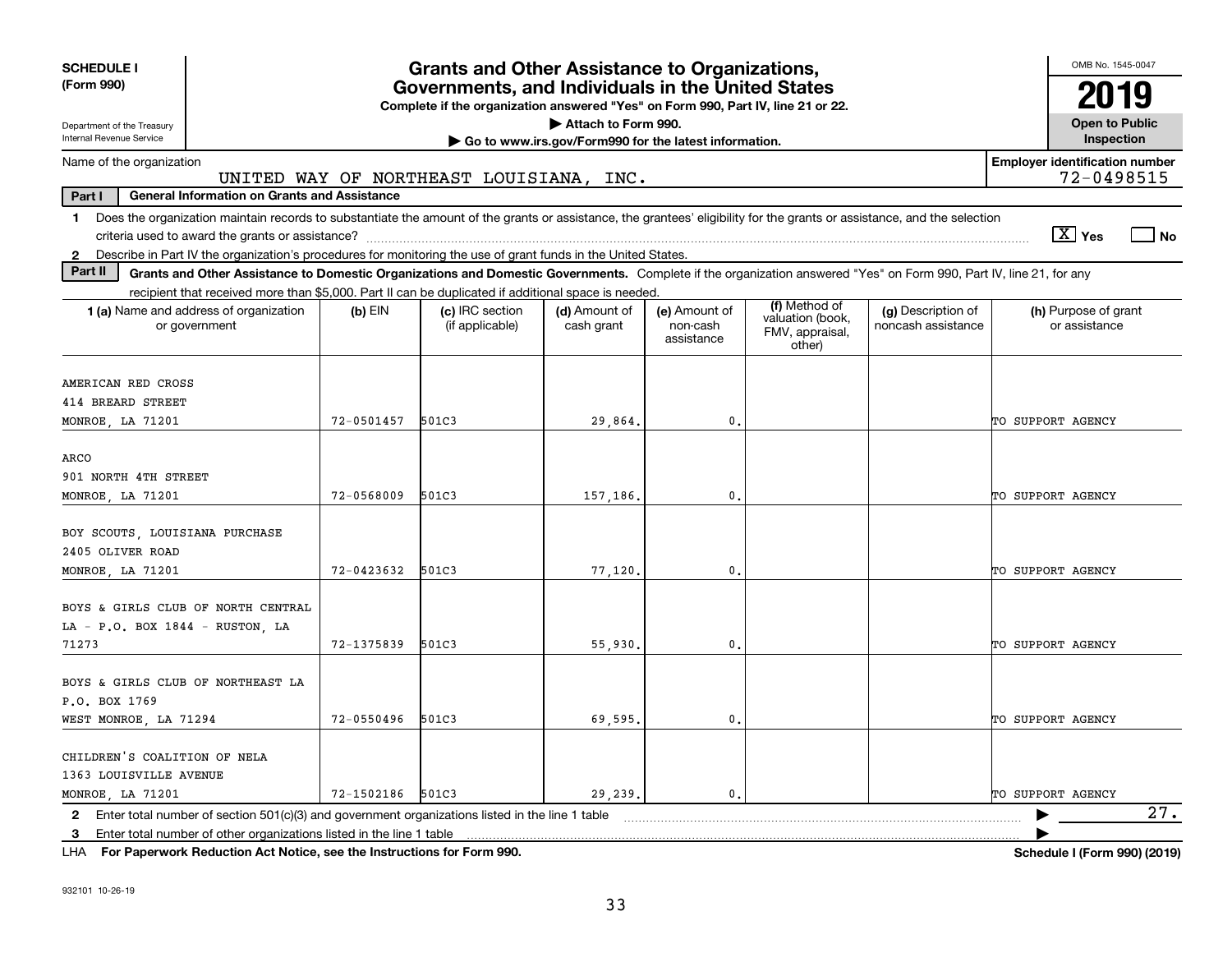### **Part II Continuation of Grants and Other Assistance (Part II Continuation of Grants and Other Assistance** Schedule I (Form 990) UNITED WAY OF NORTHEAST LOUISIANA, INC. Page 1

| Continuation of Grants and Other Assistance to Governments and Organizations in the United States (Schedule I (Form 990), Part II.)<br>Part II |                  |                                  |                             |                                         |                                                                |                                           |                                       |
|------------------------------------------------------------------------------------------------------------------------------------------------|------------------|----------------------------------|-----------------------------|-----------------------------------------|----------------------------------------------------------------|-------------------------------------------|---------------------------------------|
| (a) Name and address of<br>organization or government                                                                                          | $(b)$ EIN        | (c) IRC section<br>if applicable | (d) Amount of<br>cash grant | (e) Amount of<br>non-cash<br>assistance | (f) Method of<br>valuation<br>(book, FMV,<br>appraisal, other) | (g) Description of<br>non-cash assistance | (h) Purpose of grant<br>or assistance |
| D.A.R.T                                                                                                                                        |                  |                                  |                             |                                         |                                                                |                                           |                                       |
| 108 WEST ALABAMA                                                                                                                               |                  |                                  |                             |                                         |                                                                |                                           |                                       |
| RUSTON, LA 71270                                                                                                                               | 72-1273159 501C3 |                                  | 69,125.                     | 0.                                      |                                                                |                                           | TO SUPPORT AGENCY                     |
| FOOD BANK OF NORTHEAST LOUISIANA<br>P.O. BOX 5048                                                                                              |                  |                                  |                             |                                         |                                                                |                                           |                                       |
| MONROE, LA 71211                                                                                                                               | 72-1333809       | 501C3                            | 74,988.                     | $\mathfrak{o}$ .                        |                                                                |                                           | TO SUPPORT AGENCY                     |
| GIRLS SCOUTS OF LOUISIANA - PINES<br>102 ARKANSAS AVENUE                                                                                       |                  |                                  |                             |                                         |                                                                |                                           |                                       |
| MONROE, LA 71201                                                                                                                               | 72-0488660       | 501C3                            | 12,428.                     | 0.                                      |                                                                |                                           | TO SUPPORT AGENCY                     |
| LA UNITED METHODIST<br>CHILDREN/FAMILY SVCS - 904 DEVILLE<br>- RUSTON, LA 71270                                                                | 72-0435081 501C3 |                                  | 45,496.                     | $^{\circ}$ .                            |                                                                |                                           | TO SUPPORT AGENCY                     |
| LINCOLN COUNCIL ON AGING<br>P.O. BOX 1058<br>RUSTON, LA 71273                                                                                  | 72-0749959 501C3 |                                  | 35,414.                     | $\mathfrak{o}$ .                        |                                                                |                                           | TO SUPPORT AGENCY                     |
| MED-CAMPS OF LOUISIANA<br>102 THOMAS RD, SUITE 615<br>WEST MONROE, LA 71294                                                                    | 72-1320517       | 501C3                            | 65,615.                     | 0.                                      |                                                                |                                           | TO SUPPORT AGENCY                     |
| NORTHEAST LOUISIANA SICKLE CELL<br>ANEMIA - P.O. BOX 1165 - MONROE                                                                             |                  |                                  |                             |                                         |                                                                |                                           |                                       |
| LA 71210                                                                                                                                       | 72-0911627 501C3 |                                  | 25,960                      | $\mathbf{0}$ .                          |                                                                |                                           | TO SUPPORT AGENCY                     |
| OUACHITA COUNCIL ON AGING<br>P.O. BOX 7418                                                                                                     |                  |                                  |                             |                                         |                                                                |                                           |                                       |
| MONROE, LA 71211                                                                                                                               | 72-0650389       | 501C3                            | 86,661.                     | $\mathfrak o$ .                         |                                                                |                                           | TO SUPPORT AGENCY                     |
| RAYS OF SONSHINE<br>P.O. BOX 7299<br>MONROE, LA 71211                                                                                          | 72-1455295 501C3 |                                  | 21,382.                     | $\mathbf{0}$ .                          |                                                                |                                           | TO SUPPORT AGENCY                     |

**Schedule I (Form 990)**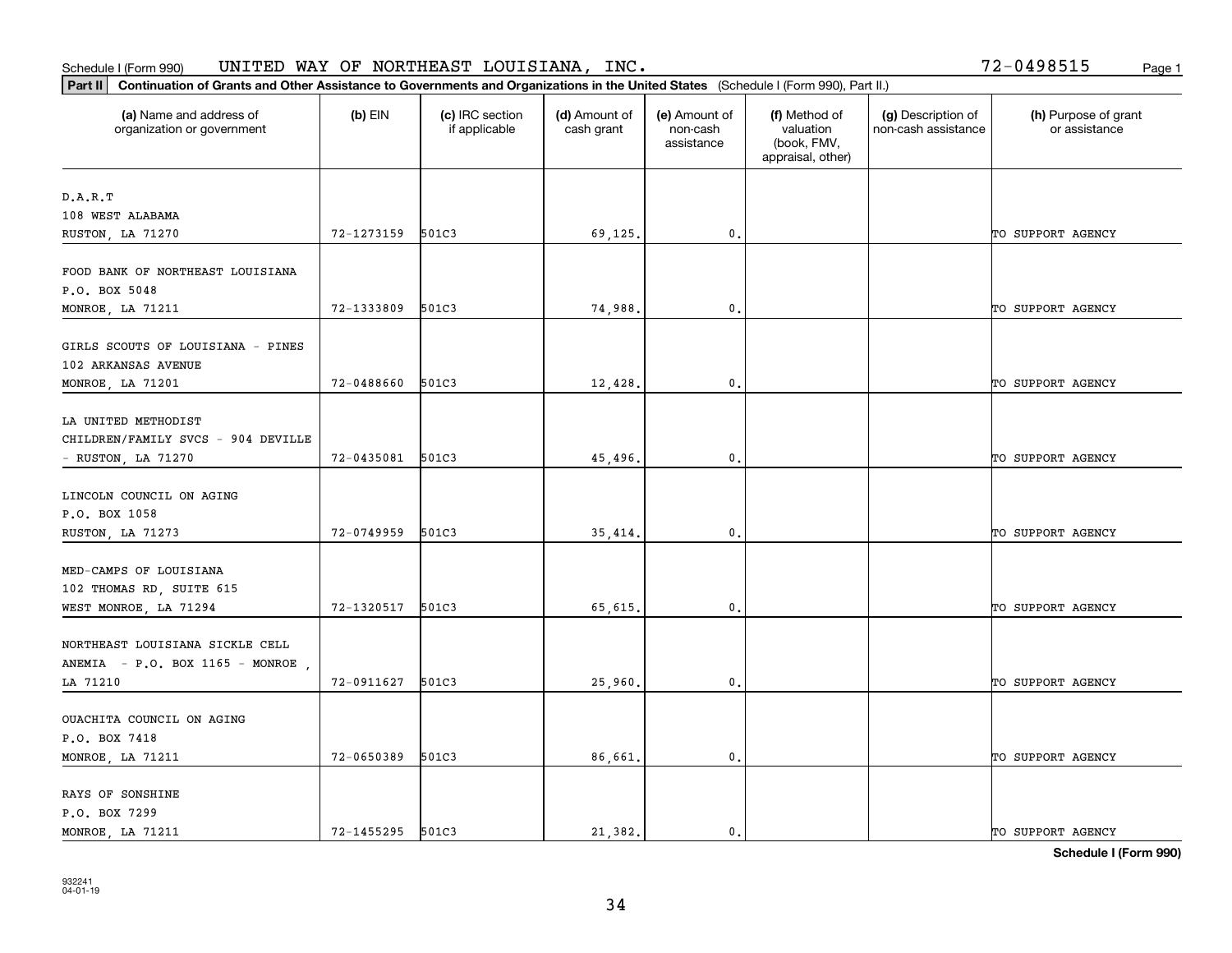### Schedule I (Form 990) UNITED WAY OF NORTHEAST LOUISIANA, INC. Page 1 UNITED WAY OF NORTHEAST LOUISIANA, INC. 72-0498515

| Part II   Continuation of Grants and Other Assistance to Governments and Organizations in the United States (Schedule I (Form 990), Part II.) |                  |                                  |                             |                                         |                                                                |                                           |                                       |
|-----------------------------------------------------------------------------------------------------------------------------------------------|------------------|----------------------------------|-----------------------------|-----------------------------------------|----------------------------------------------------------------|-------------------------------------------|---------------------------------------|
| (a) Name and address of<br>organization or government                                                                                         | $(b)$ EIN        | (c) IRC section<br>if applicable | (d) Amount of<br>cash grant | (e) Amount of<br>non-cash<br>assistance | (f) Method of<br>valuation<br>(book, FMV,<br>appraisal, other) | (g) Description of<br>non-cash assistance | (h) Purpose of grant<br>or assistance |
| ST VINCENT DE PAUL COMMUNITY                                                                                                                  |                  |                                  |                             |                                         |                                                                |                                           |                                       |
| 502 GRAMMONT STREET                                                                                                                           |                  |                                  |                             |                                         |                                                                |                                           |                                       |
| MONROE, LA 71201                                                                                                                              | 90-0014479       | 501C3                            | 38,646.                     | 0.                                      |                                                                |                                           | TO SUPPORT AGENCY                     |
|                                                                                                                                               |                  |                                  |                             |                                         |                                                                |                                           |                                       |
| THE WELLSPRING                                                                                                                                |                  |                                  |                             |                                         |                                                                |                                           |                                       |
| 1515 JACKSON STREET                                                                                                                           |                  |                                  |                             |                                         |                                                                |                                           |                                       |
| MONROE, LA 71201                                                                                                                              | 72-0442226       | 501C3                            | 194,879.                    | 0.                                      |                                                                |                                           | TO SUPPORT AGENCY                     |
|                                                                                                                                               |                  |                                  |                             |                                         |                                                                |                                           |                                       |
| UNION PARISH COUNCIL ON AGING                                                                                                                 |                  |                                  |                             |                                         |                                                                |                                           |                                       |
| 606 E BOUNDARY STREET<br>FARMERVILLE, LA 71241                                                                                                | 72-0651270       | 501C3                            | 34,104.                     | $\mathfrak{o}$ .                        |                                                                |                                           | TO SUPPORT AGENCY                     |
|                                                                                                                                               |                  |                                  |                             |                                         |                                                                |                                           |                                       |
| WEST OUACHITA SENIOR CENTER                                                                                                                   |                  |                                  |                             |                                         |                                                                |                                           |                                       |
| 1800 NORTH 7TH STREET                                                                                                                         |                  |                                  |                             |                                         |                                                                |                                           |                                       |
| WEST MONROE, LA 71291                                                                                                                         | 72-0992952       | 501C3                            | 82,687.                     | $\mathfrak{o}$ .                        |                                                                |                                           | TO SUPPORT AGENCY                     |
|                                                                                                                                               |                  |                                  |                             |                                         |                                                                |                                           |                                       |
| CHRISTOPHER YOUTH CENTER/OUR HOUSE                                                                                                            |                  |                                  |                             |                                         |                                                                |                                           |                                       |
| P.O. BOX 7496                                                                                                                                 |                  |                                  |                             |                                         |                                                                |                                           |                                       |
| MONROE, LA 71211-7496                                                                                                                         | 72-1165751 501C3 |                                  | 38,364.                     | 0.                                      |                                                                |                                           | TO SUPPORT AGENCY                     |
| THE HEALTH HUT                                                                                                                                |                  |                                  |                             |                                         |                                                                |                                           |                                       |
| 310 W MISSISSIPPI                                                                                                                             |                  |                                  |                             |                                         |                                                                |                                           |                                       |
| RUSTON, AL 71270                                                                                                                              | 27-3764078       | 501C3                            | 10,000                      | 0.                                      |                                                                |                                           | TO SUPPORT AGENCY                     |
|                                                                                                                                               |                  |                                  |                             |                                         |                                                                |                                           |                                       |
| SHRINERS HOSPITALS FOR CHILDREN -                                                                                                             |                  |                                  |                             |                                         |                                                                |                                           |                                       |
| SHREVEPORT - 3100 SAMFORD AVENUE                                                                                                              |                  |                                  |                             |                                         |                                                                |                                           |                                       |
| SHREVEPORT, LA 71103                                                                                                                          | 36-2193608       | 501C3                            | 20,304.                     | $\mathfrak{o}$ .                        |                                                                |                                           | TO SUPPORT AGENCY                     |
|                                                                                                                                               |                  |                                  |                             |                                         |                                                                |                                           |                                       |
| ST JUDE'S CHILDREN RESEARCH                                                                                                                   |                  |                                  |                             |                                         |                                                                |                                           |                                       |
| HOSPITAL - 262 DANNY THOMAS PLACE                                                                                                             |                  |                                  |                             |                                         |                                                                |                                           |                                       |
| - MEMPHIS, TN 38105                                                                                                                           | 62-0646012       | 501C3                            | 25,579.                     | 0.                                      |                                                                |                                           | TO SUPPORT AGENCY                     |
| GLOBAL MISSIONS PROJECT                                                                                                                       |                  |                                  |                             |                                         |                                                                |                                           |                                       |
| 1720 MARS HILL ROAD SUITE 120-371                                                                                                             |                  |                                  |                             |                                         |                                                                |                                           |                                       |
| ACWORTH, GA 30101                                                                                                                             | 93-1332432 501C3 |                                  | 10,043.                     | $\mathbf{0}$ .                          |                                                                |                                           | TO SUPPORT AGENCY                     |

**Schedule I (Form 990)**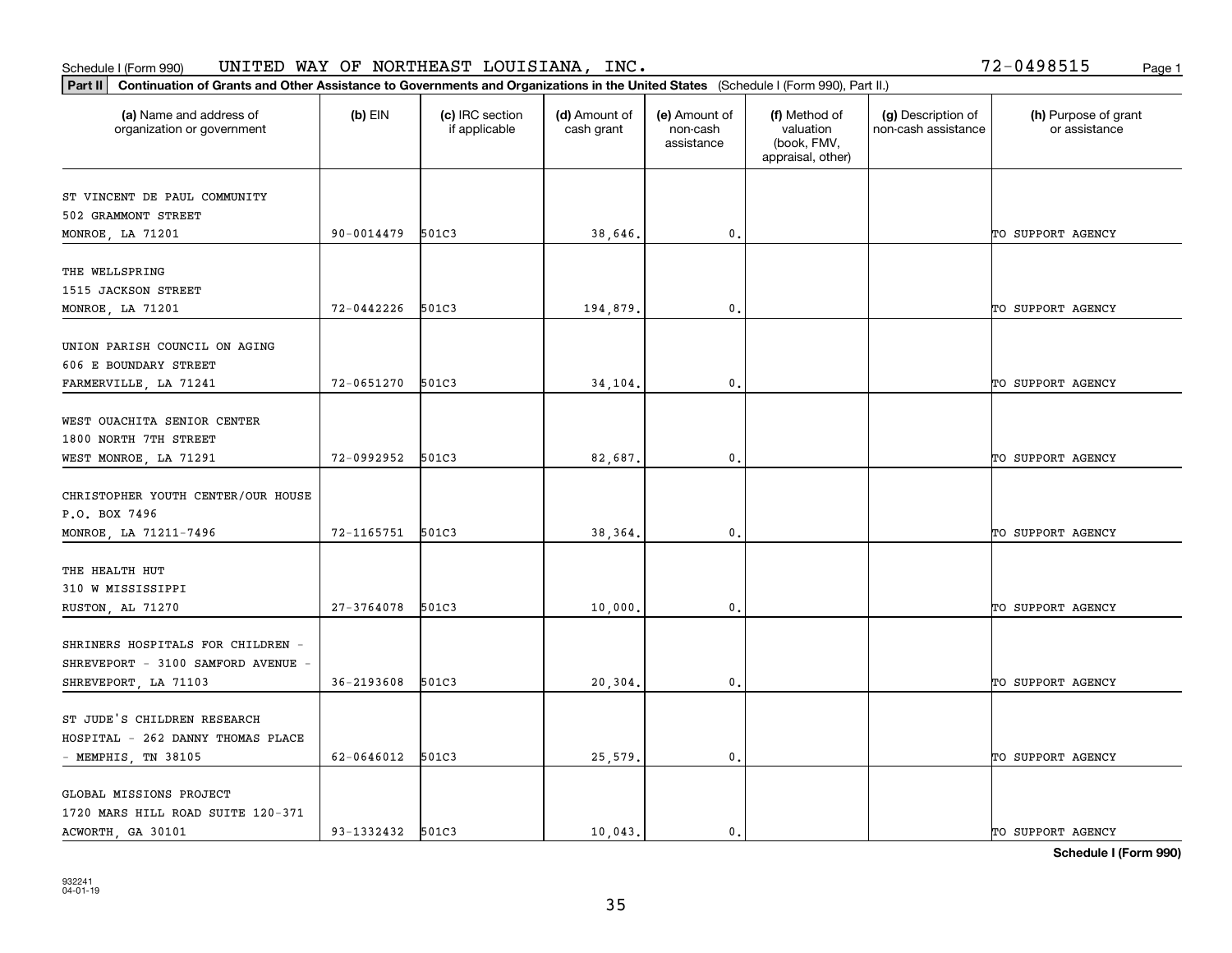### Schedule I (Form 990) Page 1 UNITED WAY OF NORTHEAST LOUISIANA, INC.

72-0498515

| Continuation of Grants and Other Assistance to Governments and Organizations in the United States (Schedule I (Form 990), Part II.)<br>Part II |                |                                  |                             |                                         |                                                                |                                           |                                       |
|------------------------------------------------------------------------------------------------------------------------------------------------|----------------|----------------------------------|-----------------------------|-----------------------------------------|----------------------------------------------------------------|-------------------------------------------|---------------------------------------|
| (a) Name and address of<br>organization or government                                                                                          | $(b)$ EIN      | (c) IRC section<br>if applicable | (d) Amount of<br>cash grant | (e) Amount of<br>non-cash<br>assistance | (f) Method of<br>valuation<br>(book, FMV,<br>appraisal, other) | (g) Description of<br>non-cash assistance | (h) Purpose of grant<br>or assistance |
| PILOTS FOR PATIENTS<br>3127 MERCEDES DRIVE                                                                                                     |                |                                  |                             |                                         |                                                                |                                           |                                       |
| MONROE, LA 71201                                                                                                                               | 26-1588817     | 501C3                            | 9,650.                      | $\mathbf{0}$ .                          |                                                                |                                           | TO SUPPORT AGENCY                     |
| <b>ULM FOUNDATION</b><br>3601 DESIARD<br>MONROE, LA 71209                                                                                      | 72-6028527     | 501C3                            | 93,500.                     | $\mathsf{o}$ .                          |                                                                |                                           | TO SUPPORT AGENCY                     |
| OPPORTUNITIES INDUSTRIAL CENTER<br>P.O. BOX 4255                                                                                               |                |                                  |                             |                                         |                                                                |                                           |                                       |
| MONROE, LA 71211                                                                                                                               | $72 - 0801911$ | 501C3                            | 91,240.                     | $\mathsf{0}$ .                          |                                                                |                                           | TO SUPPORT AGENCY                     |
|                                                                                                                                                |                |                                  |                             |                                         |                                                                |                                           |                                       |
|                                                                                                                                                |                |                                  |                             |                                         |                                                                |                                           |                                       |
|                                                                                                                                                |                |                                  |                             |                                         |                                                                |                                           |                                       |
|                                                                                                                                                |                |                                  |                             |                                         |                                                                |                                           |                                       |
|                                                                                                                                                |                |                                  |                             |                                         |                                                                |                                           |                                       |
|                                                                                                                                                |                |                                  |                             |                                         |                                                                |                                           |                                       |

**Schedule I (Form 990)**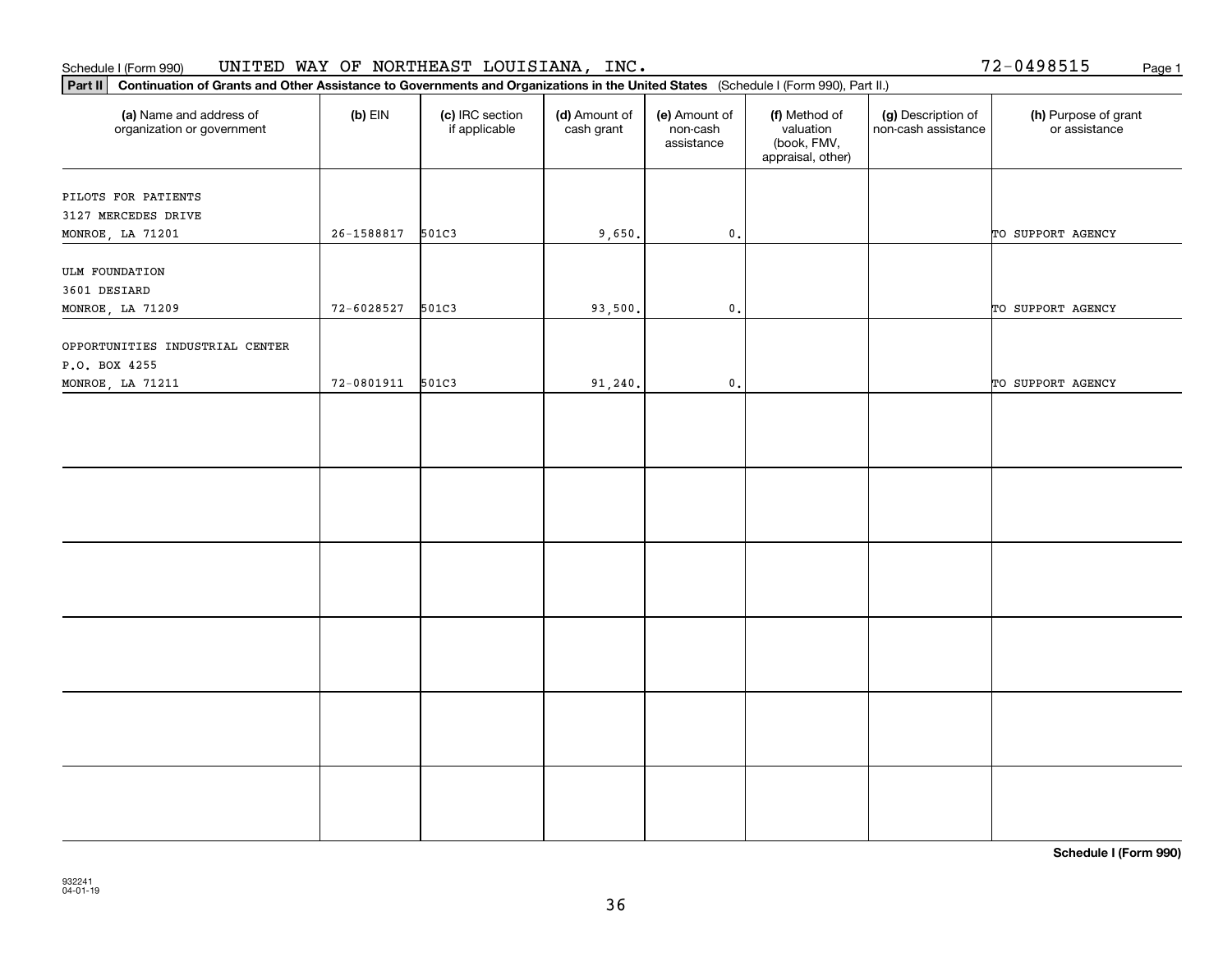## Schedule I (Form 990) (2019) **UNITED WAY OF NORTHEAST LOUISIANA, INC.** Page

**2**

**Part III | Grants and Other Assistance to Domestic Individuals. Complete if the organization answered "Yes" on Form 990, Part IV, line 22.** Part III can be duplicated if additional space is needed.

| (b) Number of<br>recipients | (c) Amount of<br>cash grant | cash assistance  | (e) Method of valuation<br>(book, FMV, appraisal, other) | (f) Description of noncash assistance |
|-----------------------------|-----------------------------|------------------|----------------------------------------------------------|---------------------------------------|
|                             |                             |                  |                                                          |                                       |
| 8934                        |                             | $\mathfrak{o}$ . |                                                          |                                       |
|                             |                             |                  |                                                          |                                       |
| 242                         |                             | $\mathfrak o$ .  |                                                          |                                       |
|                             |                             |                  |                                                          |                                       |
| 923                         |                             | $\mathfrak o$ .  |                                                          |                                       |
|                             |                             |                  |                                                          |                                       |
|                             |                             |                  |                                                          |                                       |
|                             |                             |                  |                                                          |                                       |
|                             |                             |                  |                                                          |                                       |
|                             |                             |                  | 116,717.<br>98,777.<br>98,269.                           | (d) Amount of non-                    |

Part IV | Supplemental Information. Provide the information required in Part I, line 2; Part III, column (b); and any other additional information.

PART I, LINE 2:

PROCEDURES FOR MONITORING THE USE OF GRANT FUNDS

UNITED WAY'S COMMUNITY INVESTMENT OPERATION EVALUATORS IS A TEAM OF

VOLUNTEERS WITH ACCOUNTING/FINANCE BACKGROUNDS WHO REVIEW EACH AGENCY. THE

EVALUATORS MAKE VISITS TO THE AGENCIES. THEY REVIEW FINANCIAL STATEMENTS,

BOARD OF DIRECTORS MINUTES, CANCELLED CHECKS, BANK ACCOUNTS, PAYROLL TAX

DEPOSIT CONFIRMATIONS, 941 FORMS, STATE UNEMPLOYMENT TAX RETURNS, AND STATE

WITHHOLDING INCOME TAX RETURNS.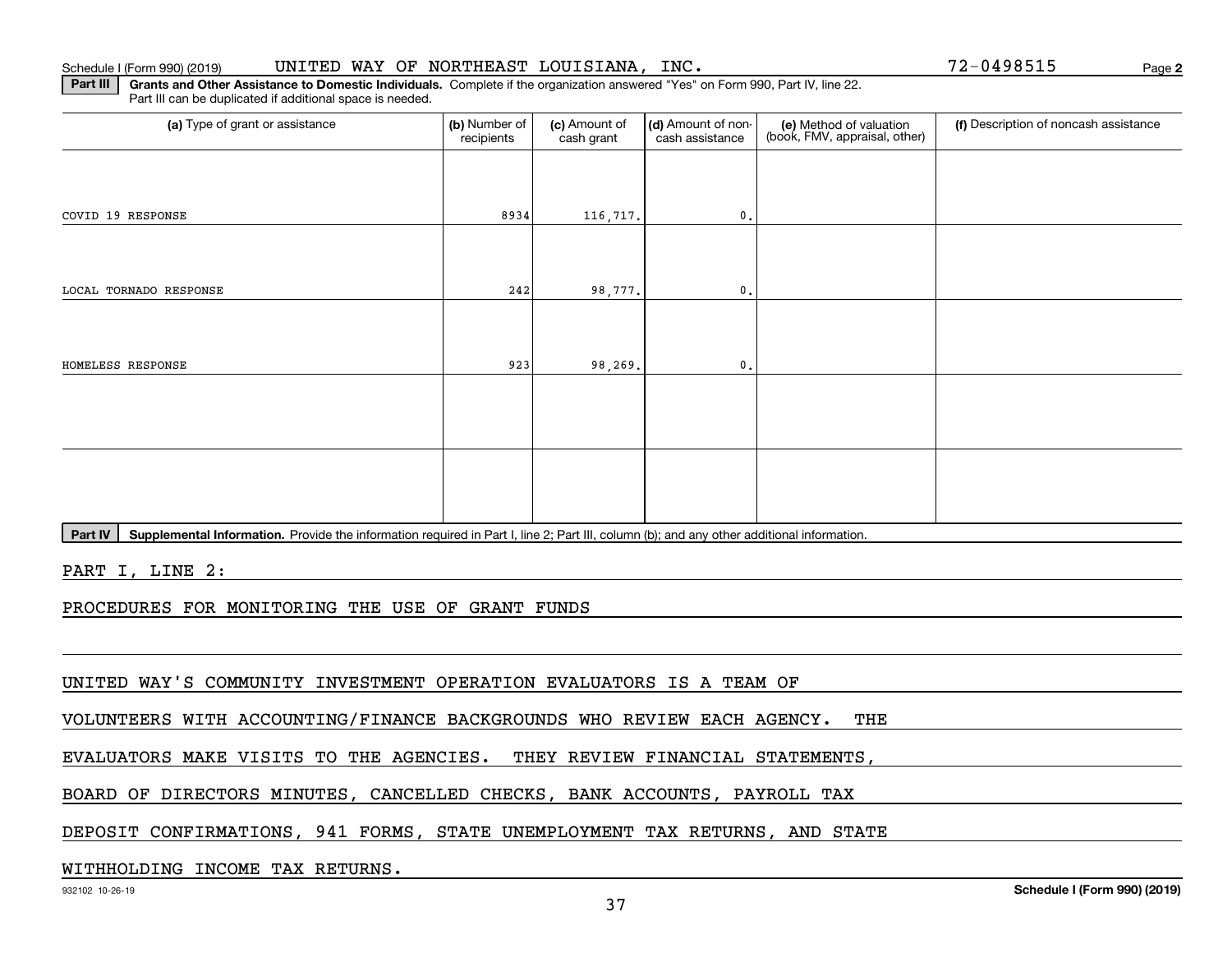|                    | Schedule I (Form 990) UNITE<br><b>Part IV</b> Supplemental Information     | UNITED WAY OF NORTHEAST LOUISIANA, INC. |  |  |  | <u>72-0498515 Page 2</u> |                       |  |
|--------------------|----------------------------------------------------------------------------|-----------------------------------------|--|--|--|--------------------------|-----------------------|--|
|                    |                                                                            |                                         |  |  |  |                          |                       |  |
|                    | THE COMMUNITY INVESTMENT COMMITTEE REVIEWS PROGRAM AND OUTCOME, MANAGEMENT |                                         |  |  |  |                          |                       |  |
|                    | INFORMATION AND ANY COLLABORATIVE EFFORTS BETWEEN THE AGENCY'S PROGRAM AND |                                         |  |  |  |                          |                       |  |
|                    | THE OTHER ORGANIZATIONS WHICH ASSIST THE AGENCY IN ACHIEVING ITS PROGRAM   |                                         |  |  |  |                          |                       |  |
|                    | OUTCOMES.                                                                  |                                         |  |  |  |                          |                       |  |
|                    |                                                                            |                                         |  |  |  |                          |                       |  |
|                    |                                                                            |                                         |  |  |  |                          |                       |  |
|                    |                                                                            |                                         |  |  |  |                          |                       |  |
|                    |                                                                            |                                         |  |  |  |                          |                       |  |
|                    |                                                                            |                                         |  |  |  |                          |                       |  |
|                    |                                                                            |                                         |  |  |  |                          |                       |  |
|                    |                                                                            |                                         |  |  |  |                          |                       |  |
|                    |                                                                            |                                         |  |  |  |                          |                       |  |
|                    |                                                                            |                                         |  |  |  |                          |                       |  |
|                    |                                                                            |                                         |  |  |  |                          |                       |  |
|                    |                                                                            |                                         |  |  |  |                          |                       |  |
|                    |                                                                            |                                         |  |  |  |                          |                       |  |
|                    |                                                                            |                                         |  |  |  |                          |                       |  |
|                    |                                                                            |                                         |  |  |  |                          |                       |  |
|                    |                                                                            |                                         |  |  |  |                          |                       |  |
|                    |                                                                            |                                         |  |  |  |                          |                       |  |
|                    |                                                                            |                                         |  |  |  |                          |                       |  |
|                    |                                                                            |                                         |  |  |  |                          |                       |  |
|                    |                                                                            |                                         |  |  |  |                          |                       |  |
|                    |                                                                            |                                         |  |  |  |                          |                       |  |
|                    |                                                                            |                                         |  |  |  |                          |                       |  |
|                    |                                                                            |                                         |  |  |  |                          |                       |  |
|                    |                                                                            |                                         |  |  |  |                          |                       |  |
|                    |                                                                            |                                         |  |  |  |                          |                       |  |
|                    |                                                                            |                                         |  |  |  |                          |                       |  |
|                    |                                                                            |                                         |  |  |  |                          |                       |  |
|                    |                                                                            |                                         |  |  |  |                          |                       |  |
| 932291<br>04-01-19 |                                                                            |                                         |  |  |  |                          | Schedule I (Form 990) |  |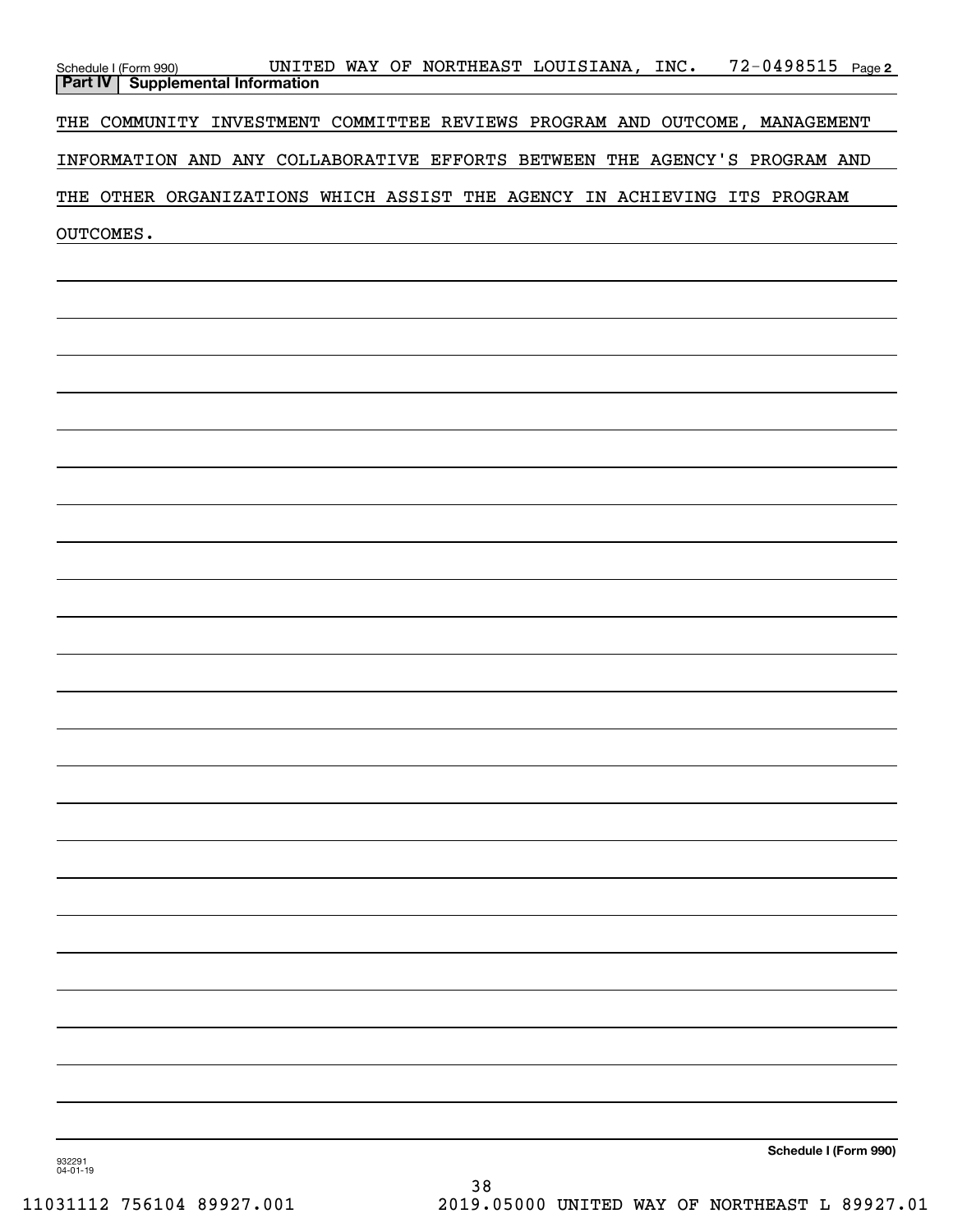Internal Revenue Service

Department of the Treasury **(Form 990 or 990-EZ)**

Name of the organization

**Complete to provide information for responses to specific questions on Form 990 or 990-EZ or to provide any additional information. SCHEDULE O Supplemental Information to Form 990 or 990-EZ**

**| Attach to Form 990 or 990-EZ. | Go to www.irs.gov/Form990 for the latest information.**



UNITED WAY OF NORTHEAST LOUISIANA, INC. | 72-0498515

FORM 990, PART I, LINE 1, DESCRIPTION OF ORGANIZATION MISSION:

IN COMMUNITY CONDITIONS TO IMPROVE THE LIVES OF PEOPLE THROUGH

COMMUNITY INITIATIVES.

FORM 990, PART III, LINE 4D, OTHER PROGRAM SERVICES:

OTHER ACCOMPLISHMENTS:

A. HOMELESS EMERGENCY RESPONSE -

THE COMMUNITY EMERGENCY SHELTER FUND, A COLLABORATIVE COMMUNITY

FUNDRAISING INITIATIVE, WAS LAUNCHED IN LATE APRIL 2018. THE FUNDS

RAISED THROUGH THIS COLLABORATIVE COMMUNITY EFFORT ARE USED TO PROVIDE

EMERGENCY OVERNIGHT SHELTERING FOR THE HOMELESS AND THOSE LESS

FORTUNATE IN THE MONROE METRO AREA WHO NEED A SAFE PLACE TO SLEEP AND

FOOD TO EAT. THE UNITED WAY OF NORTHEAST LOUISIANA PROVIDES

ACCOUNTABILITY FOR THE PLEDGES MADE, MONIES RECEIVED AND DISBURSEMENTS

FOR THE SHELTER FUND AT NO ADMINISTRATION FEE.

FRONT DOOR TO HOUSING, A VISIONARY PROGRAM THAT HAS NO COUNTERPART

ELSEWHERE IN THE STATE, IS FUNDED SOLELY BY LOCAL DOLLARS AND SERVES

SOLELY LOCAL NEEDS IN COLLABORATION WITH THE WELLSPRING AND THE HOME

COALITION. IT FILLS AN OTHERWISE UNFILLABLE GAP IN HOW UNITED WAY

HELPS THE MOST VULNERABLE CITIZENS. FRONT DOOR TO HOUSING OFFERS

OUTREACH, SCREENING AND ASSESSMENT, AND REFERRALS. IT ALSO PROVIDES

REHOUSING ASSISTANCE FOR THOSE WHO HAVE NO OTHER OPTION.

B. COMMUNITY IMPACT -

UNITED WAY OF NORTHEAST LOUISIANA'S AGENDA IS THE COMMUNITY'S AGENDA

932211 09-06-19 LHA For Paperwork Reduction Act Notice, see the Instructions for Form 990 or 990-EZ. Schedule O (Form 990 or 990-EZ) (2019)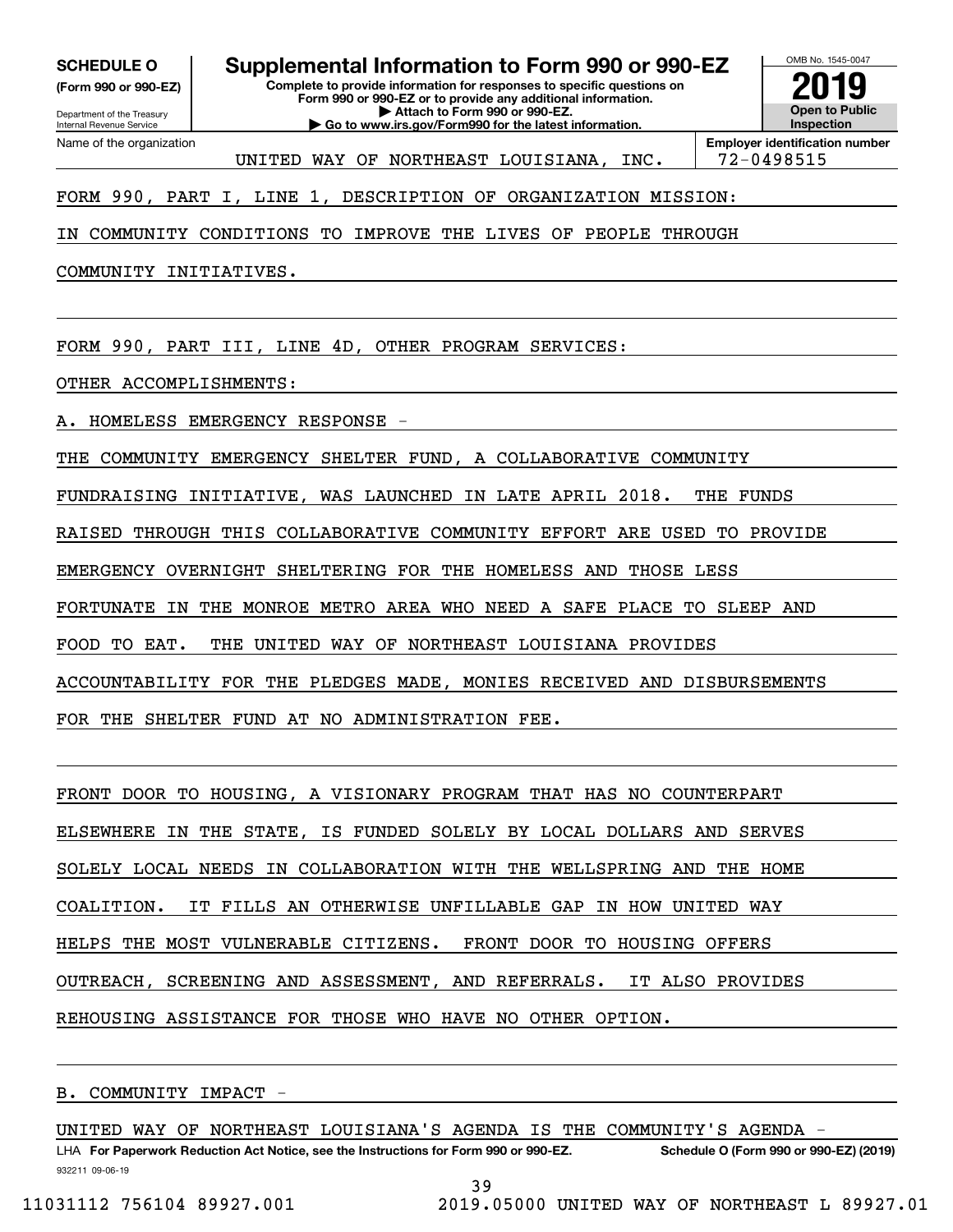| Schedule O (Form 990 or 990-EZ) (2019)<br>Name of the organization<br>UNITED WAY OF NORTHEAST LOUISIANA, INC. | Page 2<br><b>Employer identification number</b><br>72-0498515 |  |  |  |  |
|---------------------------------------------------------------------------------------------------------------|---------------------------------------------------------------|--|--|--|--|
| STAND WITH THE RESIDENTS, BUSINESS LEADERS, AND POLICYMAKERS -<br>WE.                                         | TО                                                            |  |  |  |  |
| TAKE ACTION TOGETHER AND STRATEGICALLY INVEST IN MAKING A MEANINGFUL                                          |                                                               |  |  |  |  |
| DIFFERENCE IN THE LIVES OF PEOPLE IN NORTHEAST LOUISIANA.                                                     | UNITED WAY                                                    |  |  |  |  |
| NORTHEAST LOUISIANA FIGHTS FOR THE HEALTH, EDUCATION, AND FINANCIAL<br>ΟF                                     |                                                               |  |  |  |  |
| STABILITY OF EVERY PERSON IN OUR COMMUNITY.<br>WE DO SO                                                       | THROUGH INVESTING                                             |  |  |  |  |
| OVER 4 COLLABORATIVES, 5 INITIATIVES AND 32 PARTNER PROGRAMS THAT<br>IN.                                      |                                                               |  |  |  |  |
| ADDRESS THE GOALS SET FORTH IN THE COMMUNITY AGENDA.                                                          |                                                               |  |  |  |  |
|                                                                                                               |                                                               |  |  |  |  |
| CHILDREN, YOUTH, AND YOUNG ADULTS SUCCESSFUL IN SCHOOL AND LIFE -                                             |                                                               |  |  |  |  |
| CHILDREN ENTER SCHOOL READY.                                                                                  |                                                               |  |  |  |  |
| STUDENTS ARE SUCCESSFUL IN ELEMENTARY SCHOOL AND PREPARED FOR<br>$2\,$                                        |                                                               |  |  |  |  |
| MDDLE/SECONDARY SCHOOL.                                                                                       |                                                               |  |  |  |  |
| YOUTH GAIN THE KNOWLEDGE, SKILLS, AND CREDENTIALS SO THAT THEY ARE<br>3.                                      |                                                               |  |  |  |  |
| PREPARED FOR THE WORKFORCE AND ARE ABLE TO OBTAIN FAMILY SUSTAINING                                           |                                                               |  |  |  |  |
| EMPLOYMENT.                                                                                                   |                                                               |  |  |  |  |
|                                                                                                               |                                                               |  |  |  |  |
| ECONOMIC OPPORTUNITY FOR ALL -                                                                                |                                                               |  |  |  |  |
| 1. INDIVIDUALS AND FAMILIES HAVE ADEQUATE AND SUSTAINABLE RESOURCES TO                                        |                                                               |  |  |  |  |
| SUPPORT THEIR NEEDS.                                                                                          |                                                               |  |  |  |  |
| 2. INDIVIDUALS AND FAMILIES HAVE THE SKILLS, KNOWLEDGE, RELATIONSHIPS                                         |                                                               |  |  |  |  |
| AND ECONOMIC PATHWAYS THEY NEED TO EFFECTIVELY INCREASE AND MANAGE                                            |                                                               |  |  |  |  |
| THEIR INCOME.                                                                                                 |                                                               |  |  |  |  |
| 3. VULNERABLE POPULAITONS MAXIMIZE THEIR ABILITY TO LIVE WITH                                                 |                                                               |  |  |  |  |
| INDEPENDENCE AND DIGNITY.                                                                                     |                                                               |  |  |  |  |
| 4. PEOPLE/ORGANIZATIONS CONTINUE TO WORK TOGETHER TO SUPPORT A                                                |                                                               |  |  |  |  |

THRIVING, PROSPEROUS, ROBUST ECONOMY.

| HEALTHY AND SAFE INDIVIDIUALS, FAMILIES, AND COMMUNITY - |  |  |
|----------------------------------------------------------|--|--|
|----------------------------------------------------------|--|--|

40

932212 09-06-19

**Schedule O (Form 990 or 990-EZ) (2019)**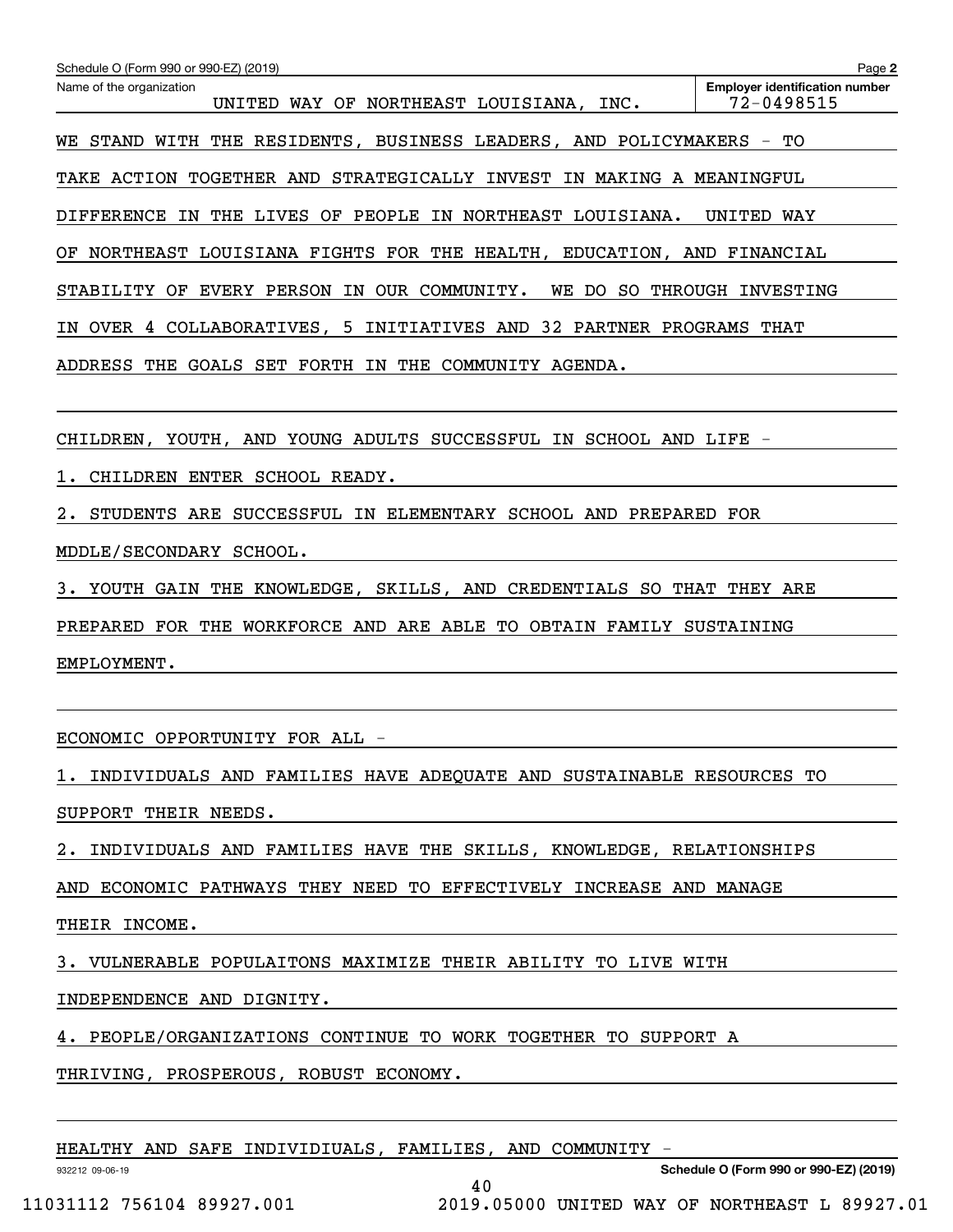| Schedule O (Form 990 or 990-EZ) (2019)<br>Page 2 |                                                              |        |  |  |                             |      |                                                     |
|--------------------------------------------------|--------------------------------------------------------------|--------|--|--|-----------------------------|------|-----------------------------------------------------|
|                                                  | Name of the organization                                     | UNITED |  |  | WAY OF NORTHEAST LOUISIANA, | INC. | <b>Employer identification number</b><br>72-0498515 |
| 1.                                               | FAMILIES/INDIVIDUALS LIVE IN A HEALTHY AND SAFE ENVIRONMENT. |        |  |  |                             |      |                                                     |

2. PEOPLE/ORGANIZATIONS WORK TOGETHER TO STRENGTHEN AND BUILD A MORE

INCLUSIVE COMMUNITY.

C. COMMUNITY INVESTMENT -

VOLUNTEERS AND STAFF OF UNITED WAY WORK WITH THE PARTNER AGENCIES TO

ENSURE THAT UNITED WAY DOLLARS ARE INVESTED TO PRODUCE THE MOST

EFFECTIVE RESULTS. THEY MAKE SITE VISITS, GATHER INFORMAITON, AND

EVALUATE AGENCY PROGRAMS. VOLUNTEERS MAKE RECOMMENDATIONS ON AGENCY

FUNDING.

D. NORTHEAST LA TORNADO RELIEF FUND -

EMERGENCY SHELTERING: SINCE APRIL 12TH, UNITED WAY NELA 211 HAS BEEN

ABLE TO WORK WITH LOCAL OFFICIALS TO PLACE OVER 700 INDIVIDUALS AND 246

HOUSEHOLDS INTO EMERGENCY SHELTERING.

OUACHITA TORNADO LONG-TERM RECOVERY GROUP: PARTNERSHIP WITH VOLUNTEERS

FROM LOCAL GOVERNMENT, NONPROFITS, FAITH-BASED ORGANIZATIONS, AND

BUSINESSES, WITH THE MISSION TO WORK TOGETHER TO HELP THE MOST

VULNERABLE IN OUR COMMUNITY ACHIEVE A LEVEL OF PRE-DISASTER STABILITY,

OR A NEW NORMAL. 129 INDIVIDUALS FROM 37 HOUSEHOLDS WERE ASSISTED WITH

RENT/MORTGAGE, UTILITIES, AND/OR FURNITURE ASSISTANCE.

E. COVID-19 RESPONSE -

FOOD FOR OUR FRIENDS: PROVIDES FOOD ASSISTANCE TO QUALIFYING

INDIVIDUALS FROM HOUSEHOLDS WHOSE INCOME HAS BEEN REDUCED OR LOST.

FOOD FOR OUR FRIENDS EXPANSION: PROVIDES DIRECT FOOD ASSISTANCE IN OUR

12 PARISHES WITH OUR PARTNERSHIP WITH ENTERGY, BLUE CROSS BLUE SHIELD

932212 09-06-19 **Schedule O (Form 990 or 990-EZ) (2019)** OF LOUISIANA FOUNDATION, FOOD BANK OF NORTHEAST LOUISIANA, ROBERTSON

41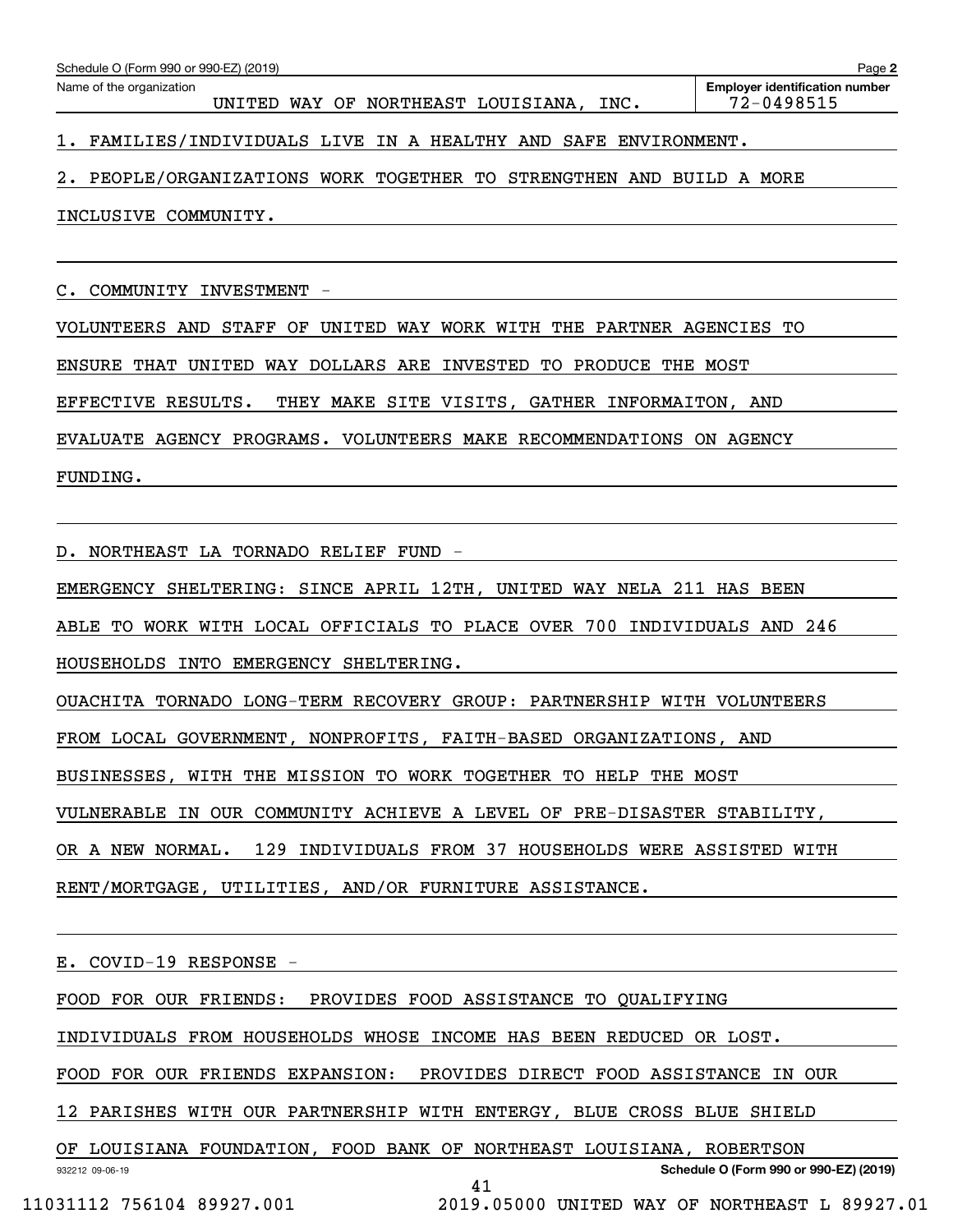| Schedule O (Form 990 or 990-EZ) (2019)                                      | Page 2                                              |
|-----------------------------------------------------------------------------|-----------------------------------------------------|
| Name of the organization<br>UNITED WAY OF NORTHEAST LOUISIANA, INC.         | <b>Employer identification number</b><br>72-0498515 |
| PRODUCE, ROTARY DISTRICT                                                    |                                                     |
| 6190, AND THE CITY OF RUSTON.                                               |                                                     |
| FUEL THE FIGHT: ENTERGY LOUISIANA AND BLUE CROSS AND BLUE SHIELD OF         |                                                     |
| LOUISIANA FOUNDATION EACH CONTRIBUTED \$50,000. MEALS PROVIDED FROM         |                                                     |
| LOCAL RESTAURANTS TO FRONTLINE HEALTHCARE WORKERS AT MONROE & WEST          |                                                     |
| MONROE'S THREE HOSPITALS.                                                   |                                                     |
| EXPENSES \$ 776,587. INCLUDING GRANTS OF \$ 313,764. REVENUE \$ 0.          |                                                     |
|                                                                             |                                                     |
| FORM 990, PART VI, SECTION A, LINE 6:                                       |                                                     |
| FORM 990, PART VI, LINE 6 - CLASSES OF MEMBERS OR STOCKHOLDERS - ARTICLE 4  |                                                     |
| OF THE BYLAWS STATES "MEMBERS OF THE CORPORATION SHALL BE ANYONE WHO MAKES  |                                                     |
| A CONTRIBUTION DURING THE FISCAL YEAR".                                     |                                                     |
|                                                                             |                                                     |
| FORM 990, PART VI, SECTION A, LINE 7A:                                      |                                                     |
| FORM 990, PART VI, LINE 7A - ELECTION OF MEMBERS AND THEIR RIGHTS - ARTICLE |                                                     |
| 6, SECTION 2 OF THE BYLAWS STATES "THE MEMBERS SHALL ELECT THE BOARD OF     |                                                     |
| DIRECTORS".                                                                 |                                                     |
|                                                                             |                                                     |
| FORM 990, PART VI, SECTION A, LINE 7B:                                      |                                                     |
| FORM 990, PART VI, LINE 7B - DECISIONS SUBJECT TO APPROVAL OF MEMBERS -     |                                                     |

ARTICLE VII OF THE ARTICLES OF INCORPORATION STATE "THIS CHARTER MAY BE

AMENDED OR ALTERED BY A TWO-THIRDS VOTE OF THE MEMBERS PRESENT AT THE

ANNUAL MEETING OR A SPECIAL MEETING OF THE MEMBERS CALLED FOR THAT

PURPOSE".

932212 09-06-19 **Schedule O (Form 990 or 990-EZ) (2019)** FORM 990, PART VI, SECTION B, LINE 11B: FORM 990, PART VI, LINE 11B - ORGANIZATION'S PROCESS TO REVIEW FORM 990 -FORM 990 IS REVIEWED WITH THE AUDIT/FINANCE COMMITTEE. IT IS THEN 42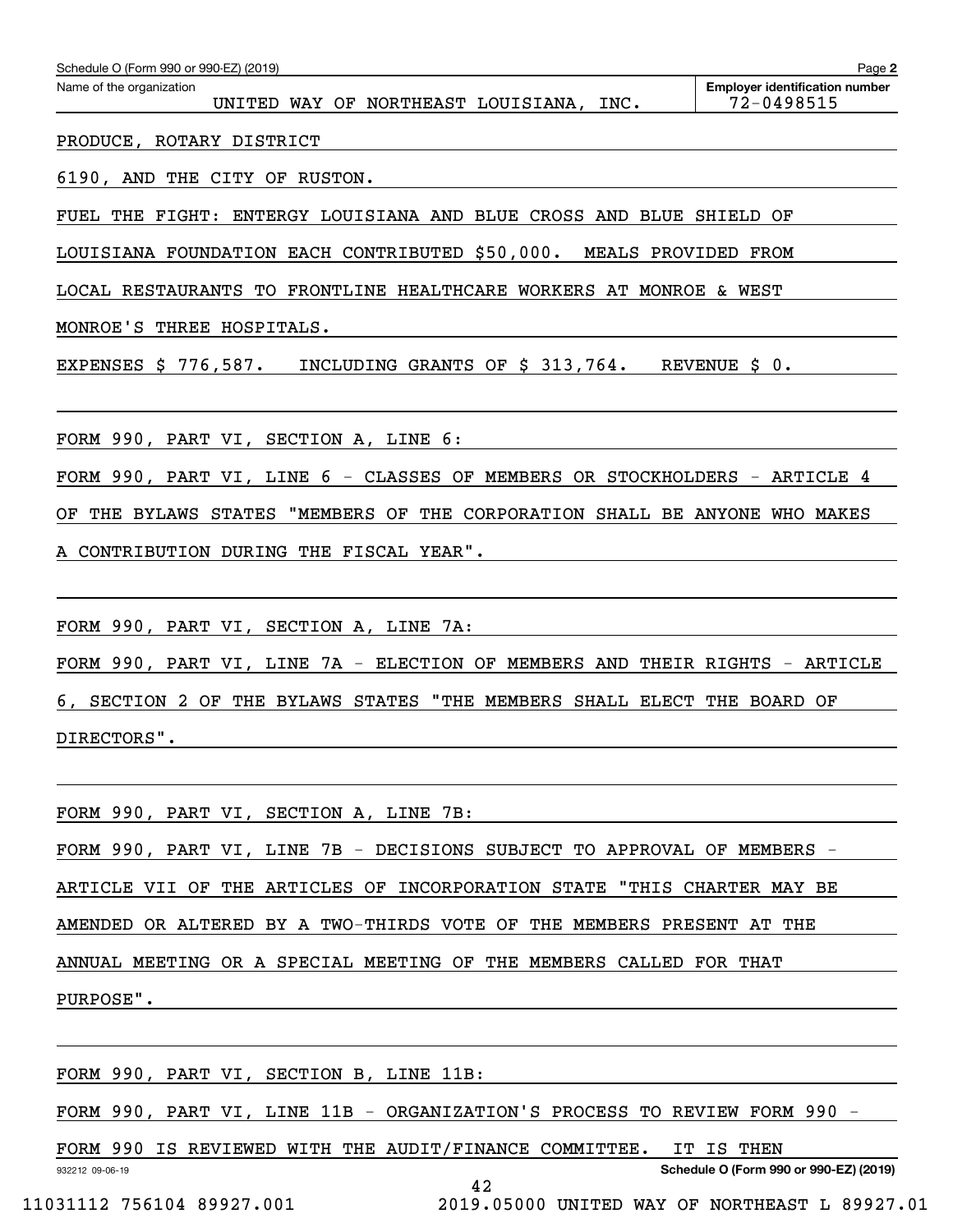| Schedule O (Form 990 or 990-EZ) (2019)                              | Page 2                                              |
|---------------------------------------------------------------------|-----------------------------------------------------|
| Name of the organization<br>UNITED WAY OF NORTHEAST LOUISIANA, INC. | <b>Employer identification number</b><br>72-0498515 |
| PRESENTED TO THE BOARD PRIOR TO THE RETURN BEING FILED.             |                                                     |
| FORM 990, PART VI, SECTION B, LINE 12C:                             |                                                     |

FORM 990, PART VI, LINE 12C  $-$  ENFORCEMENT OF CONFLICTS POLICY - UNITED WAY ASKS ALL STAFF AND VOLUNTEERS, INCLUDING THE BOARD OF DIRECTORS, TO COMPLETE AND SIGN A CONFLICT OF INTEREST STATEMENT DISCLOSING ANY RELATIONSHIPS THEY HAVE WITH BUSINESSES DOING ANY BUSINESS WITH THE UNITED WAY. IF A VOTING MATTER ARISES CONCERNING PARTIES IN WHICH A CONFLICT OF INTEREST EXISTS, THAT BOARD MEMBER ABSTAINS FROM THE VOTE.

FORM 990, PART VI, SECTION B, LINE 15:

FORM 990, PART VI, LINE 15A - COMPENSATION PROCESS FOR TOP OFFICIAL DURING THE BUDGET PROCESS - STAFF SALARIES ARE COMPARED TO UNITED WAY OF AMERICA STAFF SALARY SURVEYS FOR SALARIES FOR THE POSITIONS IN UNITED WAY ACROSS THE COUNTRY. THESE SURVEYS GIVE EACH POSITION AND ARE BROKEN DOWN INTO REGIONS OF THE COUNTRY AND BY UNITED WAY SIZE. BASED ON THE SALARIES IN THE SURVEY, UNITED WAY WILL THEN PROPOSE SALARIES TO THE COMPENSATION COMMITTEE, THEN THE FINANCE COMMITTEE, AND FINALLY THE BOARD.

COMPENSATION PROCESS FOR OFFICERS SAME AS PART VI, LINE 15A.

FORM 990, PART VI, SECTION C, LINE 19:

FORM 990 PART VI, LINE 19 - GOVERNING DOCUMENTS DISCLOSURE EXPLANATION -

THE AUDITED FINANCIAL STATEMENTS AND FORM 990 ARE AVAILABLE ON THE WEBSITE.

43

OTHER DOCUMENTS ARE AVAILABLE UPON REQUEST.

# FORM 990 - ADDITIONAL INFORMATION

COMPUTATION OF OVERHEAD PERCENTAGE:

932212 09-06-19